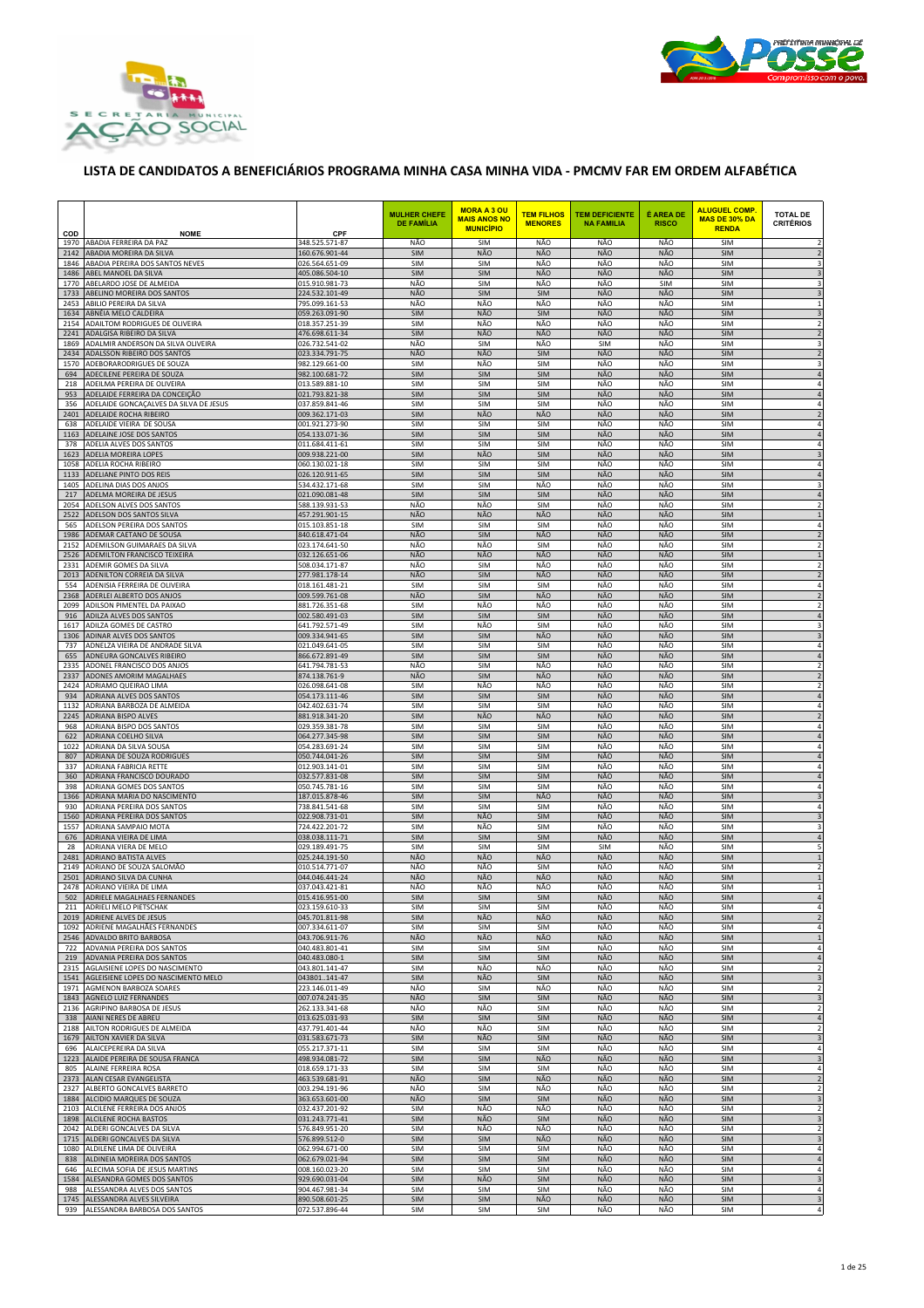



| 993          | ALESSANDRA JOSE DE ARAUJO                                  | 039.552.541-19                   | <b>SIM</b>               | <b>SIM</b>        | <b>SIM</b>        | NÃO               | NÃO        | <b>SIM</b>               | $\overline{4}$                            |
|--------------|------------------------------------------------------------|----------------------------------|--------------------------|-------------------|-------------------|-------------------|------------|--------------------------|-------------------------------------------|
| 1426         | ALESSANDRA LIMA DOS SANTOS                                 | 918.008.381-15                   | <b>SIM</b>               | <b>SIM</b>        | NÃO               | NÃO               | NÃO        | <b>SIM</b>               | $\overline{3}$                            |
| 1822         | ALESSANDRA NERES FERREIRA                                  | 059.578.481-07                   | <b>SIM</b>               | SIM               | NÃO               | NÃO               | NÃO        | <b>SIM</b>               | 3                                         |
| 269          | ALESSANDRA PEREIRA DA SILVA                                | 018.286.051-58                   | <b>SIM</b>               | SIM               | SIM               | NÃO               | NÃO        | SIM                      | $\overline{4}$                            |
| 1890         | ALESSANDRA PEREIRA DA SILVA                                | 982.940.911-20                   | <b>SIM</b>               | NÃO               | <b>SIM</b>        | NÃO               | NÃO        | <b>SIM</b>               | 3                                         |
| 228          | ALESSANDRA PERREIRA BORGES SILVA                           | 030.347.681-84                   | <b>SIM</b>               | SIM               | SIM               | NÃO               | NÃO        | <b>SIM</b>               | $\overline{4}$                            |
| 489          | ALESSANDRA RAMOS DA ROCHA                                  | 704.294.531-08                   | SIM                      | SIM               | SIM               | NÃO               | NÃO        | SIM                      |                                           |
| 1589         | ALESSANDRA SOFIA BRAGA                                     | 030.579.491-42                   | <b>SIM</b>               | NÃO               | SIM               | NÃO               | NÃO        | SIM                      |                                           |
| 2470         | ALESSANDRO ALVES DA SILVA                                  | 025.165.181-96                   | NÃO                      | NÃO               | NÃO               | NÃO               | NÃO        | <b>SIM</b>               | $\mathbf{1}$                              |
| 2172         | ALEX DE JESUS ROSA                                         | 018.316.351-60                   | NÃO                      | NÃO               | SIM               | NÃO               | NÃO        | SIM                      | $\overline{2}$                            |
| 2566         | ALEX RODRIGUES DOS SANTOS                                  | 934.595.641-72                   | NÃO                      | NÃO               | NÃO               | NÃO               | NÃO        | <b>SIM</b>               | $\mathbf{1}$                              |
| 1831         | ALEXANDRINA ROSA DA SILVA                                  | 024.059.131-35                   | SIM                      | SIM               | NÃO               | NÃO               | NÃO        | <b>SIM</b>               | $\overline{3}$                            |
| 405          | ALICE FERREIRA DA CRUZ                                     | 036.194.591-42                   | SIM                      | SIM               | <b>SIM</b>        | NÃO               | NÃO        | SIM                      | $\sqrt{4}$                                |
| 960          | ALINE ALVES DE SOUSA                                       | 025.465.411-88                   | <b>SIM</b>               | SIM               | SIM               | NÃO               | <b>NÃO</b> | SIM                      | $\sqrt{4}$                                |
| 796          | ALINE BATISTA DOS SANTOS                                   | 037.759.571-38                   | <b>SIM</b>               | <b>SIM</b>        | <b>SIM</b>        | NÃO               | NÃO        | <b>SIM</b>               | $\overline{4}$                            |
| 530          | ALINE DA SILVA GOMES                                       | 037.739.911-69                   | <b>SIM</b>               | SIM               | SIM               | NÃO               | NÃO        | SIM                      | $\sqrt{4}$                                |
| 1699         | ALINE DE SOUSA INACIA<br>ALINE GUIMARÃES OLIVEIRA          | 023.013.661-38                   | SIM                      | NÃO               | SIM               | NÃO<br>NÃO        | NÃO<br>NÃO | <b>SIM</b>               | 3<br>$\overline{4}$                       |
| 1003<br>136  | ALINE MARIA CARDOSO DO NASCIMENTO                          | 037.739.851-93<br>702.984.833-00 | <b>SIM</b><br>SIM        | SIM<br>SIM        | SIM<br>SIM        | NÃO               | NÃO        | SIM<br>SIM               | $\sqrt{4}$                                |
| 1158         | ALINE MOREIRA DOS SANTOS PERERIRA                          | 020.461.111-33                   | <b>SIM</b>               | SIM               | SIM               | NÃO               | NÃO        | SIM                      |                                           |
| 1314         | ALINE PEREIRA DE ALMEIDA                                   | 057.120.321-39                   | <b>SIM</b>               | SIM               | NÃO               | NÃO               | NÃO        | SIM                      | 3                                         |
| 1593         | ALINE RODRIGUES SPINDOLA                                   | 009.294.671-24                   | SIM                      | NÃO               | SIM               | NÃO               | NÃO        | SIM                      | $\sqrt{3}$                                |
| 1102         | ALINNE SELMARA VIEIRA DE MELO                              | 037.256.141-13                   | SIM                      | SIM               | SIM               | NÃO               | NÃO        | <b>SIM</b>               | 4                                         |
| 418          | ALISANDRA NEVES DE MELO CARDOSO                            | 017.140.971-02                   | SIM                      | SIM               | SIM               | NÃO               | NÃO        | SIM                      | $\sqrt{4}$                                |
| 2393         | ALISSON MOREIRA DOS SANTOS                                 | 967.093.671-34                   | NÃO                      | NÃO               | <b>SIM</b>        | NÃO               | NÃO        | <b>SIM</b>               | $\overline{2}$                            |
| 2350         | ALISSON RODRIGUES DOS SANTOS                               | 050.027.821-08                   | NÃO                      | SIM               | NÃO               | NÃO               | NÃO        | SIM                      | $\overline{2}$                            |
| 2425         | ALMERINDA ANJO DOS SANTOS FEITOSA                          | 906.559.311-04                   | <b>SIM</b>               | NÃO               | NÃO               | NÃO               | NÃO        | <b>SIM</b>               | $\overline{2}$                            |
| 376          | ALOMA GRAZIELE SANTOS OLIVEIRA                             | 035.288.731-16                   | <b>SIM</b>               | SIM               | SIM               | NÃO               | NÃO        | <b>SIM</b>               | $\sqrt{4}$                                |
| 1781         | ALONSO ALVES DOS SANTOS                                    | 049.490.401-11                   | NÃO                      | SIM               | SIM               | NÃO               | NÃO        | SIM                      | 3                                         |
| 2205         | ALTAIR JOSE FRANKOSTI                                      | 430.185.219-00                   | <b>SIM</b>               | NÃO               | NÃO               | NÃO               | NÃO        | <b>SIM</b>               | $\overline{2}$                            |
| 2106         | ALVINA RODRIGUES DOS SANTOS                                | 003.768.201-60                   | SIM                      | NÃO               | NÃO               | NÃO               | NÃO        | <b>SIM</b>               | $\overline{\phantom{a}}$                  |
| 372          | ALYNE JESUS ROCHA                                          | 034.560.001-03                   | <b>SIM</b>               | SIM               | SIM               | NÃO               | NÃO        | SIM                      | $\overline{4}$                            |
| 2032         | ALZENI ALMEIDA SANTOS                                      | 041.148.231-55                   | <b>SIM</b>               | NÃO               | NÃO               | NÃO               | NÃO        | SIM                      |                                           |
| 2047         | ALZENIR RODRIGUES DE SOUZA                                 | 811.672.451-72                   | SIM                      | NÃO               | NÃO               | NÃO               | NÃO        | SIM                      | $\sqrt{2}$                                |
| 1643         | ALZENIRA ROLDÃO DE PINHO                                   | 876.321.361-34                   | <b>SIM</b>               | NÃO               | SIM               | NÃO               | NÃO        | SIM                      | 3                                         |
| 1947         | ALZIRA DIAS DE SOUZA                                       | 886.409.901-82                   | SIM                      | <b>NÃO</b>        | SIM               | NÃO               | NÃO        | SIM                      | $\overline{3}$                            |
| 1731         | AMADEU ALVES DOS SANTOS<br>AMADO MORAES DE OLIVEIRA        | 215.386.621-91                   | NÃO                      | SIM               | SIM               | NÃO               | NÃO        | <b>SIM</b>               | $\overline{\mathbf{3}}$<br>$\overline{2}$ |
| 2035<br>2378 | AMANDA CORREIA DA SILVA                                    | 395.735.831-00                   | <b>SIM</b><br><b>SIM</b> | NÃO<br>NÃO        | NÃO<br>NÃO        | NÃO<br>NÃO        | NÃO<br>NÃO | <b>SIM</b><br><b>SIM</b> |                                           |
| 1030         | AMANDA FERREIRA LIMA                                       | 046.966.041-44<br>059.073.391-52 | <b>SIM</b>               | SIM               | <b>SIM</b>        | NÃO               | NÃO        | SIM                      |                                           |
| 1931         | AMANDA PEREIRA BARBOSA                                     | 063.559.641-50                   | <b>SIM</b>               | NÃO               | SIM               | NÃO               | NÃO        | <b>SIM</b>               | 3                                         |
| 2256         | AMANDA PEREIRA BRANDAO                                     | 021.864.911-84                   | SIM                      | <b>NÃO</b>        | <b>NÃO</b>        | <b>NÃO</b>        | <b>NÃO</b> | <b>SIM</b>               | $\overline{2}$                            |
| 1805         | AMANDA RODRIGUES GONCALVES                                 | 049.409.661-60                   | <b>SIM</b>               | SIM               | NÃO               | NÃO               | NÃO        | <b>SIM</b>               | 3                                         |
| 124          | AMÉRICA ALVES VIEIRA                                       | 276.766.761-34                   | <b>SIM</b>               | SIM               | SIM               | NÃO               | NÃO        | <b>SIM</b>               | $\sqrt{4}$                                |
| 1815         | ANA ALVES DE SOUSA                                         | 854.171.061-00                   | <b>SIM</b>               | SIM               | NÃO               | NÃO               | NÃO        | SIM                      |                                           |
| 1940         | ANA BATISTA DA CONCEIÇÃO                                   | 002.817.961-73                   | SIM                      | NÃO               | SIM               | NÃO               | NÃO        | SIM                      | 3                                         |
| 302          | ANA CARLA ALVES DO NASCIMENTO                              | 955.361.911-87                   | SIM                      | SIM               | SIM               | NÃO               | NÃO        | SIM                      | 4                                         |
| 2065         | ANA CASSIA DE JESUS SANTOS                                 | 059.020.921-32                   | <b>SIM</b>               | NÃO               | NÃO               | NÃO               | NÃO        | SIM                      | $\overline{2}$                            |
| 321          | ANA CELIA DO CARMO E SILVA SANTANA                         | 009.295.311-59                   | SIM                      | SIM               | SIM               | NÃO               | NÃO        | SIM                      | $\overline{4}$                            |
| 1538         | ANA CLAUDIA ALVES DOS SANTOS                               | 041.54812-10                     | SIM                      | NÃO               | SIM               | NÃO               | NÃO        | <b>SIM</b>               | $\overline{3}$                            |
| 598          | ANA CLAUDIA DA SILVA                                       | 015.436.804-02                   | SIM                      | SIM               | SIM               | NÃO               | NÃO        | SIM                      |                                           |
| 160          | ANA CLÁUDIA DIAS DOS REIS                                  | 051.200.791-80                   | <b>SIM</b>               | <b>SIM</b>        | <b>SIM</b>        | NÃO               | <b>NÃO</b> | <b>SIM</b>               |                                           |
| 177          | ANA CLAUDIA PEREIRA MORAES                                 | 044.772.971-30                   | <b>SIM</b>               | <b>SIM</b>        | <b>SIM</b>        | NÃO               | NÃO        | <b>SIM</b>               | 4                                         |
| 363          | ANA CLAUDIA XAVIER DOS SANTOS                              | 035.704.191-77                   | SIM                      | SIM               | SIM               | NÃO               | NÃO        | SIM                      | $\overline{4}$                            |
| 1682         | ANA CLEIDE MARIA DE JESUS                                  | 047.264.681-89                   | <b>SIM</b>               | NÃO               | SIM               | NÃO               | NÃO        | <b>SIM</b>               | 3                                         |
| 2384         | ANA CLEIDE MENDES LIMA                                     | 039.995.421-01                   | <b>SIM</b>               | NÃO               | NÃO               | NÃO               | NÃO        | SIM                      | $\mathbf 2$                               |
| 1400         | ANA CREUZA DE SOUSA LIMA                                   | 028.033.901-16                   | SIM                      | SIM               | NÃO               | NÃO               | NÃO        | SIM                      | 3                                         |
| 2041<br>999  | ANA CRISTINA GOMES DA ROCHA                                | 451.074.671-72                   | <b>SIM</b>               | NÃO               | NÃO               | NÃO               | NÃO        | SIM                      |                                           |
| 827          | ANA CRISTINA OLIVEIRA SOARES                               | 047.576.821-31                   | <b>SIM</b><br><b>SIM</b> | SIM<br>SIM        | SIM<br>SIM        | NÃO<br>NÃO        | NÃO<br>NÃO | <b>SIM</b><br>SIM        | 4<br>$\sqrt{4}$                           |
| 1333         | ANA DE JESUS MORAES<br>ANA GONCALVES DE OLIVEIRA           | 029.217.341-50<br>006.745.251-59 | SIM                      | SIM               | NÃO               | NÃO               | NÃO        | SIM                      | 3                                         |
| 2258         | ANA HELENA DOS ANJOS DE JESUS                              | 764.907.931-72                   | <b>SIM</b>               | NÃO               | NÃO               | NÃO               | NÃO        | SIM                      | $\overline{2}$                            |
| 1202         |                                                            |                                  |                          |                   |                   |                   |            |                          | 3                                         |
| 770          |                                                            |                                  |                          |                   |                   |                   |            |                          |                                           |
|              | ANA KARINY XAVIER DA SILVA                                 | 015.353.411-73                   | SIM                      | SIM               | NÃO               | NÃO               | NÃO        | <b>SIM</b>               |                                           |
|              | ANA LICE BARBOSA DA SILVA                                  | 009.296.741-89                   | <b>SIM</b><br><b>SIM</b> | SIM               | SIM               | NÃO               | NÃO        | SIM                      |                                           |
| 718<br>55    | ANA LUCIA ALVES MOREIRA<br>ANA LUCIA ALVES MOREIRA         | 009.296.351-80<br>009.296.351-08 | <b>SIM</b>               | SIM<br><b>SIM</b> | SIM<br><b>SIM</b> | NÃO<br><b>SIM</b> | NÃO<br>NÃO | <b>SIM</b><br><b>SIM</b> | 4                                         |
| 719          | ANA LUCIA ANTONIO LIMA                                     | 002.818.331-25                   | <b>SIM</b>               | SIM               | SIM               | NÃO               | NÃO        | SIM                      | 4                                         |
| 1892         | ANA LUCIA ARAUJO BARROS                                    | 004.862.831-00                   | <b>SIM</b>               | <b>NÃO</b>        | <b>SIM</b>        | NÃO               | NÃO        | <b>SIM</b>               |                                           |
| 245          | ANA LUCIA DE JESUS                                         | 031.003.231-81                   | SIM                      | SIM               | <b>SIM</b>        | NÃO               | NÃO        | <b>SIM</b>               |                                           |
| 728          | ANA LUCIA DIAS DE SOUZA                                    | 009.289.321-09                   | <b>SIM</b>               | SIM               | <b>SIM</b>        | NÃO               | NÃO        | <b>SIM</b>               | 4                                         |
| 1449         | ANA LUCIA MOREIRA LOPES                                    | 037.840.341-95                   | SIM                      | <b>SIM</b>        | NÃO               | NÃO               | NÃO        | SIM                      | 3                                         |
| 697          | ANA LUCIA RODRIGUES DA SILVA                               | 029.966.161-03                   | SIM                      | SIM               | SIM               | NÃO               | NÃO        | SIM                      | $\sqrt{4}$                                |
| 1558         | ANA LUCIA RODRIGUES DE JESUS                               | 045.070.351-71                   | <b>SIM</b>               | NÃO               | SIM               | NÃO               | NÃO        | SIM                      | 3                                         |
| 286          | ANA LUCIA RODRIGUES MELO                                   | 005.428.641-77                   | SIM                      | SIM               | SIM               | NÃO               | NÃO        | SIM                      | $\sqrt{4}$                                |
| 2411         | ANA LUCIA SIPRIANO DA ROCHA                                | 009.335.061-98                   | SIM                      | NÃO               | NÃO               | NÃO               | NÃO        | SIM                      | $\overline{2}$                            |
| 482          | ANA MARIA ALVES DA SILVA                                   | 047.843.011-60                   | <b>SIM</b>               | SIM               | <b>SIM</b>        | NÃO               | NÃO        | <b>SIM</b>               | $\sqrt{4}$                                |
| 615          | ANA MARIA BARBOSADOS SANTOS                                | 053.665.986-99                   | <b>SIM</b>               | <b>SIM</b>        | SIM               | NÃO               | NÃO        | SIM                      | 4                                         |
| 276<br>798   | ANA MARIA DE JESUS                                         | 020.069.821-41                   | <b>SIM</b><br>SIM        | SIM<br>SIM        | SIM<br>NÃO        | NÃO<br><b>SIM</b> | NÃO<br>NÃO | <b>SIM</b><br>SIM        | $\overline{a}$<br>$\overline{4}$          |
|              | ANA MARIA DE OLIVEIRA                                      | 854.177.001-00                   |                          |                   |                   |                   |            |                          | $\overline{5}$                            |
| 16<br>967    | ANA MARIA EZEQUIEL RODRIGUES<br>ANA MARIA RIBEIRO DA SILVA | 001.509.271-26<br>029.114.891-36 | <b>SIM</b><br>SIM        | SIM<br>SIM        | SIM<br>SIM        | SIM<br>NÃO        | NÃO<br>NÃO | SIM<br>SIM               | $\overline{4}$                            |
| 762          | ANA MARIA ROCHA BASTOS                                     | 813.193.711-91                   | <b>SIM</b>               | SIM               | SIM               | <b>NÃO</b>        | <b>NÃO</b> | SIM                      | $\overline{4}$                            |
| 701          | ANA PAULA ALVES DE OLIVEIRA                                | 029.606.601-02                   | SIM                      | SIM               | <b>SIM</b>        | NÃO               | NÃO        | SIM                      | 4                                         |
| 637          | ANA PAULA ALVES DOS SANTOS                                 | 048.643.821-07                   | <b>SIM</b>               | SIM               | SIM               | NÃO               | NÃO        | SIM                      | $\sqrt{4}$                                |
| 429          | ANA PAULA ALVES FERREIRA                                   | 039.552.551-90                   | SIM                      | SIM               | SIM               | NÃO               | NÃO        | SIM                      | $\sqrt{4}$                                |
| 922          | ANA PAULA BARBOSA DOS SANTOS                               | 963.895.401-91                   | <b>SIM</b>               | SIM               | SIM               | NÃO               | NÃO        | SIM                      | $\sqrt{4}$                                |
| 1667         | ANA PAULA DE JESUS ALMEIDA                                 | 028.751.721-74                   | SIM                      | NÃO               | SIM               | NÃO               | NÃO        | SIM                      | $\overline{\mathbf{3}}$                   |
| 1514         | ANA PAULA FARIAS DA SILVA                                  | 047.990.225-98                   | SIM                      | NÃO               | SIM               | NÃO               | NÃO        | SIM                      | $\overline{3}$                            |
| 1307         | ANA PAULA FERREIRA DE SOUSA                                | 037.675.651-96                   | SIM                      | SIM               | NÃO               | NÃO               | NÃO        | SIM                      | 3                                         |
| 168          | ANA PAULA FERREIRA SANTANA                                 | 020.340.471-84                   | <b>SIM</b>               | SIM               | SIM               | NÃO               | NÃO        | SIM                      | $\sqrt{4}$                                |
| 1227         | ANA PAULA NUNES LEITE                                      | 021.717.201-66                   | SIM                      | NÃO               | SIM               | NÃO               | NÃO        | SIM                      | 3                                         |
| 434          | ANA PAULA RODRIGUES DE JESUS                               | 049.831.381-61                   | SIM                      | SIM               | SIM               | NÃO               | NÃO        | SIM                      | $\overline{4}$                            |
| 1024         | ANA PAULA SANTOS DE SOUZA                                  | 045.842.381-54                   | SIM                      | SIM               | SIM               | NÃO               | NÃO        | SIM                      | 4                                         |
| 1289<br>1639 | ANA PEREIRA DE BRITO                                       | 967.097.311-20                   | <b>SIM</b>               | SIM               | NÃO               | NÃO               | NÃO        | SIM                      | $\overline{3}$                            |
| 125          | ANA PEREIRA DOS SANTOS<br>ANA PEREIRA OLIVEIRA             | 041.625.331-80<br>010.063.531-86 | <b>SIM</b><br><b>SIM</b> | NÃO<br>SIM        | SIM<br>SIM        | NÃO<br>NÃO        | NÃO<br>NÃO | SIM<br>SIM               | 3                                         |
| 2055         | ANA RODRIGUES DE ALMEIDA                                   | 849.269.531-53                   | SIM                      | NÃO               | NÃO               | NÃO               | NÃO        | SIM                      | $\sqrt{4}$<br>$\overline{2}$              |
| 448          | ANA SILVA DE BARROS                                        | 855.699.761-91                   | <b>SIM</b>               | SIM               | SIM               | NÃO               | NÃO        | SIM                      | $\overline{a}$                            |
| 1769         | ANA SOARES DA CRUZ                                         | 591.942.941-00                   | SIM                      | SIM               | NÃO               | NÃO               | NÃO        | SIM                      | 3                                         |
| 1740         | ANA SOFIA DE JESUS                                         | 498.960.751-15                   | SIM                      | SIM               | NÃO               | NÃO               | NÃO        | SIM                      | $\overline{3}$                            |
| 2313         | ANAILDE RIBEIRO DOS SANTOS                                 | 031.179.191-39                   | <b>SIM</b>               | NÃO               | NÃO               | NÃO               | NÃO        | SIM                      |                                           |
| 528          | ANAILDE RIBEIRO DOS SANTOS                                 | 031.179.191-30                   | SIM                      | SIM               | SIM               | NÃO               | NÃO        | SIM                      | $\overline{4}$                            |
| 2257         | ANALIA PEREIRA DOS SANTOS                                  | 854.180.801-19                   | <b>SIM</b>               | NÃO               | NÃO               | NÃO               | NÃO        | <b>SIM</b>               | $\overline{2}$                            |
| 1290<br>1561 | ANASTACIO EUZEBIO DA SILVA<br>ANAZELIA FRANCISCA DO AMARAL | 110.119.123-68<br>045.973.236-60 | NÃO<br>SIM               | SIM<br>NÃO        | SIM<br>SIM        | NÃO<br>NÃO        | NÃO<br>NÃO | SIM<br>SIM               | $\overline{\mathbf{3}}$<br>3              |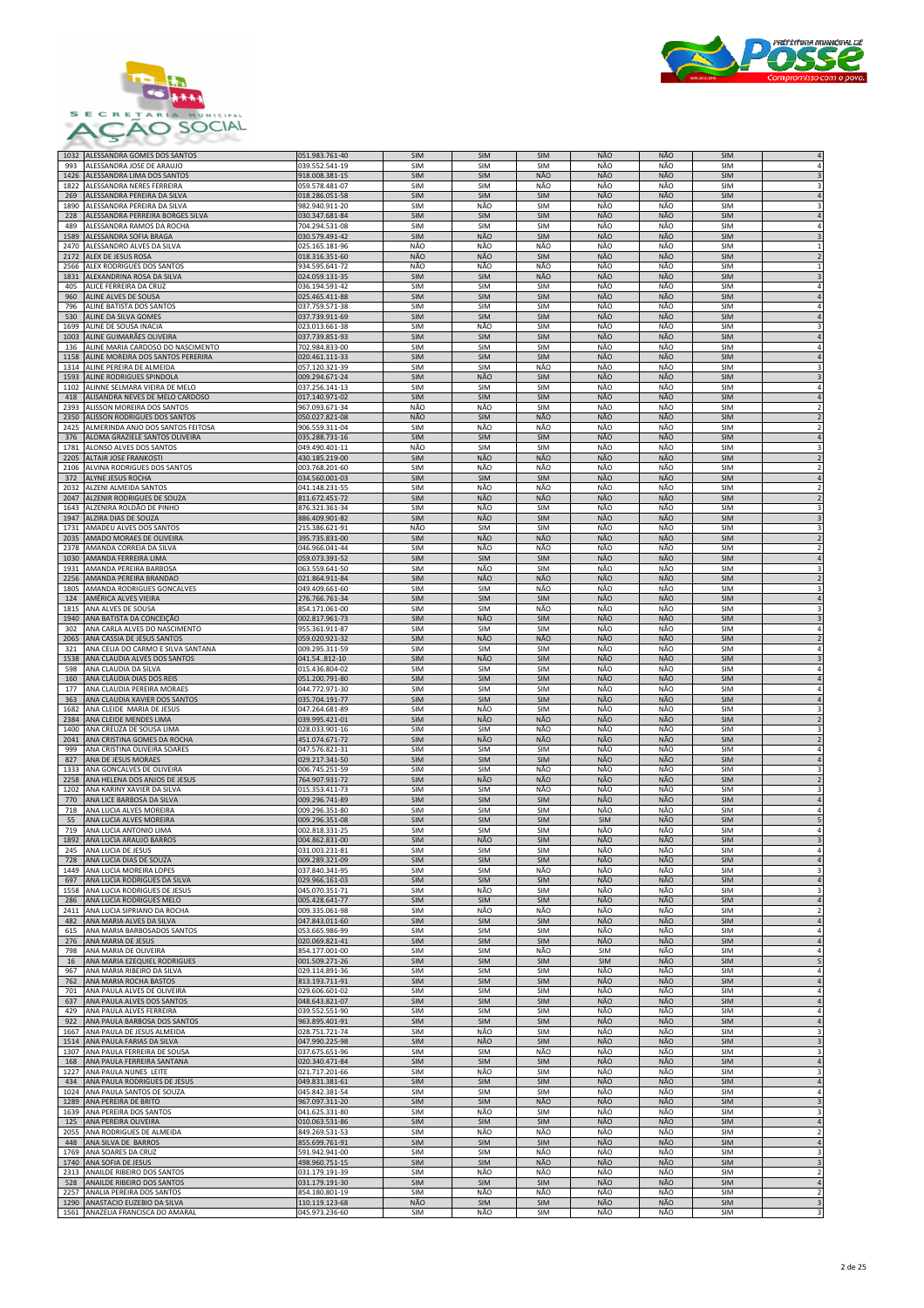



| ココエ<br>1325  | <b>AIVDENSON ALVES DE OLIVEINA SILVA</b><br><b>ANDERSON DE JESUS</b> | U14.UZU.UU1 <sup>-</sup> /U<br>051.996.751-84 | ועווכ<br>NÃO             | JIIV<br>SIM | ועווכ<br><b>SIM</b> | טאיו<br>NÃO       | IVAL<br>NÃO       | ا۱۱۷<br><b>SIM</b>       | 3                                     |
|--------------|----------------------------------------------------------------------|-----------------------------------------------|--------------------------|-------------|---------------------|-------------------|-------------------|--------------------------|---------------------------------------|
| 132          | ANDIARA FERREIRA DA SILVA                                            | 628.740.121-49                                | SIM                      | SIM         | SIM                 | NÃO               | NÃO               | SIM                      | $\sqrt{4}$                            |
| 1789         | ANDICLEIA DE OLIVEIRA SILVA                                          | 034.611.881-66                                | SIM                      | SIM         | NÃO                 | NÃO               | NÃO               | <b>SIM</b>               | 3                                     |
| 2483         | ANDRE BARBOSA DOS SANTOS                                             | 018.620.661-59                                | NÃO                      | NÃO         | NÃO                 | NÃO               | NÃO               | SIM                      | $\mathbf{1}$                          |
| 1299         | ANDRE DA SILVA DE JESUS                                              | 028.469.131-37                                | NÃO                      | SIM         | SIM                 | NÃO               | NÃO               | SIM                      | $\overline{3}$                        |
| 902          | ANDREA DE JESUS BARBOSA                                              | 854.184.201-00                                | SIM                      | SIM         | <b>SIM</b>          | NÃO               | NÃO               | <b>SIM</b>               |                                       |
| 1351         | ANDREIA ALVES DOS SANTOS REINO                                       | 019.244.021-73                                | SIM                      | SIM         | NÃO                 | NÃO               | NÃO               | <b>SIM</b>               | 3                                     |
| 24           | ANDREIA FERREIRA DA SILVA                                            | 000.308.151-69                                | <b>SIM</b>               | SIM         | SIM                 | NÃO               | SIM               | <b>SIM</b>               | 5                                     |
| 512          | ANDREIA FERREIRA DA SILVA MAGALHAES                                  | 941.048.241-00                                | SIM                      | SIM         | SIM                 | NÃO<br>NÃO        | NÃO<br>NÃO        | SIM                      | $\overline{4}$                        |
| 293<br>1525  | ANDREIA MOREIRA DOS SANTOS<br>ANDREIA RIBEIRO ALVES                  | 015.281.511-27<br>025.043.051-76              | <b>SIM</b><br>SIM        | SIM<br>NÃO  | <b>SIM</b><br>SIM   | NÃO               | NÃO               | <b>SIM</b><br>SIM        | $\sqrt{4}$<br>$\overline{\mathbf{3}}$ |
| 288          | ANDRESSA ALVES DOS SANTOS                                            | 009.363.111-18                                | SIM                      | SIM         | <b>SIM</b>          | NÃO               | NÃO               | <b>SIM</b>               |                                       |
| 1913         | ANDRESSA BARBOZA DE JESUS                                            | 045.685.731-14                                | SIM                      | NÃO         | SIM                 | NÃO               | NÃO               | <b>SIM</b>               | 3                                     |
| 467          | ANDRESSA NASCIMENTO SANTOS                                           | 016.427.021-37                                | <b>SIM</b>               | SIM         | <b>SIM</b>          | NÃO               | NÃO               | <b>SIM</b>               | $\sqrt{4}$                            |
| 283          | ANDRESSA PEREIRA DE OLIVEIRA TEXEIRA                                 | 017.423.551-88                                | SIM                      | SIM         | SIM                 | NÃO               | NÃO               | SIM                      | $\sqrt{4}$                            |
| 2577         | ANDRESSA ROSA DA SILVA                                               | 036.468.471-23                                | NÃO                      | NÃO         | NÃO                 | NÃO               | NÃO               | <b>SIM</b>               | $\mathbf{1}$                          |
| 1936         | ANGELA CRISTINA OLIVEIRA MATOS                                       | 038.697.211-70                                | SIM                      | NÃO         | SIM                 | NÃO               | NÃO               | SIM                      | $\overline{3}$                        |
| 1187         | ANGELA MARIA DA SILVA                                                | 315.699.598-38                                | <b>SIM</b>               | SIM         | SIM                 | NÃO               | NÃO               | <b>SIM</b>               | $\overline{4}$                        |
| 1727         | ANGELA MERICI ALVES DOS SANTOS OLIVEIRA                              | 014.954.271-29                                | SIM                      | NÃO         | SIM                 | NÃO               | NÃO               | SIM                      |                                       |
| 1085<br>613  | ANGELICA ALVES DA SILVA<br>ANGELICA BARBOSA DE JESUS                 | 047.191.031-70<br>011.819.611-14              | SIM<br>SIM               | SIM<br>SIM  | SIM<br>SIM          | NÃO<br>NÃO        | NÃO<br>NÃO        | SIM<br>SIM               | $\sqrt{4}$<br>$\sqrt{4}$              |
| 165          | ANGELICA LIRA FERNANDES                                              | 022.387.821-92                                | <b>SIM</b>               | SIM         | SIM                 | NÃO               | NÃO               | SIM                      | $\overline{4}$                        |
| 108          | ANGELITA DE AQUINO ALVES                                             | 973.917.511-20                                | SIM                      | SIM         | SIM                 | NÃO               | <b>SIM</b>        | SIM                      | 5                                     |
| 122          | ANGELITA SANTOS LOPES                                                | 062.166.225-95                                | <b>SIM</b>               | SIM         | SIM                 | NÃO               | NÃO               | <b>SIM</b>               | $\overline{4}$                        |
| 1270         | ANGELO MARTINS DOS REIS                                              | 383.247.415-34                                | NÃO                      | SIM         | <b>SIM</b>          | NÃO               | NÃO               | <b>SIM</b>               |                                       |
| 2056         | ANISIA EMILIA DE SOUSA                                               | 633.599.361-91                                | <b>SIM</b>               | NÃO         | NÃO                 | NÃO               | NÃO               | <b>SIM</b>               | $\mathbf 2$                           |
| 1421         | ANITA SANTOS NASCIMENTO                                              | 798.904.901-53                                | SIM                      | SIM         | NÃO                 | NÃO               | NÃO               | SIM                      | 3                                     |
| 306          | ANNA CRISTINA BEZERRA RIOS                                           | 042.196.081-76                                | SIM                      | SIM         | SIM                 | NÃO               | NÃO               | SIM                      | $\sqrt{4}$                            |
| 2169         | ANNY CRISTINA DE OLIVEIRA                                            | 050.016.891-12                                | SIM                      | NÃO         | NÃO                 | NÃO               | NÃO               | <b>SIM</b>               | $\overline{2}$                        |
| 1257         | ANTONIA ARAUJO CHAVES<br>ANTONIA DA CRUZ SILVA CHAGAS                | 223.469.451-53                                | SIM<br>SIM               | SIM<br>SIM  | NÃO<br>SIM          | NÃO<br>NÃO        | NÃO<br>NÃO        | SIM<br>SIM               | $\overline{3}$                        |
| 1128<br>312  | ANTONIA ELENIRIA DE FREITAS DIAS                                     | 825.227.311-49<br>849.285.22168               | SIM                      | SIM         | SIM                 | NÃO               | NÃO               | SIM                      | 4                                     |
| 527          | ANTONIA ENILDA FERREIRA DE ABREU                                     | 027.057.601-05                                | SIM                      | SIM         | SIM                 | NÃO               | NÃO               | SIM                      | 4                                     |
| 1613         | ANTONIA GEIVANILCE TEIXEIRA SIQUEIRA                                 | 009.716.611-11                                | SIM                      | NÃO         | SIM                 | NÃO               | NÃO               | SIM                      | $\overline{\mathbf{3}}$               |
| 1317         | ANTONIA JOSE DOS SANTOS                                              | 575.252.001-06                                | SIM                      | SIM         | NÃO                 | NÃO               | NÃO               | <b>SIM</b>               | 3                                     |
| $\bf 8$      | ANTONIA PEREIRA DE OLIVEIRA                                          | 418.775.865-87                                | <b>SIM</b>               | SIM         | SIM                 | SIM               | NÃO               | SIM                      | 5                                     |
| 2223         | ANTONIA PEREIRA DOS SANTOS MORAES                                    | 854.193.111-00                                | SIM                      | NÃO         | NÃO                 | NÃO               | NÃO               | <b>SIM</b>               |                                       |
| 1762         | ANTONIA ZITA GERMANA DE SOUZA                                        | 040.697.258-30                                | <b>SIM</b>               | SIM         | NÃO                 | NÃO               | NÃO               | <b>SIM</b>               |                                       |
| 470          | ANTONINA DOS SANTOS CAVALCANTE                                       | 021.309.741-98                                | <b>SIM</b>               | SIM         | SIM                 | NÃO               | NÃO               | SIM                      | 4                                     |
| 1377         | ANTONIO DISA DE SOUZA                                                | 033.510.941-16                                | NÃO<br>NÃO               | SIM<br>NÃO  | SIM<br>NÃO          | NÃO<br>NÃO        | NÃO<br>NÃO        | SIM                      | $\overline{\mathbf{3}}$               |
| 2534<br>2467 | ANTONIO CARLOS ELIAS DE SOUSA<br>ANTONIO CARLOS NAZARIO LOPES        | 232.230.903-63<br>616.988.224-72              | NÃO                      | NÃO         | NÃO                 | NÃO               | NÃO               | <b>SIM</b><br><b>SIM</b> | $\mathbf 1$<br>$\,1\,$                |
| 2506         | ANTONIO DA SILVA ABREU                                               | 927.147.221-72                                | NÃO                      | NÃO         | NÃO                 | NÃO               | NÃO               | SIM                      | 1                                     |
| 2553         | ANTONIO FARNCISCO DE SOUZA                                           | 011.941.531-35                                | NÃO                      | NÃO         | NÃO                 | NÃO               | NÃO               | <b>SIM</b>               |                                       |
| 2185         | ANTONIO JOSE DA SILVA                                                | 336.858.001-91                                | NÃO                      | NÃO         | SIM                 | NÃO               | NÃO               | <b>SIM</b>               | $\mathbf 2$                           |
| 2371         | ANTONIO MARTINS MOURA                                                | 264.458.083-87                                | NÃO                      | SIM         | NÃO                 | NÃO               | NÃO               | SIM                      | $\overline{2}$                        |
| 1793         | ANTONIO NARCELIO ALVES DA SILVA                                      | 936.585.241-20                                | SIM                      | SIM         | NÃO                 | NÃO               | NÃO               | <b>SIM</b>               | 3                                     |
| 1530         | <b>ANTONIO PEREIRA LOPES</b>                                         | 017.001.031-72                                | SIM                      | NÃO         | NÃO                 | SIM               | NÃO               | <b>SIM</b>               | $\overline{3}$                        |
| 1958         | ANTÔNIO RIBEIRO DOS SANTOS                                           | 251.817.001-44                                | NÃO                      | SIM         | NÃO                 | NÃO               | NÃO               | SIM                      | $\overline{2}$                        |
| 1389<br>1213 | ANTONIO ROSA DE JESUS                                                | 048.190.991-59                                | NÃO<br>SIM               | SIM<br>SIM  | NÃO<br>NÃO          | SIM<br>NÃO        | <b>NÃO</b><br>NÃO | SIM<br>SIM               |                                       |
| 579          | APARECIDA ALVES DA SILVA<br>APARECIDA GONCALVES RODRIGUES            | 042.926.531-00<br>039.244.921-82              | <b>SIM</b>               | SIM         | SIM                 | NÃO               | NÃO               | <b>SIM</b>               | 3<br>$\sqrt{4}$                       |
| 849          | APARECIDA MARIA BARRETO DA SILVA                                     | 933.062.611-49                                | SIM                      | SIM         | SIM                 | NÃO               | NÃO               | <b>SIM</b>               | $\sqrt{4}$                            |
| 1723         | ARCANGELA MOREIRA DE QUEIROZ                                         | 941.853.101-10                                | <b>SIM</b>               | SIM         | NÃO                 | NÃO               | NÃO               | <b>SIM</b>               | $\overline{\mathbf{3}}$               |
| 1381         | ARICELMA BATISTA DOS SANTOS                                          | 399.644.931-34                                | SIM                      | SIM         | NÃO                 | NÃO               | NÃO               | SIM                      | $\overline{3}$                        |
| 1876         | ARILDA PEREIRA DOS SAMTOS20101970                                    | 961.361.031-68                                | <b>SIM</b>               | SIM         | NÃO                 | NÃO               | <b>NÃO</b>        | <b>SIM</b>               |                                       |
| 526          | ARISTINA BARBOSA DA SILVA                                            | 865.944.941-04                                | SIM                      | SIM         | <b>SIM</b>          | NÃO               | NÃO               | <b>SIM</b>               | 4                                     |
| 553          | ARLEIDE DE JESUS TEIXEIRA                                            | 015.218.681-66                                | SIM                      | SIM         | SIM                 | NÃO               | NÃO               | SIM                      | $\sqrt{4}$                            |
| 460          | ARLETE DA SILVA SANTOS                                               | 039.839.571-37                                | SIM                      | SIM         | <b>SIM</b>          | NÃO               | NÃO               | <b>SIM</b>               | 4                                     |
| 2320<br>1155 | ARLEY BARBOSA GOMEZ<br>ARLI DE OLIVEIRA SILVA SANTOS                 | 030.539.071-60<br>044.229.971-06              | NÃO<br>SIM               | SIM<br>SIM  | NÃO<br>SIM          | NÃO<br>NÃO        | NÃO<br>NÃO        | <b>SIM</b><br>SIM        | $\overline{2}$<br>$\overline{4}$      |
| 1707         | <b>ARLINDA FRANCISCO GUIMARAES</b>                                   | 034.756.551-44                                | SIM                      | SIM         | NÃO                 | NÃO               | NÃO               | <b>SIM</b>               |                                       |
| 2491         | ARLINDO ALVES DOS SANTOS                                             | 009.296.391-97                                | NÃO                      | NÃO         | NÃO                 | NÃO               | NÃO               | <b>SIM</b>               | $\mathbf{1}$                          |
| 2513         | ARQUIAS ALVES DOS SANTOS                                             | 431.189.921-15                                | NÃO                      | NÃO         | NÃO                 | NÃO               | NÃO               | <b>SIM</b>               | $\mathbf 1$                           |
| 1109         | ARQUILANE MELO CALDEIRA                                              | 048.142.091-69                                | SIM                      | SIM         | SIM                 | NÃO               | NÃO               | SIM                      | $\sqrt{4}$                            |
| 2473         | ARTUR RIBEIRO DOS SANTOS                                             | 046.895.721-94                                | NÃO                      | NÃO         | NÃO                 | NÃO               | NÃO               | <b>SIM</b>               | $\mathbf{1}$                          |
| 1907         | AUCIENE LOPES DA CONCEIÇÃO                                           | 025.220.021-71                                | SIM                      | NÃO         | SIM                 | NÃO               | NÃO               | SIM                      | 3                                     |
| 294          | AUREA RODRIGUES OLIVEIRA                                             | 009.294.341-10                                | SIM                      | SIM         | SIM                 | NÃO               | <b>NÃO</b>        | <b>SIM</b>               |                                       |
| 748<br>1585  | AURELICE RODRIGUES DO NASCIMENTO<br>AURILENE HIPOLITO MARQUES        | 004.654.581-65<br>047.245.161-86              | SIM<br><b>SIM</b>        | SIM<br>NÃO  | NÃO<br><b>SIM</b>   | <b>SIM</b><br>NÃO | NÃO<br>NÃO        | <b>SIM</b><br><b>SIM</b> |                                       |
| 2234         | AURISCELHA MARIA DE SOUSA                                            | 023.584.021-17                                | SIM                      | NÃO         | NÃO                 | NÃO               | NÃO               | SIM                      | 3<br>$\overline{2}$                   |
| 1743         | AURITA VIEIRA DA SILVA                                               | 276.763.231-34                                | <b>SIM</b>               | SIM         | NÃO                 | NÃO               | NÃO               | <b>SIM</b>               | $\overline{\mathbf{3}}$               |
| 2156         | AUTO JOSE DE ALMEIDA FILHO                                           | 134.052.171-72                                | NÃO                      | NÃO         | SIM                 | NÃO               | NÃO               | <b>SIM</b>               | $\overline{2}$                        |
| 2251         | AVANI ROCHA DE ALMEIDA                                               | 004.429.111-65                                | <b>SIM</b>               | NÃO         | NÃO                 | NÃO               | NÃO               | SIM                      | $\overline{2}$                        |
| 2101         | BADIS DOS SANTOS BRANDÃO                                             | 787.389.621-87                                | SIM                      | NÃO         | NÃO                 | NÃO               | NÃO               | SIM                      | 2                                     |
| 1340         | BARBARA DA SILVA LOPES SAMPAIO                                       | 050.784.931-07                                | SIM                      | SIM         | NÃO                 | NÃO               | NÃO               | SIM                      | 3                                     |
| 506<br>2237  | BEATRIZ BARBOSA DA SILVA<br>BEATRIZ DIAS DE SOUZA                    | 009.364.421-31<br>019.986.131-51              | <b>SIM</b><br><b>SIM</b> | SIM<br>NÃO  | SIM<br>NÃO          | NÃO<br>NÃO        | NÃO<br>NÃO        | SIM<br>SIM               | $\overline{4}$<br>$\overline{2}$      |
| 1431         | BEATRIZ DOS SANTOS ANDRADE                                           | 056.273.431-76                                | SIM                      | SIM         | NÃO                 | NÃO               | NÃO               | SIM                      | 3                                     |
| 1122         | <b>BEATRIZ NASCIMENTO NERI</b>                                       | 041.251.371-45                                | SIM                      | SIM         | SIM                 | NÃO               | NÃO               | SIM                      | $\sqrt{4}$                            |
| 1112         | BELIETE PEREIRA SODRÉ                                                | 716.773.991-04                                | SIM                      | SIM         | SIM                 | NÃO               | NÃO               | SIM                      | 4                                     |
| 1369         | <b>BENI PEREIRA SODRE</b>                                            | 997.612.461-91                                | NÃO                      | SIM         | SIM                 | NÃO               | NÃO               | SIM                      | $\ensuremath{\mathsf{3}}$             |
|              | 2328 BERLAMINIO GOMES DA SILVA                                       | 071.752.131-15                                | NÃO                      | SIM         | NÃO                 | NÃO               | NÃO               | SIM                      | $\overline{2}$                        |
| 2159         | BETHANIA PEREIRA DOS SANTOS                                          | 048.142.041-08                                | <b>SIM</b>               | NÃO         | NÃO                 | NÃO               | NÃO               | SIM                      | $\overline{2}$                        |
| 484          | <b>BIANCA GOMES DA SILVA</b>                                         | 705.037.591-80                                | SIM                      | SIM         | SIM                 | NÃO               | NÃO               | SIM                      | $\overline{4}$                        |
| 411          | <b>BIANCA RIBEIRO DA SILVA</b><br>BRAULINA FERREIRA DE MOURA         | 053.861.111-16<br>783.005.841-53              | SIM                      | SIM         | SIM                 | NÃO               | NÃO               | <b>SIM</b>               | $\sqrt{4}$                            |
| 1764<br>626  | BRENDA GABRIELLE SOUZA LIMA                                          | 059.553.331-00                                | SIM<br><b>SIM</b>        | SIM<br>SIM  | NÃO<br>SIM          | NÃO<br>NÃO        | NÃO<br>NÃO        | SIM<br>SIM               | $\sqrt{4}$                            |
| 116          | BRENDA STEFANY SOARES DE MELO                                        | 036.927.411-38                                | SIM                      | SIM         | <b>SIM</b>          | NÃO               | NÃO               | <b>SIM</b>               | 4                                     |
| 1696         | <b>BRUNA FLEURI ROCHA</b>                                            | 645.932.931-62                                | <b>SIM</b>               | NÃO         | <b>SIM</b>          | NÃO               | NÃO               | SIM                      | $\overline{\mathbf{3}}$               |
| 870          | <b>BRUNA FLEURI ROCHA</b>                                            | 045.932.931-62                                | SIM                      | SIM         | SIM                 | NÃO               | NÃO               | SIM                      | $\overline{4}$                        |
| 774          | BRUNA SANTOS DE SOUZA ALVES                                          | 055.909.051-09                                | SIM                      | SIM         | SIM                 | NÃO               | NÃO               | SIM                      | $\sqrt{4}$                            |
| 2193         | CALIXTA MARIA DOS SANTOS                                             | 003.229.791-29                                | SIM                      | NÃO         | NÃO                 | NÃO               | NÃO               | SIM                      |                                       |
| 158          | CAMILA BARBOSA DOS SANTOS                                            | 035.944.491-14                                | SIM                      | SIM         | SIM                 | NÃO               | NÃO               | SIM                      | $\overline{4}$                        |
| 619          | CAMILA DE SANTANA PEREIRA                                            | 021.613.931-70                                | SIM                      | SIM         | SIM                 | NÃO<br><b>NÃO</b> | NÃO<br><b>NÃO</b> | SIM                      | 4                                     |
| 483<br>2026  | CAMILA MOREIRA DOS REIS<br>CANDIDO JOSE RODRIGUES GALVAO             | 056.384.581-31<br>038.347.941-04              | SIM<br>NÃO               | SIM<br>NÃO  | SIM<br>SIM          | NÃO               | NÃO               | SIM<br>SIM               | $\overline{4}$<br>$\overline{2}$      |
| 948          | CARLA JAQUELINE MUNIZ ROCHA MAUERBERG                                | 010.701.461-02                                | SIM                      | SIM         | SIM                 | NÃO               | NÃO               | SIM                      | $\sqrt{4}$                            |
| 1324         | CARLA KAROLINE BISPO ALVES DOS SANTOS                                | 049.831.371-90                                | SIM                      | SIM         | NÃO                 | NÃO               | NÃO               | SIM                      | 3                                     |
| 531          | <b>CARLA PATRICIA NUNES</b>                                          | 053.031.246-81                                | <b>SIM</b>               | SIM         | <b>SIM</b>          | NÃO               | NÃO               | <b>SIM</b>               | $\sqrt{4}$                            |
| 1808         | CARLA POLIANY BARBOSA DA SILVA                                       | 037.774.071-35                                | SIM                      | SIM         | NÃO                 | NÃO               | NÃO               | SIM                      | 3                                     |
| 277          | CARLA VIEIRA DE MELO                                                 | 007.473.871-25                                | <b>SIM</b>               | SIM         | SIM                 | NÃO               | NÃO               | SIM                      | $\overline{4}$                        |
| 654          | CARLIANE PEREIRA DOS SANTOS                                          | 032.203.091-99                                | SIM                      | SIM         | SIM                 | NÃO               | NÃO               | SIM                      | 4                                     |
| 990          | CARLIANE PEREIRA DOS SANTOS                                          | 032.203.091-94                                | SIM                      | SIM<br>NÃO  | SIM                 | NÃO<br>NÃO        | NÃO<br>NÃO        | SIM                      | $\sqrt{4}$                            |
|              | 1932 CARLIENE MIRANDA COSTA                                          | 001.026.313-60                                | SIM                      |             | SIM                 |                   |                   | SIM                      | 3                                     |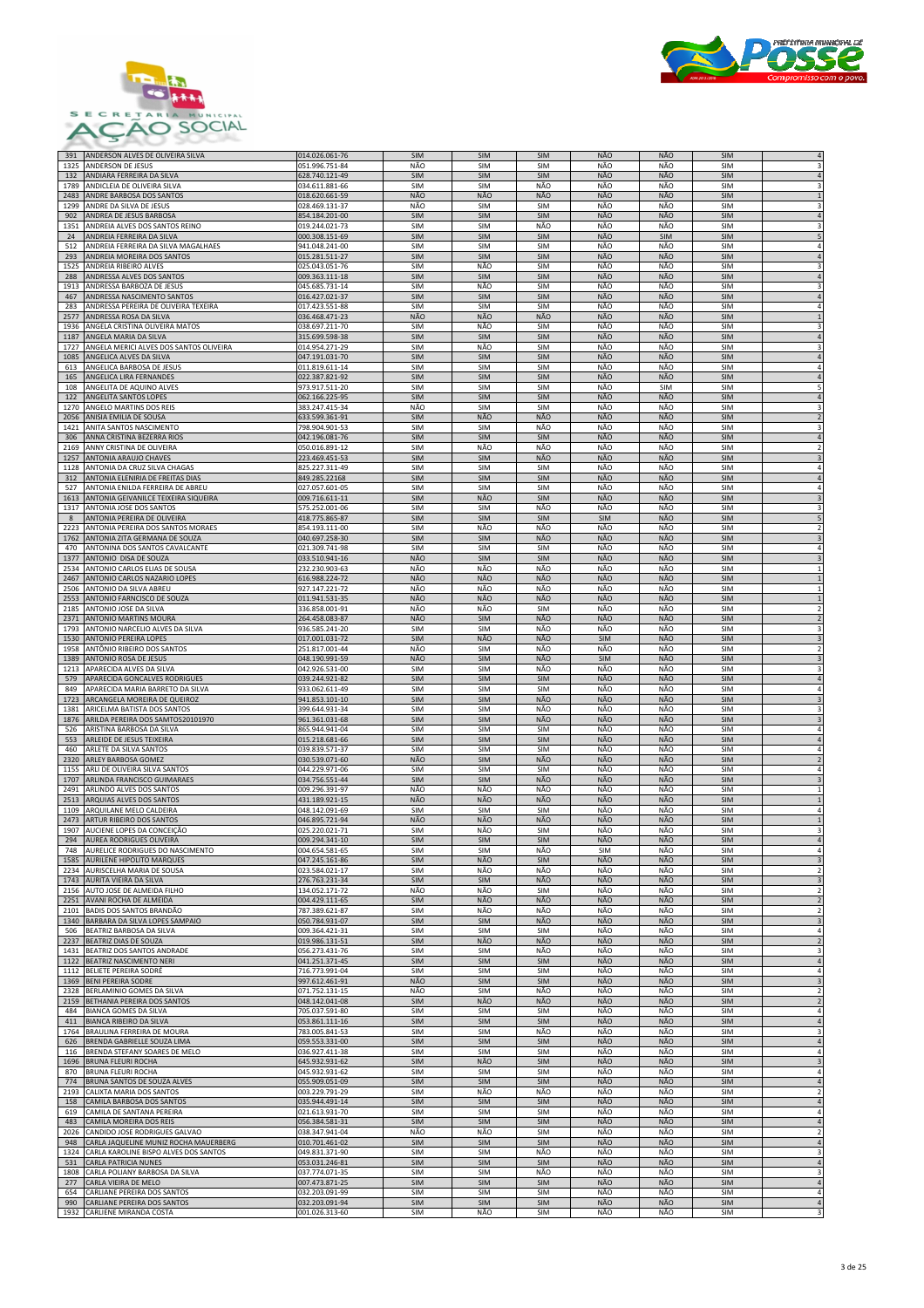



| 2124         | <b>PUBLICATION</b> CONTROL<br><b>CARLOS ANTONIO LOPES</b>            | שנו כונדוס.<br>333.795.301-82    | NÃO                      | NÃO        | יייי<br><b>SIM</b>       | NÃO        | NÃO               | JIIVI<br><b>SIM</b>      |                                  |
|--------------|----------------------------------------------------------------------|----------------------------------|--------------------------|------------|--------------------------|------------|-------------------|--------------------------|----------------------------------|
| 2062         | CARLOS EDUARDO SIRPIANO ROCHA                                        | 033.613.421-55                   | NÃO                      | NÃO        | SIM                      | NÃO        | NÃO               | SIM                      | $\sqrt{2}$                       |
| 2324         | CARLOS EDUARDO SOUZA LIMA                                            | 035.066.521-41                   | NÃO                      | SIM        | NÃO                      | NÃO        | NÃO               | <b>SIM</b>               | $\overline{2}$                   |
| 2509         | CARLOS LAMARCA SERRA DOURADA                                         | 004.965.711-92                   | NÃO                      | NÃO        | NÃO                      | NÃO        | NÃO               | <b>SIM</b>               | $\,1\,$                          |
| 1441<br>1410 | CARLOS PEREIRA DOS SANTOS<br>CARLOS ROBERTO XAVIER DA SILVA          | 009.362.841-29<br>036.044.291-96 | SIM<br>NÃO               | SIM<br>SIM | NÃO<br>SIM               | NÃO<br>NÃO | NÃO<br>NÃO        | <b>SIM</b><br><b>SIM</b> | 3                                |
| 1978         | CARLOS ROMEU GOUVEIA LOPES CANÇADO                                   | 946.221.591-04                   | NÃO                      | SIM        | NÃO                      | NÃO        | NÃO               | <b>SIM</b>               |                                  |
| 2374         | CARLUCIO ALVES DA CRUZ                                               | 622.740.311-34                   | <b>NÃO</b>               | SIM        | NÃO                      | NÃO        | NÃO               | <b>SIM</b>               | $\sqrt{2}$                       |
| 1488         | CARMELINA BATISTA DE SALES                                           | 425.929.501-25                   | SIM                      | SIM        | NÃO                      | NÃO        | NÃO               | SIM                      | 3                                |
| 26<br>1418   | CARMELITA BISPO DA SILVA<br>CARMELITA RODRIGUES DE SOUSA             | 003.491.821-32<br>004.512.881-22 | <b>SIM</b><br>SIM        | SIM<br>SIM | <b>SIM</b><br>NÃO        | SIM<br>NÃO | NÃO<br>NÃO        | <b>SIM</b><br><b>SIM</b> | 5<br>3                           |
| 995          | CARMOSA ROSARIA DOS SANTOS                                           | 019.154.005-62                   | <b>SIM</b>               | SIM        | SIM                      | NÃO        | NÃO               | <b>SIM</b>               | $\sqrt{4}$                       |
| 1576         | CARMOSELI ALVES BATISTA                                              | 027.077.241-30                   | <b>SIM</b>               | NÃO        | <b>SIM</b>               | NÃO        | NÃO               | SIM                      |                                  |
| 1125         | CARMOSITA GONCALVES DA SILVA                                         | 014.178.321-42                   | <b>SIM</b>               | SIM        | <b>SIM</b>               | NÃO        | NÃO               | <b>SIM</b>               | $\overline{4}$                   |
| 1505<br>1880 | CARMOZINA BARBOSA DA SILVA<br>CARMOZINA SOFIA DE ARAUJO              | 036.563.941-99<br>763.603.341-00 | SIM<br><b>SIM</b>        | NÃO<br>SIM | SIM<br>NÃO               | NÃO<br>NÃO | NÃO<br>NÃO        | SIM<br><b>SIM</b>        | 3<br>$\overline{\mathbf{3}}$     |
| 821          | CAROLINA DIAS DE ABREU                                               | 020.253.971-78                   | SIM                      | SIM        | <b>SIM</b>               | NÃO        | NÃO               | <b>SIM</b>               | $\sqrt{4}$                       |
| 1485         | CASCIANA ROSA DA CONCEICAO BOMFIM                                    | 857.370.201-00                   | <b>SIM</b>               | SIM        | NÃO                      | NÃO        | NÃO               | <b>SIM</b>               | $\ensuremath{\mathsf{3}}$        |
| 816          | CASSIA PEREIRA BASTOS COSTA                                          | 000.438.631-08                   | SIM                      | SIM        | SIM                      | NÃO        | NÃO               | SIM                      | 4                                |
| 2005<br>1638 | CASSIO RENAN DE SOUSA FIGUEIRA<br>CATIA PEREIRA DA SILVA             | 055.821.431-22<br>002.849.891-77 | NÃO<br>SIM               | SIM<br>NÃO | NÃO<br>SIM               | NÃO<br>NÃO | NÃO<br>NÃO        | SIM<br>SIM               | 3                                |
| 1968         | CEIDIOMAR BARBOSA DE SOUSA                                           | 028.570.601-22                   | NÃO                      | SIM        | NÃO                      | NÃO        | NÃO               | SIM                      | $\overline{2}$                   |
| 497          | CELIA AMA DEUS FIGUEIRA                                              | 804.347.701-91                   | SIM                      | SIM        | <b>SIM</b>               | NÃO        | NÃO               | <b>SIM</b>               | $\sqrt{4}$                       |
| 1938         | CELIA BRANCO DE ALMEIDA                                              | 941.069.751-49                   | <b>SIM</b>               | NÃO        | SIM                      | NÃO        | NÃO               | <b>SIM</b>               | $\overline{3}$                   |
| 268<br>1217  | CELIA MARIA DA CONCEIÇÃO<br>CÉLIA MARTA DE JESUS SANTOS              | 890.538.931-72<br>011.583.831-77 | <b>SIM</b><br>SIM        | SIM<br>NÃO | SIM<br>SIM               | NÃO<br>NÃO | NÃO<br><b>NÃO</b> | SIM<br>SIM               | $\overline{4}$                   |
| 1135         | CELIA REGINA DE JESUS                                                | 047.880.546-20                   | SIM                      | SIM        | NÃO                      | <b>SIM</b> | NÃO               | SIM                      | $\overline{a}$                   |
| 608          | <b>CELIA SANTOS PINHEIRO</b>                                         | 031.781.405-22                   | <b>SIM</b>               | SIM        | <b>SIM</b>               | NÃO        | NÃO               | <b>SIM</b>               | $\sqrt{4}$                       |
| 2407         | CELINA SOARES DA PAZ                                                 | 792.645.061-87                   | SIM                      | NÃO        | NÃO                      | NÃO        | NÃO               | <b>SIM</b><br><b>SIM</b> | $\overline{2}$<br>$\overline{4}$ |
| 771<br>2569  | CELISBETE RODRIGUES DE MELO VIEIRA<br>CELMO BARBOSA DOS SANTOS       | 064.274.556-05<br>030.205.481-28 | SIM<br>NÃO               | SIM<br>NÃO | SIM<br>NÃO               | NÃO<br>NÃO | NÃO<br>NÃO        | SIM                      |                                  |
| 2540         | <b>CELSO TEREIRA SODRE</b>                                           | 035.701.941-59                   | NÃO                      | NÃO        | NÃO                      | NÃO        | NÃO               | <b>SIM</b>               |                                  |
| 2580         | CHARLES ALMEIDA MAGALHAES                                            | 053.989.861-98                   | NÃO                      | NÃO        | NÃO                      | NÃO        | NÃO               | <b>SIM</b>               | $\,$ 1                           |
| 1547<br>755  | CHAYANNE QUIRINO DA COSTA SOUSA                                      | 038.573.611-82                   | SIM                      | NÃO        | SIM                      | NÃO        | NÃO               | SIM<br><b>SIM</b>        | $\overline{3}$                   |
| 427          | CHEILA FERREIRA DE OLIVEIRA<br>CHEILA MOREIRA LOPES                  | 033.071.551-80<br>046.614.361-30 | <b>SIM</b><br><b>SIM</b> | SIM<br>SIM | SIM<br><b>SIM</b>        | NÃO<br>NÃO | NÃO<br>NÃO        | <b>SIM</b>               | 4<br>$\sqrt{4}$                  |
| 525          | CHEILA QUEILA GONÇALVES PEREIRA                                      | 942.135.851-15                   | SIM                      | SIM        | <b>SIM</b>               | NÃO        | NÃO               | SIM                      | $\sqrt{4}$                       |
| 1120         | <b>CHIRLEY CORREA REIS</b>                                           | 012.361.405-83                   | <b>SIM</b>               | SIM        | <b>SIM</b>               | NÃO        | NÃO               | <b>SIM</b>               | $\overline{4}$                   |
| 1186<br>1863 | CHRISTIELLY LEMES DE JESUS<br>CIARA BESSA BERTOLDO                   | 019.239.301-41<br>037.284.871-04 | SIM<br><b>SIM</b>        | SIM<br>SIM | SIM<br>NÃO               | NÃO<br>NÃO | NÃO<br>NÃO        | SIM<br>SIM               | 4<br>$\ensuremath{\mathsf{3}}$   |
| 107          | <b>CIBELE BATISTA IRMAO</b>                                          | 705.702.841-55                   | SIM                      | SIM        | SIM                      | NÃO        | SIM               | <b>SIM</b>               | 5                                |
| 1384         | <b>CIBELE INACIO</b>                                                 | 001.832.556-40                   | <b>SIM</b>               | SIM        | NÃO                      | NÃO        | NÃO               | <b>SIM</b>               | $\overline{3}$                   |
| 1342         | CICERO ALVES DOS REIS                                                | 414.767.601-44                   | NÃO                      | SIM        | SIM                      | NÃO        | NÃO               | SIM                      | 3                                |
| 1993<br>1209 | <b>CICERO ARAUJO DOS SANTOS</b><br>CÍCERO INÁCIO FERREIRA DA SILVA   | 294.385.865-04<br>324.663.744-04 | NÃO<br>NÃO               | SIM<br>SIM | NÃO<br>SIM               | NÃO<br>NÃO | NÃO<br>NÃO        | <b>SIM</b><br><b>SIM</b> |                                  |
| 314          | CILEIA CARDOSO DA SILVA RODRIGUES                                    | 015.246.561-86                   | SIM                      | SIM        | SIM                      | NÃO        | NÃO               | SIM                      | $\sqrt{4}$                       |
| 21           | CINTIA FERREIRA DA PAZ                                               | 009.289.181-06                   | <b>SIM</b>               | SIM        | SIM                      | SIM        | NÃO               | SIM                      | 5                                |
| 2247<br>2038 | CINTYA VIEIRA SPINDOLA                                               | 000.269.061-63                   | SIM<br>SIM               | NÃO<br>NÃO | NÃO<br>NÃO               | NÃO<br>NÃO | NÃO<br>NÃO        | <b>SIM</b><br><b>SIM</b> | $\overline{2}$<br>$\overline{2}$ |
| 1984         | CIRENE FERREIRA DA CONCEICAO<br>CIRILO SOARES DA MOTA                | 054.123.121-95<br>273.812.001-63 | NÃO                      | SIM        | NÃO                      | NÃO        | NÃO               | <b>SIM</b>               | $\overline{2}$                   |
| 77           | CIRLENE RIBEIRO DA SILVA                                             | 002.998.681-84                   | SIM                      | SIM        | <b>SIM</b>               | <b>SIM</b> | NÃO               | <b>SIM</b>               |                                  |
| 154          | CIRLENE VIEIRA DE MELO                                               | 038.083.441-13                   | <b>SIM</b>               | SIM        | SIM                      | NÃO        | NÃO               | <b>SIM</b>               | $\sqrt{4}$                       |
| 1571<br>820  | CLAIR FERREIRA DOS SANTOS<br>CLARA FERNANDA ROCHA LIMA               | 011.460.401-05<br>034.847.735-02 | <b>SIM</b><br>SIM        | NÃO<br>SIM | SIM<br>SIM               | NÃO<br>NÃO | NÃO<br>NÃO        | SIM<br>SIM               | 3<br>$\overline{4}$              |
| 631          | CLARENICE DE SOUZA LIMA                                              | 665.539.461-91                   | SIM                      | SIM        | SIM                      | NÃO        | NÃO               | SIM                      | $\sqrt{4}$                       |
| 920          | <b>CLARICE ALVES DOS SANTOS</b>                                      | 973.442.301-00                   | <b>SIM</b>               | SIM        | <b>SIM</b>               | NÃO        | NÃO               | <b>SIM</b>               |                                  |
| 1515         | CLARICE DE SOUZA E SILVA LOPES                                       | 799.631.025-49                   | SIM                      | NÃO        | <b>SIM</b>               | NÃO        | NÃO               | <b>SIM</b>               |                                  |
| 59<br>2226   | CLARICE PEREIRA DA SILVA<br><b>CLARICE RODRIGUES DOS SANTOS</b>      | 968.817.801-25<br>009.363.481-19 | <b>SIM</b><br><b>SIM</b> | SIM<br>NÃO | SIM<br>NÃO               | SIM<br>NÃO | NÃO<br>NÃO        | <b>SIM</b><br>SIM        | 5<br>$\overline{2}$              |
| 264          | CLAUDENEIDE TEIXEIRA DE ALMEIDA                                      | 000.653.681-69                   | <b>SIM</b>               | SIM        | <b>SIM</b>               | NÃO        | NÃO               | SIM                      | $\sqrt{4}$                       |
| 539          | <b>CLAUDENILDE MAIA DOS REIS</b>                                     | 009.652.301-80                   | SIM                      | SIM        | SIM                      | NÃO        | NÃO               | <b>SIM</b>               | $\overline{4}$                   |
| 1252<br>1274 | CLAUDETE RODRIGUES LOPES ROCHA<br>CLAUDETE TERESA DE CAMPOS AZEREDO  | 860.806.361-15<br>591.935.901-30 | <b>SIM</b>               | SIM<br>SIM | NÃO<br>NÃO               | NÃO        | NÃO               | <b>SIM</b>               | $\overline{3}$                   |
| 965          |                                                                      |                                  |                          |            |                          |            |                   |                          |                                  |
|              | CLAUDIA BISPO DE MIRANDA                                             | 030.856.061-22                   | <b>SIM</b><br><b>SIM</b> | SIM        | <b>SIM</b>               | NÃO<br>NÃO | NÃO<br>NÃO        | <b>SIM</b><br><b>SIM</b> |                                  |
| 570          | CLAUDIA BISPO DOS SANTOS PEREIRA                                     | 019.215.041-37                   | SIM                      | SIM        | SIM                      | NÃO        | NÃO               | SIM                      | $\sqrt{4}$                       |
| 2132         | CLAUDIA GONSALVES DA SILVA                                           | 049.116.365-10                   | SIM                      | NÃO        | <b>NÃO</b>               | NÃO        | NÃO               | <b>SIM</b>               | $\overline{2}$                   |
| 2306         | CLAUDIA GONSALVES DA SILVA                                           | 049.113.651-02                   | SIM                      | NÃO        | NÃO                      | NÃO        | NÃO               | <b>SIM</b>               | $\overline{2}$                   |
| 2443<br>150  | CLAUDIA OLIVEIRA DE MATOS SANTOS<br>CLAUDIA REGINA DE JESUS          | 046.062.111-48<br>009.295.051-58 | <b>SIM</b><br>SIM        | NÃO<br>SIM | NÃO<br><b>SIM</b>        | NÃO<br>NÃO | NÃO<br>NÃO        | <b>SIM</b><br>SIM        |                                  |
| 1415         | CLAUDIA REGINA MIRANDA SAMPAIO                                       | 034.068.121-11                   | NÃO                      | SIM        | SIM                      | NÃO        | <b>NÃO</b>        | SIM                      | $\overline{\mathbf{3}}$          |
| 1060         | CLAUDINEIA PEREIRA BARBOSA                                           | 004.168.771-09                   | SIM                      | SIM        | SIM                      | NÃO        | NÃO               | SIM                      | 4                                |
| 2157<br>248  | <b>CLAUDIR FERREIRA DA HORA</b><br><b>CLAUDIVA BISPO ALVES</b>       | 905.714.521-91<br>712.245.131-34 | NÃO<br>SIM               | NÃO<br>SIM | <b>SIM</b><br><b>SIM</b> | NÃO<br>NÃO | NÃO<br>NÃO        | <b>SIM</b><br><b>SIM</b> | $\overline{2}$<br>$\overline{4}$ |
| 729          | <b>CLEANE MARTINS DE MATOS</b>                                       | 060.049.331-80                   | SIM                      | SIM        | <b>SIM</b>               | NÃO        | NÃO               | SIM                      | $\sqrt{4}$                       |
| 2091         | <b>CLECIO BATISTA MEDEIROS</b>                                       | 348.413.548-40                   | SIM                      | NÃO        | NÃO                      | NÃO        | NÃO               | SIM                      | $\overline{2}$                   |
| 727<br>1925  | CLEIA ALVES DOS SANTOS<br><b>CLEIA DE SOUZA PEREIRA</b>              | 043.055.551-23<br>044.302.061-20 | <b>SIM</b><br>SIM        | SIM<br>NÃO | <b>SIM</b><br>SIM        | NÃO<br>NÃO | NÃO<br>NÃO        | <b>SIM</b><br>SIM        | $\overline{4}$                   |
|              | 2280 CLEIA VIEIRA DOS SANTOS                                         | 009.289.361-98                   | SIM                      | NÃO        | NÃO                      | <b>NÃO</b> | <b>NÃO</b>        | SIM                      | 3<br>$\overline{2}$              |
| 862          | CLEICE FERNANDES DA CRUZ SANTOS                                      | 029.972.381-02                   | SIM                      | SIM        | SIM                      | NÃO        | NÃO               | <b>SIM</b>               | $\overline{4}$                   |
| 456          | CLEICIENE DAMIANA MOREIRA DE ARAUJO                                  | 053.069.321-69                   | SIM                      | SIM        | SIM                      | NÃO        | NÃO               | SIM                      | $\sqrt{4}$                       |
| 131<br>2253  | <b>CLEIDE ALVES DOS SANTOS</b><br><b>CLEIDE DA COSTA MIRANDA</b>     | 804.382.961-68                   | SIM                      | SIM<br>NÃO | SIM<br>NÃO               | NÃO<br>NÃO | NÃO<br>NÃO        | SIM                      | $\Delta$                         |
| 2252         | CLEIDE DAIANA DE SOUSA                                               | 219.774.105-53<br>967.654.021-87 | <b>SIM</b><br>SIM        | NÃO        | NÃO                      | NÃO        | NÃO               | SIM<br>SIM               | $\overline{2}$<br>2              |
| 975          | CLEIDE FERREIRA DOS SANTOS                                           | 733.636.931-68                   | <b>SIM</b>               | SIM        | SIM                      | NÃO        | NÃO               | SIM                      | $\overline{4}$                   |
| 1866         | <b>CLEIDE MOREIRA LOPES</b>                                          | 012.825.551-03                   | SIM                      | SIM        | NÃO                      | NÃO        | NÃO               | SIM                      | 3                                |
| 2044<br>2458 | CLEIDIANES AZEVEDO WANDERLEY<br>CLEIDIOMAR PEREIRA RAMOS             | 989.389.671-15<br>024.455.791-80 | SIM<br>NÃO               | NÃO<br>NÃO | NÃO<br>NÃO               | NÃO<br>NÃO | NÃO<br>NÃO        | SIM<br>SIM               | $\overline{2}$<br>$\mathbf 1$    |
| 1895         | CLEIDIVANIA DE JESUS CARVALHO                                        | 048.614.071-76                   | SIM                      | NÃO        | SIM                      | NÃO        | <b>NÃO</b>        | SIM                      | $\overline{\mathbf{3}}$          |
| 261          | CLEIMIA DE OLIVEIRA LINHARES                                         | 701.294.521-49                   | SIM                      | SIM        | NÃO                      | <b>SIM</b> | NÃO               | <b>SIM</b>               | 4                                |
| 1800<br>1468 | CLEITON CARDOSO DA SILVA                                             | 035.024.451-09                   | NÃO<br>NÃO               | SIM<br>SIM | SIM<br>SIM               | NÃO<br>NÃO | NÃO<br>NÃO        | SIM                      | $\overline{\mathbf{3}}$          |
| 2398         | <b>CLEITON DE SOUZA ALVES</b><br>CLELIA BISPO DA SILVA               | 920.260.101-10<br>038.061.911-31 | SIM                      | NÃO        | NÃO                      | NÃO        | NÃO               | SIM<br>SIM               | 3<br>$\overline{2}$              |
| 2180         | CLEMILSON BARBOSA DA SILVA                                           | 854.252.571-04                   | NÃO                      | NÃO        | SIM                      | NÃO        | NÃO               | SIM                      | $\mathbf 2$                      |
| 1552         | CLEODESIA NUNES DE SOUZA                                             | 005.349.301-07                   | <b>SIM</b>               | NÃO        | <b>SIM</b>               | NÃO        | NÃO               | SIM                      | $\overline{\mathbf{3}}$          |
| 687<br>1700  | <b>CLEOMAR FARIAS DOS SANTOS</b><br><b>CLEONICE ALVES DOS SANTOS</b> | 015.246.711-42<br>031.820.051-11 | SIM<br>SIM               | SIM<br>NÃO | SIM<br>SIM               | NÃO<br>NÃO | NÃO<br>NÃO        | SIM<br>SIM               | 4<br>$\overline{3}$              |
| 1358         | CLEONICE BRANCO MOREIRA GUIMARAES                                    | 975.316.261-87                   | SIM                      | SIM        | NÃO                      | NÃO        | NÃO               | <b>SIM</b>               | 3                                |
| 2244         | CLEONICE CARDOSO DA SILVA                                            | 900.498.021-00                   | <b>SIM</b>               | NÃO        | NÃO                      | NÃO        | NÃO               | SIM                      | $\overline{2}$                   |
| 231          | <b>CLEONICE DE SOUZA BRITO</b>                                       | 369.241.131-68<br>019.828.205-27 | SIM<br><b>SIM</b>        | SIM        | SIM<br><b>SIM</b>        | NÃO<br>NÃO | NÃO<br>NÃO        | SIM<br><b>SIM</b>        | $\overline{4}$<br>$\sqrt{4}$     |
| 602<br>817   | CLEONICE DOS SANTOS DE JESUS<br>CLEONICE GUIMARAES DE ALMEIDA        | 369.368.291-00                   | SIM                      | SIM<br>SIM | NÃO                      | <b>SIM</b> | NÃO               | SIM                      | 4                                |
| 64           | CLEONICE GUIOMARAES DE ALMEIDA                                       | 369.365.291-00                   | SIM                      | SIM        | <b>SIM</b>               | <b>SIM</b> | NÃO               | <b>SIM</b>               | $\mathsf S$                      |
| 1669<br>659  | CLEONICE OLIVEIRA DA SILVA<br><b>CLEONICE ROSA DE JESUS</b>          | 015.002.721-40<br>967.656.401-00 | SIM<br><b>SIM</b>        | NÃO<br>SIM | SIM<br><b>SIM</b>        | NÃO<br>NÃO | NÃO<br>NÃO        | SIM<br>SIM               | 3<br>$\sqrt{4}$                  |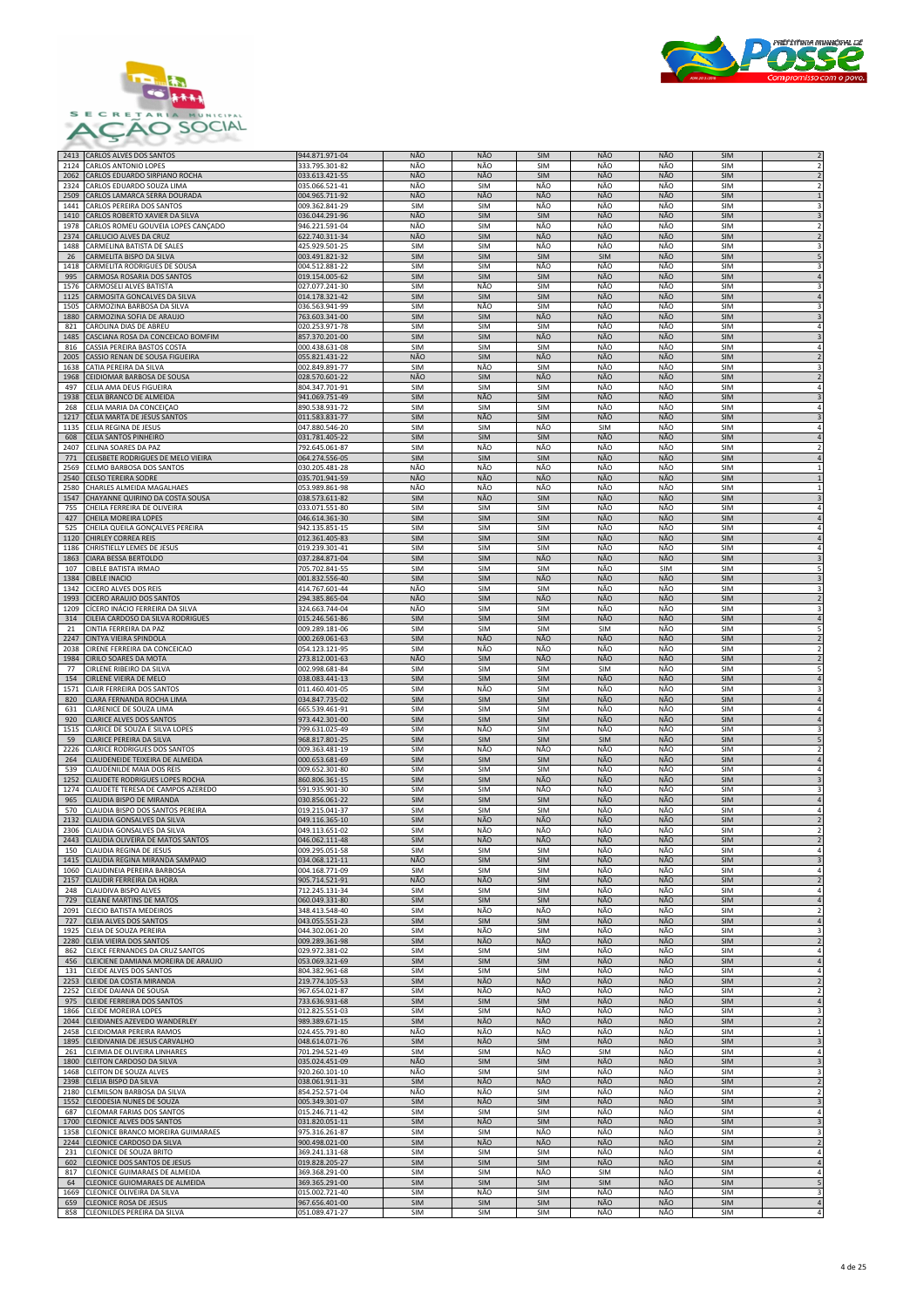



| 2554               | <b>CLERESTON RIBEIRO DOS SANTOS</b>                           | 018.869.081-81                   | <b>NÃO</b>               | NÃO               | NÃO               | NÃO               | NÃO               | <b>SIM</b>               |                                           |
|--------------------|---------------------------------------------------------------|----------------------------------|--------------------------|-------------------|-------------------|-------------------|-------------------|--------------------------|-------------------------------------------|
| 2396               | CLEUDENI MARIA DOURADO                                        | 009.294.521-00                   | <b>SIM</b>               | NÃO               | NÃO               | NÃO               | NÃO               | <b>SIM</b>               |                                           |
| 760                | CLEUVANY MONTEIRO DE OLIVEIRA                                 | 799.714.821-34                   | <b>SIM</b>               | SIM               | SIM               | NÃO               | NÃO               | <b>SIM</b>               |                                           |
| 343                | CLEUZENIR JOSE DE ALMEIDA                                     | 017.755.601-39                   | SIM                      | SIM               | SIM               | NÃO               | NÃO               | SIM                      |                                           |
| 1335               | CLONICE ALVES DOS SANTOS                                      | 009.976.031-08                   | SIM                      | SIM               | NÃO               | NÃO               | NÃO               | SIM                      | $\overline{\mathbf{3}}$                   |
| 2034               | CORACINA JOSE DAS NEVES DA SILVA                              | 005.021.651-11                   | <b>SIM</b>               | NÃO               | NÃO               | NÃO               | NÃO               | SIM                      | $\overline{2}$                            |
| 1750               | CREMILDA DA SILVA                                             | 809.042.891-68                   | <b>SIM</b>               | SIM               | NÃO               | NÃO               | NÃO               | <b>SIM</b>               | $\overline{3}$                            |
| 1899               | CRISTIANA CARDOSO DA PAZ                                      | 032.674.161-59                   | SIM                      | NÃO               | SIM               | NÃO               | NÃO               | SIM                      | $\overline{3}$                            |
| 828                | CRISTIANA FERREIRA DA ROCHA                                   | 055.480.741-64                   | SIM                      | SIM               | SIM               | NÃO               | NÃO               | SIM                      | $\overline{A}$                            |
| 303<br>880         | CRISTIANA REGINA NOVAES<br>CRISTIANE DA SILVA LIMA            | 020.546.021-67<br>987.144.491-53 | SIM<br>SIM               | SIM<br>SIM        | SIM<br>SIM        | NÃO<br>NÃO        | NÃO<br>NÃO        | SIM<br>SIM               |                                           |
| 1943               | CRISTIANE FABIOLA FERRAZZA                                    | 031.179.771-71                   | <b>SIM</b>               | NÃO               | SIM               | NÃO               | NÃO               | SIM                      |                                           |
| 1610               | CRISTIANE FRANCISCO DOS SANTOS                                | 028.805.301-05                   | SIM                      | NÃO               | SIM               | NÃO               | NÃO               | <b>SIM</b>               |                                           |
| 1600               | CRISTIANE JOSE DA SILVA BATISTA                               | 940.701.641-20                   | SIM                      | NÃO               | SIM               | NÃO               | NÃO               | SIM                      |                                           |
| 2254               | CRISTIANE PEREIRA DOS SANTOS                                  | 049.621.391-18                   | SIM                      | NÃO               | NÃO               | NÃO               | NÃO               | SIM                      |                                           |
| 809                | CRISTIANE RODRIGUES DE OLIVEIRA                               | 057.287.791-90                   | SIM                      | SIM               | SIM               | NÃO               | NÃO               | SIM                      | $\overline{4}$                            |
| 146                | CRISTIANE VIEIRA LIMA                                         | 007.998.451-75                   | SIM                      | SIM               | SIM               | NÃO               | NÃO               | SIM                      | $\overline{4}$                            |
| 842                | CRISTINA SILVA DE OLIVEIRA FURTADO                            | 001.465.561-60                   | <b>SIM</b>               | SIM               | SIM               | NÃO               | NÃO               | <b>SIM</b>               | 4                                         |
| 2415<br>656        | CYNDE RAQUEL DA SILVA OLIVE3IRA<br>CYNTHIA PEREIRA DOS SANTOS | 023.966.901-08<br>036.870.261-83 | <b>SIM</b><br><b>SIM</b> | NÃO<br>SIM        | NÃO<br>SIM        | NÃO<br>NÃO        | NÃO<br>NÃO        | <b>SIM</b><br><b>SIM</b> | $\overline{2}$<br>$\overline{4}$          |
| 1126               | DAIANA DE SOUSA RAMOS                                         | 055.622.231-80                   | <b>SIM</b>               | <b>SIM</b>        | SIM               | NÃO               | NÃO               | SIM                      |                                           |
| 365                | DAIANA LOPES DO NASCIMENTO                                    | 042.619.291-55                   | SIM                      | SIM               | SIM               | NÃO               | NÃO               | SIM                      |                                           |
| 590                | DAIANADE SOUZA ROCHA                                          | 033.207.241-00                   | SIM                      | SIM               | SIM               | NÃO               | NÃO               | SIM                      |                                           |
| 1084               | DAIANE COSTA DA ROCHA                                         | 054.839.821-69                   | <b>SIM</b>               | SIM               | SIM               | NÃO               | NÃO               | SIM                      |                                           |
| 395                | DAIANE COSTA DE JESUS                                         | 032.594.251-01                   | <b>SIM</b>               | SIM               | SIM               | NÃO               | NÃO               | <b>SIM</b>               | $\overline{4}$                            |
| 681                | DAIANE DA SILVA SANTOS                                        | 052.460.475-47                   | <b>SIM</b>               | SIM               | SIM               | NÃO               | NÃO               | SIM                      | $\overline{4}$                            |
| 390                | DAIANE GONCALVES BARRETO                                      | 035.310.321-78                   | <b>SIM</b>               | SIM               | SIM               | NÃO<br>NÃO        | NÃO               | <b>SIM</b>               | $\overline{4}$<br>$\overline{4}$          |
| 1150<br>2135       | DAIANE OLIVEÍRA<br>DAIANE RODRIGUES DOS SANTOS                | 046.268.991-37<br>055.029.151-23 | SIM<br><b>SIM</b>        | SIM<br><b>NÃO</b> | SIM<br><b>NÃO</b> | NÃO               | NÃO<br>NÃO        | SIM<br><b>SIM</b>        | $\overline{2}$                            |
| 1919               | DAIANE SILVA BRASIL                                           | 045.368.061-56                   | <b>SIM</b>               | NÃO               | SIM               | NÃO               | NÃO               | <b>SIM</b>               | 3                                         |
| 75                 | DAIANE SOUSA PEREIRA                                          | 048.098.391-76                   | <b>SIM</b>               | SIM               | SIM               | SIM               | NÃO               | <b>SIM</b>               | 5                                         |
| 831                | DAIANE SOUSA RIBEIRO                                          | 011.933.211-66                   | <b>SIM</b>               | SIM               | SIM               | NÃO               | NÃO               | <b>SIM</b>               | $\sqrt{4}$                                |
| 544                | DAIHANY FERREIRA DOS SANTOS                                   | 048.141.981-08                   | SIM                      | SIM               | SIM               | NÃO               | NÃO               | SIM                      | $\overline{4}$                            |
| 1909               | DAILTON SIDUEIRA DE MOURA                                     | 017.732.211-08                   | SIM                      | NÃO               | SIM               | NÃO               | NÃO               | SIM                      |                                           |
| 457                | DALIANE KARINE DA SILVA                                       | 047.547.761-86                   | <b>SIM</b>               | <b>SIM</b>        | SIM               | NÃO               | <b>NÃO</b><br>NÃO | <b>SIM</b>               |                                           |
| 1067<br>974        | DALILA FERREIRA PASSOS VALENTE.<br>DALILA TEIXEIRA DE SOUZA   | 009.375.211-32<br>016.549.241-48 | <b>SIM</b><br><b>SIM</b> | SIM<br><b>SIM</b> | SIM<br>SIM        | NÃO<br><b>NÃO</b> | <b>NÃO</b>        | SIM<br><b>SIM</b>        |                                           |
| 1666               | DALVA JOAQUIM DOS SANTOS                                      | 019.604.171-69                   | <b>SIM</b>               | NÃO               | SIM               | NÃO               | NÃO               | <b>SIM</b>               |                                           |
| 2160               | DALVENIR BISPO ALVES                                          | 765.965.831-04                   | SIM                      | NÃO               | NÃO               | NÃO               | NÃO               | SIM                      |                                           |
| 1182               | DALVINA FERREIRA DO NASCIMENTO                                | 007.272.341-61                   | SIM                      | SIM               | SIM               | NÃO               | NÃO               | SIM                      |                                           |
| 766                | DANIELA BARBOSA DE CASTRO                                     | 048.717.331-73                   | <b>SIM</b>               | SIM               | SIM               | <b>NÃO</b>        | NÃO               | SIM                      |                                           |
| 2242               | DANIELA FLEURI DO NASCIMENTO                                  | 024.418.761-47                   | SIM                      | NÃO               | NÃO               | NÃO               | NÃO               | SIM                      | $\overline{2}$                            |
| 1020               | DANIELA GONSALVES DE ALMEIDA                                  | 042.264.401-37                   | SIM                      | SIM               | SIM               | NÃO               | NÃO               | <b>SIM</b>               | $\overline{4}$                            |
| 876                | DANIELA LUANA DA SILVA                                        | 041.625.251-61                   | <b>SIM</b>               | SIM               | SIM               | NÃO               | NÃO               | SIM                      | $\overline{4}$                            |
| 797<br>78          | DANIELA PEREIRA DE SOUSA<br>DANIELA VIEIRA DE MELO            | 030.247.871-00                   | SIM<br>SIM               | SIM<br>SIM        | NÃO<br>SIM        | <b>SIM</b><br>NÃO | NÃO<br>SIM        | <b>SIM</b><br>SIM        | $\overline{4}$                            |
| 2085               | DANIELE DIAS AVARES DE MAGALHES                               | 033.239.761-00<br>020.503.881-60 | <b>SIM</b>               | NÃO               | NÃO               | NÃO               | NÃO               | SIM                      |                                           |
| 2581               | DANIELL PEREIRA DOS SANTOS                                    | 046.371.401-61                   | NÃO                      | NÃO               | NÃO               | NÃO               | NÃO               | SIM                      |                                           |
| 1795               | DANIELLA RIBEIRO DE SOUSA                                     | 033.475.151-96                   | <b>SIM</b>               | SIM               | NÃO               | NÃO               | NÃO               | SIM                      |                                           |
| 381                | DANIELLE DE ALMEIDA ARAUJO                                    | 036.479.761-48                   | <b>SIM</b>               | SIM               | SIM               | NÃO               | NÃO               | SIM                      |                                           |
| 180                | DANIELLE PEREIRA DE OLIVEIRA                                  | 047.867.781-25                   | SIM                      | SIM               | SIM               | NÃO               | NÃO               | <b>SIM</b>               |                                           |
| 193                | DANIELLE PEREIRA DOS SANTOS                                   | 060.931.551-02                   | SIM                      | SIM               | SIM               | NÃO               | NÃO               | SIM                      |                                           |
| 867                | DANIELLE SOUZA SILVA                                          | 055.526.961-23<br>040.855.141-05 | <b>SIM</b><br><b>SIM</b> | SIM               | SIM<br>SIM        | NÃO<br>NÃO        | NÃO<br>NÃO        | <b>SIM</b><br><b>SIM</b> |                                           |
| 559<br>359         | DARCIELE LUIZ DOS SANTOS<br>DARCILENE BARBOSA DE SOUSA        | 025.220.051-97                   | <b>SIM</b>               | SIM<br>SIM        | SIM               | NÃO               | NÃO               | <b>SIM</b>               |                                           |
| 480                | DARCISA FREDERICO MOREIRA DE JESUS                            | 009.362.681-90                   | SIM                      | SIM               | NÃO               | SIM               | NÃO               | SIM                      |                                           |
| 586                | DARLAN NASCIMENTO DOS SANTOS                                  | 026.042.625-33                   | <b>NÃO</b>               | SIM               | SIM               | <b>SIM</b>        | <b>NÃO</b>        | <b>SIM</b>               |                                           |
| 1776               | DARLENE BEZERRA DOS SANTOS                                    | 880.768.221-49                   | SIM                      | SIM               | NÃO               | NÃO               | NÃO               | <b>SIM</b>               |                                           |
| 549                | DARLENE MOREIRA DOS SANTOS                                    | 041.734.191-12                   | <b>SIM</b>               | SIM               | SIM               | NÃO               | NÃO               | <b>SIM</b>               |                                           |
| 2198               | DAVI LOUREÇODE SOUSZA                                         | 006.490.421-62                   | <b>SIM</b>               | NÃO               | NÃO<br>NÃO        | NÃO<br>NÃO        | NÃO<br>NÃO        | SIM                      |                                           |
| 2555<br>595        | DAVI LOURENÇO DE SOUZA<br>DAVINA ANDREA SOUSA DA SILVA        | 006.480.421-62<br>038.371.171-11 | NÃO<br><b>SIM</b>        | <b>NÃO</b><br>SIM | SIM               | NÃO               | NÃO               | SIM<br><b>SIM</b>        | 4                                         |
| 977                | DAYANA ROCHA SILVA                                            | 037.284.831-17                   | SIM                      | SIM               | SIM               | NÃO               | NÃO               | <b>SIM</b>               | $\overline{4}$                            |
| 2240               | DAYANA RODRIGUES DA SILVA                                     | 056.487.841-39                   | SIM                      | NÃO               | NÃO               | NÃO               | NÃO               | SIM                      | $\overline{2}$                            |
| 956                | DEBORA CARDOSO DIAS                                           | 022.387.791-32                   | SIM                      | SIM               | SIM               | NÃO               | NÃO               | SIM                      | $\overline{4}$                            |
| 29                 | DEBORA CRISTIANE FAGUNDES DE SOUSA                            | 022.503.861-70                   | <b>SIM</b>               | SIM               | SIM               | SIM               | NÃO               | <b>SIM</b>               | 5                                         |
| 998                | DEBORA DE SOUSA FIGUEIRA                                      | 055.725.101-06                   | <b>SIM</b>               | SIM               | SIM               | NÃO<br>NÃO        | NÃO<br>NÃO        | SIM                      | $\sqrt{4}$                                |
| 1675               | DEBORA RAMOS DOS SANTOS<br>DEBORAH EVELYN ARRUDA              | 042.401.391-63                   | <b>SIM</b>               | NÃO<br>SIM        | <b>SIM</b>        | NÃO               | NÃO               | <b>SIM</b>               | 3                                         |
| 481<br>461         | DEBORAH FERREIRA DOS SANTOS                                   | 047.285.631-62<br>755.867.971-00 | <b>SIM</b><br>SIM        | SIM               | SIM<br>SIM        | NÃO               | NÃO               | SIM<br>SIM               | $\overline{4}$                            |
| 1537               | <b>DEDORA GARCIA</b>                                          | 532.460.711-87                   | SIM                      | NÃO               | SIM               | NÃO               | NÃO               | SIM                      | $\overline{\mathbf{3}}$                   |
| 540                | DEIJANIRA FERREIRA DA SILVA                                   | 985.617.581-04                   | SIM                      | SIM               | SIM               | NÃO               | NÃO               | SIM                      | $\overline{4}$                            |
| 1045               | DEIJANIRA SOARES DE MELO                                      | 457.319.501-72                   | SIM                      | SIM               | NÃO               | <b>SIM</b>        | NÃO               | <b>SIM</b>               | $\overline{4}$                            |
| 1844               | DEIVID MOREIRA DE ALMEIDA                                     | 046.583.421-38                   | NÃO                      | SIM               | SIM               | NÃO               | NÃO               | SIM                      | $\overline{\mathbf{3}}$                   |
| 492                | DELBA PEREIRA DOS SNTOS                                       | 066.550.211-70                   | <b>SIM</b>               | SIM               | SIM               | NÃO               | NÃO               | SIM                      | $\overline{4}$                            |
| 2294<br>1595       | DELCINEIA ALVES DA SILVA<br>DELICE DOS SANTOS RIBEIRO         | 037.861.201-88<br>819.028.081-34 | SIM<br>SIM               | NÃO<br>NÃO        | NÃO<br>SIM        | NÃO<br>NÃO        | NÃO<br>NÃO        | SIM<br>SIM               | $\overline{2}$<br>$\overline{\mathbf{3}}$ |
| 2089               | DELSICELIA SESPA DE OLOIVEIRA                                 | 001.941.195-21                   | SIM                      | NÃO               | NÃO               | NÃO               | NÃO               | SIM                      | $\overline{\mathbf{2}}$                   |
| 114                | DELVAN DE SOUZA SANTOS                                        | 060.113.001-46                   | <b>NÃO</b>               | SIM               | SIM               | <b>SIM</b>        | SIM               | SIM                      | 5                                         |
| 1130               | DELZUITA RODRIGUES DOS SANTOS                                 | 622.767.861-91                   | SIM                      | SIM               | SIM               | NÃO               | NÃO               | SIM                      | 4                                         |
| 1256               | DEMERIVALDO FERREIRA DE JESUS                                 | 875.693.531-53                   | NÃO                      | SIM               | SIM               | NÃO               | NÃO               | SIM                      | $\overline{\mathbf{3}}$                   |
| 584                | DENILDES FERREIRA DOS SANTOS                                  | 048.282.061-67                   | SIM                      | SIM               | SIM               | NÃO               | NÃO               | SIM                      | 4                                         |
| 2558               | DENILSOM FERREIRA RIBEIRO                                     | 413.261.131-00                   | <b>NÃO</b>               | NÃO               | NÃO               | NÃO               | NÃO               | SIM                      | $\overline{1}$                            |
| 1029<br>1631       | <b>DENISE BATISTA LOPES</b><br><b>DENISE GAMA</b>             | 041.225.041-12<br>059.460.171-10 | SIM<br>SIM               | SIM<br>NÃO        | SIM<br>SIM        | NÃO<br>NÃO        | NÃO<br>NÃO        | SIM<br>SIM               | 4<br>$\overline{\mathbf{3}}$              |
| 2164               | <b>DENISE RIBEIRO ROSA</b>                                    | 049.951.161-17                   | SIM                      | NÃO               | NÃO               | NÃO               | NÃO               | SIM                      | $\overline{\mathbf{2}}$                   |
| 1180               | DENISE VIEIRA DA COSTA                                        | 035.242.271-80                   | SIM                      | SIM               | SIM               | NÃO               | NÃO               | SIM                      | $\overline{a}$                            |
| 471                | DENIZE SOARES CHAGAS                                          | 033.493.181-93                   | <b>SIM</b>               | SIM               | SIM               | NÃO               | NÃO               | SIM                      | $\overline{4}$                            |
| 1246               | DENIZETH FRANCISCO XAVIER                                     | 018.902.761-46                   | SIM                      | SIM               | NÃO               | NÃO               | NÃO               | SIM                      | $\mathsf 3$                               |
| 545                | DERINALDA BATISTA ALVES                                       | 028.886.121-35                   | SIM                      | SIM               | SIM               | NÃO               | NÃO               | SIM                      | 4                                         |
| 1959               | DERIOMAR QUIRINO DA CRUZ                                      | 340.607.585-15                   | NÃO                      | SIM<br>NÃO        | NÃO               | NÃO<br>NÃO        | NÃO<br>NÃO        | SIM                      | $\overline{2}$                            |
| 1542<br>197        | DERIVALDA BATISTA ALVES<br>DERIVALDA FERREIRA DE ARAUJO COSTA | 695.961.071-00<br>024.995.861-92 | SIM<br>SIM               | SIM               | SIM<br>SIM        | NÃO               | NÃO               | <b>SIM</b><br><b>SIM</b> | $\overline{\mathbf{3}}$<br>$\overline{a}$ |
| 58                 | DEUDESTE SANTANA FERREIRA ALVES                               | 950.387.441-68                   | SIM                      | SIM               | SIM               | SIM               | NÃO               | <b>SIM</b>               | 5                                         |
| 739                | DEUSA MARIA DA CONCEICAO                                      | 021.931.501-92                   | SIM                      | SIM               | SIM               | NÃO               | NÃO               | SIM                      | $\overline{4}$                            |
| 1199               | DEUSAIR FERREIRA DE SOUSA                                     | 015.103.861-90                   | SIM                      | SIM               | SIM               | NÃO               | NÃO               | <b>SIM</b>               | $\overline{4}$                            |
| 1702               | DEUSANI SOARES DOS SANTOS                                     | 941.093.381-15                   | SIM                      | NÃO               | SIM               | <b>NÃO</b>        | NÃO               | SIM                      | $\overline{\mathbf{3}}$                   |
| 2119               | DEUSDERLI RIBEIRO DA COSTA                                    | 816.094.181-15                   | NÃO                      | NÃO               | SIM               | NÃO               | NÃO               | SIM                      | $\overline{2}$                            |
| 963                | DEUSIDETE MARTINS DOS ANJOS                                   | 965.377.951-68                   | <b>SIM</b>               | SIM               | <b>SIM</b>        | <b>NÃO</b>        | NÃO               | <b>SIM</b>               | $\overline{a}$                            |
| 69<br>$\mathbf{q}$ | DEUSIELE DE SOUSA FIGUEIRA<br>DEUSILENE ALVES DA SILVA        | 038.158.961-77<br>909.649.771-68 | SIM<br>SIM               | SIM<br>SIM        | SIM<br>SIM        | SIM<br><b>SIM</b> | NÃO<br>NÃO        | SIM<br>SIM               | 5<br>5                                    |
| 2456               | DEUSMAR RODRIGUES MONTALVAO                                   | 041.245.151-46                   | NÃO                      | NÃO               | NÃO               | NÃO               | NÃO               | SIM                      | $\mathbf{1}$                              |
| 1661               | DEUZELI MARQUES DE SOUZA                                      | 018.492.891-58                   | SIM                      | NÃO               | SIM               | NÃO               | NÃO               | SIM                      | $\overline{\mathbf{3}}$                   |
| 775                | DEUZELIA JOSE DE OLIVEIRA                                     | 982.003.641-00                   | SIM                      | SIM               | SIM               | NÃO               | NÃO               | SIM                      | $\overline{4}$                            |
| 1502               | DEUZELIA ROSA DE JESUS                                        | 033.680.511-05                   | NÃO                      | SIM               | SIM               | NÃO               | NÃO               | SIM                      | $\overline{\mathbf{3}}$                   |
| 1263               | DEUZELINA PEREIRA DOS SANTOS                                  | 000.378.961-64                   | SIM                      | SIM               | NÃO               | NÃO               | NÃO               | SIM                      | $\overline{\mathbf{3}}$                   |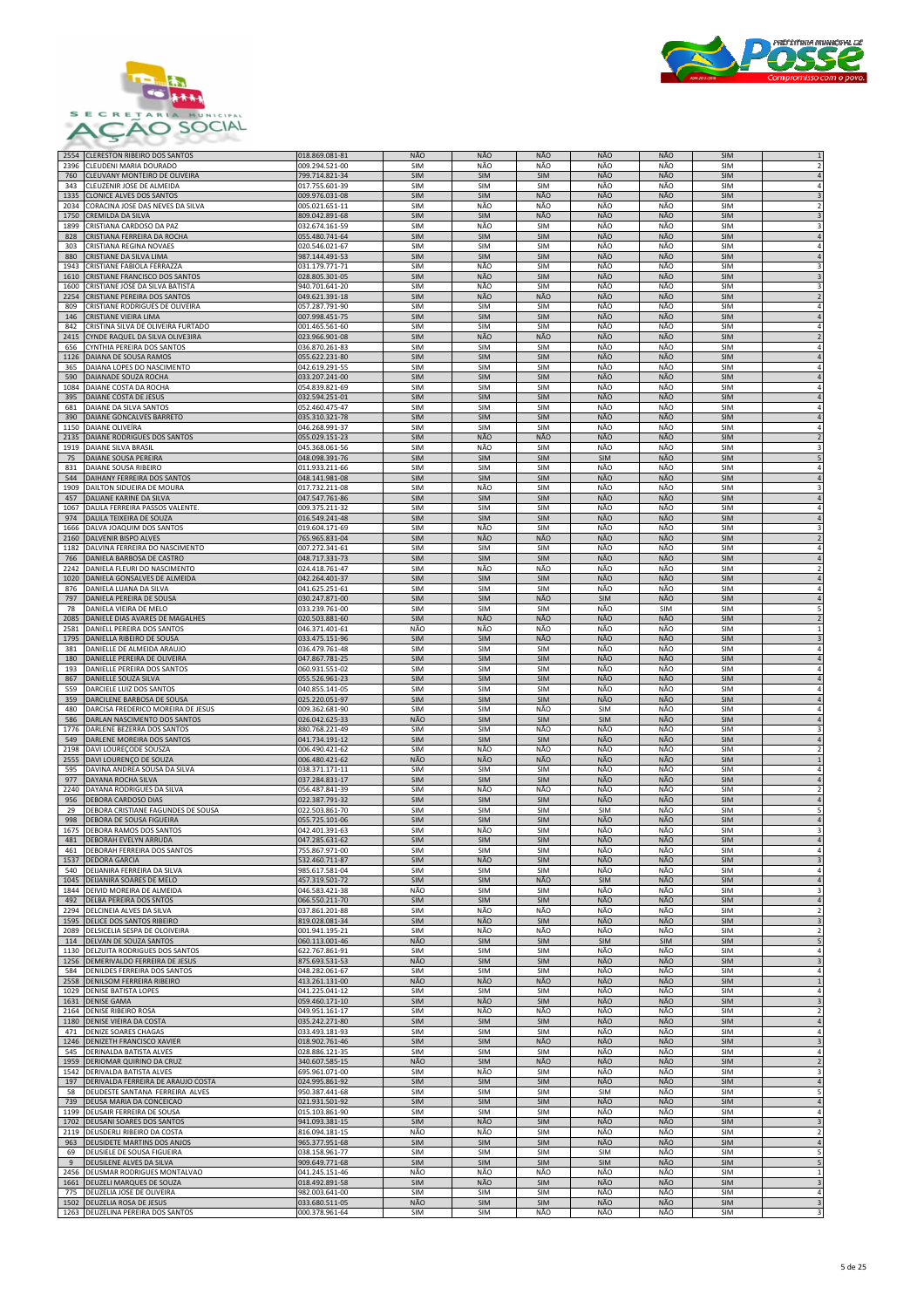



| 1000         | DEUZILIA ALVES DE SOUSA                                               | 702.577.791-91                   | SIM                      | SIM        | SIM                      | NÃO               | NÃO               | <b>SIM</b>               | $\overline{4}$                            |
|--------------|-----------------------------------------------------------------------|----------------------------------|--------------------------|------------|--------------------------|-------------------|-------------------|--------------------------|-------------------------------------------|
| 2427         | DEUZUITE ANGELO DE SOUSA                                              | 025.283.221-35                   | SIM                      | NÃO        | NÃO                      | NÃO               | NÃO               | <b>SIM</b>               |                                           |
| 522          | DEVALCI PIMENTAL DA PAIXAO                                            | 927.220.591-34                   | SIM                      | SIM        | SIM                      | NÃO               | NÃO               | <b>SIM</b>               | 4                                         |
| 1323         | DHYNE MILLA MARTIM SOUZA                                              | 054.465.311-40                   | <b>SIM</b>               | SIM        | <b>NÃO</b>               | NÃO               | NÃO               | <b>SIM</b>               | $\ensuremath{\mathsf{3}}$                 |
| 404          | DIANA DANTAS CERIACO                                                  | 042.826.741-64                   | SIM                      | SIM        | SIM                      | NÃO               | NÃO               | <b>SIM</b>               | 4                                         |
| 1551         | <b>DIANA FRANCISCA DOS SANTOS</b>                                     | 023.144.021-97                   | <b>SIM</b>               | NÃO        | <b>SIM</b>               | NÃO               | NÃO               | <b>SIM</b>               | $\overline{3}$                            |
| 658          | DIANA RODRIGUES DA SILVA<br><b>DIANE SOUZA MAIA</b>                   | 025.235.381-13                   | SIM                      | SIM        | SIM                      | NÃO<br><b>NÃO</b> | NÃO<br><b>NÃO</b> | <b>SIM</b>               | $\sqrt{4}$<br>$\overline{4}$              |
| 194<br>1820  | DIEGO INACIO REZENDES CORREIA                                         | 053.897.761-27<br>042.548.621-48 | <b>SIM</b><br>NÃO        | SIM<br>SIM | SIM<br><b>SIM</b>        | NÃO               | NÃO               | SIM<br>SIM               | 3                                         |
| 2463         | DIEGO LINHARES DA SILVA                                               | 034.720.201-21                   | NÃO                      | NÃO        | NÃO                      | NÃO               | NÃO               | SIM                      | $\,1\,$                                   |
| 2488         | DIEGO PEREIRA DA SILVA                                                | 034.349.451-56                   | NÃO                      | NÃO        | NÃO                      | NÃO               | NÃO               | SIM                      | $\mathbf{1}$                              |
| 2461         | DIEGO PEREIRA DOS SANTOS                                              | 053.760.751-09                   | NÃO                      | NÃO        | NÃO                      | NÃO               | NÃO               | <b>SIM</b>               | $\mathbf 1$                               |
| 1645         | DILEILA SANTOS RIBEIRO                                                | 018.260.641-41                   | SIM                      | NÃO        | SIM                      | NÃO               | NÃO               | SIM                      | 3                                         |
| 1912         | DILMA ALVES DE OLIVEIRA                                               | 898.796.001-34                   | <b>SIM</b>               | NÃO        | SIM                      | NÃO               | NÃO               | SIM                      | $\overline{3}$                            |
| 757          | DILMA DAS NEVES SILVA                                                 | 011.941.331-00                   | SIM                      | SIM        | <b>SIM</b>               | NÃO               | NÃO               | <b>SIM</b>               |                                           |
| 406          | DILMA MARIA DOS SANTOS                                                | 015.482.871-80                   | SIM                      | SIM        | <b>SIM</b>               | NÃO               | NÃO               | <b>SIM</b>               | $\sqrt{4}$                                |
| 46           | DINA ALVES PEREIRA DE SOUZA                                           | 003.505.731-90                   | SIM                      | SIM        | <b>SIM</b>               | <b>SIM</b>        | NÃO               | SIM                      | 5                                         |
| 1042         | DINA FRANCISCO DO BOMFIM                                              | 016.591.531-58                   | <b>SIM</b>               | SIM        | <b>SIM</b>               | NÃO               | NÃO               | SIM                      | $\sqrt{4}$                                |
| 458          | DINAIR BIATO DOS SANTOS                                               | 032.090.451-27                   | SIM<br>SIM               | SIM<br>NÃO | <b>SIM</b><br>SIM        | NÃO<br>NÃO        | NÃO<br>NÃO        | <b>SIM</b><br>SIM        | 4<br>$\overline{3}$                       |
| 1578<br>296  | DINALICE PEREIRA DOS SANTOS<br>DINALVA GONCALVES DE AMORIM            | 027.919.251-71<br>768.053.361-04 | SIM                      | SIM        | SIM                      | NÃO               | NÃO               | <b>SIM</b>               | 4                                         |
| 1398         | DINIS RODRIGUES DA SILVA                                              | 223.897.331-15                   | NÃO                      | SIM        | NÃO                      | SIM               | NÃO               | <b>SIM</b>               | $\ensuremath{\mathsf{3}}$                 |
| 2167         | DIONIZIO NUNES DE SOUZA                                               | 931.990.741-20                   | NÃO                      | NÃO        | SIM                      | NÃO               | NÃO               | SIM                      | 2                                         |
| 317          | DIVAIR GONCALVES DA SILVA                                             | 848.712.371-68                   | SIM                      | SIM        | SIM                      | NÃO               | NÃO               | SIM                      | $\overline{4}$                            |
| 313          | DIVANETE SALES DOS SANTOS                                             | 036.448.521-38                   | SIM                      | SIM        | SIM                      | NÃO               | NÃO               | <b>SIM</b>               | $\overline{4}$                            |
| 1548         | DIVANI FERNANDES DA SILVA                                             | 004.344.781-30                   | <b>SIM</b>               | NÃO        | <b>SIM</b>               | NÃO               | NÃO               | SIM                      | $\overline{3}$                            |
| 1742         | DIVANICE DE SANTANA RIBEIRO                                           | 618.209.201-78                   | SIM                      | SIM        | NÃO                      | NÃO               | NÃO               | <b>SIM</b>               |                                           |
| 1025         | DIVINA DIAS DE SOUZA                                                  | 056.987.511-02                   | SIM                      | SIM        | <b>SIM</b>               | NÃO               | NÃO               | SIM                      | $\sqrt{4}$                                |
| 1553         | DIVINA LUIZ DE SOUZA                                                  | 802.328.251-49                   | <b>SIM</b>               | NÃO<br>SIM | <b>SIM</b><br>NÃO        | NÃO<br>NÃO        | NÃO<br>NÃO        | <b>SIM</b>               | 3                                         |
| 1467<br>1363 | DIVINA MARIA DA SILVA CAVALCANTE<br>DIVINA MARIA DE JESUS             | 265.116.651-00<br>449.992.241-00 | SIM<br>SIM               | SIM        | NÃO                      | NÃO               | NÃO               | SIM<br><b>SIM</b>        | $\overline{\mathbf{3}}$<br>3              |
| 541          | DIVINA MOREIRA DOS SANTOS                                             | 018.869.231-24                   | SIM                      | SIM        | <b>SIM</b>               | NÃO               | NÃO               | <b>SIM</b>               | $\sqrt{4}$                                |
| 266          | DIVINA RODRIGUES DE SOUZA                                             | 020.122.211-85                   | SIM                      | SIM        | SIM                      | NÃO               | NÃO               | SIM                      | 4                                         |
| 2475         | DIVINO NUNES DE ABREU                                                 | 043.660.081-14                   | NÃO                      | NÃO        | NÃO                      | NÃO               | NÃO               | SIM                      |                                           |
| 1730         | DOMINGAS MAIA DE SENA                                                 | 795.188.421-91                   | <b>SIM</b>               | SIM        | NÃO                      | NÃO               | NÃO               | <b>SIM</b>               | 3                                         |
| 1119         | DOMINGAS ALVES DA CRUZ                                                | 025.469.841-79                   | SIM                      | SIM        | SIM                      | <b>NÃO</b>        | <b>NÃO</b>        | SIM                      | $\overline{4}$                            |
| 187          | DOMINGAS CARDOSO DOS SANTOS                                           | 010.994.571-90                   | SIM                      | SIM        | <b>SIM</b>               | NÃO               | NÃO               | <b>SIM</b>               | $\overline{4}$                            |
| 1796         | DOMINGAS DIAS FERNANDES                                               | 810.233.241-72                   | <b>SIM</b>               | SIM        | NÃO                      | NÃO               | NÃO               | <b>SIM</b>               | $\overline{3}$                            |
| 453          | DOMINGAS JANUARIA DE MACEDO                                           | 019.193.121-70                   | <b>SIM</b>               | SIM        | SIM                      | NÃO               | NÃO               | SIM                      | $\overline{4}$                            |
| 232          | DOMINGAS PEREIRA DOS SANTOS                                           | 934.383.111-00                   | SIM                      | SIM        | SIM                      | NÃO               | <b>NÃO</b>        | SIM                      |                                           |
| 272          | DOMINGAS SOLANGE CARDOSO DOS SANTOS                                   | 922.897.031-68<br>666.344.401-82 | SIM<br>NÃO               | SIM<br>NÃO | SIM<br>NÃO               | NÃO<br>NÃO        | NÃO<br>NÃO        | <b>SIM</b>               | 4<br>$\mathbf{1}$                         |
| 2563<br>1236 | DOMINGOS ALVES DA SILVA<br>DOMINGOS BALBINO DA SILVA                  | 770.236.761-04                   | NÃO                      | SIM        | SIM                      | NÃO               | NÃO               | <b>SIM</b><br><b>SIM</b> | 3                                         |
| 2504         | DOMINGOS BARBOSA DE ANDRADE                                           | 287.014.021-53                   | NÃO                      | NÃO        | NÃO                      | NÃO               | NÃO               | <b>SIM</b>               | $\mathbf{1}$                              |
| 1982         | DOMINGOS DE MORAES                                                    | 364.828.971-34                   | NÃO                      | SIM        | NÃO                      | NÃO               | NÃO               | SIM                      | $\overline{\phantom{a}}$                  |
| 1840         | DOMINGOS MARCELO MEDEIROS                                             | 832.798.225-72                   | <b>NÃO</b>               | SIM        | SIM                      | NÃO               | NÃO               | <b>SIM</b>               |                                           |
| 1729         | DOMINGOS MENDES DA SILVA                                              | 700.527.951-44                   | NÃO                      | SIM        | <b>SIM</b>               | NÃO               | NÃO               | <b>SIM</b>               | 3                                         |
| 2016         | DOMINGOS PEREIRA DA SILVA                                             | 527.650.911-53                   | NÃO                      | SIM        | NÃO                      | NÃO               | NÃO               | <b>SIM</b>               | $\overline{2}$                            |
| 2505         | DOMINGOS SANTANA DA ANUNCIAÇÃO                                        | 001.672.131-48                   | NÃO                      | NÃO        | NÃO                      | NÃO               | NÃO               | SIM                      | $\mathbf{1}$                              |
| 2165         | DORACI BISPO FERREIRA                                                 | 261.926.110-66                   | SIM                      | NÃO        | NÃO                      | NÃO               | NÃO               | <b>SIM</b>               | $\overline{2}$                            |
| 2298         | DORACI BISPO FERREIRA                                                 | 768.640.571-00                   | SIM                      | NÃO        | NÃO                      | NÃO               | NÃO               | SIM                      | $\overline{2}$                            |
| 1244<br>341  | DORALICE GONÇALVES BARRETO<br>DORALICE GONCALVES DA SILVA             | 802.337.321-87<br>006.674.821-64 | SIM<br>SIM               | SIM<br>SIM | <b>NÃO</b><br><b>SIM</b> | NÃO<br>NÃO        | NÃO<br>NÃO        | <b>SIM</b><br><b>SIM</b> | 4                                         |
| 2392         | DORALICE SOFIA DE JESUS                                               | 854.292.361-87                   | <b>SIM</b>               | NÃO        | <b>NÃO</b>               | NÃO               | NÃO               | <b>SIM</b>               | $\overline{2}$                            |
| 2014         | DORIVAN CASTRO LOPES                                                  | 043.608.121-08                   | NÃO                      | SIM        | NÃO                      | NÃO               | NÃO               | SIM                      |                                           |
| 1205         | DURVALINA JOSE DA CONCEIÇÃO                                           | 552.563.501-10                   | SIM                      | SIM        | NÃO                      | NÃO               | NÃO               | <b>SIM</b>               | 3                                         |
| 690          | DURVALINA PEREIRA DA SILVA                                            | 476.702.231-20                   | SIM                      | SIM        | SIM                      | NÃO               | NÃO               | SIM                      | $\overline{4}$                            |
| 162          | ECILENE DA SILVA SANTOS                                               | 032.577.911-27                   | SIM                      | SIM        | <b>SIM</b>               | NÃO               | NÃO               | <b>SIM</b>               |                                           |
| 1291         | EDCARLOS GOMES DA SILVA                                               | 040.411.211-08                   | NÃO                      | SIM        | SIM                      | NÃO               | NÃO               | <b>SIM</b>               | 3                                         |
| 2343         | EDEILTON JOSE DE ALMEIDA                                              | 037.428.761-98                   | NÃO                      | SIM        | NÃO                      | NÃO               | NÃO               | <b>SIM</b>               | $\mathbf 2$                               |
| 1406         | EDELSON CARDOSO NASCIMENTO                                            | 018.299.451-14                   | NÃO                      | SIM        | SIM                      | NÃO               | NÃO               | SIM                      | 3                                         |
| 1759         | <b>EDGAR FERNANDES DA CRUZ</b>                                        | 027.663.781-03                   | NÃO                      | SIM<br>SIM | NÃO<br>NÃO               | <b>SIM</b><br>NÃO | NÃO               | <b>SIM</b>               | $\overline{\mathbf{3}}$                   |
| 1976<br>2582 | EDGAR MIRANDA DE OLIVEIRA<br>EDGAR PIRES DO NASCIMENTO                | 885.549.531-34<br>832.364.811-53 | NÃO<br>NÃO               | NÃO        | NÃO                      | <b>NÃO</b>        | NÃO<br><b>NÃO</b> | SIM<br>SIM               | $\overline{2}$                            |
| 836          | EDIANE OLIVEIRA DE SOUZA                                              | 024.399.071-54                   | SIM                      | NÃO        | <b>SIM</b>               | <b>SIM</b>        | NÃO               | <b>SIM</b>               | $\sqrt{4}$                                |
| 804          | EDIANE SOUZA GUIMARAES                                                | 053.297.611-82                   | <b>SIM</b>               | SIM        | <b>SIM</b>               | NÃO               | NÃO               | <b>SIM</b>               | $\sqrt{4}$                                |
| 841          | EDICLEIA DOS SANTOS                                                   | 044.129.701-32                   | <b>SIM</b>               | SIM        | <b>SIM</b>               | NÃO               | NÃO               | <b>SIM</b>               | 4                                         |
| 2503         | <b>EDIGAR MARQUES DE SOUSA</b>                                        | 007.273.331-00                   | <b>NÃO</b>               | <b>NÃO</b> | NÃO                      | NÃO               | <b>NÃO</b>        | <b>SIM</b>               |                                           |
| 1651         | EDILAINE ROSA DE JESUS LOPES                                          | 039.332.251-32                   | SIM                      | NÃO        | <b>SIM</b>               | NÃO               | NÃO               | <b>SIM</b>               |                                           |
|              | 2236 EDILENE ANDRADE SANTOS                                           | 768.645.531-91                   | <b>SIM</b>               | NÃO        | NÃO                      | NÃO               | NÃO               | <b>SIM</b>               |                                           |
| 2048         | EDILENE PEREIRA DA SILVA                                              | 025.875.441-90                   | SIM                      | NÃO        | NÃO                      | NÃO               | NÃO               | SIM                      | 2                                         |
| 1068         | EDILEUSA PEREIRA DA SILVA<br>2386 EDILEUSA VIEIRA OLIVEIRADE DE JESUS | 017.346.491-27                   | SIM                      | SIM        | SIM<br>NÃO               | NÃO<br>NÃO        | NÃO<br>NÃO        | SIM                      | $\sqrt{4}$<br>$\overline{2}$              |
| 19           | EDILEUZA STEVA DA CRUZ                                                | 009.362.341-05<br>010.012.403-17 | SIM<br>SIM               | NÃO<br>SIM | SIM                      | NÃO               | SIM               | SIM<br>SIM               | 5                                         |
| 1630         | EDILEUZA ESTEVA DA CRUZ                                               | 010.124.031-73                   | SIM                      | NÃO        | SIM                      | NÃO               | NÃO               | <b>SIM</b>               | 3                                         |
| 2285         | EDILMA GOMES DE ARAUJO                                                | 810.243.711-15                   | SIM                      | NÃO        | NÃO                      | NÃO               | NÃO               | SIM                      | $\overline{2}$                            |
| 2486         | EDILSON MESSIAS ROCHA                                                 | 386.842.841-00                   | NÃO                      | NÃO        | NÃO                      | NÃO               | NÃO               | <b>SIM</b>               | 1                                         |
| 1444         | EDILVA VIEIRA DOS SANTOS                                              | 008.205.411-84                   | SIM                      | SIM        | NÃO                      | NÃO               | NÃO               | SIM                      | $\overline{3}$                            |
|              | 2114 EDIMA PEREIRA DOS SANTOS                                         | 704.171.701-14                   | SIM                      | NÃO        | NÃO                      | NÃO               | NÃO               | SIM                      | $\overline{2}$                            |
| 2166         | EDIMILSON DE SOUSA BORBOSA                                            | 869.953.241-53                   | NÃO                      | NÃO        | SIM                      | NÃO               | NÃO               | SIM                      | $\overline{2}$                            |
| 1526<br>354  | <b>EDINA FERREIRA</b><br>EDINADIA COSTA VAZ                           | 050.395.351-20<br>046.129.331-50 | SIM<br>SIM               | NÃO<br>SIM | SIM<br>SIM               | NÃO<br>NÃO        | NÃO<br>NÃO        | SIM<br>SIM               | 3<br>$\sqrt{4}$                           |
| 1254         | EDINALVA BISPO DOS SANTOS                                             | 509.713.011-15                   | SIM                      | SIM        | NÃO                      | NÃO               | NÃO               | SIM                      | 3                                         |
| 913          | EDINALVA RODRIGUES DA SILVA                                           | 014.027.241-01                   | SIM                      | SIM        | SIM                      | NÃO               | NÃO               | SIM                      | $\sqrt{4}$                                |
| 2336         | EDINALVO DIAS NONATO                                                  | 887.407.061-68                   | NÃO                      | SIM        | NÃO                      | NÃO               | NÃO               | SIM                      | 2                                         |
| 1436         | <b>EDINEIA ALVES ROCHA</b>                                            | 000.297.861-00                   | SIM                      | SIM        | NÃO                      | NÃO               | NÃO               | SIM                      | $\overline{\mathbf{3}}$                   |
| 2183         | <b>EDINEIA RODRIGUES BASTOS</b>                                       | 047.188.565-74                   | SIM                      | NÃO        | NÃO                      | NÃO               | NÃO               | SIM                      | $\overline{2}$                            |
| 1054         | EDINEIDE PEREIRA DOS SANTOS                                           | 619.327.97                       | SIM                      | SIM        | SIM                      | NÃO               | NÃO               | <b>SIM</b>               | $\sqrt{4}$                                |
| 1573         | EDINEIDE VIEIRA CARDOSO                                               | 015.176.331-33                   | <b>SIM</b>               | NÃO        | SIM                      | NÃO               | NÃO               | SIM                      | 3                                         |
| 2264<br>2192 | EDINELMA NAZARE DOS SANTOS<br>EDINILZA MARIA FERREIRA DE RAMOS        | 042.421.451-28<br>892.874.444-53 | <b>SIM</b><br><b>SIM</b> | NÃO<br>NÃO | NÃO<br>NÃO               | NÃO<br>NÃO        | NÃO<br>NÃO        | SIM<br><b>SIM</b>        | $\overline{2}$                            |
| 1841         | EDIVALDA ROSA DOS ANJOS                                               | 005.439.241-14                   | SIM                      | SIM        | <b>NÃO</b>               | <b>NÃO</b>        | NÃO               | SIM                      | $\overline{2}$<br>$\overline{\mathbf{3}}$ |
| 2391         | EDLAINE BESERRA GONCALVES                                             | 038.795.401-52                   | SIM                      | NÃO        | NÃO                      | NÃO               | NÃO               | <b>SIM</b>               | $\overline{2}$                            |
| 2087         | EDLANE BARBOSA DE OLIVEIRA                                            | 026.193.921-10                   | SIM                      | NÃO        | NÃO                      | NÃO               | NÃO               | <b>SIM</b>               | $\mathbf 2$                               |
| 2295         | EDLEI BARROS DO SENHOR                                                | 003.056.191-14                   | NÃO                      | NÃO        | SIM                      | NÃO               | NÃO               | SIM                      | $\overline{2}$                            |
| 788          | EDMA FERREIRA DA COSTA                                                | 067.336.041-59                   | <b>SIM</b>               | SIM        | SIM                      | NÃO               | NÃO               | SIM                      | $\overline{4}$                            |
| 1189         | EDMA FERREIRA DA COSTA                                                | 898.820.591-04                   | SIM                      | SIM        | SIM                      | NÃO               | NÃO               | <b>SIM</b>               | 4                                         |
| 2521         | <b>EDMAR BISPO DOS SANTOS</b>                                         | 001.971.841-11                   | NÃO                      | NÃO        | NÃO                      | NÃO               | NÃO               | SIM                      | $\,1\,$                                   |
| 1653         | EDMARA FERREIRA DOS SANTOS                                            | 929.376.081-91                   | SIM                      | NÃO        | SIM                      | NÃO               | NÃO               | SIM                      | 3                                         |
| 1999<br>2511 | EDMARLON DE OLIVEIRA SILVA<br>EDMILSON ARAÚJO DA SILVA                | 004.471.265-04<br>047.534.951-24 | NÃO<br>NÃO               | SIM<br>NÃO | NÃO<br>NÃO               | NÃO<br>NÃO        | NÃO<br>NÃO        | <b>SIM</b><br>SIM        | $\overline{2}$<br>$\mathbf{1}$            |
| 2009         | EDMILSON JOSE DE ALMEIDA                                              | 020.069.811-70                   | NÃO                      | SIM        | NÃO                      | NÃO               | <b>NÃO</b>        | <b>SIM</b>               | $\overline{2}$                            |
| 1047         | <b>EDNA DA CRUZ</b>                                                   | 017.554.501-41                   | SIM                      | SIM        | SIM                      | NÃO               | NÃO               | <b>SIM</b>               | $\sqrt{4}$                                |
| 333          | EDNA DOS SANTOS NASCIMENTO                                            | 047.617.491-05                   | SIM                      | SIM        | SIM                      | NÃO               | NÃO               | SIM                      | $\sqrt{4}$                                |
| 751          | <b>EDNA FELIX DE JESUS</b>                                            | 005.255.661-12                   | SIM                      | SIM        | SIM                      | NÃO               | NÃO               | SIM                      | 4                                         |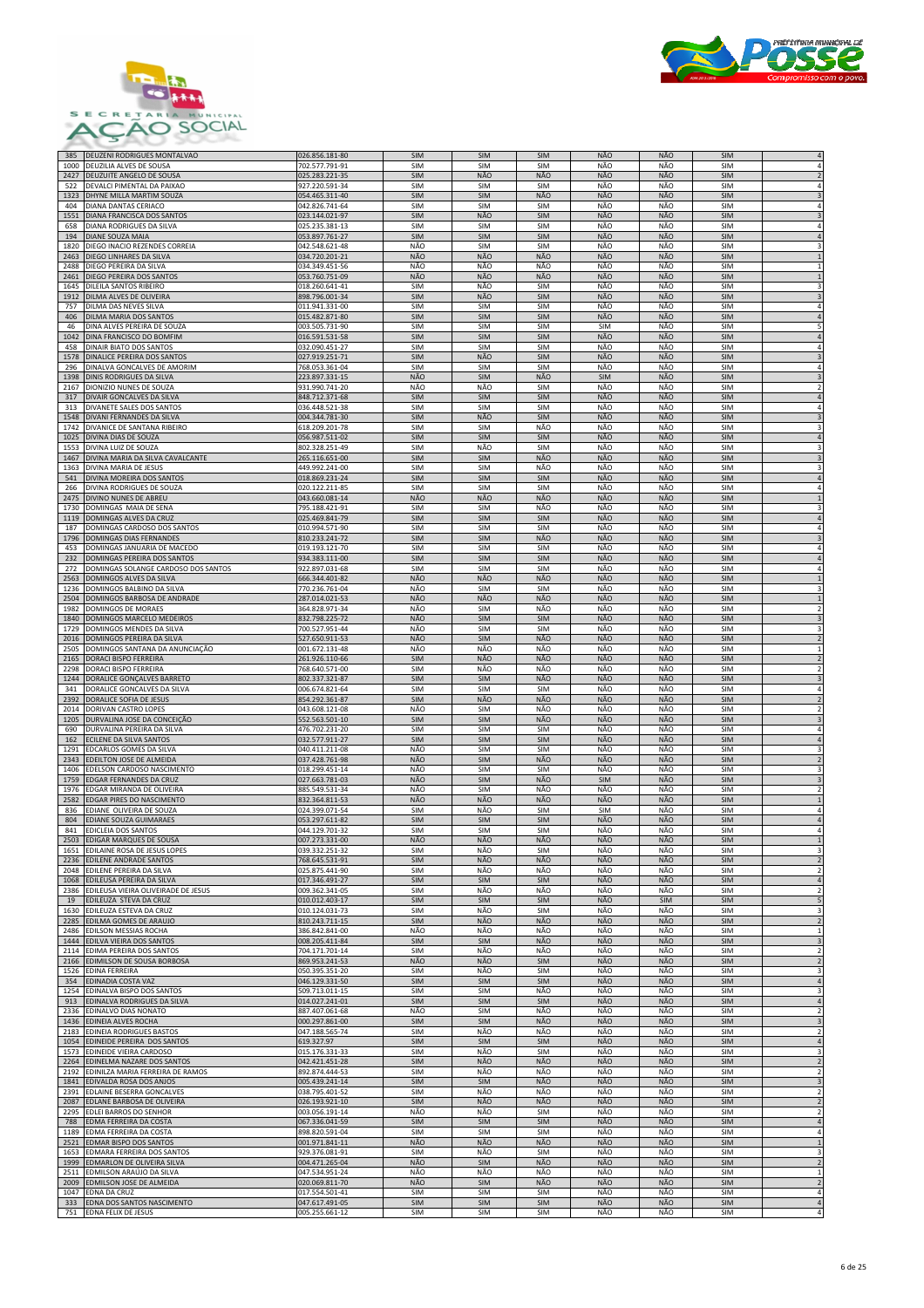



| 803          | EDNA MARIA DA SILVA SOUSA                                      | 704.907.871-93                   | <b>SIM</b>               | SIM        | <b>SIM</b>        | NÃO               | NÃO               | SIM                      | $\overline{4}$                            |
|--------------|----------------------------------------------------------------|----------------------------------|--------------------------|------------|-------------------|-------------------|-------------------|--------------------------|-------------------------------------------|
| 202          | EDNA MARIANO VIANA                                             | 038.234.111-28                   | SIM                      | SIM        | <b>SIM</b>        | NÃO               | NÃO               | SIM                      | $\sqrt{4}$                                |
| 1697         | EDNA RODRIGUES CAMPOS ALAVES                                   | 006.259.891-04                   | <b>SIM</b>               | NÃO        | SIM               | NÃO               | NÃO               | <b>SIM</b>               | 3                                         |
| 1756         | EDNAILMA MESSIAS DE JESUS                                      | 379.995.241-15                   | <b>SIM</b>               | SIM        | NÃO               | NÃO               | NÃO               | <b>SIM</b>               | 3                                         |
| 777          | EDNALVA DE SOUSA ALVES MARQUES                                 | 025.411.171-83                   | SIM                      | SIM        | SIM               | NÃO               | NÃO               | <b>SIM</b>               | $\overline{4}$                            |
| 931          | EDNALVA PEREIRA RAMOS                                          | 035.704.181-03                   | SIM                      | SIM        | <b>SIM</b>        | NÃO               | NÃO               | <b>SIM</b>               | 4                                         |
| 374<br>2437  | EDNEIA DIAS DE SOUSA                                           | 042.265.461-21                   | SIM<br>SIM               | SIM<br>NÃO | SIM<br>NÃO        | NÃO<br>NÃO        | NÃO<br>NÃO        | SIM<br>SIM               | 4                                         |
| 1007         | EDNEIA FRANCISCO DA ROCHA<br>EDNIZIA DE JESUS ALMEIDA          | 033.239.791-29<br>043.412.251-38 | SIM                      | SIM        | <b>SIM</b>        | NÃO               | NÃO               | SIM                      | 4                                         |
| 1777         | <b>EDSON DE SOUSA VALENTE</b>                                  | 801.598.001-10                   | NÃO                      | SIM        | <b>SIM</b>        | NÃO               | NÃO               | <b>SIM</b>               | $\overline{\mathbf{3}}$                   |
| 2565         | EDSON DE SOUSA VALENTE                                         | 013.224.131-50                   | NÃO                      | NÃO        | NÃO               | NÃO               | NÃO               | SIM                      | $\mathbf{1}$                              |
| 1980         | EDUARDO VIEIRA DE ANDRADE                                      | 955.562.221-34                   | NÃO                      | SIM        | NÃO               | NÃO               | NÃO               | <b>SIM</b>               | $\overline{2}$                            |
| 1355         | EDVALDO DOS SANTOS SILVA                                       | 026.304.591-95                   | NÃO                      | SIM        | SIM               | NÃO               | NÃO               | SIM                      | 3                                         |
| 917          | <b>EDVANETE SOUSA RAMOS</b>                                    | 006.736.031-99                   | SIM                      | SIM        | <b>SIM</b>        | NÃO               | <b>NÃO</b>        | <b>SIM</b>               | $\overline{4}$                            |
| 2397         | EDVANIA BARBOSA DE JESUS                                       | 050.386.941-44                   | SIM                      | NÃO        | NÃO               | NÃO               | NÃO               | <b>SIM</b>               | 2                                         |
| 255<br>832   | EFIGENIA MOREIRA LOPES<br><b>EGUIMAR RODRIGUES DE SOUSA</b>    | 941.110.901-25<br>633.634.451-72 | SIM<br>SIM               | SIM<br>SIM | SIM<br>SIM        | NÃO<br>NÃO        | NÃO<br>NÃO        | SIM<br><b>SIM</b>        | $\overline{a}$<br>$\overline{4}$          |
| 952          | EIDIANE VIEIRA DE JAESUS                                       | 009.289.421-63                   | SIM                      | SIM        | SIM               | NÃO               | NÃO               | <b>SIM</b>               | $\overline{4}$                            |
| 618          | ELAINE BARBOSA DOS SANTOS                                      | 030.075.131-11                   | SIM                      | SIM        | <b>SIM</b>        | NÃO               | NÃO               | SIM                      | 4                                         |
| 1177         | ELAINE CARDOSO GUIMARAES                                       | 035.014.041-31                   | SIM                      | SIM        | <b>SIM</b>        | NÃO               | NÃO               | SIM                      | $\overline{a}$                            |
| 959          | <b>ELAINE RIBEIRO ALVES</b>                                    | 031.490.391-77                   | SIM                      | SIM        | <b>SIM</b>        | NÃO               | NÃO               | SIM                      | 4                                         |
| 1161         | ELAINE ROCHA RIBEIRO                                           | 045.302.281-26                   | <b>SIM</b>               | SIM        | SIM               | NÃO               | NÃO               | SIM                      | $\sqrt{4}$                                |
| 1690<br>617  | <b>ELAINE VIEIRA BASTOS</b><br><b>ELANE COSTA LISBOA</b>       | 022.086.391-1:<br>349.684.788-36 | SIM<br>SIM               | NÃO<br>SIM | SIM<br>SIM        | NÃO<br>NÃO        | NÃO<br>NÃO        | SIM<br><b>SIM</b>        | 3<br>$\overline{4}$                       |
| 1760         | ELANE JOAQUIM DE SOUZA                                         | 588.139.501-87                   | SIM                      | SIM        | NÃO               | NÃO               | NÃO               | SIM                      | 3                                         |
| 1111         | ELAYNE FERREIRA DE MIRANDA                                     | 038.118.181-20                   | <b>SIM</b>               | SIM        | SIM               | <b>NÃO</b>        | <b>NÃO</b>        | SIM                      | $\Delta$                                  |
| 879          | ELCIENE ROCHA BASTOS                                           | 009.295.961-02                   | SIM                      | NÃO        | <b>SIM</b>        | SIM               | NÃO               | <b>SIM</b>               | $\overline{a}$                            |
| 151          | ELCILENE RODRIGUES DE SANTANA                                  | 009.294.781-69                   | <b>SIM</b>               | SIM        | <b>SIM</b>        | <b>NÃO</b>        | <b>NÃO</b>        | <b>SIM</b>               | 4                                         |
| 580          | ELDA TAINARA RITA DE SOUSA<br>ELEN CRISTINA RAMOS SILVA        | 015.300.851-28                   | SIM                      | SIM<br>SIM | SIM<br><b>SIM</b> | NÃO<br>NÃO        | NÃO<br>NÃO        | <b>SIM</b><br><b>SIM</b> | $\overline{4}$<br>$\overline{4}$          |
| 996<br>1935  | <b>ELENA RODRIGUES DE SILVA</b>                                | 047.311.751-78<br>044.200.281-57 | SIM<br>SIM               | NÃO        | <b>SIM</b>        | NÃO               | NÃO               | <b>SIM</b>               | $\overline{3}$                            |
| 1905         | ELENI EVANGELISTA DE OLIVEIRA                                  | 008.764.801-64                   | <b>SIM</b>               | NÃO        | <b>SIM</b>        | NÃO               | NÃO               | <b>SIM</b>               | 3                                         |
| 478          | ELENI GOMES DE SANTANA                                         | 956.654.041-87                   | SIM                      | SIM        | <b>SIM</b>        | NÃO               | NÃO               | SIM                      | 4                                         |
| 1188         | ELENICE BATISTA DOS SANTOS FERREIRA                            | 000.171.791-06                   | <b>SIM</b>               | SIM        | <b>SIM</b>        | NÃO               | NÃO               | <b>SIM</b>               | 4                                         |
| 1464<br>679  | ELENICE LUIZ FERNANDES<br>ELENICE RODRIGUES DE ALMEIDA SANTOS  | 859.158.071-00<br>3771748151     | SIM<br>SIM               | SIM<br>SIM | NÃO<br>SIM        | NÃO<br>NÃO        | NÃO<br>NÃO        | SIM<br>SIM               | 3<br>$\overline{4}$                       |
| 1687         | ELENICE SANTOS OLIVEIRA                                        | 576.425.241-53                   | SIM                      | NÃO        | <b>SIM</b>        | NÃO               | NÃO               | <b>SIM</b>               | $\overline{3}$                            |
| 1830         | ELEUSA GUEDES DA SILVA                                         | 003.913.941-77                   | <b>SIM</b>               | SIM        | NÃO               | NÃO               | NÃO               | <b>SIM</b>               | $\overline{\mathbf{3}}$                   |
| 680          | ELEUSMAR CORREA DE ALMEIDA                                     | 700.796.181-97                   | <b>SIM</b>               | <b>SIM</b> | SIM               | NÃO               | NÃO               | <b>SIM</b>               | 4                                         |
| 375          | ELI SOARES DA SILVA                                            | 012.800.961-60                   | SIM                      | SIM        | <b>SIM</b>        | NÃO               | NÃO               | SIM                      | 4                                         |
| 892<br>2222  | ELIANA MARIA DE OLIVEIRA<br>ELIANA SE SOUSA VIERA              | 026.876.371-22<br>015.517.151-80 | SIM<br>SIM               | SIM<br>NÃO | <b>SIM</b><br>NÃO | NÃO<br>NÃO        | NÃO<br>NÃO        | SIM<br>SIM               | 4<br>$\overline{2}$                       |
| 1098         | ELIANE ALVES DOS SANTOS                                        | 030.405.711-84                   | SIM                      | SIM        | SIM               | NÃO               | NÃO               | <b>SIM</b>               | $\overline{a}$                            |
| 709          | ELIANE ALVES DA SILVA                                          | 044.174.501-61                   | SIM                      | SIM        | <b>SIM</b>        | NÃO               | NÃO               | SIM                      | $\Delta$                                  |
| 1309         | ELIANE BATISTA DA CONCEICAO                                    | 723.556.006-16                   | SIM                      | SIM        | NÃO               | NÃO               | NÃO               | <b>SIM</b>               |                                           |
| 6            | ELIANE BISPO ALVES VIEIRA                                      | 009.362.241-42                   | SIM                      | SIM        | <b>SIM</b>        | SIM               | NÃO               | SIM                      | 5                                         |
| 2227         | ELIANE CASTRO DA SILVA                                         | 509.706.661-87                   | <b>SIM</b>               | NÃO        | NÃO               | NÃO               | NÃO               | SIM                      | $\mathfrak{p}$                            |
| 1164<br>753  | ELIANE DA ROCHA BASTOS XAVIER<br>ELIANE DIAS DA VIRGEM         | 009.071.831-31<br>044.636.361-83 | <b>SIM</b><br>SIM        | SIM<br>SIM | SIM<br><b>SIM</b> | NÃO<br>NÃO        | NÃO<br>NÃO        | SIM<br><b>SIM</b>        | $\overline{4}$<br>$\overline{4}$          |
| 2426         | ELIANE EVANGELISTA DE OLIVEIRA DE OLIVEIRA                     | 033.417.531-33                   | <b>SIM</b>               | NÃO        | NÃO               | NÃO               | NÃO               | SIM                      | $\overline{2}$                            |
| 241          | ELIANE FRANCISCO DOS SANTOS                                    | 042.548.631-10                   | SIM                      | <b>SIM</b> | SIM               | NÃO               | NÃO               | <b>SIM</b>               | 4                                         |
| 1549         | ELIANE LEONIDO SOUSA                                           | 026.811.401-37                   | SIM                      | NÃO        | <b>SIM</b>        | NÃO               | NÃO               | SIM                      | 3                                         |
| 981          | ELIANE PEREIRA DA SILVA                                        | 024.318.201-57                   | <b>SIM</b><br><b>SIM</b> | <b>SIM</b> | SIM<br><b>NÃO</b> | NÃO<br><b>NÃO</b> | NÃO<br><b>NÃO</b> | <b>SIM</b><br>SIM        | 4<br>$\overline{\mathbf{3}}$              |
| 1261<br>731  | ELIANE PEREIRA DA SILVA<br>ELIANE PEREIRA DOS SANTOS           | 744.656.941-72<br>000.210.391-51 | SIM                      | SIM<br>SIM | SIM               | NÃO               | NÃO               | <b>SIM</b>               | $\overline{4}$                            |
| 2559         | ELIAS ORCIANO DO SENHOR                                        | 008.607.481-46                   | NÃO                      | NÃO        | NÃO               | NÃO               | NÃO               | <b>SIM</b>               | $\overline{1}$                            |
| 1221         | ELICARLOS DE SOUZA BARBOSA                                     | 995.766.781-53                   | NÃO                      | SIM        | SIM               | NÃO               | NÃO               | SIM                      | 3                                         |
| 510          | ELIENE BARBOSA DOS SANTOS                                      | 032.237.261-52                   | <b>SIM</b>               | SIM        | <b>SIM</b>        | NÃO               | NÃO               | SIM                      | $\overline{a}$                            |
| 1648         | ELIENE BRITO DE SOUZA                                          | 001.587.261-03                   | <b>SIM</b>               | NÃO<br>NÃO | SIM               | NÃO               | NÃO               | <b>SIM</b>               | 3                                         |
| 1657<br>1127 | ELIENE DE JESUS ROCHA<br>ELIENE DE SOUSA                       | 028.820.855-24<br>022.108.661-70 | <b>SIM</b><br>SIM        | SIM        | <b>SIM</b><br>SIM | NÃO<br>NÃO        | NÃO<br>NÃO        | <b>SIM</b><br><b>SIM</b> | $\overline{\mathbf{3}}$<br>$\overline{4}$ |
| 536          | ELIENE DIAS DE JESUS                                           | 005.720.501-94                   | <b>SIM</b>               | SIM        | <b>SIM</b>        | NÃO               | NÃO               | <b>SIM</b>               | $\overline{4}$                            |
| 1175         | ELIENE GONCALVES CONCEICAO                                     | 018.357.061-85                   | <b>SIM</b>               | SIM        | SIM               | NÃO               | NÃO               | SIM                      | $\overline{a}$                            |
| 1231         | <b>ELIENE LUIZ PINTO</b>                                       | 060.282.591-10                   | SIM                      | SIM        | NÃO               | NÃO               | <b>NÃO</b>        | SIM                      |                                           |
| 1403         | ELIENE PEREIRA DA SILVA                                        | 859.779.181-00                   | SIM                      | SIM        | NÃO               | NÃO               | NÃO               | <b>SIM</b>               | 3                                         |
| 1136<br>1539 | ELIENE SANTOS DA SILVA<br>ELIENE VIERA PINTO                   | 749.519.555-04<br>047.917.281-14 | SIM<br>SIM               | SIM<br>NÃO | <b>SIM</b><br>SIM | NÃO<br>NÃO        | NÃO<br>NÃO        | SIM<br>SIM               | $\sqrt{4}$<br>3                           |
|              | 2317 ELIENE VITORINO DE ARAUJO                                 | 006.143.541-45                   | <b>SIM</b>               | NÃO        | NÃO               | NÃO               | NÃO               | SIM                      | $\overline{\phantom{a}}$                  |
|              | 1094 ELIETE NOGUEIRA DE CASTRO                                 | 025.933.031-07                   | SIM                      | SIM        | <b>SIM</b>        | NÃO               | NÃO               | SIM                      |                                           |
| 511          | ELIETE PEREIRA FRADES                                          | 049.442.341-20                   | <b>SIM</b>               | SIM        | SIM               | NÃO               | NÃO               | SIM                      |                                           |
| 1184         | ELIETE RIBEIRO DOS SANTOS                                      | 024.634.371-03                   | SIM                      | <b>SIM</b> | <b>SIM</b>        | NÃO               | NÃO               | SIM                      | 4                                         |
|              | 1974 ELIFAS ROCHA RIBEIRO<br>2529 ELIPE LUIZ FERNANDES         | 811.780.261-91<br>258.894.861-87 | NÃO<br>NÃO               | SIM<br>NÃO | NÃO<br>NÃO        | NÃO<br>NÃO        | NÃO<br>NÃO        | <b>SIM</b><br>SIM        | $\overline{\mathbf{2}}$<br>1              |
| 945          | ELIS RENATA FERREIRA DA SILVA                                  | 033.475.141-14                   | SIM                      | SIM        | SIM               | NÃO               | NÃO               | SIM                      | $\overline{4}$                            |
| 1835         | ELISA BIGOLIM LOPES                                            | 048.068.481-23                   | SIM                      | SIM        | NÃO               | NÃO               | NÃO               | SIM                      | 3                                         |
| 856          | ELISABETH DIAS DOS SANTOS                                      | 032.332.701-00                   | <b>SIM</b>               | SIM        | <b>SIM</b>        | NÃO               | NÃO               | SIM                      | $\overline{4}$                            |
| 521          | ELISABETY VIERA DE JESUS                                       | 009.289.441-07                   | SIM                      | SIM        | <b>SIM</b>        | NÃO               | NÃO               | SIM                      | 4                                         |
| 1399         | 1104 ELISANGELA BATISTA DA CONCEIÇÃO<br>ELISANGELA DE OLIVEIRA | 015.835.681-07<br>007.376.425-64 | <b>SIM</b><br>SIM        | SIM<br>SIM | SIM<br>NÃO        | NÃO<br>NÃO        | NÃO<br>NÃO        | SIM<br>SIM               | $\overline{a}$<br>3                       |
| 569          | ELISANGELA FERNANDES DA SILVA                                  | 704.811.091-02                   | <b>SIM</b>               | SIM        | SIM               | NÃO               | NÃO               | SIM                      | $\overline{4}$                            |
| 2272         | ELISENE CAMPELO DE MIRANDA                                     | 052.784.531-09                   | SIM                      | NÃO        | NÃO               | NÃO               | NÃO               | SIM                      | $\overline{2}$                            |
| 912          | ELISMAR DE OLIVEIRA GOMES                                      | 020.012.371-89                   | <b>SIM</b>               | SIM        | SIM               | NÃO               | NÃO               | SIM                      | $\overline{4}$                            |
| 412          | ELISMAR SOARES DOS SANTOS                                      | 033.962.201-61                   | SIM                      | SIM        | SIM               | NÃO               | NÃO               | SIM                      | 4                                         |
| 1517<br>2544 | ELITE MOREIRA DOS SANTOS BARBOSA<br>ELITON JOSE DE OLIVEIRA    | 009.335.391-00<br>634.362.561-53 | SIM<br>NÃO               | NÃO<br>NÃO | SIM<br>NÃO        | NÃO<br>NÃO        | NÃO<br>NÃO        | SIM<br>SIM               | 3<br>1                                    |
| 2004         | ELIVAN DA COSTA SANTOS                                         | 040.153.051-59                   | NÃO                      | SIM        | NÃO               | NÃO               | NÃO               | SIM                      | $\overline{2}$                            |
| 279          |                                                                |                                  |                          | SIM        | <b>SIM</b>        |                   |                   |                          | $\overline{a}$                            |
| 209          | ELIZABETE ROCHA DE SOUSA                                       | 853.114.134-11                   | SIM                      |            |                   | NÃO               | NÃO               | SIM                      |                                           |
|              | ELIZABETE ALMEIDA DO NASCIMENTO                                | 035.486.368-10                   | <b>SIM</b>               | SIM        | NÃO               | SIM               | NÃO               | SIM                      | $\Delta$                                  |
| 897          | ELIZABETE FERREIRA DE SANTANA                                  | 925.568.091-91                   | SIM                      | SIM        | <b>SIM</b>        | NÃO               | NÃO               | SIM                      | $\overline{4}$                            |
| 2390<br>53   | ELIZABETE FERREIRA DOS SANTOS                                  | 971.160.251-20                   | <b>SIM</b>               | NÃO        | NÃO               | NÃO               | NÃO               | SIM                      | $\overline{2}$<br>5                       |
|              | ELIZANGELA LUIZ DA COSTA<br>2248 ELIZANGELA NUNES BARBOSA      | 034.349.461-28<br>005.850.651-95 | SIM<br><b>SIM</b>        | SIM<br>NÃO | SIM<br>NÃO        | SIM<br>NÃO        | NÃO<br>NÃO        | SIM<br>SIM               | $\overline{2}$                            |
| 715          | ELIZELIA RIBEIRO DOS SANTOS                                    | 039.173.511-02                   | SIM                      | SIM        | SIM               | NÃO               | NÃO               | SIM                      | $\overline{a}$                            |
| 1267         | ELIZETE RIBEIRO DOS SANTOS                                     | 801.480.501-15                   | NÃO                      | SIM        | <b>SIM</b>        | NÃO               | NÃO               | SIM                      | 3                                         |
| 1647         | <b>ELIZEU VARGAS</b>                                           | 073.910.658-97                   | SIM                      | NÃO        | <b>SIM</b>        | NÃO               | NÃO               | SIM                      | 3                                         |
| 839          | ELLIENAY TEODORO PEREIRA                                       | 024.689.841-02                   | <b>SIM</b><br>SIM        | SIM<br>NÃO | <b>SIM</b><br>NÃO | NÃO<br>NÃO        | NÃO<br>NÃO        | SIM<br>SIM               | $\sqrt{4}$<br>$\overline{2}$              |
|              | 2177 ELSMAR CASTRO DA SILVA<br>1910 ELSON CASTRA DA SILVA      | 007.186.141-60<br>624.486.251-15 | SIM                      | NÃO        | <b>SIM</b>        | NÃO               | NÃO               | SIM                      | $\overline{\mathbf{3}}$                   |
| 2410         | <b>ELTON FRANCISCO XAVIER</b>                                  | 013.318.571-04                   | NÃO                      | NÃO        | <b>SIM</b>        | NÃO               | NÃO               | SIM                      | $\overline{2}$                            |
| 2552         | ELYAS FRANCISCO DOS SANTOS                                     | 032.002.001-03                   | NÃO                      | NÃO        | NÃO               | NÃO               | NÃO               | SIM                      | $\mathbf 1$                               |
| 1786         | ELZA GOMES DE ARAUJO                                           | 548.531.501-10                   | SIM                      | SIM        | NÃO               | NÃO               | NÃO               | SIM                      |                                           |
| 51<br>270    | ELZAIR DIAS DE SOUSA<br>ELZIRA DOURADO DA SILVA                | 005.049.411-27<br>941.122.821-68 | SIM<br>SIM               | SIM<br>SIM | SIM<br><b>SIM</b> | SIM<br>NÃO        | NÃO<br>NÃO        | SIM<br>SIM               | 3<br>5<br>4                               |
|              | 2076 ENAIDY DE JESUS ALMEIDA<br>1280 ENAURO CAETANO DOS ANJOS  | 036.823.441-01<br>979.212.201-00 | SIM<br>NÃO               | NÃO<br>SIM | NÃO<br>SIM        | NÃO<br>NÃO        | NÃO<br>NÃO        | SIM<br>SIM               | $\overline{2}$<br>3                       |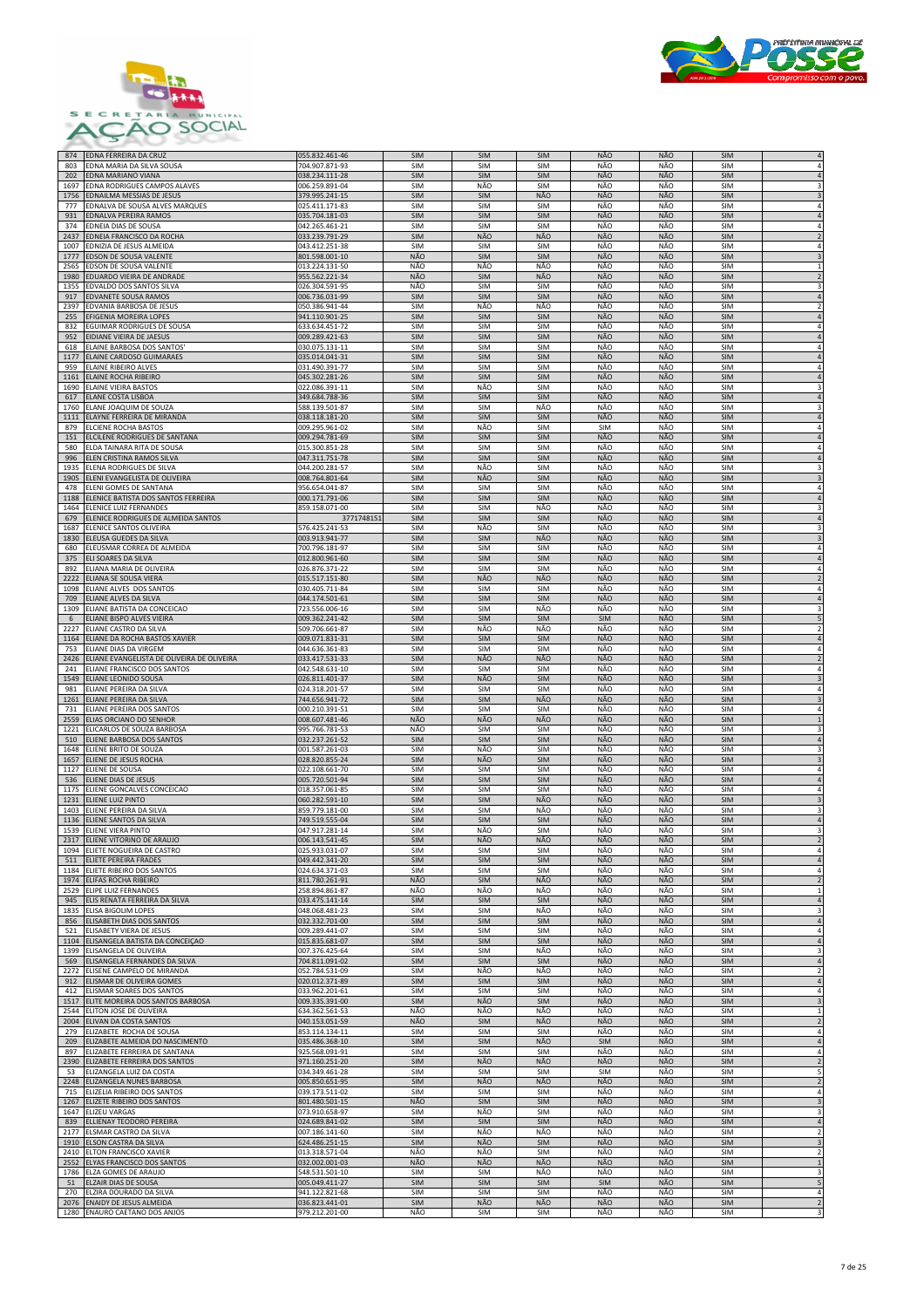



| 633          | <b>ENILCE DE SOUSA BARBOSA</b>                                      | 011.018.681-80                   | <b>SIM</b>        | <b>SIM</b>        | <b>SIM</b>               | NÃO               | NÃO        | <b>SIM</b>               | 4                            |
|--------------|---------------------------------------------------------------------|----------------------------------|-------------------|-------------------|--------------------------|-------------------|------------|--------------------------|------------------------------|
| 1565         | ENILZA FERREIRA DE SANTANA                                          | 029.333.691-17                   | SIM               | NÃO               | <b>SIM</b>               | NÃO               | NÃO        | <b>SIM</b>               | $\overline{3}$               |
| 2017         | ERASMO RODRIGUES DE SOUSA                                           | 038.697.231-14                   | NÃO               | SIM               | NÃO                      | NÃO               | NÃO        | <b>SIM</b>               | $\overline{\mathbf{2}}$      |
| 1048         | ERENICE FRANCISCA DOS ANJOS                                         | 911.804.491-34                   | <b>SIM</b>        | SIM               | <b>SIM</b>               | NÃO               | NÃO        | <b>SIM</b>               | $\overline{4}$               |
| 1550         | <b>ERENICE RODRIGUES DOS SANTOS</b>                                 | 021.886.471-06                   | SIM               | NÃO               | <b>SIM</b>               | NÃO               | NÃO        | <b>SIM</b>               | 3                            |
| 2304         | ERICA DE JESUS QUIRINO                                              | 041.232.911-55                   | <b>SIM</b>        | NÃO               | NÃO                      | NÃO               | NÃO        | <b>SIM</b>               | $\overline{2}$               |
| 1926         | ERICA GONCALVES DA CONCEICAO                                        | 057.100.771-60                   | SIM               | NÃO               | NÃO                      | SIM               | NÃO        | SIM                      | 3                            |
| 220          | <b>ERICA VAIQUIRA BARROS FAGUNDES</b>                               | 029.811.291-47                   | SIM<br>SIM        | SIM<br>SIM        | SIM<br>SIM               | NÃO<br>NÃO        | NÃO        | SIM<br>SIM               |                              |
| 462<br>552   | ERIELA RIBEIRO DA SILVA<br>ERIKA NASCIMENTO NERI                    | 025.633.051-44<br>040.877.461-43 | <b>SIM</b>        | SIM               | <b>SIM</b>               | NÃO               | NÃO<br>NÃO | <b>SIM</b>               | 4<br>$\sqrt{4}$              |
| 485          | ERIKA PEREIRA DE ALMEIDA                                            | 059.049.241-19                   | SIM               | SIM               | <b>SIM</b>               | NÃO               | NÃO        | SIM                      | $\overline{4}$               |
| 1962         | ERISVALDO RIBEIRO DOS SANTOS                                        | 027.776.631-14                   | NÃO               | SIM               | NÃO                      | NÃO               | NÃO        | <b>SIM</b>               | $\overline{2}$               |
| 1439         | ERIVALDO MARQUES DE SOUSA                                           | 854.339.181-49                   | SIM               | SIM               | NÃO                      | NÃO               | NÃO        | SIM                      | 3                            |
| 1712         | ERIVAN BISPO DOS SANTOS                                             | 009.362.851-09                   | NÃO               | SIM               | <b>SIM</b>               | NÃO               | <b>NÃO</b> | <b>SIM</b>               | $\overline{\mathbf{3}}$      |
| 2533         | ERMINIA CAITANO DA CONCEIÇÃO RODRIGUES                              | 015.806.461-58                   | NÃO               | NÃO               | NÃO                      | NÃO               | NÃO        | SIM                      | $\,1\,$                      |
| 2074         | EROTIDES ALVES DOS SANTOS                                           | 587.605.551-49                   | <b>SIM</b>        | NÃO               | NÃO                      | NÃO               | NÃO        | <b>SIM</b>               | $\overline{2}$               |
| 240          | ESMAILDE DE SOUZA SILVA                                             | 009.295.561-43                   | SIM               | SIM               | SIM                      | NÃO               | NÃO        | <b>SIM</b>               | 4                            |
| 516          | ESPEDITA NETA DE SOUZA                                              | 003.913.751-13                   | SIM               | SIM               | SIM                      | NÃO               | NÃO        | <b>SIM</b>               |                              |
| 1225         | ESTELA MARISE DA SILVA                                              | 479.716.651-72                   | SIM<br>SIM        | SIM               | NÃO<br><b>SIM</b>        | NÃO<br>NÃO        | NÃO<br>NÃO | SIM<br><b>SIM</b>        | 3                            |
| 1038<br>2297 | STER NETA MOREIRA DA SILVA XAVIER<br><b>UCLIDES MAGALHAES GOMES</b> | 006.778.381-31<br>455.238.861-49 | NÃO               | SIM<br>NÃO        | <b>SIM</b>               | NÃO               | NÃO        | <b>SIM</b>               |                              |
| 2110         | EUGUINA MARTINS SAMPAIO                                             | 009.495.791-65                   | <b>SIM</b>        | NÃO               | NÃO                      | NÃO               | NÃO        | SIM                      | $\overline{2}$               |
| 1481         | EULALIA MARIA PEREIRA                                               | 918.136.201-30                   | SIM               | SIM               | NÃO                      | NÃO               | NÃO        | SIM                      | 3                            |
| 1607         | EUNICE MARTINS PEREIRA                                              | 993.893.391-20                   | SIM               | NÃO               | <b>SIM</b>               | NÃO               | NÃO        | <b>SIM</b>               | $\overline{\mathbf{3}}$      |
| 414          | EUNILIA BARBOSA NUNES GOMES                                         | 633.669.241-87                   | SIM               | SIM               | SIM                      | NÃO               | NÃO        | SIM                      | $\overline{4}$               |
| 2216         | EURIDES FERREIRA DA HORA SANTOS                                     | 027.863.571-79                   | <b>SIM</b>        | NÃO               | NÃO                      | <b>NÃO</b>        | <b>NÃO</b> | SIM                      | $\overline{2}$               |
| 907          | EUZI PEREIRA SAMPAIO ESSER                                          | 008.134.261-62                   | SIM               | SIM               | <b>SIM</b>               | NÃO               | NÃO        | <b>SIM</b>               | $\sqrt{4}$                   |
| 223          | EVA ALVES DA COSTA                                                  | 043.783.591-03                   | SIM               | SIM               | <b>SIM</b>               | NÃO               | NÃO        | <b>SIM</b>               | $\sqrt{4}$                   |
| 589          | EVA ALVES MESSIAS                                                   | 823.023.243-15                   | SIM               | SIM               | SIM                      | NÃO               | NÃO        | SIM                      | $\sqrt{4}$<br>$\overline{3}$ |
| 1609<br>273  | EVA JOAQUINA DE JESUS<br>EVA OLIVEIERA DA SILVA                     | 534.402.181-04<br>981.251.811-34 | SIM<br>SIM        | NÃO<br>SIM        | <b>SIM</b><br>SIM        | NÃO<br>NÃO        | NÃO<br>NÃO | <b>SIM</b><br><b>SIM</b> | $\sqrt{4}$                   |
| 2043         | VA OLIVEIRA DA SILVA NASCIMENTO                                     | 981.252.811-34                   | <b>SIM</b>        | NÃO               | NÃO                      | NÃO               | NÃO        | <b>SIM</b>               | $\overline{2}$               |
| 764          | EVA PEREIRA DOS SANTOS                                              | 919.304.051-20                   | SIM               | SIM               | SIM                      | NÃO               | NÃO        | <b>SIM</b>               |                              |
| 70           | EVA ROSA DE SOUSA                                                   | 037.546.291-07                   | SIM               | SIM               | SIM                      | <b>SIM</b>        | NÃO        | <b>SIM</b>               | 5                            |
| 440          | EVANEIDE DA SILVA FRAGOSO                                           | 056.991.881-26                   | <b>SIM</b>        | SIM               | SIM                      | NÃO               | NÃO        | <b>SIM</b>               | 4                            |
| 118          | EVANEIDE PEREIRA DOS SANTOS                                         | 040.058.511-18                   | SIM               | SIM               | SIM                      | NÃO               | NÃO        | SIM                      | $\overline{4}$               |
| 348          | EVANEILDA DOS SANTOS VARGAS                                         | 009.361.771-28                   | <b>SIM</b>        | <b>SIM</b>        | <b>SIM</b>               | NÃO               | NÃO        | <b>SIM</b>               | $\overline{4}$               |
| 436          | EVANESSA PEREIRA DA SILVA                                           | 047.689.051-96                   | <b>SIM</b>        | SIM               | <b>SIM</b>               | NÃO               | NÃO        | <b>SIM</b>               | $\sqrt{4}$                   |
| 1842<br>1059 | EVANGELINA MARCINO DE SOUZA<br>EVANI SOUSA DE BARROS FLAVIO         | 050.137.241-55<br>633.701.311-53 | <b>SIM</b><br>SIM | <b>SIM</b><br>SIM | NÃO<br><b>SIM</b>        | NÃO<br>NÃO        | NÃO<br>NÃO | <b>SIM</b><br><b>SIM</b> |                              |
| 1608         | EVANY DO CARMO E SILVA SANTOS                                       | 047.164.621-02                   | SIM               | NÃO               | <b>SIM</b>               | NÃO               | NÃO        | SIM                      | $\sqrt{4}$<br>3              |
| 2046         | EZENILCE SALES COUTINHO                                             | 857.363.501-06                   | SIM               | NÃO               | NÃO                      | NÃO               | NÃO        | <b>SIM</b>               | $\overline{2}$               |
| 1232         | EZEQUIEL SILVA SANTOS                                               | 006.071.651-70                   | NÃO               | SIM               | <b>SIM</b>               | NÃO               | NÃO        | SIM                      | 3                            |
| 1908         | EZONEIA SULDOVSKI                                                   | 906.719.459-04                   | SIM               | NÃO               | <b>SIM</b>               | NÃO               | NÃO        | SIM                      | $\overline{3}$               |
| 1590         | <b>FABIANA ALVES SANTOS</b>                                         | 034.509.331-32                   | SIM               | NÃO               | <b>SIM</b>               | NÃO               | NÃO        | SIM                      |                              |
| 782          | ABIANA DE SOUSA GOMES                                               | 000.762.731-99                   | SIM               | SIM               | <b>SIM</b>               | NÃO               | NÃO        | SIM                      | $\overline{4}$               |
| 161          | FABIANA DOS SANTOS GOMES                                            | 017.242.711-80                   | SIM               | SIM               | SIM                      | NÃO               | NÃO        | <b>SIM</b>               | 4                            |
| 914          | FABIANA FERREIRA DA ROCHA                                           | 022.629.181-20                   | SIM               | SIM               | <b>SIM</b>               | NÃO               | NÃO        | SIM                      | $\sqrt{4}$                   |
| 361          | FABIANA FERREIRA DOS SANTOS                                         | 700.364.721-40                   | SIM               | SIM               | <b>SIM</b>               | NÃO               | NÃO        | <b>SIM</b>               | $\sqrt{4}$                   |
| 2030<br>371  | FABIANA FERREIRA DOS SANTOS                                         | 053.555.511-30                   | SIM<br><b>SIM</b> | NÃO               | NÃO                      | NÃO<br>NÃO        | NÃO        | <b>SIM</b><br><b>SIM</b> | $\overline{2}$               |
| 415          | FABIANA JESUS DE ALCANTARA<br>FABIANA RIBEIRO DE JESUS              | 034.339.581-90<br>009.293.931-71 | <b>SIM</b>        | SIM<br>SIM        | <b>SIM</b><br><b>SIM</b> | NÃO               | NÃO<br>NÃO | SIM                      | $\overline{4}$               |
| 829          | FABIANA ROCHA OLIVEIRA                                              | 705.230.971-82                   | <b>SIM</b>        | SIM               | <b>SIM</b>               | NÃO               | NÃO        | <b>SIM</b>               | 4                            |
| 373          | FABIANA RODRIGUES DOS SANTOS                                        | 055.569.311-27                   | SIM               | SIM               | SIM                      | NÃO               | NÃO        | SIM                      | $\sqrt{4}$                   |
| 612          | FABIANE DE SANTANA DE JESUS                                         | 060.930.661-85                   | SIM               | SIM               | <b>SIM</b>               | NÃO               | NÃO        | SIM                      | $\sqrt{4}$                   |
| 604          | ABIELE FERREIRA DE JESUS                                            | 061.549.511-75                   | <b>SIM</b>        | SIM               | SIM                      | NÃO               | NÃO        | <b>SIM</b>               | $\sqrt{4}$                   |
| 1026         | FABIELE OLIVEIRA DO NASCIMENTO SILVA                                | 051.906.761-45                   | SIM               | SIM               | SIM                      | NÃO               | NÃO        | SIM                      | $\overline{a}$               |
| 1277         | ABIO JUNIOR BARBOSA DOS SANTOS                                      | 009.832.671-62                   | NÃO               | SIM               | SIM                      | NÃO               | NÃO        | SIM                      | $\mathbf{3}$                 |
| 2462         | FABIO RODRIGUES DE OLIVEIRA                                         | 015.246.641-03                   | NÃO               | NÃO               | NÃO                      | NÃO               | NÃO        | <b>SIM</b>               | $\mathbf{1}$                 |
| 632<br>1916  | FABIOLA PEREIRA DOS SANTOS DE JESUS<br>FABRICIA DE ALMEIDA SANTOS   | 020.503.781-06<br>704.035.901-40 | <b>SIM</b><br>SIM | SIM<br>NÃO        | <b>SIM</b><br><b>SIM</b> | NÃO<br>NÃO        | NÃO<br>NÃO | <b>SIM</b><br><b>SIM</b> | $\overline{4}$<br>3          |
| 1692         | FABRICIA DE JESUS ALCANTARA                                         | 052.362.991-52                   | <b>SIM</b>        | NÃO               | <b>SIM</b>               | NÃO               | NÃO        | <b>SIM</b>               | $\overline{3}$               |
| 1331         | FABRICIA SOUZA BEZERRA COSTA                                        | 009.724.771-52                   | <b>SIM</b>        | SIM               | NÃO                      | NÃO               | NÃO        | SIM                      | 3                            |
| 754          | ABRICIA VIEIRA DA SILVA                                             | 017.696.161-52                   | <b>SIM</b>        | SIM               | <b>SIM</b>               | NÃO               | <b>NÃO</b> | SIM                      |                              |
| 2311         | FABRICIO DE SOUSA GUIMARAES                                         | 005.383.631-69                   | NÃO               | NÃO               | SIM                      | NÃO               | NÃO        | <b>SIM</b>               | 2                            |
| 2151         | FATIMA APARECIDA DA CUNHA                                           | 413.807.461-91                   | <b>SIM</b>        | NÃO               | NÃO                      | NÃO               | NÃO        | SIM                      | $\overline{2}$               |
| 2430         | FATIMA BARBOSA DE OLIVEIRA                                          | 017.503.741-88                   | SIM               | NÃO               | NÃO                      | NÃO               | NÃO        | SIM                      | $\overline{2}$               |
| 1266         | FATIMA EFIGENIO DA CONCEIÇÃO                                        | 907.726.951-72                   | NÃO               | SIM               | <b>SIM</b><br>NÃO        | NÃO<br>NÃO        | NÃO        | <b>SIM</b>               | 3                            |
| 786          | 1874 FATIMA FERREIRA DA HORA<br>FATIMA FERREIRA DOS SANTOS          | 588.140.431-91<br>056.613.601-50 | SIM<br><b>SIM</b> | SIM<br>SIM        | SIM                      | NÃO               | NÃO<br>NÃO | SIM<br><b>SIM</b>        | 4                            |
| 1709         | <b>FATIMA FERREIRA DOS SANTOS</b>                                   | 854.358.721-20                   | SIM               | SIM               | NÃO                      | NÃO               | NÃO        | SIM                      | 3                            |
| 110          | FATIMA GOMES DOS SANTOS                                             | 026.367.441-00                   | SIM               | SIM               | SIM                      | NÃO               | SIM        | SIM                      | 5                            |
| 169          | FATIMA GOMES DOS SANTOS                                             | 042.619.311-33                   | SIM               | SIM               | SIM                      | NÃO               | NÃO        | SIM                      | $\overline{4}$               |
| 1673         | FATIMA GOMES DOS SANTOS                                             | 026.993.231-36                   | <b>SIM</b>        | NÃO               | SIM                      | NÃO               | NÃO        | SIM                      | $\overline{\mathbf{3}}$      |
| 558          | FATIMA MARIA DE JESUS BASTOS                                        | 908.652.861-91                   | SIM               | SIM               | SIM                      | NÃO               | NÃO        | SIM                      | $\overline{4}$               |
| 1091         | FAUSTINA DE NOSSA SENHORA NUNES DA SILVA                            | 867.609.631-72                   | <b>SIM</b>        | SIM               | <b>SIM</b>               | NÃO               | NÃO        | <b>SIM</b>               | $\sqrt{4}$                   |
| 2530         | 2359 FELISMAR PEREIRA DE SOUZA<br>FELIX CARDOSO DA PAZ              | 013.726.041-54<br>003.913.991-36 | NÃO<br>NÃO        | SIM<br>NÃO        | NÃO<br>NÃO               | NÃO<br>NÃO        | NÃO<br>NÃO | SIM<br>SIM               | $\mathbf 2$<br>$\mathbf{1}$  |
| 562          | FERNANDA BARBOSA DE SOUZA                                           | 046.299.621-23                   | SIM               | SIM               | SIM                      | NÃO               | NÃO        | <b>SIM</b>               | $\overline{4}$               |
| 2538         | FERNANDA DA SIVA VIERA SANTOS                                       | 015.002.741-94                   | NÃO               | NÃO               | NÃO                      | NÃO               | NÃO        | SIM                      | $\mathbf{1}$                 |
| 925          | FERNANDA FELINTO DA SILVA                                           | 001.064.721-00                   | SIM               | SIM               | SIM                      | NÃO               | NÃO        | SIM                      | $\overline{4}$               |
| 179          | FERNANDA GOMES SILVA                                                | 020.598.111-98                   | <b>SIM</b>        | SIM               | SIM                      | <b>NÃO</b>        | <b>NÃO</b> | SIM                      | $\overline{4}$               |
| 1108         | FERNANDA MOREIRA LOPES RODRIGUES                                    | 042.568.871-21                   | SIM               | SIM               | <b>SIM</b>               | NÃO               | NÃO        | <b>SIM</b>               | 4                            |
| 556          | FERNANDA PEREIRA DOS SANTOS RODRIGUES                               | 048.041.961-29                   | <b>SIM</b>        | SIM               | SIM                      | NÃO               | NÃO        | <b>SIM</b>               | $\sqrt{4}$                   |
| 588          | FERNANDA PLACIDO DOS SANTOS<br>FERNANDA RIBEIRO DOS SANTOS          | 024.798.671-29                   | SIM               | SIM<br>SIM        | SIM<br>SIM               | NÃO<br>NÃO        | NÃO<br>NÃO | SIM<br>SIM               | $\overline{4}$               |
| 785<br>1062  | FERNANDA ROSA DA SILVA                                              | 041.739.321-03<br>054.242.121-66 | SIM<br>SIM        | SIM               | SIM                      | NÃO               | NÃO        | SIM                      | $\sqrt{4}$<br>$\overline{4}$ |
| 972          | FERNANDA VIEIRA DE JESUS                                            | 031.852.381-76                   | <b>SIM</b>        | SIM               | SIM                      | NÃO               | NÃO        | SIM                      | $\overline{4}$               |
| 1983         | FERNANDO DE SOUZA MARQUES                                           | 041.548.131-70                   | NÃO               | SIM               | NÃO                      | NÃO               | NÃO        | SIM                      | 2                            |
| 2541         | FERNANDO MATOS GUIMARAES                                            | 009.289.391-03                   | NÃO               | NÃO               | NÃO                      | NÃO               | NÃO        | SIM                      | $\mathbf 1$                  |
| 1432         | FIDELCINA DE SALES SILVA                                            | 037.145.161-23                   | SIM               | SIM               | NÃO                      | NÃO               | NÃO        | SIM                      | 3                            |
| 2121         | FIDELIA ALVES RIBEIRO                                               | 003.616.181-07                   | SIM               | NÃO               | NÃO                      | NÃO               | NÃO        | SIM                      | $\overline{2}$               |
| 2329         | FILAZIO CARDOSO DOS SANTOS                                          | 463.218.701-10                   | NÃO               | SIM               | NÃO                      | NÃO               | NÃO        | SIM                      | $\overline{2}$               |
| 1569<br>548  | FLAVIA JULLIANA RAMOS SANTANA<br>FLAVIA LOPES DAL SANTO             | 785.916.195-87<br>033.103.071-31 | <b>SIM</b><br>SIM | NÃO<br>SIM        | SIM<br>SIM               | NÃO<br>NÃO        | NÃO<br>NÃO | SIM<br>SIM               | 3                            |
| 426          | FLAVIANE ALVES GUIMARAES NOVAIS                                     | 057.452.661-71                   | SIM               | SIM               | <b>SIM</b>               | NÃO               | NÃO        | SIM                      | 4<br>$\sqrt{4}$              |
| 650          | FLAVILENE GONCALVES BARRETO                                         | 051.386.151-30                   | SIM               | SIM               | SIM                      | NÃO               | NÃO        | SIM                      | $\sqrt{4}$                   |
| 2129         | <b>FLAVIO ALVES NERES</b>                                           | 019.271.641-76                   | <b>NÃO</b>        | NÃO               | SIM                      | NÃO               | NÃO        | SIM                      | $\overline{2}$               |
| 1877         | FLORENCIO ROSA DOS ANJOS                                            | 037.015.805-96                   | SIM               | SIM               | NÃO                      | NÃO               | NÃO        | SIM                      | 3                            |
| 2265         | FLORISVANIA ALVES COUTINHO                                          | 062.218.101-75                   | SIM               | NÃO               | NÃO                      | NÃO               | NÃO        | SIM                      | $\overline{2}$               |
| 1143         | FRABRICIA ANTONIO DE ALMEIDA BRITO                                  | 009.495.811-43                   | SIM               | SIM               | <b>SIM</b>               | NÃO               | NÃO        | <b>SIM</b>               | 4                            |
| 1644         | FRANCELINA LUIZ PINTO BRITO                                         | 007.664.051-50                   | SIM               | NÃO               | <b>SIM</b>               | NÃO               | NÃO        | <b>SIM</b>               | 3                            |
|              |                                                                     |                                  |                   |                   |                          |                   |            |                          |                              |
| 1061         | FRANCIDALVA PEREIRA DE JESUS MARCOLINO CONSERVA                     | 049.327.681-50                   | SIM               | SIM               | <b>SIM</b>               | NÃO               | NÃO        | <b>SIM</b>               | $\sqrt{4}$                   |
| 41           | FRANCISCA MARIA DA SILVA BARROS<br>1322 FRANCISCA BARBOSA ROCHA     | 712.614.511-04<br>646.072.671-04 | SIM<br>SIM        | SIM<br>SIM        | <b>SIM</b><br>NÃO        | <b>SIM</b><br>NÃO | NÃO<br>NÃO | SIM<br>SIM               | 5<br>3                       |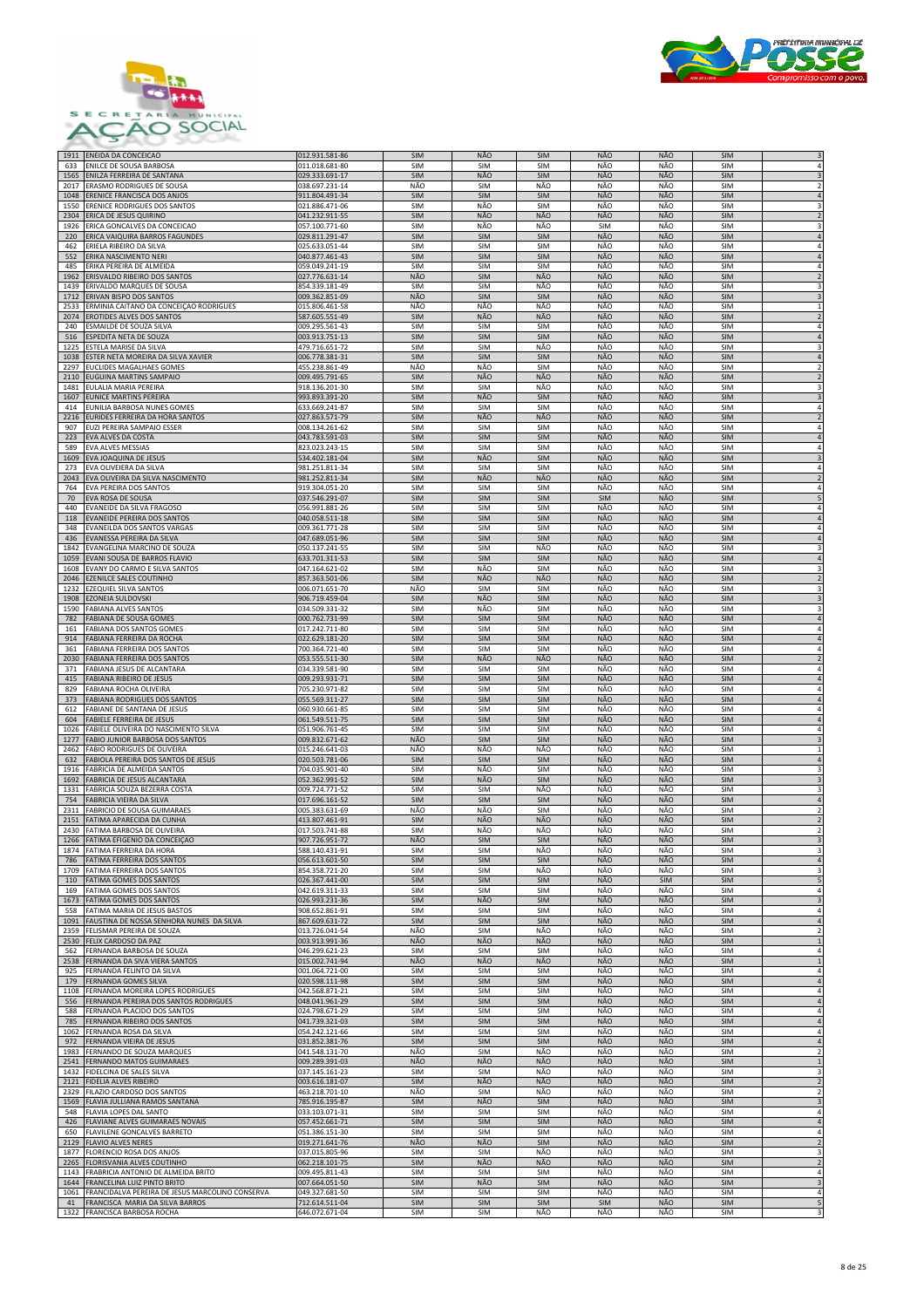



| 4110<br>1379 | <b>FRANCISCA CODER DA SILVA</b><br>FRANCISCA DIAS DA COSTA                    | 994.370.JUI-UL<br>446.773.403-15 | ועווכ<br><b>SIM</b>      | טארע<br><b>SIM</b>       | שאי<br>NÃO        | IYAL<br>NÃO | יארי<br>NÃO       | ועווכ<br><b>SIM</b>      |                                            |
|--------------|-------------------------------------------------------------------------------|----------------------------------|--------------------------|--------------------------|-------------------|-------------|-------------------|--------------------------|--------------------------------------------|
| 113          | FRANCISCA DIAS DA SILVA                                                       | 829.184.141-15                   | <b>SIM</b>               | SIM                      | <b>SIM</b>        | NÃO         | SIM               | SIM                      |                                            |
| 1368         | FRANCISCA EDILMA DA SILVA                                                     | 339.165.511-91                   | SIM                      | <b>SIM</b>               | NÃO               | NÃO         | NÃO               | SIM                      |                                            |
| 1886         | FRANCISCA MARIA DE LOURDES                                                    | 553.777.931-53                   | SIM                      | SIM                      | NÃO               | NÃO         | NÃO               | SIM                      |                                            |
| 80           | FRANCISCA MARIA DE SOUZA                                                      | 705.939.304-87                   | SIM                      | SIM                      | SIM               | NÃO         | SIM               | SIM                      |                                            |
| 1430         | FRANCISCA MARIA INACIO DA SILVA                                               | 645.079.981-15                   | <b>SIM</b>               | <b>SIM</b>               | NÃO               | NÃO         | <b>NÃO</b>        | <b>SIM</b>               |                                            |
| 1767<br>259  | FRANCISCA OLIVEIRA SIRINO                                                     | 911.832.511-49                   | <b>SIM</b><br><b>SIM</b> | <b>SIM</b><br>SIM        | NÃO<br>SIM        | NÃO<br>NÃO  | NÃO<br>NÃO        | <b>SIM</b><br><b>SIM</b> |                                            |
| 1197         | FRANCISCA PEREIRA DA SILVA GAMA<br>FRANCISCA SILVANA LOPES PEREIRA            | 009.289.011-30<br>943.844.361-49 | <b>SIM</b>               | NÃO                      | SIM               | SIM         | NÃO               | SIM                      |                                            |
| 1823         | <b>FRANCISCO ALVES DO SANTOS</b>                                              | 799.946.441-49                   | NÃO                      | SIM                      | <b>SIM</b>        | NÃO         | NÃO               | SIM                      |                                            |
| 1710         | FRANCISCO BARBOSA DA SILVA                                                    | 900.127.471-49                   | NÃO                      | SIM                      | NÃO               | SIM         | NÃO               | SIM                      |                                            |
| 2366         | FRANCISCO JOÃO BERNARDES                                                      | 264.113.928-62                   | <b>NÃO</b>               | <b>SIM</b>               | NÃO               | NÃO         | NÃO               | <b>SIM</b>               |                                            |
| 2363         | FRANCISCO JOSE NUNES                                                          | 293.604.473-15                   | NÃO                      | <b>SIM</b>               | NÃO               | NÃO         | NÃO               | <b>SIM</b>               |                                            |
| 2351         | FRANCISCO PEREIRA DE SOUZA                                                    | 643.678.351-20                   | NÃO                      | <b>SIM</b>               | <b>NÃO</b>        | <b>NÃO</b>  | <b>NÃO</b>        | <b>SIM</b>               |                                            |
| 2496<br>2543 | <b>FREDERICO FERNANDES</b><br><b>GABRIEL MIRON</b>                            | 011.830.661-80<br>029.301.591-03 | NÃO<br>NÃO               | NÃO<br>NÃO               | NÃO<br>NÃO        | NÃO<br>NÃO  | NÃO<br>NÃO        | SIM<br><b>SIM</b>        |                                            |
| 2133         | GEAN CARLOS SOARES CHAGAS                                                     | 023.097.831-40                   | NÃO                      | NÃO                      | SIM               | NÃO         | NÃO               | SIM                      |                                            |
| 474          | <b>GEANE CARDOSO DOS SANTOS</b>                                               | 042.632.341-62                   | SIM                      | SIM                      | SIM               | NÃO         | NÃO               | SIM                      |                                            |
| 1856         | GEICIELLE FERREIRA DE SANTANA                                                 | 036.296.961-20                   | SIM                      | SIM                      | NÃO               | NÃO         | NÃO               | <b>SIM</b>               |                                            |
| 824          | <b>GENECI DOS REIS MUNIZ BATISTA</b>                                          | 928.477.491-87                   | SIM                      | SIM                      | SIM               | NÃO         | NÃO               | SIM                      |                                            |
| 2575<br>1873 | GENES EMANUELA MARCOLINO DOS SANTOS<br><b>GENI LIMA DE JESUS ANJOS</b>        | 019.040.481-70<br>641.794.601-06 | NÃO<br>SIM               | NÃO<br>SIM               | NÃO<br>NÃO        | NÃO<br>NÃO  | NÃO<br>NÃO        | SIM<br>SIM               |                                            |
| 1455         | <b>GENI PEREIRA DE SOUSA</b>                                                  | 003.404.291-19                   | <b>SIM</b>               | SIM                      | NÃO               | NÃO         | NÃO               | SIM                      |                                            |
| 289          | <b>GENILDA BISPO DOS SANTOS</b>                                               | 008.764.811-36                   | <b>SIM</b>               | SIM                      | SIM               | NÃO         | NÃO               | SIM                      |                                            |
| 1245         | <b>GENILDA SOARES DOS SANTOS</b>                                              | 933.593.491-72                   | <b>SIM</b>               | <b>SIM</b>               | NÃO               | NÃO         | NÃO               | <b>SIM</b>               |                                            |
| 2502         | <b>GENILDO JOSE DE LIMA</b>                                                   | 919.938.301-20                   | NÃO                      | NÃO                      | NÃO               | NÃO         | NÃO               | <b>SIM</b>               |                                            |
| 869          | GENILSA GONÇALVES DA SILVA CONCEIÇÃO                                          | 060.459.861-05                   | SIM                      | SIM<br>NÃO               | SIM               | NÃO<br>NÃO  | NÃO               | SIM                      |                                            |
| 2053<br>1407 | <b>GENISA CUSTODIA DE SANTANA</b><br>GENUVEVA COSTA DE OLIVEIRA               | 006.718.381-64<br>591.938.831-63 | SIM<br><b>SIM</b>        | SIM                      | <b>NÃO</b><br>NÃO | NÃO         | <b>NÃO</b><br>NÃO | SIM<br><b>SIM</b>        |                                            |
| 424          | GEOVANIA MICAELE DE SOUZA                                                     | 048.141.831-86                   | <b>SIM</b>               | SIM                      | SIM               | NÃO         | NÃO               | SIM                      |                                            |
| 1859         | GERALDA GUIMARÃES CARDOSO                                                     | 866.765.801-44                   | <b>SIM</b>               | SIM                      | NÃO               | NÃO         | NÃO               | <b>SIM</b>               |                                            |
| 2323         | <b>GERSON DOS SANTOS ALMEIDA</b>                                              | 838.062.705-97                   | <b>NÃO</b>               | <b>SIM</b>               | NÃO               | NÃO         | NÃO               | SIM                      |                                            |
| 1714         | GERSON MARIA DA CONCEIÇÃO                                                     | 890.604.741-04                   | NÃO                      | SIM                      | SIM               | NÃO         | NÃO               | SIM                      |                                            |
| 2497<br>2120 | <b>GERSON VIEIRA DA COSTA</b><br>GERTRUDES GONSALVES DE OLIVEIRA              | 042.012.331-89<br>476.231.361-00 | NÃO<br>SIM               | NÃO<br>NÃO               | NÃO<br>NÃO        | NÃO<br>NÃO  | NÃO<br>NÃO        | SIM<br><b>SIM</b>        |                                            |
| 1575         | <b>GESSI BARBOSA DE SOUSA</b>                                                 | 014.239.361-40                   | SIM                      | NÃO                      | <b>SIM</b>        | NÃO         | NÃO               | <b>SIM</b>               |                                            |
| 1828         | GESSIMONE SANTANA DOS SANTOS                                                  | 886.991.881-53                   | NÃO                      | SIM                      | SIM               | NÃO         | NÃO               | <b>SIM</b>               |                                            |
| 644          | <b>GESSYKA MYCHELLY ALCIDES DA COSTA</b>                                      | 050.180.961-95                   | SIM                      | <b>SIM</b>               | <b>SIM</b>        | NÃO         | NÃO               | <b>SIM</b>               |                                            |
| 1997         | <b>GETULIO MANOEL DAS NEVES</b>                                               | 032.722.661-78                   | NÃO                      | <b>SIM</b>               | NÃO               | NÃO         | NÃO               | <b>SIM</b>               |                                            |
| 2571<br>887  | <b>GEYSSIMARA ALVES DOS SANTOS</b><br>GILBERTO PEREIRA DE MAGALHÃES           | 040.532.711-00<br>591.898.431-34 | NÃO<br><b>SIM</b>        | NÃO<br>SIM               | NÃO<br>SIM        | NÃO<br>NÃO  | NÃO<br>NÃO        | SIM<br><b>SIM</b>        |                                            |
| 941          | GILCA BENICIO DE SOUZA                                                        | 009.294.861-88                   | <b>SIM</b>               | <b>SIM</b>               | <b>SIM</b>        | NÃO         | NÃO               | <b>SIM</b>               |                                            |
| 1691         | GILIENE ALVES DA SILVA                                                        | 052.600.251-48                   | <b>SIM</b>               | NÃO                      | SIM               | NÃO         | NÃO               | SIM                      |                                            |
| 1784         | <b>GILMAR DOS SANTOS REIS</b>                                                 | 025.933.241-04                   | NÃO                      | SIM                      | <b>SIM</b>        | NÃO         | NÃO               | <b>SIM</b>               |                                            |
| 2170         | GILMAR GONÇALVES DE JESUS                                                     | 942.823.071-53                   | NÃO                      | NÃO                      | SIM               | NÃO         | NÃO               | <b>SIM</b>               |                                            |
| 2194         | <b>GILMAR JOSE DE JESUS</b>                                                   | 508.705.421-00                   | SIM                      | NÃO                      | NÃO               | NÃO         | NÃO               | <b>SIM</b>               |                                            |
| 1273<br>2209 | <b>GILMAR SANTOS MELO</b><br><b>GILSO DE SOUSA RAMOS</b>                      | 030.519.411-90<br>037.987.361-38 | SIM<br>SIM               | SIM<br>NÃO               | NÃO<br>NÃO        | NÃO<br>NÃO  | NÃO<br>NÃO        | SIM<br>SIM               |                                            |
| 1979         | <b>GILSON ILARIO DOS SANTOS</b>                                               | 997.809.921-20                   | NÃO                      | SIM                      | NÃO               | NÃO         | NÃO               | SIM                      |                                            |
| 2578         | <b>GILSON PEREIRA DOS SANTOS</b>                                              | 030.905.891-09                   | <b>NÃO</b>               | NÃO                      | NÃO               | NÃO         | NÃO               | SIM                      |                                            |
| 1711         | <b>GILSON PEREIRA DOS SANTOS</b>                                              | 005.991.031-32                   | NÃO                      | SIM                      | SIM               | NÃO         | NÃO               | <b>SIM</b>               |                                            |
| 2376         | <b>GILVAN PEREIRA DOS ANJOS</b>                                               | 028.843.691-12                   | NÃO                      | NÃO                      | <b>SIM</b>        | NÃO         | NÃO               | <b>SIM</b>               |                                            |
| 1802<br>2439 | GILVAN PEREIRA DOS SANTOS<br>GILVAN PEREIRA DOS SANTOS                        | 048.998.101-13<br>048.866.251-69 | NÃO<br>SIM               | SIM<br>NÃO               | SIM<br>NÃO        | NÃO<br>NÃO  | NÃO<br>NÃO        | SIM<br>SIM               |                                            |
| 1302         | GILVANI FARIAS SANTANA                                                        | 553.555.875-34                   | SIM                      | SIM                      | NÃO               | NÃO         | NÃO               | SIM                      |                                            |
| 667          | GILVANIA FRANCISCA DA SILVA                                                   | 018.082.351-50                   | SIM                      | SIM                      | SIM               | NÃO         | NÃO               | SIM                      |                                            |
| 1545         | GILVANIA RODRIGUES DE ANDRADE SOUSA                                           | 031.150.871-52                   | <b>SIM</b>               | NÃO                      | <b>SIM</b>        | NÃO         | NÃO               | <b>SIM</b>               |                                            |
|              | 1195 GILVANICE CARDOSO DOS SANTOS                                             | 703.817.911-06                   | <b>SIM</b>               | SIM                      | <b>SIM</b>        | NÃO         | NÃO               | SIM                      |                                            |
| 1718<br>2200 | GILVANIO DA SILVA CONSERVA<br><b>GIMAR PEREIRA DE SOUZA</b>                   | 013.345.751-69<br>025.709.931-07 | <b>SIM</b><br>SIM        | SIM<br>NÃO               | NÃO<br>NÃO        | NÃO<br>NÃO  | NÃO<br>NÃO        | SIM<br>SIM               | $\overline{2}$                             |
| 472          | GIOVANA APARECIDA DOS SANTOS                                                  | 018.837.561-76                   | <b>SIM</b>               | SIM                      | SIM               | NÃO         | NÃO               | SIM                      |                                            |
| 984          | <b>GISELE RODRIGUES DA FONSECA</b>                                            | 043.227.431-61                   | <b>SIM</b>               | <b>SIM</b>               | <b>SIM</b>        | NÃO         | NÃO               | SIM                      |                                            |
| 574          | <b>GISELIA SOARES DE SOUSA</b>                                                | 704.794.081-22                   | <b>SIM</b>               | SIM                      | <b>SIM</b>        | NÃO         | NÃO               | <b>SIM</b>               |                                            |
| 1099         | GISELMA VIEIRA DE MELO                                                        | 008.128.941-38                   | SIM                      | SIM                      | <b>SIM</b>        | NÃO         | NÃO               | <b>SIM</b>               |                                            |
| 1839<br>710  | GISLAINE BARBOSA DOS SANTOS<br><b>GISLAINE CARDOSO DA SILVA</b>               | 054.154.051-35<br>052.265.471-10 | SIM<br>SIM               | <b>SIM</b><br>SIM        | NÃO<br>SIM        | NÃO<br>NÃO  | NÃO<br>NÃO        | SIM<br>SIM               |                                            |
| 119          | GISLAINE CLARA DE SOUZA                                                       | 040.855.131-33                   | <b>SIM</b>               | <b>SIM</b>               | SIM               | NÃO         | NÃO               | SIM                      |                                            |
|              | 2021 GISLAINE FERREIRA ROSA                                                   | 018.659.181-05                   | <b>SIM</b>               | NÃO                      | NÃO               | <b>NÃO</b>  | <b>NÃO</b>        | SIM                      |                                            |
| 997          | <b>GISLANY GONCALVES GUIMARAES</b>                                            | 042.128.701-26                   | <b>SIM</b>               | <b>SIM</b>               | <b>SIM</b>        | NÃO         | NÃO               | <b>SIM</b>               |                                            |
|              | 1672 GISLENE ANTONIO LIMA NEVES                                               | 949.051.261-34                   | <b>SIM</b>               | NÃO                      | <b>SIM</b>        | NÃO         | NÃO               | <b>SIM</b>               | 3                                          |
| 863<br>417   | <b>GISLENE CASTRO DE JESUS</b><br><b>GISLENE CASTRO DE OLIVEIRA</b>           | 041.088.811-76<br>023.431.321-86 | SIM<br>SIM               | SIM<br>SIM               | SIM<br><b>SIM</b> | NÃO<br>NÃO  | NÃO<br>NÃO        | SIM<br>SIM               | $\overline{4}$<br>$\overline{A}$           |
| 2239         | <b>GISLENE SOARES DE SOUSA</b>                                                | 038.039.251-85                   | <b>SIM</b>               | NÃO                      | NÃO               | NÃO         | NÃO               | SIM                      | $\overline{\phantom{a}}$                   |
| 422          | GLEICE CRISTIANA GONÇALVES MOREIRA                                            | 042.211.301-80                   | <b>SIM</b>               | SIM                      | SIM               | NÃO         | NÃO               | SIM                      | $\overline{4}$                             |
| 450          | <b>GLEICE NASCIMENTOS LOPES</b>                                               | 007.589.461-04                   | <b>SIM</b>               | <b>SIM</b>               | <b>SIM</b>        | NÃO         | NÃO               | SIM                      | $\overline{4}$                             |
| 2092<br>442  | <b>GLEICIANNE PEREIRA GOMES</b><br>GLEISSA ALVES DE SOUZA                     | 050.289.551-90                   | SIM                      | NÃO<br>SIM               | NÃO<br>SIM        | NÃO<br>NÃO  | NÃO<br>NÃO        | <b>SIM</b><br>SIM        | $\overline{a}$                             |
| 1500         | <b>GLEIVON SILVA DE JESUS</b>                                                 | 050.779.591-10<br>009.364.631-39 | SIM<br><b>NÃO</b>        | SIM                      | <b>SIM</b>        | NÃO         | NÃO               | SIM                      | $\mathbf{3}$                               |
| 473          | <b>GLENIA NEVES BOA SORTE</b>                                                 | 051.022.111-45                   | <b>SIM</b>               | SIM                      | SIM               | NÃO         | NÃO               | SIM                      |                                            |
| 1293         | <b>GLESEULICE RODRIGUES MONTALVAO</b>                                         | 945.057.721-87                   | <b>SIM</b>               | SIM                      | NÃO               | NÃO         | NÃO               | SIM                      |                                            |
| 2268         | <b>GLORIA RODRIGUES DA SILVA</b>                                              | 969.518.931-87                   | <b>SIM</b>               | NÃO                      | NÃO               | NÃO         | NÃO               | SIM                      |                                            |
| 246<br>468   | <b>GLORIA SOFIA DE JESUS</b><br><b>GLORISMAR DE SOUSA SILVA</b>               | 007.298.601-83<br>050.779.631-42 | SIM<br><b>SIM</b>        | SIM<br>SIM               | SIM<br>SIM        | NÃO<br>NÃO  | NÃO<br>NÃO        | SIM<br>SIM               | $\overline{4}$<br>4                        |
| 1288         | <b>GRACIELA DA SILVA SILVEIRA</b>                                             | 883.247.611-87                   | SIM                      | SIM                      | NÃO               | NÃO         | <b>NÃO</b>        | SIM                      | $\overline{\mathbf{3}}$                    |
| 346          | <b>GRACIELLY RODRIGUES DA SILVA</b>                                           | 043.645.881-05                   | <b>SIM</b>               | SIM                      | SIM               | NÃO         | NÃO               | SIM                      | 4                                          |
| 310          | <b>GRACIELLY VIEIRA DE MELO</b>                                               | 985.141.561-87                   | <b>SIM</b>               | SIM                      | SIM               | NÃO         | NÃO               | SIM                      | $\overline{A}$                             |
| 716          | <b>GRAZIELA ALVES SALDANHA</b>                                                | 953.778.911-04                   | <b>SIM</b>               | SIM                      | SIM               | NÃO<br>NÃO  | NÃO<br>NÃO        | SIM                      |                                            |
| 393<br>630   | <b>GRAZIELLE MONTEIRO DOS SANTOS</b><br><b>GRECIELE CARDOSO DOS SANTOS</b>    | 043.016.271-54<br>019.806.671-60 | <b>SIM</b><br><b>SIM</b> | <b>SIM</b><br><b>SIM</b> | <b>SIM</b><br>SIM | NÃO         | NÃO               | <b>SIM</b><br><b>SIM</b> | $\overline{4}$<br>4                        |
| 825          | <b>GREICIANE MELO SOUSA</b>                                                   | 028.609.823-70                   | <b>SIM</b>               | SIM                      | SIM               | NÃO         | NÃO               | SIM                      | $\overline{4}$                             |
| 1088         | GREISIELE FERREIRA DE SANTANA                                                 | 009.931.181-00                   | SIM                      | SIM                      | SIM               | NÃO         | NÃO               | SIM                      | $\overline{a}$                             |
| 2296         | <b>GREISIELE FERREIRA LEME</b>                                                | 028.027.731-86                   | SIM                      | NÃO                      | NÃO               | NÃO         | NÃO               | SIM                      | $\overline{2}$                             |
| 1395         | <b>GREUSA JOSE DA SILVA</b>                                                   | 008.523.811-23                   | SIM                      | SIM                      | NÃO               | NÃO         | NÃO               | SIM                      |                                            |
| 1987<br>2111 | <b>GUILHERME BARBOSA DOS SANTOS</b><br>GUILHERME RAFAEL GUEDES REHDER MARTINS | 874.818.045-91<br>050.948.331-38 | <b>NÃO</b><br><b>SIM</b> | <b>SIM</b><br>NÃO        | NÃO<br>NÃO        | NÃO<br>NÃO  | NÃO<br>NÃO        | <b>SIM</b><br>SIM        | $\overline{2}$<br>$\overline{\phantom{a}}$ |
|              | 2057 GUIOMAR MOREIRA GOMES                                                    | 553.127.641-91                   | SIM                      | <b>NÃO</b>               | <b>NÃO</b>        | <b>NÃO</b>  | NÃO               | SIM                      | $\overline{2}$                             |
|              |                                                                               |                                  | SIM                      | NÃO                      | NÃO               | NÃO         | NÃO               | SIM                      | $\overline{2}$                             |
|              | 2191 GUIOMAR RODRIGUES DA SILVA VIERA                                         | 620.682.501-20                   |                          |                          |                   |             |                   |                          | $\overline{3}$                             |
| 1296         | <b>GUSTAVO MAGALHAES RAMOS</b>                                                | 014.800.241-20                   | NÃO                      | SIM                      | SIM               | NÃO         | NÃO               | SIM                      |                                            |
| 62           | HADARA KARINA DOS GUIMARAES E ARAUJO                                          | 022.129.541-07                   | SIM                      | SIM                      | SIM               | SIM         | NÃO               | SIM                      | 5                                          |
| 190          | HALLINY RAQUEL DA SILVA                                                       | 056.326.561-28                   | <b>SIM</b>               | <b>SIM</b>               | NÃO               | <b>SIM</b>  | NÃO               | <b>SIM</b>               | $\overline{4}$<br>3                        |
| 1556<br>1665 | HELEN CRISTINA GOMES DE OLIVEIRA<br>HELENA DA SILVA RIBEIRO                   | 036.268.831-16<br>973.340.905-78 | <b>SIM</b><br><b>SIM</b> | NÃO<br>NÃO               | SIM<br><b>SIM</b> | NÃO<br>NÃO  | NÃO<br>NÃO        | SIM<br><b>SIM</b>        |                                            |
| 1409         | HELENA MARIA ALVES DE JESUS SOUSA                                             | 034.329.251-31                   | <b>SIM</b>               | SIM                      | NÃO               | NÃO         | NÃO               | <b>SIM</b>               |                                            |
|              | 1814 HELENY DOMINGUES DE MESQUITA<br>1497 HELIANA MARIA DE SOUZA              | 916.502.161-49<br>039.150.453-30 | <b>SIM</b><br>SIM        | SIM<br>SIM               | NÃO<br>NÃO        | NÃO<br>NÃO  | NÃO<br>NÃO        | SIM<br>SIM               | 3                                          |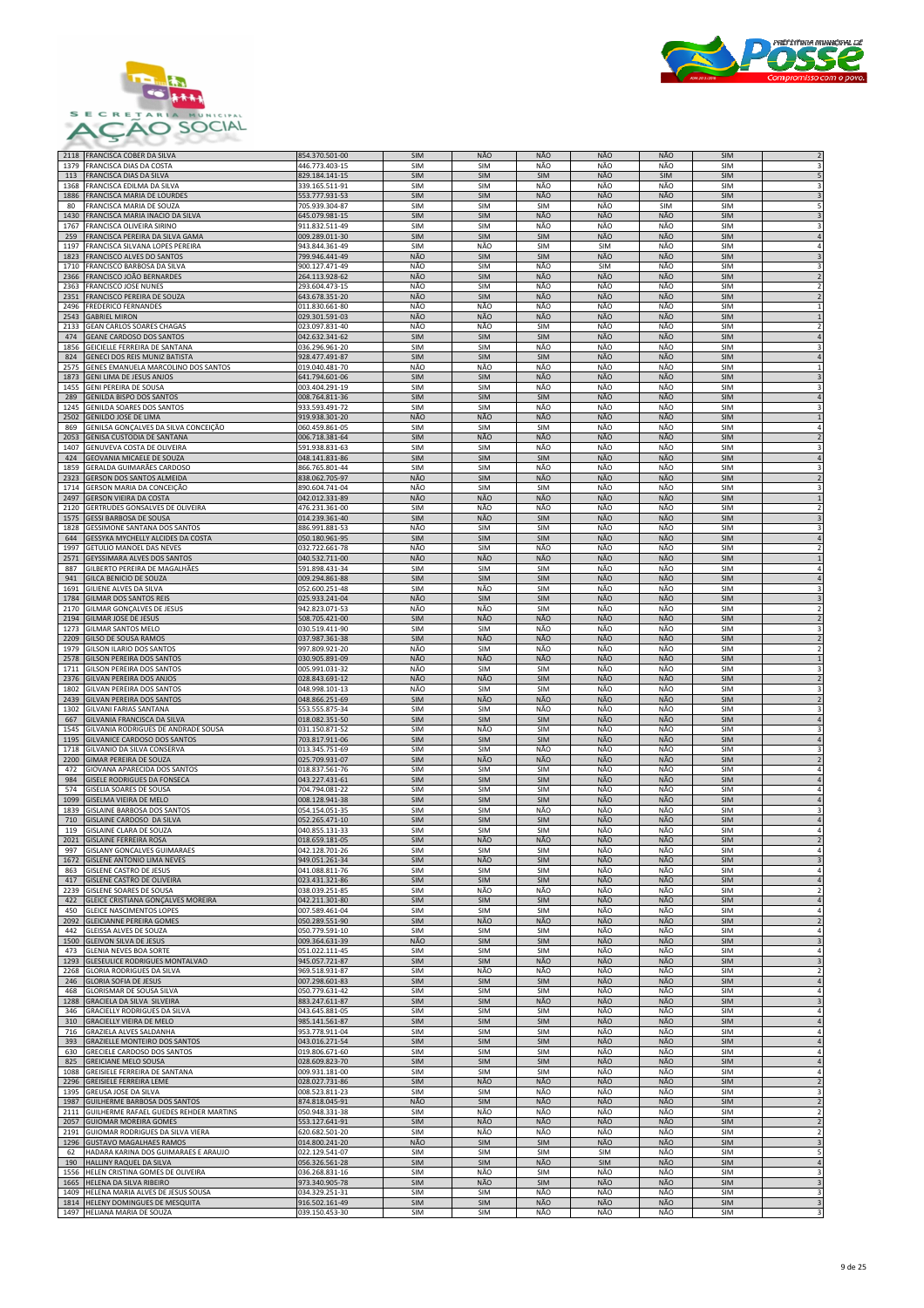



| 1114         | <b>HELISDETE VIEIRA DE MELO</b>                                      | 018.081.531-89                   | <b>SIM</b>               | <b>SIM</b>        | <b>SIM</b>               | NÃO                      | NÃO        | <b>SIM</b>               |                                            |
|--------------|----------------------------------------------------------------------|----------------------------------|--------------------------|-------------------|--------------------------|--------------------------|------------|--------------------------|--------------------------------------------|
| 1264         | <b>HELITANIA DE FREITAS DIAS</b>                                     | 971.264.541-04                   | SIM                      | SIM               | NÃO                      | NÃO                      | NÃO        | <b>SIM</b>               |                                            |
| 1053         | HELLEN CRISTINA DE SOUZA                                             | 035.310.291-18                   | <b>SIM</b>               | SIM               | <b>SIM</b>               | NÃO                      | NÃO        | <b>SIM</b>               |                                            |
| 1787<br>1239 | HELLYSLEI EVANGELISTA DOS SANTOS MARQUES<br>HELSON JOSE DE OLIVEIRA  | 030.145.881-21<br>509.712.711-00 | <b>SIM</b><br><b>NÃO</b> | SIM<br>SIM        | NÃO<br>SIM               | NÃO<br>NÃO               | NÃO<br>NÃO | SIM<br>SIM               |                                            |
| 1313         | <b>HENRIQUE SILVA CARDOSO</b>                                        | 046.386.791-29                   | NÃO                      | SIM               | SIM                      | NÃO                      | NÃO        | SIM                      |                                            |
| 1477         | HENRIQUE SOARES DOS SANTOS                                           | 927.942.971-04                   | NÃO                      | SIM               | NÃO                      | <b>SIM</b>               | NÃO        | <b>SIM</b>               |                                            |
| 561          | HERIKA PATRICIA DIAS DOS SANTOS                                      | 916.505.771-68                   | SIM                      | SIM               | SIM                      | NÃO                      | NÃO        | <b>SIM</b>               |                                            |
| 380          | HERLA LIDIANE PEREIRA DO NASCIMENTO                                  | 905.817.761-00                   | SIM                      | SIM               | <b>SIM</b>               | NÃO                      | NÃO        | <b>SIM</b>               |                                            |
| 1864         | HILDA DESAR DOS SANTOS                                               | 016.003.181-85                   | SIM                      | SIM               | NÃO                      | NÃO                      | NÃO        | SIM                      |                                            |
| 2203         | HILDETE BISPO DOS SANTOS                                             | 972.195.501-97                   | SIM                      | NÃO               | NÃO                      | NÃO                      | NÃO        | SIM                      |                                            |
| 1201         | HORACY ALVES DE SENA                                                 | 150.555.581-72                   | SIM                      | SIM               | NÃO                      | NÃO                      | NÃO        | SIM                      |                                            |
| 500<br>1090  | <b>ANA SOARES CHAGAS</b><br>IANCA OLIVEIRA DE SOUZA                  | 021.573.871-37<br>048.015.431-70 | SIM<br>SIM               | SIM<br>SIM        | SIM<br>SIM               | NÃO<br>NÃO               | NÃO<br>NÃO | SIM<br>SIM               |                                            |
| 647          | ARA CRISTINA TAVARES DOS SANTOS                                      | 981.582.951-34                   | SIM                      | SIM               | <b>SIM</b>               | NÃO                      | NÃO        | <b>SIM</b>               |                                            |
| 32           | <b>IARA SOARES CHAGAS KUCZKA</b>                                     | 027.135.811-41                   | <b>SIM</b>               | SIM               | <b>SIM</b>               | <b>SIM</b>               | NÃO        | SIM                      |                                            |
| 703          | IARA VALERY DE ARAUJO SOUSA                                          | 057.504.411-05                   | SIM                      | SIM               | SIM                      | NÃO                      | NÃO        | SIM                      |                                            |
| 501          | IARA VIEIRA DE MELO                                                  | 055.080.051-45                   | SIM                      | SIM               | SIM                      | NÃO                      | NÃO        | SIM                      |                                            |
| 334          | IDELMA RODRIGUES DE OLIVEIRA                                         | 034.547.731-64                   | SIM                      | SIM               | SIM                      | NÃO                      | NÃO        | SIM                      |                                            |
| 214          | <b>IDNA ALVES DE ABREU</b>                                           | 033.127.331-46                   | <b>SIM</b>               | SIM               | SIM                      | NÃO                      | NÃO        | SIM                      |                                            |
| 915<br>938   | <b>IGUARACI ALVES DA SILVA SANTOS</b><br>ILACIA BENICIO DE SOUSA     | 943.855.801-20<br>041.597.041-58 | <b>SIM</b><br>SIM        | SIM<br><b>SIM</b> | <b>SIM</b><br><b>SIM</b> | NÃO<br>NÃO               | NÃO<br>NÃO | <b>SIM</b><br><b>SIM</b> |                                            |
| 185          | ILDAYANE CECILIA DE ALENCAR MACHADO                                  | 045.070.341-08                   | SIM                      | SIM               | <b>SIM</b>               | <b>NÃO</b>               | <b>NÃO</b> | <b>SIM</b>               |                                            |
| 2322         | ILDEBRANDO MOREIRA DOS SANTOS                                        | 796.763.321-00                   | NÃO                      | SIM               | NÃC                      | NÃO                      | NÃO        | SIM                      |                                            |
| 1852         | LDEBRANDO PEREIRA DA SILVA                                           | 891.906.701-59                   | SIM                      | SIM               | NÃO                      | NÃO                      | NÃO        | SIM                      |                                            |
| 1621         | ILDECI MENDES DOS SANTOS                                             | 020.068.415-99                   | SIM                      | NÃO               | SIM                      | NÃO                      | NÃO        | SIM                      |                                            |
| 2584         | <b>ILDEMAR NUNES MOURA</b>                                           | 923.100.791-20                   | <b>NÃO</b>               | NÃO               | NÃO                      | NÃO                      | NÃO        | <b>SIM</b>               |                                            |
| 1269         | ILDO BARBOSA DE SOUZA                                                | 846.607.161-04                   | NÃO                      | <b>SIM</b>        | SIM                      | NÃO                      | NÃO        | <b>SIM</b>               |                                            |
| 2068<br>2219 | INALDO ELIAS DE SOUZA<br>INGRELE DIAS DOS SANTOS                     | 945.590.744-53<br>049.286.941-30 | NÃO<br>SIM               | NÃO<br>NÃO        | <b>SIM</b><br>NÃO        | NÃO<br>NÃO               | NÃO<br>NÃO | SIM<br>SIM               |                                            |
| 1809         | INGRITE DIAS DOS SANTOS                                              | 049.286.941-39                   | SIM                      | SIM               | NÃO                      | NÃO                      | NÃO        | <b>SIM</b>               |                                            |
| 1917         | IOLANDA NUNES DA SILVA                                               | 041.339.411-52                   | SIM                      | NÃO               | SIM                      | NÃO                      | NÃO        | SIM                      |                                            |
| 1349         | <b>IONE RODRIGUES DE MACEDO</b>                                      | 400.949.521-91                   | SIM                      | SIM               | <b>NÃO</b>               | NÃO                      | NÃO        | <b>SIM</b>               |                                            |
| 792          | IRACEMA COSTA DA SILVA                                               | 834.213.431-87                   | SIM                      | SIM               | <b>SIM</b>               | NÃO                      | NÃO        | <b>SIM</b>               |                                            |
| 1889         | IRACEMA JOSE DE OLIVEIRA                                             | 765.856.891-00                   | SIM                      | SIM               | NÃO                      | NÃO                      | NÃO        | <b>SIM</b>               |                                            |
| 1618<br>1734 | IRACI CARDOSO DE OLIVEIRA<br>RACI DE FATIMA SOUSA SOARES             | 043.783.631-29<br>029.619.431-08 | SIM<br>SIM               | NÃC<br>SIM        | SIM<br>NÃO               | NÃO<br>NÃO               | NÃO<br>NÃO | SIM<br><b>SIM</b>        |                                            |
| 1393         | <b>IRACI DE SOUSA PEREIRA</b>                                        | 038.585.153-70                   | SIM                      | SIM               | NÃO                      | NÃO                      | NÃO        | SIM                      |                                            |
| 518          | <b>IRACI RODRIGUES DOS SANTOS</b>                                    | 013.997.411-36                   | SIM                      | SIM               | SIM                      | NÃO                      | NÃO        | <b>SIM</b>               |                                            |
| 759          | <b>IRAILDES DA SILVA PIRES</b>                                       | 012.607.141-10                   | SIM                      | SIM               | <b>SIM</b>               | NÃO                      | NÃO        | <b>SIM</b>               |                                            |
| 600          | RAILDES PEREIRA DE SOUSA PASSOS                                      | 633.684.038-01                   | SIM                      | SIM               | SIM                      | NÃO                      | NÃO        | <b>SIM</b>               |                                            |
| 1615<br>1929 | <b>IRAILDES PEREIRA DE SOUSA RAMOS</b><br>RANI GOMES DOS SANTOS      | 038.016.331-44<br>476.697.991-53 | SIM<br>SIM               | NÃO<br>NÃO        | SIM<br>SIM               | NÃO<br>NÃO               | NÃO<br>NÃO | SIM<br>SIM               | $\overline{3}$                             |
| 1728         | <b>IRANI BARBOSA DE SOUSA</b>                                        | 4812315                          | SIM                      | NÃO               | SIM                      | NÃO                      | NÃO        | SIM                      |                                            |
| 2072         | <b>IRANI BARBOSA GUEDES</b>                                          | 936.224.861-00                   | SIM                      | NÃO               | NÃO                      | NÃO                      | NÃO        | <b>SIM</b>               |                                            |
| 1792         | IRANI JOSE CARDOSO                                                   | 457.314.031-04                   | SIM                      | SIM               | NÃO                      | NÃO                      | NÃO        | <b>SIM</b>               |                                            |
| 1587         | <b>IRANI PEREIRA DOS SANTOS</b>                                      | 867.668.801-04                   | SIM                      | NÃO               | <b>SIM</b>               | <b>NÃO</b>               | <b>NÃO</b> | <b>SIM</b>               |                                            |
| 742          | IRANILDES SANTOS DE OLIVEIRA                                         | 009.361.821-21                   | SIM                      | SIM               | SIM                      | NÃO                      | NÃO        | SIM                      | $\overline{4}$                             |
| 1259<br>2033 | RENE MARIA DE JESUS ALECRIM<br><b>IRENE PEREIRA DOS SANTOS</b>       | 341.253.371-87<br>002.999.671-66 | SIM<br>SIM               | SIM<br>NÃO        | NÃO<br>NÃO               | NÃO<br>NÃO               | NÃO<br>NÃO | SIM<br>SIM               |                                            |
| 582          | IRIS TATIANA VIEIRA REGIS BATISTA                                    | 069.956.974-56                   | <b>SIM</b>               | SIM               | SIM                      | NÃO                      | NÃO        | SIM                      |                                            |
| 1676         | SABEL CASTRO SANTOS                                                  | 166.654.298-90                   | SIM                      | NÃO               | <b>SIM</b>               | NÃO                      | NÃO        | <b>SIM</b>               |                                            |
| 607          | SABEL CRISTINA FERREIRA ROSA                                         | 018.659.131-46                   | SIM                      | SIM               | SIM                      | NÃO                      | NÃO        | <b>SIM</b>               |                                            |
| 1371         | ISABEL MARIA DE JESUS ROSENO                                         | 782.244.201-59                   | SIM                      | SIM               | NÃO                      | NÃO                      | NÃO        | SIM                      | 3                                          |
| 459          | <b>ISABEL PEREIRA DOS SANTOS</b>                                     | 063.110.221-33                   | SIM                      | SIM               | SIM                      | NÃO                      | NÃO        | SIM                      | $\overline{4}$                             |
| 2123<br>2493 | ISAC DOMINGOS CARDOSO DOS SANTOS<br>ISAC FERREIRA DE SANTANA         | 498.974.541-87<br>989.438.391-20 | NÃO<br>NÃO               | NÃO<br>NÃO        | SIM<br>NÃO               | NÃO<br>NÃO               | NÃO<br>NÃO | <b>SIM</b><br><b>SIM</b> |                                            |
| 2334         | <b>ISAIAS MOREIRA DE JESUS</b>                                       | 006.736.871-98                   | NÃO                      | SIM               | NÃO                      | NÃO                      | NÃO        | <b>SIM</b>               |                                            |
| 2477         | SAN KASSIO SAMPAIO LEITE                                             | 040.502.271-93                   | NÃO                      | NÃO               | NÃO                      | NÃO                      | NÃO        | <b>SIM</b>               |                                            |
| 143          | <b>ISDENIA VIEIRA SOARES</b>                                         | 771.211.985-68                   | SIM                      | SIM               | SIM                      | NÃO                      | NÃO        | SIM                      |                                            |
| 2100         | <b>ISRAEL CAETANO DE JESUS</b>                                       | 017.698.971-43                   | NÃO                      | NÃO               | SIM<br>NÃO               | NÃO<br>NÃO               | NÃO<br>NÃO | SIM                      | $\overline{2}$<br>$\overline{\phantom{a}}$ |
| 2356<br>2125 | <b>SSAC RODRIGUES DOS SANTOS</b><br>TAMIR BARBOSA DE ANDRADE         | 063.160.511-82<br>009.822.721-11 | NÃO<br>NÃO               | SIM<br>NÃO        | SIM                      | NÃO                      | NÃO        | <b>SIM</b><br>SIM        |                                            |
| 851          | IULANE BATISTA DOS SANTOS                                            | 009.295.111-23                   | SIM                      | SIM               | <b>SIM</b>               | NÃO                      | NÃO        | <b>SIM</b>               |                                            |
| 1162         | USMAN TEIXEIRA DOS SANTOS                                            | 004.949.151-29                   | SIM                      | SIM               | <b>SIM</b>               | NÃO                      | NÃO        | <b>SIM</b>               |                                            |
| 2060         | IVAN JOSE DE ARAUJO                                                  | 622.741.391-72                   | NÃO                      | NÃO               | SIM                      | NÃO                      | NÃO        | <b>SIM</b>               |                                            |
| 1210         | VAN PEREIRA DA SILVA                                                 | 885.071.731 -- 8                 | <b>NÃO</b>               | SIM               | <b>NÃO</b>               | SIM                      | NÃO        | SIM                      | $\overline{3}$                             |
| 1850<br>1411 | <b>IVANDA ALVES COSTA</b><br><b>IVANDA NEVES COSTA</b>               | 056.843.121-95<br>714.485.861-00 | SIM<br><b>SIM</b>        | SIM<br>SIM        | NÃO<br>NÃO               | NÃO<br>NÃO               | NÃO<br>NÃO | <b>SIM</b><br><b>SIM</b> | $\overline{3}$                             |
| 2243         | <b>IVANEIDE BISPO FERREIRA</b>                                       | 974.073.801-04                   | SIM                      | NÃC               | NÃO                      | NÃC                      | NÃO        | SIM                      |                                            |
| 750          | IVANEIDE CARDOSO DA SILVA RAMOS                                      | 703.966.671-55                   | <b>SIM</b>               | SIM               | SIM                      | NÃO                      | NÃO        | SIM                      | $\overline{4}$                             |
|              | 2147 IVANEIDE GOMES DA SILVA                                         | 009.363.551-66                   | SIM                      | NÃO               | NÃO                      | NÃO                      | NÃO        | <b>SIM</b>               | $\overline{\phantom{a}}$                   |
| 2279         | IVANEIDE MENDES DE SOUSA<br><b>IVANEIDE ROSENO DA SILVA</b>          | 924.405.411-68                   | <b>SIM</b>               | NÃO               | NÃO                      | NÃO<br>NÃO               | NÃO<br>NÃO | <b>SIM</b>               | $\overline{2}$                             |
| 1527<br>1945 | <b>IVANETE ALVES DOS SANTOS</b>                                      | 017.483.341-58<br>961.057.201-49 | SIM<br><b>SIM</b>        | NÃO<br>NÃO        | SIM<br>SIM               | NÃO                      | NÃO        | SIM<br>SIM               | 3<br>$\overline{3}$                        |
| 852          | IVANETE BARBOSA DE SOUZA                                             | 000.385.581-30                   | SIM                      | SIM               | SIM                      | NÃO                      | NÃO        | SIM                      | $\overline{4}$                             |
| 117          | <b>IVANETE LOPES DA SILVA</b>                                        | 014.894.011-05                   | <b>SIM</b>               | SIM               | SIM                      | NÃO                      | NÃO        | SIM                      | $\overline{4}$                             |
| 1069         | IVANETE MARTINS BARBOSA DE ANDRADE                                   | 021.830.781-03                   | SIM                      | SIM               | SIM                      | NÃO                      | NÃO        | SIM                      | 4                                          |
| 743<br>52    | <b>IVANETE MOREIRA DOS SANTOS</b><br><b>IVANETE ROSA DA SILVA</b>    | 037.711.761-74<br>050.063.311-86 | SIM<br>SIM               | SIM<br>SIM        | SIM<br><b>SIM</b>        | <b>NÃO</b><br><b>SIM</b> | NÃO<br>NÃO | SIM<br>SIM               | $\overline{4}$<br>5                        |
| 1944         | <b>IVANETE ROSENO DA SILVA</b>                                       | 003.987.651-97                   | <b>SIM</b>               | NÃO               | SIM                      | NÃO                      | NÃO        | SIM                      | $\overline{3}$                             |
| 1440         | IVANI FERREIRA DOS SANTOS DA ROCHA                                   | 854.425.691-00                   | SIM                      | SIM               | NÃO                      | NÃO                      | NÃO        | SIM                      | 3                                          |
| 698          | <b>IVANI ALVES DOS SANTOS</b>                                        | 039.162.041-06                   | <b>SIM</b>               | SIM               | SIM                      | NÃO                      | NÃO        | SIM                      | $\overline{4}$                             |
| 1037         | <b>IVANI FERREIRA GUIMARAES</b>                                      | 012.167.481-95                   | SIM                      | SIM               | SIM                      | NÃO                      | NÃO        | SIM                      | 4                                          |
| 1454<br>1159 | IVANI FRANCISCO DE MIRANDA<br>IVANI SOUSA DE ALMEIDA                 | 454.448.201-10<br>019.603.591-00 | <b>SIM</b><br>SIM        | SIM<br>SIM        | NÃO<br>SIM               | NÃO<br>NÃO               | NÃO<br>NÃO | SIM<br>SIM               | 4                                          |
| 400          | <b>IVANIA MARQUES BARBOSA</b>                                        | 045.420.981-92                   | SIM                      | SIM               | SIM                      | NÃO                      | NÃO        | SIM                      |                                            |
| 575          | <b>IVANIA RIBEIRO DOS SANTOS</b>                                     | 049.266.561-32                   | SIM                      | SIM               | SIM                      | NÃO                      | NÃO        | SIM                      |                                            |
| 683          | IVANIA SILVA DE SOUZA                                                | 004.057.035-54                   | <b>SIM</b>               | SIM               | <b>SIM</b>               | NÃO                      | NÃO        | SIM                      | $\overline{4}$                             |
| 86           | <b>IVANICE DE SOUSA GUIMARAES</b>                                    | 451.065.921-00                   | SIM                      | SIM               | SIM                      | NÃO                      | SIM        | SIM                      | 5                                          |
| 1387<br>309  | <b>IVANICE MACHADO DOS SANTOS</b><br><b>IVANICE PEREIRA DE SOUSA</b> | 030.235.181-73<br>031.243.901-64 | SIM<br>SIM               | SIM<br>SIM        | NÃO<br>SIM               | NÃO<br>NÃO               | NÃO<br>NÃO | SIM<br>SIM               | 3<br>$\overline{4}$                        |
| 542          | <b>IVANILDE FRANCISCA DE SOUZA</b>                                   | 797.966.991-68                   | <b>SIM</b>               | SIM               | <b>SIM</b>               | NÃO                      | NÃO        | SIM                      |                                            |
| 95           | IVANILDE FRANCISCA DOS ANJOS                                         | 009.296.231-93                   | SIM                      | SIM               | SIM                      | NÃO                      | SIM        | SIM                      |                                            |
| 866          | IVANILDE LIMA DE OLIVEIRA                                            | 044.010.941-82                   | <b>SIM</b>               | SIM               | <b>SIM</b>               | NÃO                      | NÃO        | <b>SIM</b>               | $\overline{4}$                             |
| 297<br>83    | <b>IVANILDE PEREIRA DE SOUSA</b><br>IVANILDE PIMENTEL DA SILVA       | 998.522.331-49<br>641.751.201-06 | SIM<br>SIM               | SIM<br>SIM        | SIM<br><b>SIM</b>        | NÃO<br>NÃO               | NÃO<br>SIM | SIM<br>SIM               | $\overline{a}$                             |
| 890          | IVANILDES DE SOUZA GUIMARAES                                         | 009.720.521-43                   | SIM                      | SIM               | NÃO                      | NÃO                      | <b>SIM</b> | <b>SIM</b>               | $\overline{4}$                             |
| 923          | <b>IVANILDES GOMES DA SILVA</b>                                      | 017.848.221-83                   | <b>SIM</b>               | SIM               | SIM                      | NÃO                      | NÃO        | SIM                      |                                            |
| 2520         | IVANILDO PERERIRA DOS SANTOS                                         | 011.617.481-13                   | NÃO                      | NÃO               | NÃO                      | NÃO                      | NÃO        | SIM                      | $\mathbf{1}$                               |
| 1738         | IVETE DE OLIVEIRA COSTA                                              | 509.601.991-87                   | <b>SIM</b>               | SIM               | NÃO                      | NÃO                      | NÃO        | <b>SIM</b>               |                                            |
| 1138<br>695  | <b>IVETE SOUZA DOS SANTOS</b><br><b>IVONE LUIZ FERNANDES</b>         | 041.225.011-05<br>921.272.661-53 | SIM<br>SIM               | SIM<br>SIM        | SIM<br>SIM               | NÃO<br>NÃO               | NÃO<br>NÃO | SIM<br>SIM               | 4<br>$\overline{4}$                        |
| 2291         | IVONE SOUZA DE ALMEIDA                                               | 037.376.641-61                   | SIM                      | NÃO               | NÃO                      | NÃO                      | NÃO        | SIM                      | $\overline{2}$                             |
| 793          | IVONEIDE MOREIRA DO NASCIMENTO                                       | 024.208.075-88                   | <b>SIM</b>               | SIM               | SIM                      | NÃO                      | NÃO        | SIM                      |                                            |
|              | 1683 IVONETE ALVES DOS SANTOS                                        | 961.057.020-14                   | SIM                      | NÃO               | SIM                      | NÃO                      | NÃO        | SIM                      | 3                                          |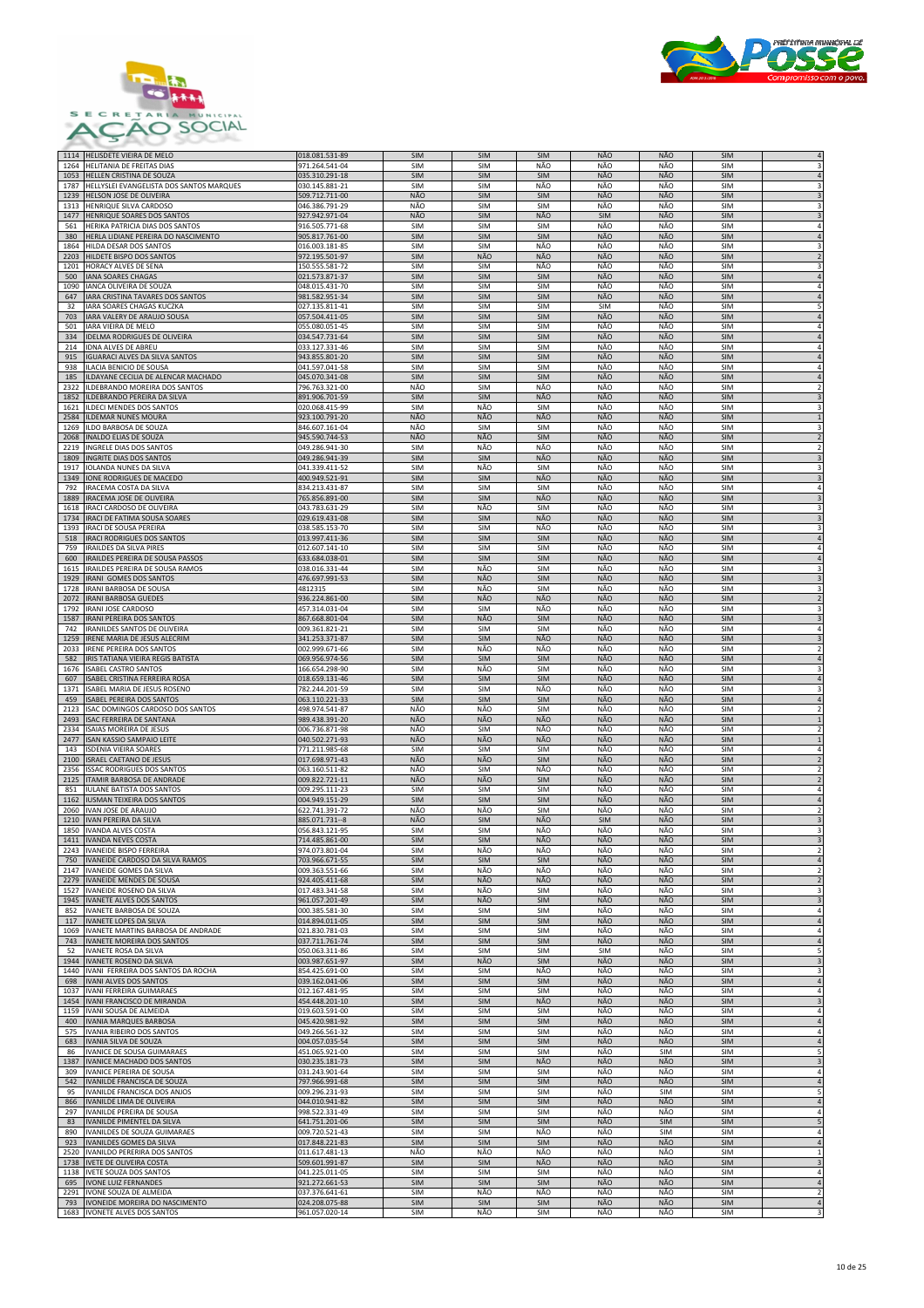



| 103          | <b>IVONETE ESTEVA DA CRUZ</b>                                       | 045.750.281-93                   | <b>SIM</b>        | SIM        | <b>SIM</b>               | NÃO        | <b>SIM</b>        | <b>SIM</b>        | 5                                |
|--------------|---------------------------------------------------------------------|----------------------------------|-------------------|------------|--------------------------|------------|-------------------|-------------------|----------------------------------|
| 432          | <b>IVONETE FRANCISCA DOS ANJOS</b>                                  | 061.535.905-19                   | <b>SIM</b>        | SIM        | NÃO                      | NÃO        | <b>SIM</b>        | <b>SIM</b>        | $\sqrt{4}$                       |
| 1853         | IVONETE GRAMACHO DA PAZ                                             | 010.670.437-11                   | SIM               | SIM        | NÃO                      | NÃO        | NÃO               | SIM               | 3                                |
| 1790         | IVONETE MOREIRA DE OLIVEIRA                                         | 042.641.381-40                   | NÃO               | SIM        | <b>SIM</b>               | NÃO        | <b>NÃO</b>        | <b>SIM</b>        | $\overline{\mathbf{3}}$          |
| 1341         | IVONETE RODRIGUES DA SILVA                                          | 050.826.531-21                   | SIM               | SIM        | NÃO                      | NÃO        | NÃO               | SIM               | 3                                |
| 789          | <b>IVONETE SILVA DE BARROS</b>                                      | 020.635.271-99                   | SIM               | SIM        | <b>SIM</b>               | NÃO        | NÃO               | <b>SIM</b>        | $\sqrt{4}$                       |
| 1078         | <b>IVONICE PEREIRA DOS SANTOS</b>                                   | 982.129.581-91                   | SIM               | SIM<br>NÃO | SIM                      | NÃO<br>NÃO | NÃO<br>NÃO        | <b>SIM</b>        | 4                                |
| 1689<br>1721 | IZABEL CARLOTA DA COSTA<br>IZABEL FARIAS DA MOTA                    | 984.679.301-44<br>369.407.121-00 | <b>SIM</b><br>SIM | SIM        | <b>SIM</b><br>NÃO        | NÃO        | NÃO               | <b>SIM</b><br>SIM | 3                                |
| 17           | IZABEL FERREIRA DA SILVA                                            | 000.879.311-50                   | SIM               | SIM        | <b>SIM</b>               | <b>SIM</b> | NÃO               | <b>SIM</b>        |                                  |
| 1113         | <b>IZABEL FRANCISCA DA SILVA</b>                                    | 006.609.051-24                   | SIM               | SIM        | SIM                      | NÃO        | NÃO               | <b>SIM</b>        | 4                                |
| 2400         | IZABEL SIPRIANO DA ROCHA                                            | 038.119.411-60                   | <b>SIM</b>        | NÃO        | NÃO                      | NÃO        | NÃO               | SIM               | $\overline{2}$                   |
| 991          | <b>IZAILDE NEVES DA SILVA</b>                                       | 037.821.341-50                   | <b>SIM</b>        | SIM        | SIM                      | NÃO        | NÃO               | <b>SIM</b>        | 4                                |
| 1478         | IZAINA CASTRO DOS SANTOS                                            | 005.383.711-88                   | <b>SIM</b>        | SIM        | NÃO                      | NÃO        | NÃO               | <b>SIM</b>        | $\overline{3}$                   |
| 1582         | IZANI SOARES DE ENCARNAÇÃO                                          | 044.702.941-01                   | SIM               | NÃO        | SIM                      | NÃO        | NÃO               | SIM               | 3                                |
| 1951         | IZOLINA ROSA DE SOUSA                                               | 758.591.221-87                   | SIM               | NÃO        | <b>SIM</b>               | NÃO        | NÃO               | <b>SIM</b>        |                                  |
| 1160         | IZULINA MARIA DOS SANTOS                                            | 013.055.331-00                   | SIM               | SIM        | <b>SIM</b>               | NÃO        | NÃO               | <b>SIM</b>        | 4                                |
| 504          | JACKELINE SOUZA DE QUEIROZ                                          | 025.283.211-63                   | <b>SIM</b>        | SIM        | SIM                      | NÃO        | NÃO               | <b>SIM</b>        | $\sqrt{4}$                       |
| 1471<br>1695 | JACKSON GOMES DA SILVA<br>JACQUELINE DE SOUSA PASSOS                | 039.815.391-41<br>030.255.771-77 | NÃO<br>SIM        | SIM<br>NÃO | SIM<br><b>SIM</b>        | NÃO<br>NÃO | NÃO<br>NÃO        | SIM<br><b>SIM</b> | 3<br>$\overline{3}$              |
| 1858         | JACQUELINE PAULINA SANTOS                                           | 704.172.321-60                   | SIM               | SIM        | NÃO                      | NÃO        | NÃO               | <b>SIM</b>        | 3                                |
| 2560         | JACY ANTONIO DE AZEVEDO                                             | 385.932.111-00                   | NÃO               | NÃO        | NÃO                      | NÃO        | NÃO               | SIM               |                                  |
| 2451         | JAILSON DE SOUZA FIGUEIRA                                           | 981.403.701-00                   | NÃO               | NÃO        | NÃO                      | NÃO        | NÃO               | <b>SIM</b>        |                                  |
| 1475         | JAILTON NEVES DA SILVA                                              | 048.236.965-57                   | NÃO               | SIM        | SIM                      | NÃO        | NÃO               | SIM               | $\sqrt{3}$                       |
| 1857         | JAINE PAULINA SANTOS                                                | 704.172.331-32                   | <b>SIM</b>        | SIM        | NÃO                      | NÃO        | NÃO               | SIM               | 3                                |
| 2524         | JAIRO MARCIEL DOS SANTOS                                            | 058.178.061-26                   | <b>NÃO</b>        | NÃO        | NÃO                      | NÃO        | NÃO               | SIM               | $\mathbf 1$                      |
| 611          | JAKELINE VIEIRA ALVES                                               | 061.423.501-47                   | SIM               | SIM        | SIM                      | NÃO        | NÃO               | SIM               | 4                                |
| 2519         | JALES FLORINDO DE OLIVEIRA                                          | 032.722.641-24                   | NÃO               | NÃO        | NÃO                      | NÃO        | NÃO               | SIM               |                                  |
| 2465         | JALES RODRIGUES DA SILVA                                            | 268.084.471-87                   | NÃO               | NÃO        | NÃO                      | NÃO        | NÃO               | <b>SIM</b>        |                                  |
| 2354         | JALISSON SOARES DE SOUSA                                            | 055.778.841-28                   | NÃO               | SIM        | NÃO                      | NÃO        | NÃO               | SIM               |                                  |
| 865<br>42    | JANAINA BRANDIM DA SILVA<br>JANAINA CARDOSO DOS SANTOS              | 052.118.881-46<br>048.141.721-41 | SIM<br>SIM        | SIM<br>SIM | SIM<br>SIM               | NÃO<br>NÃO | NÃO<br>SIM        | SIM<br>SIM        | 4<br>5                           |
| 707          | JANAINA DA SILVA FERREIRA                                           | 025.044.421-65                   | SIM               | SIM        | SIM                      | NÃO        | NÃO               | SIM               | $\sqrt{4}$                       |
| 1139         | JANAINA FERREIRA DOS SANTOS                                         | 048.354.421-30                   | <b>SIM</b>        | SIM        | SIM                      | NÃO        | NÃO               | SIM               |                                  |
| 2406         | JANAINA LUIS PEREIRA                                                | 048.866.241-97                   | SIM               | NÃO        | NÃO                      | NÃO        | NÃO               | <b>SIM</b>        |                                  |
| 25           | <b>JANAINA NUNIZ BATISTA</b>                                        | 980.708.351-68                   | SIM               | SIM        | SIM                      | <b>SIM</b> | NÃO               | <b>SIM</b>        |                                  |
| 2075         | JANAINA RIBEIRO DOS SANTOS                                          | 029.304.771-56                   | SIM               | NÃO        | NÃO                      | NÃO        | NÃO               | SIM               | $\overline{2}$                   |
| 606          | JANAINA VIEIRA ALVES                                                | 021.633.111-04                   | <b>SIM</b>        | SIM        | SIM                      | NÃO        | NÃO               | SIM               | $\sqrt{4}$                       |
| 1192         | JANAINE BATISTA DO NASCIMENTO                                       | 703.894.681-18                   | SIM               | SIM        | SIM                      | NÃO        | NÃO               | <b>SIM</b>        | $\overline{4}$                   |
| 351          | JANARA RAMOS DE ALCANTRA                                            | 023.945.661-08                   | SIM               | SIM        | <b>SIM</b>               | NÃO        | NÃO               | <b>SIM</b>        | $\sqrt{4}$                       |
| 2490         | JANDESON ROSALVO DA CONCEIRÇÃO PEREIRA                              | 050.816.441-96                   | NÃO               | NÃO        | NÃO                      | NÃO        | NÃO               | <b>SIM</b>        |                                  |
| 1606         | JANE KELLY GONSALVES DOS SANTOS                                     | 050.925.781-06                   | SIM               | NÃO        | SIM                      | NÃO        | NÃO               | <b>SIM</b>        |                                  |
| 699          | JANE KERLLEY PEREIRA DOS SANTOS                                     | 056.102.751-05<br>009.913.441-11 | <b>SIM</b>        | SIM        | <b>SIM</b>               | NÃO        | NÃO               | <b>SIM</b>        | 4<br>$\overline{3}$              |
| 1535<br>2422 | JANE PAULA CARDOSO FALCAO DE ABREU<br>JANE PEREIRA DOS SANTOS       | 039.038.121-70                   | SIM<br>NÃO        | NÃO<br>NÃO | <b>SIM</b><br>SIM        | NÃO<br>NÃO | NÃO<br>NÃO        | SIM<br>SIM        | $\overline{2}$                   |
| 347          | JANETE DA COSTA SIVA SANTOS                                         | 021.717.291-12                   | <b>SIM</b>        | SIM        | <b>SIM</b>               | NÃO        | NÃO               | <b>SIM</b>        | $\sqrt{4}$                       |
| 345          | JANETE PEREIRA DOS SANTOS                                           | 032.348.791-25                   | SIM               | SIM        | SIM                      | NÃO        | NÃO               | SIM               |                                  |
| 1933         | JANILDA MOREIRA LOPES                                               | 982.006.311-68                   | SIM               | NÃO        | <b>SIM</b>               | NÃO        | NÃO               | SIM               |                                  |
| 1279         | JANIO DA SILVA CONSERVA                                             | 009.856.381-50                   | NÃO               | SIM        | SIM                      | NÃO        | NÃO               | <b>SIM</b>        | 3                                |
| 1016         | JANNIELE SOARES DE MELO                                             | 049.432.351-58                   | <b>SIM</b>        | SIM        | SIM                      | NÃO        | NÃO               | SIM               | $\sqrt{4}$                       |
| 1588         | JANY ALMEIDA DA SILVA                                               | 036.140.471-99                   | SIM               | NÃO        | <b>SIM</b>               | NÃO        | NÃO               | SIM               | 3                                |
| 2153         | JANYNE MAIA DOS SANTOS                                              | 031.513.921-80                   | <b>SIM</b>        | NÃO        | NÃO                      | NÃO        | NÃO               | <b>SIM</b>        | $\overline{2}$                   |
|              |                                                                     |                                  |                   |            |                          |            |                   |                   |                                  |
| 547          | JAQUELINE RODRIGUES DA SILVA                                        | 044.200.301-35                   | <b>SIM</b>        | SIM        | SIM                      | NÃO        | NÃO               | SIM               | $\Delta$                         |
| 2066         | JAQUELINE ALVES NERIS COSTA                                         | 034.694.611-55                   | SIM               | NÃO        | NÃO                      | NÃO        | <b>NÃO</b>        | SIM               |                                  |
| 1420         | JAQUELINE ARAUJO DOS SANTOS                                         | 050.971.151-04                   | SIM               | SIM        | NÃO                      | NÃO        | NÃO               | <b>SIM</b>        | 3                                |
| 1566         | JAQUELINE COUTINHO SANTANA                                          | 044.741.295-71                   | <b>SIM</b>        | NÃO        | <b>SIM</b>               | NÃO        | NÃO               | <b>SIM</b>        | 3                                |
| 495          | JAQUELINE FERREIRA DOS SANTOS                                       | 064.278.401-93                   | SIM               | SIM        | SIM                      | NÃO        | NÃO               | <b>SIM</b>        | 4                                |
| 488          | JAQUELINE MIRANDA NUNES                                             | 050.826.561-47                   | <b>SIM</b>        | SIM        | <b>SIM</b>               | NÃO        | NÃO               | <b>SIM</b>        |                                  |
| 1168<br>1173 | JAQUELINE MONICA VENANCIO RODRIGUES<br>JAQUELINE MOREIRA DOS SANTOS | 058.073.761-61<br>049.831.361-18 | SIM<br>SIM        | SIM<br>SIM | SIM<br>SIM               | NÃO<br>NÃO | NÃO<br><b>NÃO</b> | SIM<br><b>SIM</b> |                                  |
| 221          | JAQUELINE PEREIRA DA HORA                                           | 049.751.171-18                   | SIM               | SIM        | <b>SIM</b>               | NÃO        | NÃO               | <b>SIM</b>        | 4                                |
| 1036         | JAQUELINE RODRIGUES DE ALMEIDA                                      | 704.142.161-99                   | SIM               | SIM        | SIM                      | NÃO        | NÃO               | <b>SIM</b>        | $\sqrt{4}$                       |
| 2097         | JAQUELINEMORREIRA DE OLIVEIRA                                       | 042.741.571-30                   | <b>SIM</b>        | NÃO        | NÃO                      | NÃO        | NÃO               | SIM               | $\overline{2}$                   |
| 2428         | JASIANA LEONIDAS DA ROCHA                                           | 583.439.384-53                   | <b>SIM</b>        | NÃO        | NÃO                      | NÃO        | NÃO               | SIM               | $\overline{2}$                   |
| 1073         | JASMERINDA PEREIRA VALVERDE                                         | 898.967.501-49                   | SIM               | SIM        | NÃO                      | <b>SIM</b> | NÃO               | SIM               | $\overline{4}$                   |
| 1297         | JASMIRA DOS SANTOS FERREIRA                                         | 634.361.831-72                   | SIM               | SIM        | NÃO                      | NÃO        | <b>NÃO</b>        | <b>SIM</b>        |                                  |
| 1641         | JASMIRA FRANCISCA DA CONCEIÇÃO                                      | 045.174.781-06                   | SIM<br><b>NÃO</b> | NÃO        | <b>SIM</b>               | NÃO        | NÃO               | <b>SIM</b>        | 3                                |
| 1348         | JEAN CANDIDO PEREIRA MELO                                           | 028.134.261-05                   |                   | SIM        | <b>SIM</b>               | NÃO        | NÃO               | <b>SIM</b>        |                                  |
| 1321         | JEAN CARLOS BARBOZA DA SILVA<br>2438 JEAN GOMES DA CRUS             | 059.455.921-96<br>040.459.931-18 | NÃO<br>SIM        | SIM<br>NÃO | <b>SIM</b><br><b>NÃO</b> | NÃO<br>NÃO | NÃO<br><b>NÃO</b> | SIM<br><b>SIM</b> |                                  |
| 642          | JEANE ALVES DOS REIS                                                | 058.133.961-44                   | SIM               | SIM        | SIM                      | NÃO        | NÃO               | SIM               | $\sqrt{4}$                       |
| 2230         | JEANE BARBOSA DE ANDRADE                                            | 016.003.741-74                   | <b>SIM</b>        | NÃO        | NÃO                      | NÃO        | NÃO               | SIM               | $\overline{2}$                   |
|              | 2158 JEFERSON GONÇALVES DE AMORIM                                   | 033.946.231-02                   | NÃO               | NÃO        | SIM                      | NÃO        | NÃO               | SIM               | $\overline{2}$                   |
| 1705         | JEISANY DE FREITAS DA SILVA ANDRADE                                 | 027.627.031-23                   | <b>SIM</b>        | NÃO        | SIM                      | NÃO        | NÃO               | SIM               | $\overline{3}$                   |
| 877          | JENICE PINTO DOS REIS                                               | 998.198.641-00                   | SIM               | SIM        | SIM                      | NÃO        | NÃO               | SIM               | $\sqrt{4}$                       |
| 419<br>992   | JENNIFER THIELY FRAZÃO LIRA                                         | 046.914.031-32                   | <b>SIM</b>        | SIM        | <b>SIM</b>               | NÃO        | NÃO               | SIM               | $\sqrt{4}$                       |
| 772          | JESSICA ALVES NERIS SANTANA<br>JESSICA AMANDA BATISTA DA SILVA      | 040.371.901-17<br>058.096.881-28 | SIM<br><b>SIM</b> | SIM<br>SIM | SIM<br>SIM               | NÃO<br>NÃO | NÃO<br>NÃO        | SIM<br>SIM        | $\overline{4}$<br>$\overline{4}$ |
| 1875         | JESSICA BESERRA GONSALVES                                           | 044.294.921-90                   | SIM               | SIM        | NÃO                      | NÃO        | NÃO               | <b>SIM</b>        | 3                                |
| 392          | JESSICA BORGES DE OLIVEIRA                                          | 040.291.281-06                   | SIM               | SIM        | SIM                      | NÃO        | NÃO               | SIM               | $\sqrt{4}$                       |
| 449          | JESSICA CAVALCANTE DA SILVA                                         | 053.112.371-55                   | SIM               | SIM        | SIM                      | NÃO        | NÃO               | SIM               | 4                                |
|              | 1023 JESSICA CRISTINA OLIVEIRA SILVA                                | 048.141.731-13                   | <b>SIM</b>        | SIM        | SIM                      | NÃO        | NÃO               | SIM               | $\overline{4}$                   |
|              | 1533 JESSICA DE JESUS CONCEIÇÃO                                     | 052.339.031-99                   | SIM               | NÃO        | SIM                      | NÃO        | NÃO               | SIM               | $\overline{\mathbf{3}}$          |
| 1017         | JESSICA DE SOUSA LIMA BARROS                                        | 701.843.111-52                   | <b>SIM</b>        | SIM        | SIM                      | NÃO        | NÃO               | SIM               | $\overline{4}$                   |
| 1350         | JESSICA ISADORA ALVES DA SILVA                                      | 045.993.931-93                   | SIM               | SIM        | NÃO                      | NÃO        | NÃO               | SIM               | 3                                |
| 186<br>2224  | JESSICA MAYRA NERES DOS SANTOS                                      | 062.831.301-27                   | SIM               | SIM        | SIM                      | NÃO        | NÃO               | SIM               | $\sqrt{4}$<br>$\overline{2}$     |
| 1952         | JESSICA NATALIA OLIVEIRA DE MELO<br>JESSICA NUNES NASCIMENTO        | 037.550.051-07<br>036.394.621-73 | SIM<br><b>SIM</b> | NÃO<br>NÃO | NÃO<br>SIM               | NÃO<br>NÃO | NÃO<br>NÃO        | SIM<br>SIM        | $\overline{\mathbf{3}}$          |
| 486          | JESSICA PAIS DE SOUSA                                               | 053.232.721-71                   | SIM               | SIM        | SIM                      | NÃO        | NÃO               | <b>SIM</b>        | $\overline{4}$                   |
| 2063         | JESSICA PEREIRA DOS SANTOS                                          | 048.141.741-95                   | SIM               | NÃO        | NÃO                      | NÃO        | NÃO               | SIM               | $\overline{2}$                   |
| 1922         | JESSICA PRSICILA DOS SANTOS                                         | 049.113.671-48                   | SIM               | NÃO        | <b>SIM</b>               | NÃO        | NÃO               | <b>SIM</b>        | 3                                |
| 2312         | JESSICA SOARES DE ALMEIDA                                           | 050.891.171-01                   | <b>SIM</b>        | NÃO        | NÃO                      | NÃO        | NÃO               | <b>SIM</b>        | $\overline{2}$                   |
|              | 2078 JESUINA AFONSO DA SILVA                                        | 520.835.005-04                   | SIM               | NÃO        | NÃO                      | NÃO        | NÃO               | SIM               | $\overline{2}$                   |
|              | 1397 JESUS CARNEIRO DE OLIVEIRA                                     | 276.310.361-87                   | NÃO               | SIM        | SIM                      | NÃO        | NÃO               | <b>SIM</b>        | $\overline{\mathbf{3}}$          |
| 2273         | JESUS PEREIRA DOS SANTOS                                            | 857.464.101-44                   | SIM               | NÃO        | NÃO                      | NÃO        | NÃO               | SIM               | $\overline{2}$                   |
| 2557         | JESUS PEREIRA DOS SANTOS                                            | 018.241.731-05                   | NÃO               | NÃO        | NÃO                      | NÃO        | NÃO               | SIM               | $\,1\,$                          |
| 1684<br>234  | JEUSON BENICIO VILA BOAS<br>JEZU BARBOSA DE SOUSA                   | 852.842.111-20<br>001.115.641-40 | SIM<br>SIM        | NÃO<br>SIM | SIM<br>SIM               | NÃO<br>NÃO | NÃO<br>NÃO        | SIM<br>SIM        | 3                                |
| 2212         | JHONATTAN CARVALHO CAMPOS                                           | 033.097.311-89                   | SIM               | NÃO        | NÃO                      | NÃO        | NÃO               | SIM               | $\overline{a}$<br>$\overline{2}$ |
|              | 1243 JOANA CAMPELO DE MIRANDA                                       | 000.110.551-54                   | <b>SIM</b>        | SIM        | NÃO                      | NÃO        | NÃO               | SIM               | $\overline{\mathbf{3}}$          |
| 233          | JOANA D;ARC FRANCISCO ROCHA                                         | 700.622.931-68                   | SIM               | SIM        | SIM                      | NÃO        | NÃO               | <b>SIM</b>        | $\overline{4}$                   |
| 1040         | JOANA DARQUE EZEQUIEL DOS SANTOS                                    | 040.372.411-29                   | SIM               | SIM        | <b>SIM</b>               | NÃO        | NÃO               | SIM               | $\sqrt{4}$                       |
| 1283         | JOANA GONCALVES DE MOURA                                            | 911.348.701-91                   | SIM               | SIM        | NÃO                      | NÃO        | NÃO               | SIM               | 3                                |
| 509          | JOANA LOPES NASCIMENTO<br>767 JOANA LUIZ PINTO                      | 812.351.861-72<br>599.119.991-49 | <b>SIM</b><br>SIM | SIM<br>SIM | SIM<br>SIM               | NÃO<br>NÃO | NÃO<br>NÃO        | SIM<br>SIM        | $\overline{4}$<br>4              |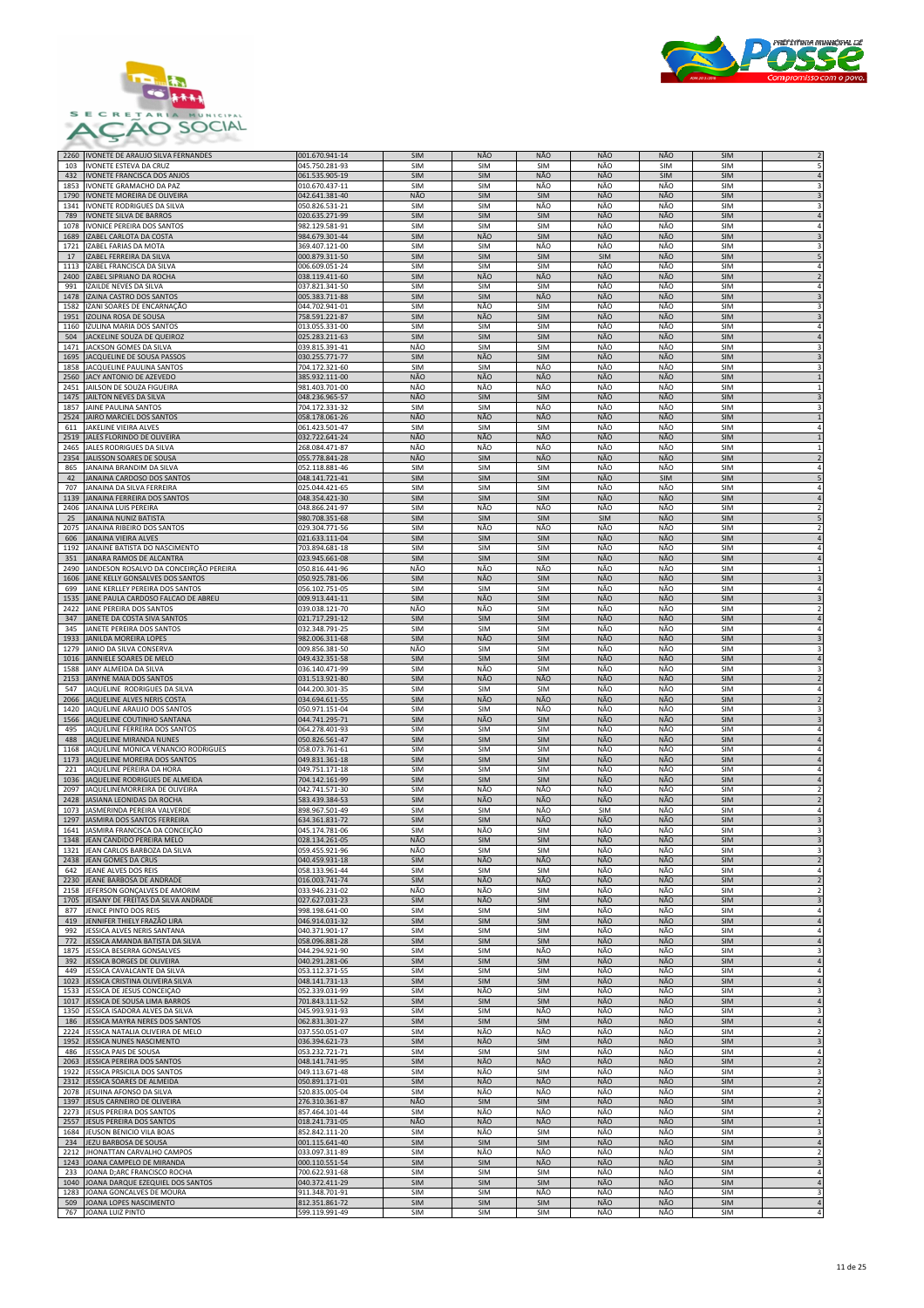



| 1592         | JOANA PEREIRA DE SOUZA                                           | 941.182.211-87                   | SIM                      | NÃO                      | <b>SIM</b> | NÃO               | NÃO        | <b>SIM</b>               | 3                                          |
|--------------|------------------------------------------------------------------|----------------------------------|--------------------------|--------------------------|------------|-------------------|------------|--------------------------|--------------------------------------------|
| 1459         | JOANA PEREIRA DOS SANTOS                                         | 479.709.521-00                   | SIM                      | <b>SIM</b>               | NÃO        | NÃO               | NÃO        | <b>SIM</b>               |                                            |
| 1247         | JOANA PERIRA DOS SANTOS                                          | 497.095.210-0                    | <b>SIM</b>               | SIM                      | NÃO        | NÃO               | NÃO        | <b>SIM</b>               | 3                                          |
| 1328         | JOANA RODRIGUES ARAUJO                                           | 811.869.911-00                   | <b>SIM</b>               | SIM                      | NÃO        | NÃO               | NÃO        | <b>SIM</b>               | 3                                          |
| 2195         | JOANESI LOPES DE OLIVEIRA                                        | 974.541.251-15                   | SIM<br>NÃO               | NÃO                      | NÃO        | NÃO<br>NÃO        | NÃO        | SIM<br><b>SIM</b>        | $\overline{2}$<br>$\overline{3}$           |
| 1206<br>2507 | JOAO ANTONIO BARBOSA<br>JOÃO BATISTA CELESTINO DA SILVA          | 484.806.731-6<br>340.603.245-15  | NÃO                      | SIM<br>NÃO               | SIM<br>NÃO | NÃO               | NÃO<br>NÃO | <b>SIM</b>               |                                            |
| 2007         | JOAO BATISTA DE OLIVEIRA                                         | 007.077.521-40                   | NÃO                      | SIM                      | NÃO        | NÃO               | NÃO        | <b>SIM</b>               |                                            |
| 1964         | JOAO BATISTA DOS SANTOS                                          | 097.996.188-27                   | NÃO                      | SIM                      | NÃO        | NÃO               | NÃO        | <b>SIM</b>               | 2                                          |
| 2494         | JOÃO BATISTA LOPES DE OLIVEWIRA                                  | 887.040.501-00                   | NÃO                      | NÃO                      | NÃO        | NÃO               | NÃO        | <b>SIM</b>               | $\mathbf{1}$                               |
| 1501         | JOAO BATISTA PEREIRA DE SOUSA                                    | 016.707.901-85                   | NÃO                      | <b>SIM</b>               | SIM        | NÃO               | NÃO        | SIM                      | 3                                          |
| 2369         | JOAO BATISTA SANTOS BRITO                                        | 265.955.698-92                   | NÃO                      | SIM                      | NÃO        | NÃO               | NÃO        | <b>SIM</b>               | $\overline{2}$                             |
| 1774         | JOÃO BATISTA SOARES DA SILVA                                     | 004.444.011-13                   | NÃO                      | SIM                      | SIM        | NÃO               | NÃO        | <b>SIM</b>               | 3                                          |
| 2474<br>1220 | JOÃO CALDEIRA DE MOURA<br>JOÃO CAVALCANTE DE OLIVEIRA            | 622.739.221-91<br>295.865.425-72 | <b>NÃO</b><br>NÃO        | NÃO<br><b>SIM</b>        | NÃO<br>NÃO | NÃO<br><b>SIM</b> | NÃO<br>NÃO | <b>SIM</b><br><b>SIM</b> | $\mathbf 1$                                |
| 2531         | JOAO DOMINGUES ARAUJO DA SILVA                                   | 467.051.551-91                   | NÃO                      | NÃO                      | NÃO        | NÃO               | NÃO        | <b>SIM</b>               | 3<br>$\,1\,$                               |
| 20           | JOÃO GONÇALVES DE JESUS                                          | 78687.233-19                     | <b>SIM</b>               | SIM                      | SIM        | SIM               | NÃO        | SIM                      | 5                                          |
| 1271         | JOAO JOSE DA GUARDA FILHO                                        | 005.850.621-70                   | NÃO                      | SIM                      | SIM        | NÃO               | NÃO        | SIM                      | $\overline{\mathbf{3}}$                    |
| 2355         | JOÃO MARCOS DA SILVA RAMOS                                       | 051.781.661-08                   | NÃO                      | SIM                      | NÃO        | NÃO               | NÃO        | <b>SIM</b>               | $\overline{2}$                             |
| 2508         | JOÃO ONOROSA DE JESUS                                            | 610.662.491-72                   | NÃO                      | NÃO                      | NÃO        | NÃO               | NÃO        | <b>SIM</b>               |                                            |
| 2448         | JOAO RODRIGUES DE ALMEIDA                                        | 032.813.391-40                   | NÃO                      | NÃO                      | NÃO        | NÃO               | NÃO        | <b>SIM</b>               | 1                                          |
| 1248         | JOÃO ROSA DA CONCEIÇÃO                                           | 463.216.161-68                   | NÃO                      | SIM                      | NÃO        | SIM               | NÃO        | SIM                      | $\overline{3}$                             |
| 2330<br>1995 | JOAQUI RODRIGUES DOS SANTOS<br>JOAQUIM ALVES DE JESUS            | 988.557.781-53<br>605.049.191-72 | NÃO<br>NÃO               | SIM<br><b>SIM</b>        | NÃO<br>NÃO | NÃO<br>NÃO        | NÃO<br>NÃO | SIM<br>SIM               | $\overline{2}$<br>$\overline{2}$           |
| 1276         | JOAQUIM EVANGELISTA DE OLIVEIRA                                  | 051.670.291-20                   | NÃO                      | SIM                      | NÃO        | <b>SIM</b>        | NÃO        | SIM                      | 3                                          |
| 2537         | JOAQUIM MOREIRA LOPES                                            | 940.099.881-34                   | NÃO                      | NÃO                      | NÃO        | NÃO               | NÃO        | <b>SIM</b>               | $\mathbf{1}$                               |
| 1829         | JOAQUIM NERES DOS SANTOS                                         | 646.379.991-20                   | NÃO                      | <b>SIM</b>               | <b>SIM</b> | NÃO               | NÃO        | <b>SIM</b>               | 3                                          |
| 2468         | JOAQUIM RODRIGUES DA SILVA                                       | 497.378.483-49                   | NÃO                      | NÃO                      | NÃO        | <b>NÃO</b>        | NÃO        | <b>SIM</b>               | $\,1\,$                                    |
| 1989         | JOAQUIM VIEIRA DE MELO                                           | 628.740.711-53                   | NÃO                      | SIM                      | NÃO        | NÃO               | NÃO        | <b>SIM</b>               | $\overline{2}$                             |
| 1572         | JOAQUINA RODRIGUES CARNEIRO RIBAS                                | 069.184.816-57                   | SIM                      | NÃO                      | SIM        | NÃO               | NÃO        | <b>SIM</b>               | $\overline{3}$                             |
| 2440         | JOCELINO JOSE DA SILVA                                           | 183.344.821-91<br>413.808.511-49 | <b>SIM</b>               | NÃO<br>NÃO               | NÃO<br>NÃO | NÃO<br>NÃO        | NÃO<br>NÃO | SIM                      | $\overline{\phantom{a}}$                   |
| 2061<br>31   | JOCEMARIA ROSENO DA SILVA<br>JOCENIR RODRIGUES BATISTA           | 029.883.531-23                   | <b>SIM</b><br><b>SIM</b> | <b>SIM</b>               | <b>SIM</b> | <b>SIM</b>        | NÃO        | <b>SIM</b><br><b>SIM</b> |                                            |
| 904          | JOCILEIDE MOREIRA SODRE                                          | 009.426.301-90                   | <b>SIM</b>               | SIM                      | SIM        | NÃO               | NÃO        | SIM                      | 4                                          |
| 830          | JOCILENE BARBOSA DE SOUSA                                        | 025.610.621-55                   | SIM                      | <b>SIM</b>               | <b>SIM</b> | NÃO               | NÃO        | <b>SIM</b>               | 4                                          |
| 2284         | JOCILENE GUIMARAES PEREIRA                                       | 000.502.941-48                   | SIM                      | NÃO                      | NÃO        | NÃO               | NÃO        | SIM                      | $\overline{2}$                             |
| 1075         | JOCILENE MOREIRA DOS SANTOS                                      | 952.305.211-04                   | SIM                      | SIM                      | SIM        | NÃO               | NÃO        | SIM                      | $\overline{4}$                             |
| 1994         | JOEL GOMES DE ALMEIDA                                            | 341.248.701-59                   | NÃO                      | SIM                      | NÃO        | NÃO               | NÃO        | <b>SIM</b>               | $\overline{2}$                             |
| 2459         | JOEL PEREIRA DA SILVA                                            | 039.914.491-96                   | NÃO                      | NÃO                      | NÃO        | NÃO               | NÃO        | SIM                      |                                            |
| 1211         | JOEL SOARES DE SOUSA                                             | 001.829.881-80                   | <b>NÃO</b>               | <b>SIM</b>               | SIM        | NÃO               | NÃO        | <b>SIM</b>               | 3                                          |
| 1780         | JOEL VIEIRA DE SOUSA                                             | 838.821.891-34                   | NÃO                      | SIM                      | SIM        | NÃO               | NÃO        | <b>SIM</b>               | 3                                          |
| 85           | JOELINA FELICIO DA SILVA                                         | 031.090.401-31                   | <b>SIM</b>               | SIM                      | <b>SIM</b> | NÃO               | SIM        | SIM                      | 5                                          |
| 1253         | JOELINA SUARES DA SILVA<br>JOELINO FERREIRA LIMA                 | 527.694.701-59                   | <b>SIM</b><br>NÃO        | <b>SIM</b><br>NÃO        | NÃO<br>SIM | NÃO<br>NÃO        | NÃO<br>NÃO | SIM<br><b>SIM</b>        | 3<br>$\mathbf 2$                           |
| 2168<br>691  | JOELMA FERREIRA DE ALMEIDA                                       | 004.816.381-30<br>888.682.901-97 | SIM                      | SIM                      | SIM        | NÃO               | NÃO        | <b>SIM</b>               |                                            |
| 366          | JOELMA JOAQUIM DE JESUS                                          | 037.884.381-85                   | SIM                      | <b>SIM</b>               | SIM        | NÃO               | NÃO        | SIM                      | 4                                          |
| 1540         | JOENE BATISTA DE GONCALVES                                       | 049.653.351-71                   | <b>SIM</b>               | NÃO                      | SIM        | NÃO               | NÃO        | <b>SIM</b>               | 3                                          |
| 986          | JOENE GOMES DA CRUZ                                              | 038.061.881-81                   | <b>SIM</b>               | SIM                      | SIM        | NÃO               | NÃO        | SIM                      | $\overline{4}$                             |
| 2450         | JOHN LENNON ALMEIDA SANTOS                                       | 037.522.811-03                   | NÃO                      | NÃO                      | NÃO        | NÃO               | NÃO        | <b>SIM</b>               | $\mathbf 1$                                |
| 1801         | JOICE KELLY BATISTA DOS SANTOS                                   | 042.127.171-07                   | SIM                      | SIM                      | NÃO        | NÃO               | NÃO        | SIM                      | $\overline{3}$                             |
| 2003         | JONAS SOUZA MOTA                                                 | 063.409.688-56                   | NÃO                      | SIM                      | NÃO        | NÃO               | NÃO        | <b>SIM</b>               |                                            |
| 2015         | JONATHAN JURAN DA HORA SILVA                                     | 022.374.591-00                   | <b>NÃO</b>               | <b>SIM</b>               | NÃO        | NÃO               | NÃO        | <b>SIM</b>               |                                            |
| 2567         | JONATHAS VIEIRA DE MELO                                          | 021.335.031-96                   | NÃO                      | NÃO<br>NÃO               | NÃO<br>NÃO | NÃO<br>NÃO        | NÃO<br>NÃO | <b>SIM</b>               | $\,1\,$                                    |
| 2408<br>2131 | JONERSI VIEIRA DA SILVA<br>JORGE PAULO SOUZA CRUZ                | 004.360.451-09<br>579.800.631-04 | SIM<br>NÃO               | NÃO                      | SIM        | NÃO               | NÃO        | SIM<br>SIM               | $\overline{2}$<br>$\overline{\phantom{a}}$ |
| 1362         | JORGINA ALVES DE JESUS                                           | 760.081.261-49                   | SIM                      | SIM                      | NÃO        | NÃO               | NÃO        | <b>SIM</b>               | $\overline{3}$                             |
| 2562         | JORISMAN DE MELO LOPES                                           | 424.671.521-20                   | NÃO                      | NÃO                      | NÃO        | NÃO               | NÃO        | SIM                      |                                            |
| 2037         | JOSCELINA CARDOSO DOS SANTOS                                     | 575.251.701-00                   | SIM                      | NÃO                      | NÃO        | NÃO               | NÃO        | <b>SIM</b>               |                                            |
| 1260         | JOSE DIVINO SOARES DA SILVA                                      | 964.368.081-91                   | NÃO                      | SIM                      | SIM        | NÃO               | NÃO        | SIM                      | 3                                          |
| 2202         | JOSE DO CARMO E SILVA                                            | 901.077.551-72                   | <b>SIM</b>               | NÃO                      | NÃO        | NÃO               | NÃO        | <b>SIM</b>               | $\overline{2}$                             |
| 2213         | JOSE ADILSONRODRIGUESDE SANTANA                                  | 004.010.321-83                   | SIM                      | NÃO                      | NÃO        | NÃO               | NÃO        | SIM                      | $\overline{2}$                             |
| 2498         | JOSE ALESSANDRO ARGENTA DE CARVALHO                              | 534.431.361-68                   | NÃO                      | NÃO                      | NÃO        | NÃO               | NÃO        | <b>SIM</b>               | $\mathbf{1}$                               |
| 1965         | <b>JOSE ALVES MOREIRA</b>                                        | 033.530.696-90                   | NÃO                      | SIM                      | NÃO        | NÃO               | NÃO        | <b>SIM</b>               | $\overline{2}$                             |
| 2134<br>2370 | JOSE ANTONIO DA SILVA NETO<br>JOSE ANTONIO MOREIRA DA SILVA      | 020.949.175-25<br>024.855.261-92 | <b>NÃO</b><br>NÃO        | NÃO                      | SIM<br>NÃO | NÃO<br>NÃO        | NÃO<br>NÃO | <b>SIM</b><br><b>SIM</b> |                                            |
| 2489         | JOSE AUGUSTO ALVES NETO                                          | 498.152.531-15                   | <b>NÃO</b>               | SIM<br>NÃO               | NÃO        | NÃO               | NÃO        | <b>SIM</b>               | 2                                          |
| 2372         | JOSÉ CARLOS DE OLIVEIRA                                          | 971.948.081-53                   | NÃO                      | <b>SIM</b>               | NÃO        | NÃO               | NÃO        | SIM                      | $\overline{2}$                             |
| 2449         | JOSE CARLOS PEREIRA                                              | 385.764.061-87                   | NÃO                      | NÃO                      | NÃO        | NÃO               | NÃO        | <b>SIM</b>               |                                            |
|              | 1275 JOSE CARLOS SOARES DA SILVA                                 | 885.108.831-49                   | NÃO                      | SIM                      | SIM        | NÃO               | NÃO        | <b>SIM</b>               |                                            |
| 1749         | JOSE CEZAR SOARES DE OLIVEIRA                                    | 765.643.201-91                   | <b>NÃO</b>               | <b>SIM</b>               | <b>SIM</b> | NÃO               | NÃO        | SIM                      | 3                                          |
| 1330         | JOSE DO CARMO E SILVA                                            | 910.077.551-72                   | NÃO                      | <b>SIM</b>               | <b>SIM</b> | NÃO               | NÃO        | <b>SIM</b>               | 3                                          |
|              | 2485 JOSE ELITON FERREIRA CARDOSO                                | 021.090.071-76                   | NÃO<br>SIM               | NÃO                      | NÃO        | NÃO<br>NÃO        | NÃO        | SIM                      | $\mathbf 1$                                |
|              | 1446 JOSE EMILIO MOREIRA DA SILVA<br>2206 JOSE FERREIRA DA SILVA | 346.959.231-49<br>943.928.520-10 | NÃO                      | SIM<br>NÃO               | NÃO<br>SIM | NÃO               | NÃO<br>NÃO | SIM<br>SIM               | 3<br>$\overline{2}$                        |
|              | 2561 JOSE FRANCISCO NETO                                         | 512.696.271-04                   | NÃO                      | NÃO                      | NÃO        | NÃO               | NÃO        | SIM                      | $\mathbf 1$                                |
| 2342         | JOSE HOMERO FRANCISCO DOS ANJOS                                  | 797.981.361-87                   | <b>NÃO</b>               | SIM                      | NÃO        | NÃO               | NÃO        | <b>SIM</b>               | $\overline{2}$                             |
| 1960         | JOSE LEAL DE SOUZA NETO                                          | 026.838.661-78                   | NÃO                      | <b>SIM</b>               | NÃO        | NÃO               | NÃO        | SIM                      | $\overline{2}$                             |
|              | 1967 JOSE LEVADITE DE SOUZA                                      | 454.371.141-68                   | NÃO                      | <b>SIM</b>               | NÃO        | <b>NÃO</b>        | NÃO        | SIM                      | $\overline{2}$                             |
|              | 2570 JOSE LOURENÇO BATISTA                                       | 039.332.271-86                   | NÃO                      | NÃO                      | NÃO        | NÃO               | NÃO        | <b>SIM</b>               | 1                                          |
|              | 2333 JOSE LOURENCO DA SILVA                                      | 016.867.731-88                   | NÃO                      | <b>SIM</b>               | NÃO        | NÃO               | NÃO        | <b>SIM</b>               | $\overline{2}$                             |
| 2039         | JOSE MARIA DA CONCEICAO                                          | 030.302.441-05                   | SIM                      | NÃO                      | NÃO<br>NÃO | NÃO<br>SIM        | NÃO<br>NÃO | SIM                      | $\overline{2}$<br>$\overline{a}$           |
| 806<br>1476  | JOSE MARIO DE OLIVEIRA<br>JOSE MARQUES DE SOUSA                  | 704.813.741-08<br>927.984.891-72 | SIM<br>NÃO               | SIM<br><b>SIM</b>        | SIM        | NÃO               | NÃO        | SIM<br>SIM               | 3                                          |
| 1392         | JOSE MESSIAS FERREIRA DE SOUSA                                   | 785.692.651-15                   | NÃO                      | SIM                      | SIM        | NÃO               | NÃO        | SIM                      | $\sqrt{3}$                                 |
|              | 2018 JOSE NETO VIEIRA DE BRITO                                   | 010.571.781-95                   | NÃO                      | SIM                      | NÃO        | NÃO               | NÃO        | SIM                      | $\overline{\mathbf{2}}$                    |
|              | 2457 JOSE NOGUEIRA DA SILVA                                      | 026.859.471-67                   | NÃO                      | NÃO                      | NÃO        | NÃO               | NÃO        | <b>SIM</b>               | $\mathbf 1$                                |
|              | 1865 JOSE PIRES GUIMARÃES                                        | 010.709.001-50                   | NÃO                      | SIM                      | <b>SIM</b> | NÃO               | NÃO        | <b>SIM</b>               | 3                                          |
| 2143         | JOSÉ ROSA DE JESUS                                               | 369.239.661-91                   | NÃO                      | NÃO                      | SIM        | NÃO               | NÃO        | <b>SIM</b>               | $\overline{2}$                             |
| 1233         | JOSE ROSENDO DA SILVA                                            | 802.628.801-72                   | NÃO                      | <b>SIM</b>               | <b>SIM</b> | NÃO               | NÃO        | <b>SIM</b>               | 3                                          |
| 2002         | JOSE VALDIR BARBOSA DE SOUSA                                     | 634.373.251-91                   | NÃO                      | SIM                      | NÃO        | NÃO               | NÃO        | <b>SIM</b>               | $\overline{2}$                             |
| 2080<br>2339 | JOSE VALDIR DOS SANTOS                                           | 011.077.071-45                   | NÃO<br>NÃO               | NÃO<br>SIM               | SIM<br>NÃO | NÃO<br>NÃO        | NÃO<br>NÃO | <b>SIM</b><br>SIM        | $\overline{2}$<br>$\overline{2}$           |
| 1118         | JOSE VIEIRA SANTANA DE MELO<br>JOSEFA VIEIRA DA CONÇEILÇAO       | 532.473.961-87<br>011.304.261-22 | <b>SIM</b>               | SIM                      | SIM        | NÃO               | NÃO        | SIM                      | $\sqrt{4}$                                 |
| 1817         | JOSELENE DA CONCEICAO                                            | 005.241.171-01                   | <b>SIM</b>               | SIM                      | NÃO        | NÃO               | NÃO        | <b>SIM</b>               | 3                                          |
| 625          | JOSELIA ALVES DA SILVA                                           | 056.099.941-01                   | <b>SIM</b>               | <b>SIM</b>               | SIM        | NÃO               | NÃO        | <b>SIM</b>               | 4                                          |
| 2405         | JOSELIA JESUS LOPES BARBOSA                                      | 003.491.771-39                   | <b>SIM</b>               | NÃO                      | NÃO        | NÃO               | NÃO        | <b>SIM</b>               | $\mathbf 2$                                |
| 808          | JOSELIA ROSA DOURADO                                             | 046.062.101-76                   | <b>SIM</b>               | <b>SIM</b>               | SIM        | NÃO               | NÃO        | SIM                      | $\sqrt{4}$                                 |
| 1791         | JOSELINA ROSENO DA SILVA                                         | 009.295.721-81                   | SIM                      | SIM                      | NÃO        | NÃO               | NÃO        | SIM                      | $\overline{\mathbf{3}}$                    |
| 1656         | JOSELINA SOARES DE OLIVEIRA BARRETO                              | 032.780.071-23                   | <b>SIM</b>               | NÃO                      | SIM        | NÃO               | NÃO        | <b>SIM</b>               | 3                                          |
| 2088         | JOSEMAR DIAS DE SOUZA                                            | 690.608.271-04                   | <b>SIM</b>               | NÃO                      | NÃO        | NÃO               | NÃO        | <b>SIM</b>               | $\overline{2}$                             |
| 198          | JOSEMEIRE EUGENIA DA CONCEIÇÃO                                   | 967.176.701-00                   | <b>SIM</b>               | SIM                      | SIM        | NÃO               | NÃO        | <b>SIM</b>               | 4                                          |
| 315<br>425   | JOSENETA DA CONCEICAO<br>JOSENI VIEIRA GOMES                     | 009.364.231-88<br>01953.725-14   | SIM<br>SIM               | <b>SIM</b><br><b>SIM</b> | SIM<br>SIM | NÃO<br>NÃO        | NÃO<br>NÃO | <b>SIM</b><br>SIM        | $\overline{4}$<br>$\sqrt{4}$               |
|              | 2113 JOSESINHO VIEIRA SANTANA                                    | 978.301.001-78                   | NÃO                      | NÃO                      | SIM        | NÃO               | NÃO        | <b>SIM</b>               | $\overline{2}$                             |
|              | 2299 JOSESINHOVIEIRA SANTANA                                     | 987.301.001-78                   | NÃO                      | NÃO                      | SIM        | NÃO               | NÃO        | SIM                      | $\mathbf 2$                                |
|              |                                                                  |                                  |                          |                          |            |                   |            |                          |                                            |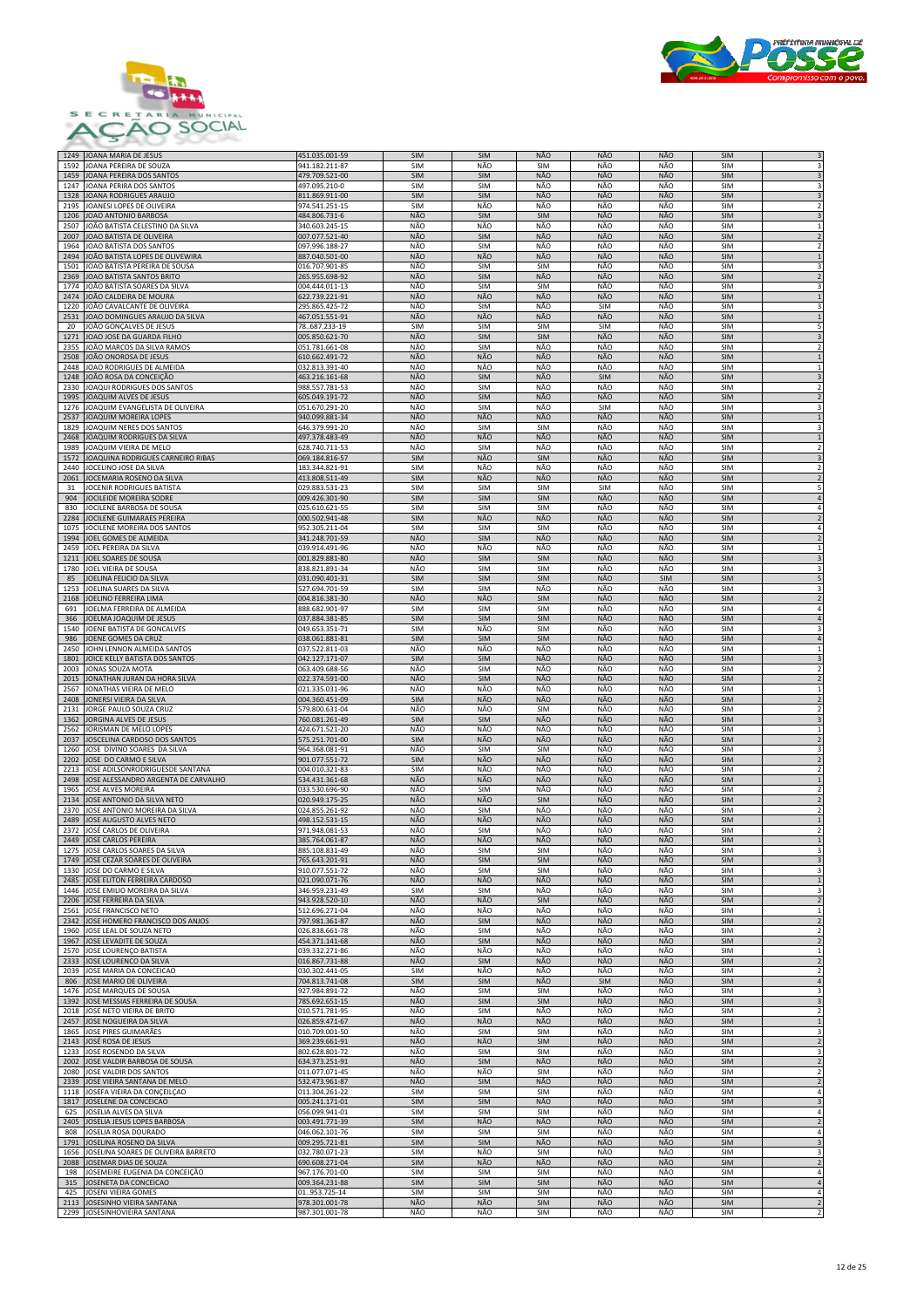



| 2207         | JOSIANE APARECIDA FRANCISCA DOURADA                                  | 023.319.251-43                   | <b>SIM</b>               | NÃO                      | NÃO               | NÃO        | <b>NÃO</b> | <b>SIM</b>               |                                            |
|--------------|----------------------------------------------------------------------|----------------------------------|--------------------------|--------------------------|-------------------|------------|------------|--------------------------|--------------------------------------------|
| 1144         | JOSIANE CRISTINA DA CRUZ                                             | 014.005.731-57                   | <b>SIM</b>               | SIM                      | SIM               | NÃO        | NÃO        | <b>SIM</b>               | $\overline{4}$                             |
| 358          | JOSIANE DOS SANTOS CASTROS E SILVA                                   | 029.730.981-14                   | SIM                      | <b>SIM</b>               | <b>SIM</b>        | NÃO        | NÃO        | <b>SIM</b>               |                                            |
| 1611         | JOSIANE FREANCISCA DOS SANTOS                                        | 021.157.391-40                   | SIM                      | NÃO                      | SIM               | NÃO        | NÃO        | <b>SIM</b>               |                                            |
| 196          | JOSIANE GOMES DE SOUSA                                               | 024.668.081-45                   | <b>SIM</b>               | SIM                      | SIM               | NÃO        | NÃO        | <b>SIM</b>               |                                            |
| 641          | JOSIANE JOSE DE OLIVEIRA                                             | 036.448.541-81                   | SIM                      | <b>SIM</b>               | <b>SIM</b>        | NÃO        | NÃO        | <b>SIM</b>               |                                            |
| 2399         | JOSIANE MARIA DE LIMA                                                | 005.129.795-70                   | <b>SIM</b>               | NÃO                      | NÃO               | NÃO        | NÃO        | SIM                      |                                            |
| 74           | JOSIANE RAMOS DE ALMEIDA SILVA                                       | 032.437.181-04                   | SIM                      | SIM                      | SIM               | SIM        | NÃO        | <b>SIM</b>               |                                            |
| 566<br>1906  | JOSIANE SOARES DOS SANTOS                                            | 055.013.161-29<br>054.109.061-52 | SIM<br><b>SIM</b>        | SIM<br>NÃO               | SIM<br>SIM        | NÃO<br>NÃO | NÃO<br>NÃO | <b>SIM</b><br><b>SIM</b> |                                            |
| 1300         | JOSIENE VIEIRA GOMES DE MELO<br>JOSIETE VIEIRA GOMES                 | 044.350.771-67                   | <b>SIM</b>               | SIM                      | NÃO               | NÃO        | NÃO        | <b>SIM</b>               |                                            |
| 980          | JOSILEIDE JOSE DE OLIVEIRA                                           | 036.426.041-61                   | <b>SIM</b>               | <b>SIM</b>               | <b>SIM</b>        | NÃO        | NÃO        | <b>SIM</b>               |                                            |
| 274          | JOSILENE JOAQUIM DA SILVA BRITO                                      | 025.852.253-12                   | <b>SIM</b>               | SIM                      | <b>SIM</b>        | NÃO        | NÃO        | <b>SIM</b>               |                                            |
| 1923         | JOSILENE DOS SANTOS                                                  | 035.046.315-89                   | <b>SIM</b>               | NÃO                      | <b>SIM</b>        | NÃO        | NÃO        | <b>SIM</b>               |                                            |
| 783          | JOSILENE GOMES DOS SANTOS                                            | 055.751.771-06                   | SIM                      | SIM                      | SIM               | NÃO        | NÃO        | <b>SIM</b>               |                                            |
| 2318         | JOSILENE JOAQUIM DA SILVA                                            | 025.852.531-20                   | <b>SIM</b>               | NÃO                      | NÃO               | NÃO        | NÃO        | SIM                      |                                            |
| 664          | JOSILENE MARIA DA SILVA                                              | 997.950.271-15                   | <b>SIM</b>               | SIM                      | SIM               | NÃO        | NÃO        | <b>SIM</b>               |                                            |
| 159<br>864   | JOSILENE MOREIRA DE QUEIROZ<br>JOSILENE RODRIGUES DE ALMEIDA         | 053.856.211-02<br>049.486.391--9 | <b>SIM</b><br><b>SIM</b> | SIM<br>SIM               | SIM<br>SIM        | NÃO<br>NÃO | NÃO<br>NÃO | <b>SIM</b><br><b>SIM</b> |                                            |
| 2476         | JOSITO FERRIERA DOS SANTOS                                           | 783.585.151-20                   | NÃO                      | NÃO                      | NÃO               | NÃO        | NÃO        | SIM                      |                                            |
| 335          | JOSSEA DE CASTRO E SILVA FERREIRA                                    | 418.715.961-49                   | <b>SIM</b>               | SIM                      | <b>SIM</b>        | NÃO        | NÃO        | <b>SIM</b>               |                                            |
| 2269         | JOSSENY FERREIRA DOS SANTOS OLIVEIRA                                 | 004.444.031-67                   | SIM                      | NÃO                      | NÃO               | NÃO        | NÃO        | <b>SIM</b>               |                                            |
| 2492         | <b>JOSUÉ MOREIRA LOPES</b>                                           | 997.899.901-97                   | NÃO                      | NÃO                      | NÃO               | NÃO        | NÃO        | <b>SIM</b>               |                                            |
| 2517         | JOVINIANO PEREIRA DOS SANTOS                                         | 901.150.661-87                   | NÃO                      | NÃO                      | NÃO               | NÃO        | NÃO        | <b>SIM</b>               |                                            |
| 2189         | JOVITA RODRIGUES DE SANTANA                                          | 917.530.401-59                   | SIM                      | NÃO                      | NÃO               | NÃO        | NÃO        | <b>SIM</b>               |                                            |
| 1063         | JOYCE SILVA CARDOSO                                                  | 060.370.611-81                   | <b>SIM</b><br>NÃO        | <b>SIM</b><br>NÃO        | SIM               | NÃO<br>NÃO | NÃO        | <b>SIM</b>               | $\overline{4}$                             |
| 2187<br>1404 | JUAREZ ARAUJO DA SILVA<br>JUAREZ BARBOSA DA SILVA                    | 259.340.901-00<br>591.930.001-97 | NÃO                      | <b>SIM</b>               | SIM<br>SIM        | NÃO        | NÃO<br>NÃO | SIM<br>SIM               | $\overline{2}$                             |
| 1101         | JUCELHA RODRIGUES DE SANTANA                                         | 032.577.921-07                   | SIM                      | <b>SIM</b>               | <b>SIM</b>        | NÃO        | NÃO        | <b>SIM</b>               |                                            |
| 833          | JUCELIA DE OLIVEIRA SANTOS                                           | 036.688.761-00                   | SIM                      | SIM                      | SIM               | NÃO        | NÃO        | SIM                      |                                            |
| 603          | <b>JUCELIA BATISTA DA SILVA</b>                                      | 042.831.841-01                   | <b>SIM</b>               | <b>SIM</b>               | <b>SIM</b>        | NÃO        | NÃO        | <b>SIM</b>               |                                            |
| 1616         | JUCELIA DE CASTRO DUARTE DE SOUSA                                    | 017.443.661-01                   | <b>SIM</b>               | NÃO                      | SIM               | NÃO        | NÃO        | <b>SIM</b>               |                                            |
| 430          | JUCELIA KARLA FELIX DOS SANTOS                                       | 049.369.821-30                   | <b>SIM</b>               | SIM                      | <b>SIM</b>        | NÃO        | NÃO        | <b>SIM</b>               |                                            |
| 1636         | <b>JUCELIA RAMOS SILVA</b>                                           | 005.482.391-93                   | <b>SIM</b>               | NÃO                      | SIM               | NÃO        | NÃO        | SIM                      | 3                                          |
| 854          | JUCELINA DA CRUZ PEREIRA SANTOS                                      | 675.438.715-72                   | <b>SIM</b>               | SIM                      | <b>SIM</b>        | NÃO<br>NÃO | NÃO        | <b>SIM</b>               |                                            |
| 183<br>503   | JUCILEIDE MORAES MENDES<br>JUCINEIDE DE JESUS ALMEIDA                | 014.077.051-80<br>060.347.841-74 | SIM<br>SIM               | SIM<br><b>SIM</b>        | SIM<br><b>SIM</b> | NÃO        | NÃO<br>NÃO | SIM<br><b>SIM</b>        |                                            |
| 111          | JULIANA CATRIN DA SILVA                                              | 017.301.301-51                   | <b>SIM</b>               | <b>SIM</b>               | <b>SIM</b>        | NÃO        | SIM        | <b>SIM</b>               |                                            |
| 1103         | JULIANA DA COSTA MIRANDA                                             | 015.096.655-52                   | <b>SIM</b>               | SIM                      | <b>SIM</b>        | NÃO        | NÃO        | <b>SIM</b>               |                                            |
| 370          | JULIANA DE SOUZA CAMANDAROBA                                         | 032.133.971-13                   | <b>SIM</b>               | <b>SIM</b>               | SIM               | NÃO        | NÃO        | SIM                      | $\overline{4}$                             |
| 1897         | JULIANA DOS SANTOS PEREIRA                                           | 016.547.231-69                   | <b>SIM</b>               | NÃO                      | <b>SIM</b>        | NÃO        | NÃO        | SIM                      | $\overline{3}$                             |
| 567          | JULIANA FERNANDES BENTO BARRETO                                      | 025.569.391-50                   | SIM                      | SIM                      | SIM               | NÃO        | NÃO        | SIM                      | $\overline{4}$                             |
| 519          | JULIANA FERREIRA DE OLIVEIRA                                         | 048.141.811-32                   | SIM                      | <b>SIM</b>               | SIM               | NÃO        | NÃO        | <b>SIM</b>               |                                            |
| 937          | JULIANA MOREIRA SANTIAGO                                             | 032.164.091-80                   | <b>SIM</b>               | <b>SIM</b>               | SIM               | NÃO<br>NÃO | NÃO<br>NÃO | <b>SIM</b>               | $\overline{4}$<br>$\overline{4}$           |
| 176<br>2275  | JULIANA PAULA BATISTA DOS SANTOS<br>JULIANA SANTANA RODRIGUES        | 018.082.551-86<br>057.126.741-65 | <b>SIM</b><br><b>SIM</b> | SIM<br>NÃO               | SIM<br>NÃO        | NÃO        | NÃO        | <b>SIM</b><br><b>SIM</b> | $\overline{2}$                             |
| 1799         | JULIANE MELO VENANCIO                                                | 045.921.731-39                   | SIM                      | SIM                      | NÃO               | NÃO        | NÃO        | SIM                      | $\overline{3}$                             |
| 1797         | JULIETE BARBOSA ALCIDES                                              | 042.264.391-20                   | SIM                      | SIM                      | NÃO               | NÃO        | NÃO        | <b>SIM</b>               | $\overline{3}$                             |
| 1039         | JULIETE VIEIRA RIBEIRO                                               | 028.134.271-79                   | <b>SIM</b>               | <b>SIM</b>               | SIM               | NÃO        | NÃO        | <b>SIM</b>               |                                            |
| 2028         | JULIO CESAR DE FRANCA SABATH                                         | 504.408.3                        | NÃO                      | NÃO                      | SIM               | NÃO        | NÃO        | <b>SIM</b>               | $\overline{2}$                             |
| 2341         | JULIO CESAR RODRIGUES DA SILVA                                       | 021.292.041-39                   | NÃO                      | SIM                      | NÃO               | NÃO        | NÃO        | <b>SIM</b>               | $\overline{2}$                             |
| 2199         | JULIOCESAR DE FRANÇA SABATH                                          | 040.578.151-20                   | <b>SIM</b>               | NÃO                      | NÃO               | NÃO        | NÃO        | <b>SIM</b>               | $\overline{2}$                             |
| 883<br>1013  | JULITA DA SILVA LIMA<br>JULYANA APARECIDA DOS SANTOS                 | 509.596.201-25<br>046.513.841-10 | SIM<br>SIM               | SIM<br>SIM               | SIM<br>SIM        | NÃO<br>NÃO | NÃO<br>NÃO | <b>SIM</b><br>SIM        | $\overline{4}$                             |
| 135          | JUMÁRIA CARDOSO DOS SANTOS                                           | 049.963.281-85                   | <b>SIM</b>               | SIM                      | <b>SIM</b>        | NÃO        | NÃO        | <b>SIM</b>               | $\overline{4}$                             |
| 2487         | JUNIOR BARBOZA DA SILVA                                              | 048.599.311-22                   | NÃO                      | NÃO                      | NÃO               | NÃO        | NÃO        | <b>SIM</b>               | $\mathbf{1}$                               |
| 280          | JUNIOR FRANCISCO DOS SANTOS                                          | 958.131.441-53                   | <b>SIM</b>               | SIM                      | SIM               | NÃO        | NÃO        | SIM                      | $\overline{a}$                             |
| 2510         | JUNIRO DANTAS CERIACO                                                | 033.118.151-73                   | NÃO                      | NÃO                      | NÃO               | NÃO        | NÃO        | <b>SIM</b>               | 1                                          |
| 2082<br>2050 | <b>JURACY LUIZ FERNANDES</b><br>JURANDIR DOS SANTOS DE JESUS         | 343.003.251-20                   | SIM<br>NÃO               | NÃO<br>NÃO               | NÃO               | NÃO<br>NÃO | NÃO<br>NÃO | <b>SIM</b><br><b>SIM</b> | $\overline{\phantom{a}}$<br>$\overline{2}$ |
| 2360         | JURANDIR VIEIRA DE BRITO                                             | 549.995.965-04<br>022.908.741-83 | NÃO                      | SIM                      | SIM<br>NÃO        | NÃO        | NÃO        | <b>SIM</b>               | $\overline{2}$                             |
| 2278         | JURANICE GONÇALVES DOS SANTOS                                        | 979.087.031-00                   | <b>SIM</b>               | NÃO                      | NÃO               | NÃO        | NÃO        | <b>SIM</b>               |                                            |
| 38           | JURCINALVA GONÇALVES DE LIMA                                         | 561.277.8                        | SIM                      | SIM                      | SIM               | <b>SIM</b> | NÃO        | <b>SIM</b>               | 5                                          |
| 1966         | JURLE RODRIGUES DE SANTANA                                           | 032.401.121-08                   | NÃO                      | <b>SIM</b>               | NÃO               | NÃO        | NÃO        | <b>SIM</b>               | $\overline{\mathbf{2}}$                    |
| 1732         | JUSCELINA PEREIRA DOS SANTOS                                         | 373.761.481-72                   | <b>SIM</b>               | SIM                      | NÃO               | NÃO        | NÃO        | <b>SIM</b>               | $\overline{\mathbf{3}}$                    |
| 97           | JUSSÁLIA BATISTA                                                     | 016.325.771-00                   | SIM                      | SIM                      | SIM               | NÃO        | <b>SIM</b> | SIM                      | 5                                          |
| 1388<br>2542 | JUSSIMAR VIEIRA NEVES<br>JUVENAL BARBOSA DOS SANTOS                  | 010.654.551-51<br>354.641.191-91 | NÃO<br>NÃO               | SIM<br>NÃO               | SIM<br>NÃO        | NÃO<br>NÃO | NÃO<br>NÃO | SIM<br><b>SIM</b>        |                                            |
| 1655         | KACARLANE VIEIRA DOS SANTOS                                          | 024.248.571-56                   | SIM                      | NÃO                      | <b>SIM</b>        | NÃO        | NÃO        | <b>SIM</b>               |                                            |
| 1806         | KAMILA GONCALVES LIMA                                                | 704.203.621-26                   | SIM                      | <b>SIM</b>               | NÃO               | NÃO        | NÃO        | <b>SIM</b>               | 3                                          |
| 1390         | KARINE LOPO DE JESUS                                                 | 041.114.801-01                   | <b>SIM</b>               | SIM                      | NÃO               | NÃO        | NÃO        | <b>SIM</b>               | $\overline{\mathbf{3}}$                    |
| 1708         | KARINE MAINA DA SILVA MARTINS                                        | 707.674.571-29                   | <b>SIM</b>               | <b>SIM</b>               | NÃO               | NÃO        | NÃO        | SIM                      | $\overline{\mathbf{3}}$                    |
| 2096         | KARLA APARECIDA DA SILVA BRITO BARRETO                               | 946.338.351-49                   | SIM                      | NÃO                      | NÃO               | NÃO        | NÃO        | SIM                      | $\overline{2}$                             |
| 123          | KARLA FERNANDA DOS SANTOS                                            | 059.315.241-77                   | <b>SIM</b>               | SIM                      | SIM               | NÃO        | NÃO        | <b>SIM</b>               | $\overline{4}$                             |
| 1286<br>2421 | KARLA JOSIANE SILVA DOS SANTOS<br>KARLIENE PEREIRA DOS SANTOS        | 908.212.541-20<br>047.933.721-71 | SIM<br><b>SIM</b>        | <b>SIM</b><br>NÃO        | NÃO<br>NÃO        | NÃO<br>NÃO | NÃO<br>NÃO | SIM<br><b>SIM</b>        | $\overline{\mathbf{3}}$<br>$\overline{2}$  |
| 1100         | KAROL ARAUJO SILVA                                                   | 706.773.501-71                   | <b>SIM</b>               | SIM                      | SIM               | NÃO        | NÃO        | <b>SIM</b>               | $\overline{4}$                             |
| 423          | KAROLINE BATISTA DO NASCIMENTO                                       | 048.141.711-70                   | SIM                      | <b>SIM</b>               | SIM               | NÃO        | NÃO        | SIM                      | $\overline{4}$                             |
| 868          | KAROLINE FERREIRA DOS SANTOS                                         | 031.323.718-5                    | SIM                      | SIM                      | SIM               | NÃO        | NÃO        | <b>SIM</b>               | $\sqrt{4}$                                 |
| 1326         | KAROLINE ISADORA DE OLIVEIRA                                         | 037.717.451-36                   | NÃO                      | SIM                      | SIM               | NÃO        | NÃO        | SIM                      | $\overline{3}$                             |
| 648          | KARYNE RODRIGUES DA SILVA                                            | 810.479.081-15                   | SIM                      | <b>SIM</b>               | <b>SIM</b>        | NÃO        | NÃO        | <b>SIM</b>               | $\overline{4}$                             |
| 1305         | KASSIA ARIELE RODRIGUES DE CARVALHO                                  | 018.082.151-25                   | <b>SIM</b>               | <b>SIM</b>               | NÃO               | NÃO        | NÃO        | SIM<br>SIM               | $\overline{\mathbf{3}}$                    |
| 437<br>34    | KASSIA LORRANE BORGES DE OLIVEIRA                                    | 047.164.781-06                   |                          |                          |                   |            |            |                          | $\overline{4}$                             |
| 1794         |                                                                      |                                  | SIM                      | SIM                      | SIM               | NÃO        | NÃO        |                          |                                            |
|              | KASSIA MONITHELLE RODRIGUES DE OLIVEIRA                              | 047.191.001-55                   | SIM<br>SIM               | <b>SIM</b>               | SIM<br>NÃO        | SIM<br>NÃO | NÃO<br>NÃO | <b>SIM</b>               | 5<br>$\overline{\mathbf{3}}$               |
| 1855         | KASSIO CARVALHO RAMSOS<br>KATHIUCIA ALVES DE SOUZA BARROS            | 037.522.801-23<br>011.236.322-94 | SIM                      | SIM<br>SIM               | NÃO               | NÃO        | NÃO        | SIM<br>SIM               | 3                                          |
| 1006         | KATILA LAYANE FERREIRA CONSERVA                                      | 032.236.321-74                   | <b>SIM</b>               | <b>SIM</b>               | <b>SIM</b>        | NÃO        | NÃO        | <b>SIM</b>               | $\overline{4}$                             |
| 2059         | KATIUSCIA COSTA E SILVA VALENTE                                      | 710.744.301-15                   | <b>SIM</b>               | NÃO                      | NÃO               | NÃO        | NÃO        | SIM                      | $\overline{2}$                             |
| 1364         | KEILA MARA GARCIA CARVALHO                                           | 532.458.901-25                   | <b>SIM</b>               | SIM                      | NÃO               | NÃO        | NÃO        | <b>SIM</b>               | $\overline{\mathbf{3}}$                    |
| 989          | KEILA MOREIRA LOPES SANTOS                                           | 030.297.401-61                   | <b>SIM</b>               | <b>SIM</b>               | SIM               | NÃO        | NÃO        | <b>SIM</b>               | $\overline{4}$                             |
| 1824         | KELDY RAYANNE DA CRUZ SILVA                                          | 055.591.401-12                   | SIM                      | SIM                      | NÃO               | NÃO        | NÃO        | <b>SIM</b>               | $\overline{3}$                             |
| 1499<br>401  | KELIANE ALVES DE OLIVEIRA                                            | 747.449.921-53                   | SIM                      | SIM                      | NÃO               | NÃO<br>NÃO | NÃO<br>NÃO | SIM<br><b>SIM</b>        | $\overline{3}$<br>$\overline{4}$           |
| 1005         | KELLY DAIANE BATISTA DE ALMEIDA RODRIGUES<br>KELLY LAIANE DOS SANTOS | 050.399.471-51<br>053.713.951-64 | <b>SIM</b><br>SIM        | SIM<br><b>SIM</b>        | <b>SIM</b><br>SIM | NÃO        | NÃO        | SIM                      | 4                                          |
| 1116         | KELLY LUIZ RODRIGUES DOS SANTOS                                      | 036.120.721-29                   | <b>SIM</b>               | SIM                      | <b>SIM</b>        | NÃO        | NÃO        | SIM                      | $\sqrt{4}$                                 |
| 1625         | <b>KELLY MELO POND</b>                                               | 818.645.151-04                   | <b>SIM</b>               | NÃO                      | SIM               | NÃO        | NÃO        | SIM                      | 3                                          |
| 1319         | KELLY RAYANE MOREIRA DOS SANTOS                                      | 043.678.521-80                   | SIM                      | SIM                      | NÃO               | NÃO        | NÃO        | <b>SIM</b>               | $\overline{3}$                             |
| 475          | KELMA GOMES DA SILVA                                                 | 004.344.811-90                   | SIM                      | SIM                      | SIM               | NÃO        | NÃO        | SIM                      | $\overline{4}$                             |
| 1064<br>394  | KENIA ANDRESSA BARBOSA LOPES<br>KETLLY MONIC GOMES NEIVA COSTA       | 056.242.991-33<br>036.570.991-31 | <b>SIM</b><br><b>SIM</b> | <b>SIM</b><br><b>SIM</b> | SIM<br><b>SIM</b> | NÃO<br>NÃO | NÃO<br>NÃO | SIM<br><b>SIM</b>        | $\overline{4}$<br>$\overline{4}$           |
| 2346         | KIZAN DE JESUS SILVA                                                 | 022.592.411-07                   | NÃO                      | SIM                      | NÃO               | NÃO        | NÃO        | SIM                      | $\overline{2}$                             |
| 447          | KLEBIA FERREIRA DE SOUZA                                             | 045.496.171-52                   | SIM                      | SIM                      | SIM               | NÃO        | NÃO        | <b>SIM</b>               | $\overline{4}$                             |
| 1724         | KLEVERSON OLIVEIRA SILVA                                             | 036.668.011-02                   | NÃO                      | SIM                      | <b>SIM</b>        | NÃO        | NÃO        | <b>SIM</b>               | $\overline{\mathbf{3}}$                    |
| 1694         | LACI RIBEIRO DOS SANTOS FERREIRA                                     | 901.686.661-20                   | SIM                      | NÃO                      | SIM               | NÃO        | NÃO        | SIM                      | $\overline{3}$                             |
| 982<br>1320  | LAIANE ADRIENE VIEIRA DE MELO<br>LAIANE RODRIGUES E SILVA            | 018.082.511-99<br>044.681.401-60 | <b>SIM</b><br>SIM        | SIM<br>SIM               | SIM<br>NÃO        | NÃO<br>NÃO | NÃO<br>NÃO | SIM<br><b>SIM</b>        | $\overline{4}$<br>3                        |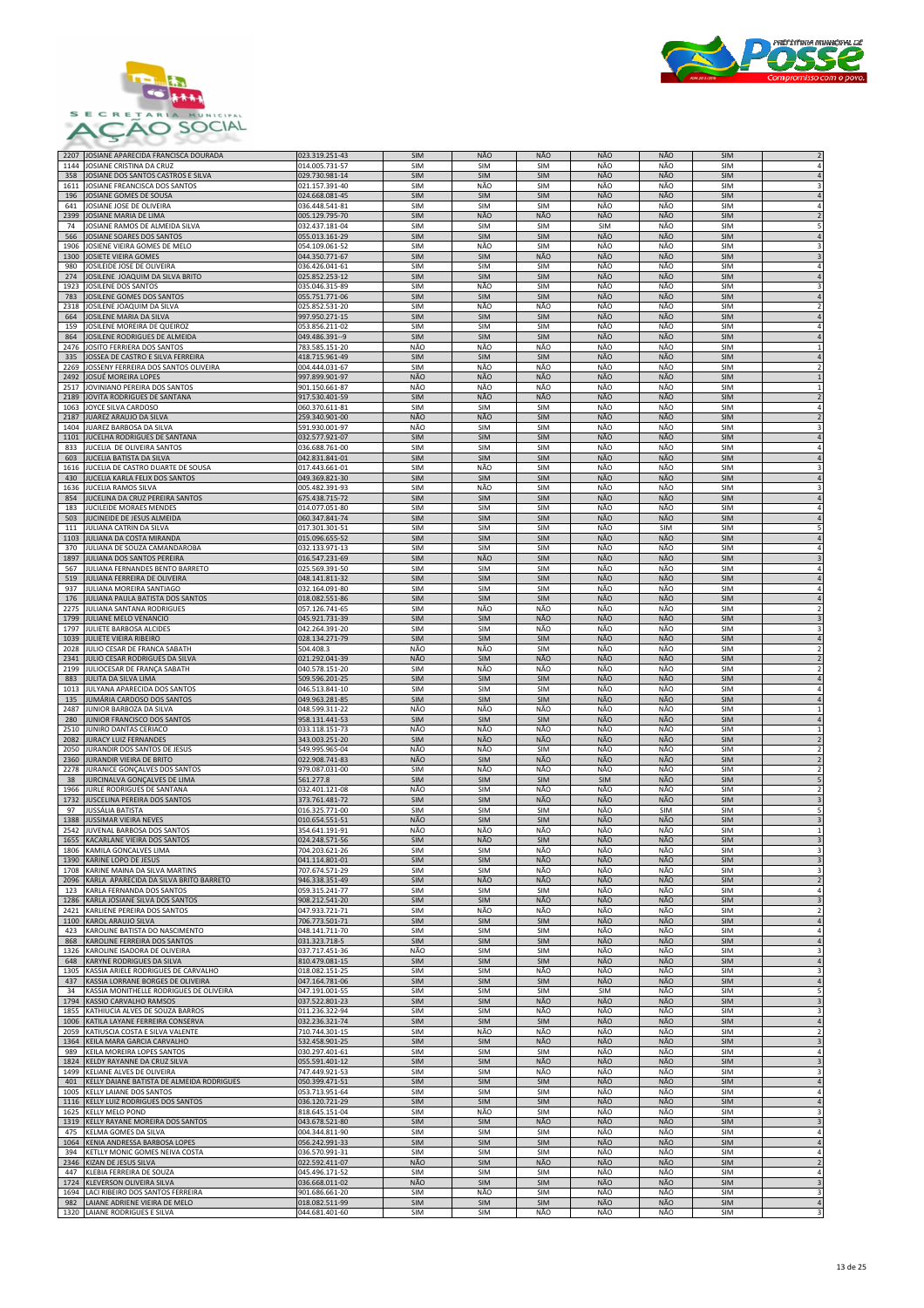



| 627          | LAIANNE EVELEN DOS ANJOS CALLAI                                | 052.669.531-52                   | <b>SIM</b>               | <b>SIM</b>        | <b>SIM</b>        | NÃO        | NÃO               | <b>SIM</b>        |                                           |
|--------------|----------------------------------------------------------------|----------------------------------|--------------------------|-------------------|-------------------|------------|-------------------|-------------------|-------------------------------------------|
| 781          | LAIDE NERY SAMPAIO                                             | 042.087.011-37                   | <b>SIM</b>               | SIM               | SIM               | NÃO        | NÃO               | SIM               | 4                                         |
| 379<br>2058  | LAIS DA ROCHA ALMEIDA<br>LAISA MARQUES DOS SANTOS              | 032.181.311-11<br>051.869.211-65 | SIM                      | SIM<br>NÃO        | SIM<br>NÃO        | NÃO<br>NÃO | NÃO<br>NÃO        | <b>SIM</b><br>SIM | 4<br>2                                    |
| 1872         | LAISSA VIEIRA ROCHA                                            | 058.129.221-95                   | <b>SIM</b><br><b>SIM</b> | SIM               | <b>NÃO</b>        | NÃO        | NÃO               | SIM               | $\overline{\mathbf{3}}$                   |
| 1629         | LANNA CARLA DE SOUZA GUEDES                                    | 055.015.481-78                   | <b>SIM</b>               | NÃO               | SIM               | NÃO        | NÃO               | SIM               | $\overline{3}$                            |
| 60           | LAUDELICE OLIVEIRA LIMA                                        | 044.167.731-29                   | <b>SIM</b>               | SIM               | SIM               | NÃO        | SIM               | <b>SIM</b>        | 5                                         |
| 1282         | LAUDELINA PEREIRA DOS SANTOS                                   | 509.606.011-04                   | <b>SIM</b>               | SIM               | NÃO               | NÃO        | NÃO               | SIM               | 3                                         |
| 1414         | LAUDEMIRA FERREIRA DOS SANTOS                                  | 484.804.361-15                   | <b>SIM</b>               | <b>SIM</b>        | NÃO               | NÃO        | NÃO               | <b>SIM</b>        | 3                                         |
| 2148         | LAURA NUNES DOS SANTOS                                         | 220.410.361-68                   | <b>SIM</b>               | NÃO               | NÃO               | NÃO        | NÃO               | <b>SIM</b>        | $\overline{\mathbf{2}}$                   |
| 2145         | <b>LAURENI CASTRO E SILVA</b>                                  | 254.143.801-04                   | <b>SIM</b>               | NÃO               | NÃO               | NÃO        | NÃO               | <b>SIM</b>        | $\overline{2}$                            |
| 1498         | LAURIANE MOREIRA DE SOUSA SOARES                               | 060.471.213-81                   | <b>SIM</b>               | <b>SIM</b>        | NÃO               | NÃO        | NÃO               | SIM               | 3                                         |
| 67           | LAURIENE GONÇALVES DE OLIVEIRA                                 | 055.952.511-74                   | <b>SIM</b>               | SIM               | SIM               | NÃO        | SIM               | SIM               | 5                                         |
| 2138         | LAURINDO BARRETO E MELO JUNIOR                                 | 928.592.401-87                   | NÃO                      | NÃO<br>NÃO        | SIM<br>NÃO        | NÃO<br>NÃO | NÃO<br>NÃO        | SIM               |                                           |
| 2404<br>1826 | LAYANE FERNANDES DOS SANTOS<br>LAYANE MARQUES DOS SANTOS       | 056.230.561-05<br>062.433.921-12 | SIM<br>SIM               | SIM               | NÃO               | NÃO        | NÃO               | SIM<br><b>SIM</b> | $\overline{2}$<br>3                       |
| 1140         | LAYANNE DE SOUSA RIBEIRO                                       | 026.665.581-50                   | <b>SIM</b>               | SIM               | SIM               | NÃO        | NÃO               | SIM               | $\overline{4}$                            |
| 323          | LAYDIANE MARIA DE OLIVEIRA                                     | 012.953.331-98                   | <b>SIM</b>               | SIM               | SIM               | NÃO        | NÃO               | SIM               | $\overline{4}$                            |
| 1071         | LAYS PEREIRA DOS SANTOS                                        | 038.654.861-77                   | <b>SIM</b>               | SIM               | <b>SIM</b>        | NÃO        | NÃO               | <b>SIM</b>        | $\overline{4}$                            |
| 156          | LEANDRINA NOGUEIRA DE CASTRO                                   | 811.918.801-25                   | SIM                      | SIM               | SIM               | NÃO        | NÃO               | SIM               | $\overline{a}$                            |
| 2469         | LEANDRO BARBOSA DE SOUZA                                       | 051.969.511-99                   | NÃO                      | NÃO               | NÃO               | NÃO        | NÃO               | <b>SIM</b>        |                                           |
| 2319         | LEANDRO NASCIMENTO DE SOUZA                                    | 022.889.771-83                   | NÃO                      | <b>SIM</b>        | NÃO               | NÃO        | NÃO               | <b>SIM</b>        | $\overline{\mathbf{2}}$                   |
| 1204         | LEANDRO PEREIRA LIMA                                           | 015.572.571-83                   | NÃO                      | SIM               | SIM               | <b>NÃO</b> | <b>NÃO</b>        | SIM               | $\overline{\mathbf{3}}$                   |
| 2049<br>919  | LEANDRO SOFIA BRAGA<br>LECI DA CRUZ TEIXEIRA                   | 038.022.081-45                   | <b>SIM</b><br>SIM        | NÃO<br>SIM        | NÃO<br>SIM        | NÃO<br>NÃO | NÃO<br>NÃO        | SIM<br><b>SIM</b> | $\overline{2}$<br>$\overline{4}$          |
| 1208         | LECI LUIZ PINTO                                                | 000.912.071-85<br>943.615.681-20 | SIM                      | SIM               | NÃO               | NÃO        | NÃO               | SIM               | 3                                         |
| 324          | LECIENE VIERA DE BRITO                                         | 015.551.921-22                   | SIM                      | SIM               | SIM               | NÃO        | NÃO               | SIM               | $\overline{4}$                            |
| 2171         | LECIVALDO LUIZ PINTO                                           | 034.211.501-41                   | NÃO                      | NÃO               | SIM               | NÃO        | NÃO               | SIM               | 2                                         |
| 2098         | LEDITE DIAS DE MELO                                            | 641.750731--91                   | SIM                      | NÃO               | NÃO               | NÃO        | NÃO               | SIM               | $\overline{2}$                            |
| 311          | LEIA MARQUES BATISTA                                           | 022.316.611-10                   | <b>SIM</b>               | SIM               | SIM               | NÃO        | NÃO               | SIM               | $\overline{4}$                            |
| 973          | LEIA PEREIRA DE ALMEIDA                                        | 942.373.281-04                   | <b>SIM</b>               | SIM               | SIM               | NÃO        | NÃO               | <b>SIM</b>        | $\overline{4}$                            |
| 441          | LEIA ROSA DA SILVA BORGES                                      | 055.322.091-89                   | <b>SIM</b>               | SIM               | SIM               | NÃO        | NÃO               | SIM               | 4                                         |
| 663          | LEICIANA LUIZ PINTO                                            | 034.654.501-32                   | SIM                      | SIM               | SIM               | NÃO        | NÃO               | SIM               | $\overline{4}$                            |
| 76           | LEIDIANE FERREIRA DA CRUZ MORAIS                               | 027.206.781-47                   | <b>SIM</b>               | <b>SIM</b>        | SIM               | NÃO<br>NÃO | <b>SIM</b><br>NÃO | SIM               | 5                                         |
| 292<br>1008  | LEIDIANE FERREIRA DE OLIVEIRA<br>LEIDIANE GRAMACHO DA SILVA    | 946.345.641-49<br>050.180.941-41 | <b>SIM</b><br><b>SIM</b> | SIM<br><b>SIM</b> | SIM<br><b>SIM</b> | NÃO        | NÃO               | SIM<br><b>SIM</b> | $\sqrt{4}$<br>$\overline{4}$              |
| 1141         | LEIDIANE IZIDORA DE SOUZA                                      | 048.134.141-25                   | SIM                      | SIM               | SIM               | NÃO        | NÃO               | SIM               | $\overline{4}$                            |
| 961          | LEIDIANE NEVES DE SOUSA                                        | 031.000.181-17                   | <b>SIM</b>               | SIM               | SIM               | NÃO        | NÃO               | SIM               | 4                                         |
| 1165         | LEIDIANE PEREIRA DE OLIVEIRA                                   | 046.856.081-51                   | <b>SIM</b>               | SIM               | SIM               | NÃO        | NÃO               | SIM               | $\sqrt{4}$                                |
| 724          | LEIDIANE RIBEIRO DOS SANTOS                                    | 039.387.991-70                   | <b>SIM</b>               | SIM               | SIM               | NÃO        | NÃO               | SIM               | 4                                         |
| 1106         | LEIDILENE RODRIGUES DOS SANTOS                                 | 030.697.361-81                   | <b>SIM</b>               | SIM               | SIM               | NÃO        | NÃO               | SIM               | $\sqrt{4}$                                |
| 560          | LEIDIMAR RODRIGUES DOS SANTOS                                  | 043.309.401-08                   | <b>SIM</b>               | <b>SIM</b>        | SIM               | NÃO        | NÃO               | <b>SIM</b>        | $\overline{4}$                            |
| 645          | LEIDIMAR ROSA DOS SANTOS                                       | 001.740.061-26                   | SIM                      | SIM               | SIM               | NÃO        | NÃO               | SIM               | $\overline{4}$                            |
| 464          | LEILA DE SOUZA FIGUEIRA                                        | 004.173.101-88                   | <b>SIM</b>               | SIM               | <b>SIM</b>        | NÃO        | NÃO               | SIM               | $\overline{a}$                            |
| 1191<br>1605 | LEILA MARIA PEREIRA XAVIER<br>LELIA CORREIA DOURADO            | 608.123.963-24<br>037.952.281-07 | <b>SIM</b><br><b>SIM</b> | <b>SIM</b><br>NÃO | <b>SIM</b><br>SIM | NÃO<br>NÃO | NÃO<br>NÃO        | <b>SIM</b><br>SIM | $\overline{4}$<br>3                       |
| 99           | LELIA FERNANDO DOS SANTOS                                      | 018.286.031-04                   | <b>SIM</b>               | <b>SIM</b>        | <b>SIM</b>        | <b>NÃO</b> | <b>SIM</b>        | <b>SIM</b>        | 5                                         |
| 1847         | LENICE VIEIRA DE MELO                                          | 854.511.851-15                   | SIM                      | SIM               | NÃO               | NÃO        | NÃO               | SIM               | 3                                         |
| 1920         | LENICE VIEIRA DOS SANTOS                                       | 029.448.591-02                   | <b>SIM</b>               | NÃO               | SIM               | NÃO        | NÃO               | SIM               | $\overline{3}$                            |
| 250          | LENIR ROSA DA CONCEICAO                                        | 009.294.231-86                   | <b>SIM</b>               | SIM               | <b>SIM</b>        | NÃO        | NÃO               | <b>SIM</b>        | $\overline{a}$                            |
| 1953         | LEOMAR FRANCA SABATH                                           | 874.590.861-34                   | SIM                      | NÃO               | SIM               | <b>NÃO</b> | <b>NÃO</b>        | SIM               | $\overline{\mathbf{3}}$                   |
| 2093         | LEONARDO DE MOURA BARRETO                                      | 032.667.601-50                   | <b>SIM</b>               | NÃO               | NÃO               | NÃO        | NÃO               | <b>SIM</b>        | $\overline{\phantom{a}}$                  |
| 1131         | LEONICE GOMES TRINDADE                                         | 941.984.621-00                   | <b>SIM</b>               | SIM               | <b>SIM</b>        | NÃO        | NÃO               | <b>SIM</b>        | 4                                         |
| 733          | LEONICE FERREIRA DA CRUZ                                       | 034.934.051-03                   | SIM                      | SIM               | SIM               | NÃO        | NÃO               | SIM               | 4                                         |
| 1416<br>494  | LEONICE VIEIRA DA COSTA<br>LEONILVA RODRIGUES SANTANA          | 622.758.871-72<br>011.988.541-70 | SIM<br><b>SIM</b>        | SIM<br>SIM        | NÃO<br><b>SIM</b> | NÃO<br>NÃO | NÃO<br>NÃO        | SIM<br>SIM        | $\overline{\mathbf{3}}$<br>$\overline{a}$ |
| 508          | LEONOR BATISTA DA CUNHA                                        | 905.167.455-49                   | SIM                      | SIM               | SIM               | NÃO        | NÃO               | SIM               | $\Delta$                                  |
| 784          | LETICIA LOPES DIAS                                             | 018.995.881-24                   | SIM                      | SIM               | SIM               | NÃO        | NÃO               | SIM               | 4                                         |
| 674          | LETICIA SALES DA SILVA                                         | 039.839.561-65                   | <b>SIM</b>               | <b>SIM</b>        | SIM               | NÃO        | NÃO               | <b>SIM</b>        | 4                                         |
| 668          | LEUCIANA RAMOS DE ALCANTARA                                    | 031.945.221-24                   | <b>SIM</b>               | <b>SIM</b>        | SIM               | NÃO        | NÃO               | <b>SIM</b>        | 4                                         |
| 2083         | LEUSA GABRIEL PEREIRA DE SOUZA                                 | 043.039.811-50                   | <b>SIM</b>               | NÃO               | NÃO               | NÃO        | NÃO               | SIM               | $\overline{2}$                            |
| 1107         | LIDIANE ANDRADE DE SOUSA                                       | 051.730.181-43                   | SIM                      | SIM               | SIM               | NÃO        | NÃO               | SIM               | $\overline{4}$                            |
| 1579         | LIDIANE DA COSTA SILVA                                         | 034.786.731-60                   | SIM                      | NÃO               | SIM               | NÃO        | NÃO               | SIM               | $\overline{3}$                            |
| 1228         | LIDIANE DAMAZIO DE SOUZA                                       | 705.823.831-61                   | SIM                      | NÃO               | SIM               | NÃO        | NÃO               | SIM               | 3                                         |
| 908<br>546   | LIDIANE DE ARAUJO SILVA<br>LIDIANE GONÇALVES DA SILVA          | 018.190.251-60                   | <b>SIM</b><br><b>SIM</b> | SIM<br>SIM        | SIM<br>SIM        | NÃO<br>NÃO | NÃO<br>NÃO        | <b>SIM</b><br>SIM | $\sqrt{4}$<br>4                           |
| 163          | LIDIANE MARIA DE JASUS                                         | 072.856.566-82<br>037.806.681-14 | <b>SIM</b>               | SIM               | SIM               | NÃO        | NÃO               | SIM               | $\overline{4}$                            |
| 1642         | <b>LIDIANE MARQUES BONFIM</b>                                  | 038.571.561-71                   | SIM                      | NÃO               | SIM               | NÃO        | NÃO               | SIM               | 3                                         |
| 2077         | LIDIANE PEREIRA DE ALMEIDA                                     | 052.801.311-48                   | SIM                      | NÃO               | NÃO               | NÃO        | NÃO               | SIM               | $\overline{\phantom{a}}$                  |
| 1076         | LIDIANE VIEIRA DAS NEVES                                       | 058.512.751-46                   | SIM                      | SIM               | SIM               | NÃO        | NÃO               | SIM               |                                           |
| 943          | LIDIANNE GISELLE DA SILVA                                      | 970.778.011-87                   | SIM                      | SIM               | SIM               | NÃO        | NÃO               | SIM               | $\overline{4}$                            |
| 1028         | LIGIA KAROLINE NEVES FARIAS RAMOS                              | 045.686.281-13                   | <b>SIM</b>               | SIM               | SIM               | NÃO        | NÃO               | SIM               | 4                                         |
| 1095<br>1262 | LILIA JOSE DE ARAUJO<br>LILIAM ALVES PEREIRA                   | 009.295.481-24<br>797.756.401-72 | SIM<br>SIM               | SIM<br>SIM        | SIM<br>NÃO        | NÃO<br>NÃO | NÃO<br>NÃO        | SIM<br>SIM        | $\overline{4}$<br>3                       |
| 45           | LILIAN CRISTIANE BATISTA DE OLIVEIRA                           | 959.986.591-04                   | SIM                      | SIM               | SIM               | SIM        | NÃO               | <b>SIM</b>        | 5                                         |
| 671          | LILIAN MARTHA BARRETO DE MELO                                  | 591.944.561-00                   | SIM                      | SIM               | SIM               | NÃO        | NÃO               | SIM               | $\overline{4}$                            |
| 225          | LILLIAM DIAS DE OLIVEIRA                                       | 067.893.199-21                   | SIM                      | SIM               | SIM               | NÃO        | NÃO               | SIM               | $\overline{4}$                            |
| 693          | LINDA EDNALVA BRANCO DE ALMEIDA                                | 908.820.241-91                   | SIM                      | SIM               | SIM               | NÃO        | NÃO               | SIM               | 4                                         |
| 1998         | LIOMAR DO NASCIMENTO SILVA                                     | 051.939.671-59                   | NÃO                      | SIM               | NÃO               | <b>NÃO</b> | <b>NÃO</b>        | SIM               | $\overline{2}$                            |
| 1334         | LISSANDRA RODRIGUES DA SILVA ELIZARDO                          | 029.283.811-55                   | SIM                      | SIM               | NÃO               | NÃO        | NÃO               | SIM               | 3                                         |
| 1816         | LIUDECI FERREIRA DOS SANTOS                                    | 485.837.821-72<br>092.102.116-00 | SIM                      | SIM               | NÃO<br>SIM        | NÃO<br>NÃO | NÃO<br>NÃO        | SIM               | 3<br>$\overline{a}$                       |
| 812<br>2214  | LIZETE MARIA DE SOUZA<br>LOISE VERUSKA RODRIGUES               | 054.418.011-38                   | SIM<br>SIM               | SIM<br><b>NÃO</b> | NÃO               | NÃO        | NÃO               | SIM<br>SIM        | $\overline{2}$                            |
| 1885         | LOISE VERUSKA RODRIGUES CARVALHO                               | 052.418.011-38                   | SIM                      | SIM               | NÃO               | NÃO        | NÃO               | SIM               | 3                                         |
| 50           | LORECI MACHADO DE MORAES                                       | 962.733.210-00                   | SIM                      | SIM               | SIM               | SIM        | NÃO               | SIM               | 5                                         |
| 1385         | LORIVALDA ALVESDOS SANTOS                                      | 827.797.401-91                   | SIM                      | SIM               | NÃO               | NÃO        | NÃO               | SIM               | 3                                         |
| 571          | LORRANE RODRIGUES DE ARAUJO                                    | 054.405.151-35                   | <b>SIM</b>               | SIM               | SIM               | NÃO        | NÃO               | SIM               | 4                                         |
| 2261         | LOURDES DE JESUS DA SILVA                                      | 007.493.231-40                   | SIM                      | NÃO               | NÃO               | NÃO        | NÃO               | SIM               | $\overline{2}$                            |
| 1373         | LOURDES MARIA COREA REIS                                       | 012.709.935-26                   | SIM                      | SIM               | NÃO               | NÃO        | NÃO               | SIM               | $\overline{\mathbf{3}}$                   |
| 1224         | LOURILVALDO MOREIRA DE SOUZA                                   | 648.100.461--6                   | NÃO                      | SIM<br>NÃO        | SIM               | NÃO<br>NÃO | NÃO<br>NÃO        | <b>SIM</b>        | 3                                         |
| 2472<br>428  | LOURIVALDO MARQUES DE SOUSA<br>LOYANE CHRISTIAN DE JESUS SOUSA | 022.324.591-79<br>042.548.661-35 | NÃO<br>SIM               | SIM               | NÃO<br>SIM        | NÃO        | NÃO               | SIM<br>SIM        | $\mathbf{1}$<br>$\overline{4}$            |
| 1190         | LUANA DA SILVA OLIVEIRA                                        | 041.589.571-50                   | <b>SIM</b>               | SIM               | SIM               | NÃO        | NÃO               | SIM               | $\overline{4}$                            |
| 1070         | LUANA PATRICIA ALMEIDA DO NASCIMENTO                           | 045.686.251-06                   | SIM                      | SIM               | SIM               | NÃO        | NÃO               | SIM               | $\overline{4}$                            |
| 413          | LUANA ROUCHA SILVA                                             | 044.462.461-94                   | SIM                      | SIM               | SIM               | NÃO        | NÃO               | SIM               | $\overline{4}$                            |
| 1129         | LUANA SOUSA SILVA                                              | 049.751.131-20                   | SIM                      | SIM               | SIM               | NÃO        | NÃO               | <b>SIM</b>        | 4                                         |
| 2353         | <b>LUANN GAMA DE MATOS</b>                                     | 047.513.111-82                   | NÃO                      | SIM               | NÃO               | NÃO        | NÃO               | SIM               | $\overline{\mathbf{c}}$                   |
| 853          | LUCELIA GOMES DE BRITO                                         | 065.348.781-85                   | SIM                      | SIM               | SIM               | NÃO        | NÃO               | SIM               | $\overline{4}$                            |
| 1137<br>936  | LUCIA VIEIRA DOS SANTOS                                        | 010.968.231-95                   | SIM<br>SIM               | SIM<br>SIM        | SIM<br>SIM        | NÃO<br>NÃO | NÃO<br>NÃO        | SIM<br>SIM        | $\overline{4}$<br>4                       |
| 985          | LUCIANA DA SILVA SANTOS<br>LUCIANA DE JESUS CARDOSO            | 029.576.481-30<br>032.055.041-94 | SIM                      | SIM               | SIM               | NÃO        | NÃO               | SIM               | $\overline{4}$                            |
| 1534         | LUCIANA DE OLIVEIRA PRIMO                                      | 033.694.111-05                   | SIM                      | NÃO               | SIM               | NÃO        | NÃO               | SIM               | 3                                         |
| 2283         | LUCIANA FERREIRA DE FARIAS                                     | 038.065.861-52                   | <b>SIM</b>               | NÃO               | NÃO               | NÃO        | NÃO               | <b>SIM</b>        | $\overline{\mathbf{c}}$                   |
| 2292         | LUCIANA FLORENCIO DE BARROS                                    | 008.969.921-10                   | SIM                      | NÃO               | NÃO               | NÃO        | NÃO               | SIM               | $\overline{2}$                            |
| 349          | LUCIANA LINA TEIXEIRA BESERRA                                  | 022.387.841-36                   | SIM                      | SIM               | SIM               | NÃO        | NÃO               | SIM               | $\overline{4}$                            |
| 976          | LUCIANA MARIA DA SILVA                                         | 041.310.631-40                   | SIM                      | SIM               | SIM               | NÃO        | NÃO               | SIM               | 4                                         |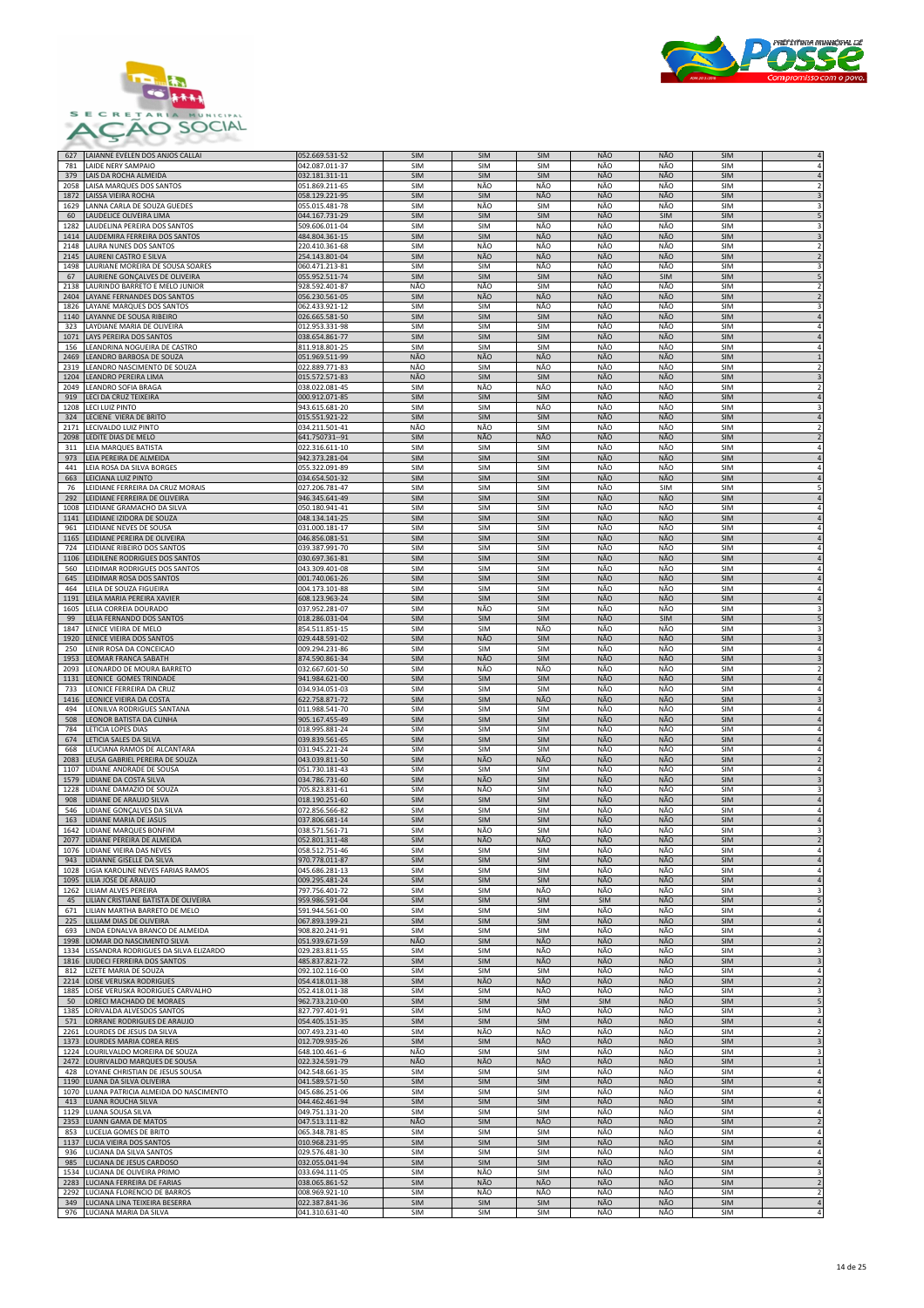



| 121         | LUCIANA MOREIRA LOPES                                      | 007.862.421-59                   | <b>SIM</b>               | SIM               | SIM        | <b>NÃO</b>        | <b>NÃO</b> | <b>SIM</b>        |                                           |
|-------------|------------------------------------------------------------|----------------------------------|--------------------------|-------------------|------------|-------------------|------------|-------------------|-------------------------------------------|
| 173         | LUCIANA PEREIRA DA SILVA CASTRO                            | 045.720.901-14                   | SIM                      | SIM               | SIM        | NÃO               | NÃO        | SIM               | $\overline{4}$                            |
| 800         | LUCIANA PEREIRA DE FARIAS                                  | 747.461.541-04                   | <b>SIM</b>               | SIM               | SIM        | NÃO               | NÃO        | SIM               | $\overline{A}$                            |
| 157         | LUCIANA RODRIGUES DA FONSECA                               | 811.931.651-72                   | SIM                      | SIM               | SIM        | NÃO               | NÃO        | <b>SIM</b>        | 4                                         |
| 285         | LUCIANA SOFIA DE JESUS                                     | 009.335.341-32                   | <b>SIM</b>               | SIM               | SIM        | NÃO               | NÃO        | <b>SIM</b>        |                                           |
| 1193        | LUCIANE SILVA SANTIAGO                                     | 884.357.411-68                   | SIM                      | SIM               | SIM        | NÃO               | NÃO        | <b>SIM</b>        |                                           |
| 954         | LUCIENE ALVES DE SOUSA                                     |                                  | <b>SIM</b>               | SIM               | SIM        | NÃO               | NÃO        | SIM               |                                           |
| 455         |                                                            | 954.059.171-68<br>029.914.991-92 |                          | SIM               | SIM        | NÃO               | NÃO        | SIM               | $\overline{4}$                            |
| 1591        | LUCIENE BARBOSA ALENCAR<br>LUCIENE BARRETO DA SILVA        | 049.403.671-00                   | <b>SIM</b><br><b>SIM</b> | NÃO               | SIM        | NÃO               | NÃO        | SIM               | $\overline{\mathbf{3}}$                   |
| 466         |                                                            | 009.289.001-69                   | SIM                      | SIM               | SIM        | NÃO               | NÃO        | SIM               | 4                                         |
| 779         | LUCIENE CASTRO E SILVA                                     |                                  | <b>SIM</b>               | SIM               | SIM        | NÃO               | NÃO        | <b>SIM</b>        | $\overline{4}$                            |
| 905         | LUCIENE CLARA DOS SANTOS<br>LUCIENE DOS SANTOS VIEIRA      | 990.675.871-68<br>020.936.221-90 | <b>SIM</b>               | SIM               | SIM        | NÃO               | NÃO        | <b>SIM</b>        |                                           |
| 138         | LUCIENE FERREIRA DE SANTANA                                | 055.385.711-81                   | SIM                      | SIM               | SIM        | NÃO               | NÃO        | <b>SIM</b>        | $\overline{4}$                            |
| 2267        | LUCIENE JOSE DE ALMEIDA                                    | 009.296.721-35                   | <b>SIM</b>               | NÃO               | NÃO        | NÃO               | NÃO        | <b>SIM</b>        | $\overline{2}$                            |
| 258         | LUCIENE LIMA DE SOUSA                                      | 926.775.921-34                   | SIM                      | SIM               | SIM        | NÃO               | <b>NÃO</b> | SIM               | $\overline{4}$                            |
| 1668        | LUCIENE LUIZ PINTO                                         | 053.004.081-66                   | SIM                      | NÃO               | SIM        | NÃO               | NÃO        | <b>SIM</b>        | 3                                         |
| 1868        | LUCILEIA ROCHA RIBEIRO                                     | 050.727.041-06                   | SIM                      | SIM               | NÃO        | NÃO               | NÃO        | SIM               | $\overline{\mathbf{3}}$                   |
| 200         | LUCILEIDE SOUZA DA SILVA                                   | 007.809.251-57                   | SIM                      | SIM               | SIM        | NÃO               | NÃO        | <b>SIM</b>        | $\overline{4}$                            |
| 1521        | LUCILENE CARDOSO TAVARES                                   | 027.889.211-60                   | <b>SIM</b>               | NÃO               | SIM        | NÃO               | NÃO        | SIM               | $\overline{3}$                            |
| 13          | LUCILENE CORREA DOURADO                                    | 969.014.891-53                   | SIM                      | SIM               | SIM        | <b>SIM</b>        | NÃO        | <b>SIM</b>        | 5                                         |
| 1031        | LUCILENE DOS SANTOS OLIVEIRA                               | 058.094.481-60                   | <b>SIM</b>               | SIM               | SIM        | NÃO               | NÃO        | SIM               | $\overline{4}$                            |
| 1516        | LUCILENE DOS SANTOS SANTANA                                | 973.193.091-49                   | SIM                      | NÃO               | SIM        | NÃO               | NÃO        | SIM               | 3                                         |
| 212         | LUCILENE GOMES DE SOUZA                                    | 013.651.531-26                   | <b>SIM</b>               | SIM               | SIM        | NÃO               | NÃO        | SIM               | $\sqrt{4}$                                |
| 2070        | LUCILENE RODRIGUES DE ALMEIDA                              | 854.532.771-49                   | SIM                      | NÃO               | NÃO        | NÃO               | NÃO        | <b>SIM</b>        |                                           |
| 2429        | LUCILENE RODRIGUES DE AQUINO                               | 038.156.641-28                   | <b>SIM</b>               | NÃO               | NÃO        | NÃO               | NÃO        | <b>SIM</b>        | $\overline{2}$                            |
| 260         | LUCILETE BATISTA DA SILVA                                  | 033.698.821-40                   | SIM                      | <b>SIM</b>        | SIM        | NÃO               | NÃO        | <b>SIM</b>        | $\overline{4}$                            |
| 857         | LUCILIA SOFIA DE JESUS                                     | 042.402.621-00                   | SIM                      | SIM               | SIM        | NÃO               | NÃO        | SIM               | $\overline{4}$                            |
| 2086        | LUCIMAR BARBOSA DE JESUS                                   | 942.864.001-82                   | SIM                      | NÃO               | NÃO        | NÃO               | NÃO        | <b>SIM</b>        | $\overline{2}$                            |
| 514         | LUCIMAR CAMPELO DE MIRANDA                                 | 029.246.271-92                   | <b>SIM</b>               | SIM               | SIM        | NÃO               | NÃO        | <b>SIM</b>        | $\overline{a}$                            |
| 1096        | LUCIMAR FERREIRA DE SOUZA                                  | 009.295.841-98                   | SIM                      | SIM               | SIM        | NÃO               | NÃO        | SIM               | $\overline{4}$                            |
| 1744        | LUCIMAR PEREIRA DA SILVA                                   | 780.243.401-78                   | <b>SIM</b>               | SIM               | NÃO        | NÃO               | NÃO        | <b>SIM</b>        | 3                                         |
| 332         | LUCIMAR SOARES DE SOUSA                                    | 026.264.231-06                   | SIM                      | SIM               | SIM        | NÃO               | NÃO        | SIM               | $\overline{4}$                            |
| 1194        | LUCIMARIA BARBOSA MARCOS SANTOS                            | 942.244.471-34                   | <b>SIM</b>               | SIM               | SIM        | NÃO               | NÃO        | SIM               | $\overline{4}$                            |
| 210         | LUCIMARIA VIEIRA DA CONCEIÇÃO                              | 007.587.751-13                   | SIM                      | SIM               | SIM        | NÃO               | NÃO        | <b>SIM</b>        | $\overline{4}$                            |
| 1751        | LUCIMAURA BARBOSA DOS SANTOS                               | 813.060.321-72                   | SIM                      | SIM               | NÃO        | NÃO               | NÃO        | SIM               | $\overline{3}$                            |
| 1087        | LUCINEIA AL, MEIDA DE SOUZA                                | 041.672.431-05                   | <b>SIM</b>               | SIM               | SIM        | NÃO               | NÃO        | SIM               | $\overline{4}$                            |
| 1904        | LUCINEIA ALEXANDRE DOS SANTOS                              | 043.857.031-67                   | SIM                      | NÃO               | SIM        | NÃO               | NÃO        | <b>SIM</b>        |                                           |
| 1635        | LUCINEIDE CAMPELO DE MIRANDA                               | 021.729.321-70                   | SIM                      | NÃO               | SIM        | NÃO               | NÃO        | <b>SIM</b>        | 3                                         |
| 837         | LUCINEIDE DA CONCEIÇÃO DE JESUS                            | 043.077.481-82                   | <b>SIM</b>               | SIM               | SIM        | NÃO               | NÃO        | SIM               | $\overline{4}$                            |
| 1660        | LUCINEIDE JOAGUIM DA SILVA SANTOS                          | 041.057.941-67                   | SIM                      | NÃO               | SIM        | NÃO               | NÃO        | <b>SIM</b>        | 3                                         |
| 1891        | LUCINEIDE MARIA DOS SANTOS                                 | 040.877.481-97                   | SIM                      | NÃO               | SIM        | NÃO               | NÃO        | SIM               | $\overline{\mathbf{3}}$                   |
| 918         | LUCINEIDE MOREIRA SODRE                                    | 004.965.571-06                   | SIM                      | SIM               | SIM        | NÃO               | NÃO        | SIM               | $\overline{4}$                            |
| 935         | LUCINEIDE PEREIRA DE SANTANA MELO                          | 009.733.971-79                   | SIM                      | SIM               | SIM        | NÃO               | NÃO        | SIM               | $\overline{4}$                            |
| 287         | LUCINEIDE RODRIGUES FERNANDES                              | 015.053.081-19                   | SIM                      | SIM               | SIM        | NÃO               | NÃO        | <b>SIM</b>        | $\overline{4}$                            |
| 145         | LUCINEIDE VIEIRA DE SOUZA                                  | 009.295.991-10                   | SIM                      | SIM               | SIM        | NÃO               | NÃO        | SIM               | $\overline{4}$                            |
| 71          | LUCINETE ALMEIDA DE SOUSA                                  | 046.551.001-92                   | <b>SIM</b>               | SIM               | SIM        | <b>SIM</b>        | NÃO        | <b>SIM</b>        | 5                                         |
| 469         | LUCINETE DE JESUS COSTA                                    | 978.931.101-04                   | SIM                      | SIM               | SIM        | NÃO               | NÃO        | SIM               | $\overline{4}$                            |
| 192         | LUCIVANIA MONTEIRO ALVES                                   | 041.548.151-13                   | SIM                      | SIM               | SIM        | NÃO               | NÃO        | SIM               | $\overline{A}$                            |
| 1510        | LUCIVANIA RODRIGUES DE ALMEIDA                             | 048.282.201-51                   | SIM                      | <b>NÃO</b>        | SIM        | NÃO               | NÃO        | <b>SIM</b>        |                                           |
| 1470        | LUDIMILA GONCALVES DA SILVA OLIVEIRA                       | 062.438.291-54                   | SIM                      | SIM               | NÃO        | NÃO               | NÃO        | <b>SIM</b>        | $\overline{3}$                            |
| 1887        | LUDIMILA PEREIRA DA SILVA                                  | 064.024.171-90                   | <b>SIM</b>               | SIM               | <b>NÃO</b> | <b>NÃO</b>        | <b>NÃO</b> | <b>SIM</b>        | $\overline{3}$                            |
| 2008        | LUIZ CARLOS ALVES DE CASTRO                                | 094.830.406-55                   | NÃO                      | SIM               | NÃO        | NÃO               | NÃO        | SIM               | $\overline{2}$                            |
| 1474        | LUIZ CARLOS DIAS DE SOUZA                                  | 031.626.061-44                   | NÃO                      | SIM               | SIM        | NÃO               | NÃO        | SIM               | $\overline{3}$                            |
| 2325        | LUIZ CARLOS FRANCISCO GUIMARAES                            | 423.090.691-91                   | NÃO                      | SIM               | NÃO        | NÃO               | NÃO        | SIM               | $\overline{2}$                            |
| 2176        | LUIZ FERNANDO SOUSA SILVA                                  | 026.949.521-51                   | NÃO                      | NÃO               | SIM        | <b>NÃO</b>        | <b>NÃO</b> | SIM               |                                           |
| 2583        | LUIZ HENRIQUE MARQUES DE SOUSA                             | 054.034.021-95                   | NÃO                      | NÃO               | NÃO        | NÃO<br><b>NÃO</b> | NÃO        | <b>SIM</b>        |                                           |
| 652         | LUIZA BISPO DOS SANTOS                                     | 020.957.831-90                   | <b>SIM</b>               | SIM               | SIM        | NÃO               | NÃO        | SIM               | $\overline{a}$                            |
| 2547        | LUIZA GONÇALVES DE OLIVEIRA                                | 013.377.061-32                   | NÃO                      | NÃO<br>SIM        | NÃO<br>SIM | NÃO               | NÃO<br>NÃO | SIM               | $\mathbf{1}$<br>$\overline{A}$            |
| 331<br>1401 | LUSAIR JOSE CARDOSO<br>LUSDETE DE SOUZA BRITO              | 017.884.801-80<br>903.025.591-91 | <b>SIM</b><br>SIM        | SIM               | NÃO        | NÃO               | NÃO        | SIM<br><b>SIM</b> | 3                                         |
| 476         | LUSIDETE PEREIRA DOS SANTOS                                | 780.554.661-49                   | <b>SIM</b>               | SIM               | NÃO        | SIM               | NÃO        | SIM               | $\overline{4}$                            |
| 1250        | LUZENI LIMA DE SOUZA                                       | 738.380.395-72                   | SIM                      | SIM               | NÃO        | NÃO               | NÃO        | <b>SIM</b>        |                                           |
| 63          | LUZENIR FRANCISCO DE SOUSA NEVES                           | 009.364.711-58                   | SIM                      | SIM               | SIM        | <b>SIM</b>        | NÃO        | SIM               | 5                                         |
| 105         | LUZENIR PEREIRA DE SOUSA                                   | 026.972.775-28                   | <b>SIM</b>               | SIM               | SIM        | NÃO               | SIM        | <b>SIM</b>        | 5                                         |
| 1374        | LUZENIR RODRIGUES DE OLIVEIRA                              | 016.682.391-08                   | <b>SIM</b>               | SIM               | NÃO        | NÃO               | <b>NÃO</b> | SIM               | $\overline{\mathbf{3}}$                   |
| 1788        | LUZIA ALVES DA CRUZ                                        | 012.189.917-98                   | SIM                      | SIM               | NÃO        | NÃO               | NÃO        | <b>SIM</b>        | $\overline{\mathbf{3}}$                   |
| 587         | LUZIA ALVES DA SILVA                                       | 753.868.871-49                   | <b>SIM</b>               | SIM               | SIM        | NÃO               | NÃO        | <b>SIM</b>        |                                           |
| 624         | LUZIA PEREIRA DE MIRANDA                                   | 532.458.731-15                   | <b>SIM</b>               | SIM               | SIM        | NÃO               | NÃO        | <b>SIM</b>        |                                           |
| 2300        | LUZIA PEREIRA DOS SANTOS                                   | 954.092.201-10                   | <b>SIM</b>               | NÃO               | NÃO        | NÃO               | NÃO        | <b>SIM</b>        |                                           |
| 1043        | LUZIA TIBERIO DE OLIVEIRA                                  | 003.092.291-70                   | <b>SIM</b>               | <b>SIM</b>        | <b>SIM</b> | NÃO               | NÃO        | <b>SIM</b>        | 4                                         |
| 1105        | LUZIENE DA CONCEICAO FONTES                                | 702.255.531-12                   | <b>SIM</b>               | SIM               | SIM        | NÃO               | <b>NÃO</b> | SIM               | $\overline{4}$                            |
| 906         | LUZILEIDE PEREIRA DE ALMEIDA                               | 004.444.021-95                   | SIM                      | SIM               | SIM        | NÃO               | NÃO        | SIM               | $\overline{4}$                            |
| 1726        | LUZINEIDE DE OLIVEIRA SOUSA                                | 999.614.231-00                   | SIM                      | SIM               | NÃO        | NÃO               | NÃO        | SIM               | $\overline{\mathbf{3}}$                   |
| 82          | LUZINETE AVES DOS SANTOS                                   | 006.097.395-14                   | SIM                      | SIM               | SIM        | NÃO               | SIM        | <b>SIM</b>        | 5                                         |
| 206         | MADALENA PEREIRA DE LIMA                                   | 007.220.391-90                   | <b>SIM</b>               | SIM               | SIM        | NÃO               | NÃO        | SIM               | $\overline{4}$                            |
| 1598        | MAELI DA CRUZ SOUSA                                        | 442.010.278-05                   | SIM                      | NÃO               | <b>SIM</b> | NÃO               | NÃO        | <b>SIM</b>        | $\overline{3}$                            |
| 1226        | MAELSON ALMEIDA SANTOS                                     | 048.246.451-82                   | NÃO                      | SIM               | SIM        | NÃO               | NÃO        | SIM               | $\overline{\mathbf{3}}$                   |
| 1294        | MAELSON TIBEIRO DE OLIVEIRA                                | 019.067.821-64                   | NÃO                      | SIM               | SIM        | NÃO               | NÃO        | SIM               | $\overline{\mathbf{3}}$                   |
| 1044        | MAGNA DE SOUZA VALENTE                                     | 919.522.121-20                   | SIM                      | SIM               | SIM        | NÃO               | NÃO        | SIM               | $\sqrt{4}$                                |
| 1633        | MAGNA FERNANDA PARTECKA                                    | 029.999.581-02                   | SIM                      | NÃO               | SIM        | NÃO               | NÃO        | SIM               | 3                                         |
| 342<br>834  | MAGNA PEREIRA DA SILVA                                     | 010.915.041-48                   | <b>SIM</b><br><b>SIM</b> | SIM<br><b>SIM</b> | SIM<br>SIM | NÃO<br>NÃO        | NÃO<br>NÃO | SIM<br>SIM        | $\overline{4}$                            |
| 1626        | MAIKON DOS SANTOS ARAUJO<br>MAILDE XAVIER DE JESUS BARBOSA | 019.775.655-73                   | SIM                      | <b>NÃO</b>        | SIM        | <b>NÃO</b>        | <b>NÃO</b> | SIM               | $\overline{4}$<br>$\overline{\mathbf{3}}$ |
| 1412        | MAILDES SOARES DA SILVA                                    | 003.361.421-02<br>000.349.681-30 | SIM                      | SIM               | NÃO        | NÃO               | NÃO        | SIM               | 3                                         |
| 1346        | MAILZA ALVES MOREIRA                                       | 046.693.311-83                   | SIM                      | SIM               | NÃO        | NÃO               | NÃO        | SIM               | $\overline{\mathbf{3}}$                   |
| 2482        | MAIONE APARECIDA FELIX DE OLIVEIRA                         | 037.060.735-01                   | NÃO                      | NÃO               | NÃO        | NÃO               | NÃO        | SIM               | 1                                         |
| 98          | MAIZA GAMA                                                 | 059.324.451-65                   | <b>SIM</b>               | SIM               | SIM        | NÃO               | <b>SIM</b> | <b>SIM</b>        | 5                                         |
| 247         | MALVINA MARIA DA CONCEICAO                                 | 019.020.331-59                   | SIM                      | SIM               | SIM        | NÃO               | NÃO        | <b>SIM</b>        | $\overline{4}$                            |
| 2381        | MANOEL CARDOSO DOS SANTOS                                  | 043.311.321-96                   | <b>SIM</b>               | NÃO               | NÃO        | NÃO               | NÃO        | SIM               | $\overline{2}$                            |
| 2023        | MANOEL MESSIAS DA SILVA                                    | 040.719.504-12                   | NÃO                      | NÃO               | SIM        | NÃO               | NÃO        | SIM               | $\overline{2}$                            |
| 2220        | MANOELA CRISTINA DA SILVA LIMA                             | 059.725.431-17                   | SIM                      | NÃO               | NÃO        | NÃO               | NÃO        | SIM               | $\overline{\mathbf{2}}$                   |
| 438         | MANOELA LOYANE SANTOS CORREA                               | 040.411.221-80                   | SIM                      | SIM               | SIM        | NÃO               | NÃO        | SIM               | $\overline{4}$                            |
| 1775        | MANUEL LIMA DE MIRANDA                                     | 829.244.811-04                   | NÃO                      | SIM               | SIM        | NÃO               | NÃO        | SIM               | $\overline{\mathbf{3}}$                   |
| 2579        | MANUELA DOS REIS DA SILVA                                  | 035.478.945-73                   | NÃO                      | NÃO               | NÃO        | NÃO               | NÃO        | SIM               | $\mathbf{1}$                              |
| 1429        | MARA CRISTINE DA SILVA                                     | 424.676.831-68                   | <b>SIM</b>               | SIM               | NÃO        | NÃO               | NÃO        | SIM               | $\overline{\mathbf{3}}$                   |
| 322         | MARCELA GOMES DE BRITO                                     | 006.794.261-08                   | SIM                      | SIM               | SIM        | NÃO               | NÃO        | SIM               | $\overline{4}$                            |
| 1963        | MARCELINO FERREIRA DOS SANTOS                              | 989.686.531-00                   | NÃO                      | SIM               | NÃO        | NÃO               | NÃO        | SIM               | $\overline{2}$                            |
| 1357        | MARCELO DOS SANTOS MIRANDA                                 | 046.438.991-74                   | NÃO                      | SIM               | SIM        | NÃO               | NÃO        | SIM               | $\overline{\mathbf{3}}$                   |
|             |                                                            | 023.204.651-46                   | NÃO                      | NÃO               | NÃO        | NÃO               | NÃO        | SIM               | $\mathbf{1}$                              |
| 2532        | MARCELO HENRIQUE DE SOUSA MELO                             |                                  |                          |                   |            |                   |            |                   | $\overline{2}$                            |
| 2348        | MARCELO HENRIQUE PINTO DOS SANTOS                          | 030.642.251-46                   | NÃO                      | SIM               | NÃO        | NÃO               | NÃO        | <b>SIM</b>        |                                           |
| 1803        | MARCELO PEREIRA DOS SANTOS                                 | 043.311.341-30                   | NÃO                      | SIM               | SIM        | NÃO               | NÃO        | SIM               | $\overline{3}$                            |
| 1838        | MARCIA ALVES EVANGEL                                       | 005.895.726-01                   | SIM                      | SIM               | NÃO        | NÃO               | NÃO        | <b>SIM</b>        | 3                                         |
| 873         | MARCIA ALVES MOREIRA                                       | 039.132.701-06                   | SIM                      | SIM               | SIM        | NÃO               | NÃO        | SIM               | $\overline{4}$                            |
| 2385        | MARCIA CARDOSO DA SILVA DO CARMO                           | 048.227.001-27                   | SIM                      | NÃO               | NÃO        | NÃO               | NÃO        | SIM               | $\overline{2}$                            |
| 1612<br>609 | MARCIA CHAVIER DE SOUZA<br>MARCIA CONCEICAO MAIA           | 009.363.981-32<br>006.579.831-79 | <b>SIM</b><br>SIM        | NÃO<br>SIM        | SIM<br>SIM | NÃO<br>NÃO        | NÃO<br>NÃO | SIM<br>SIM        | $\overline{3}$<br>$\sqrt{4}$              |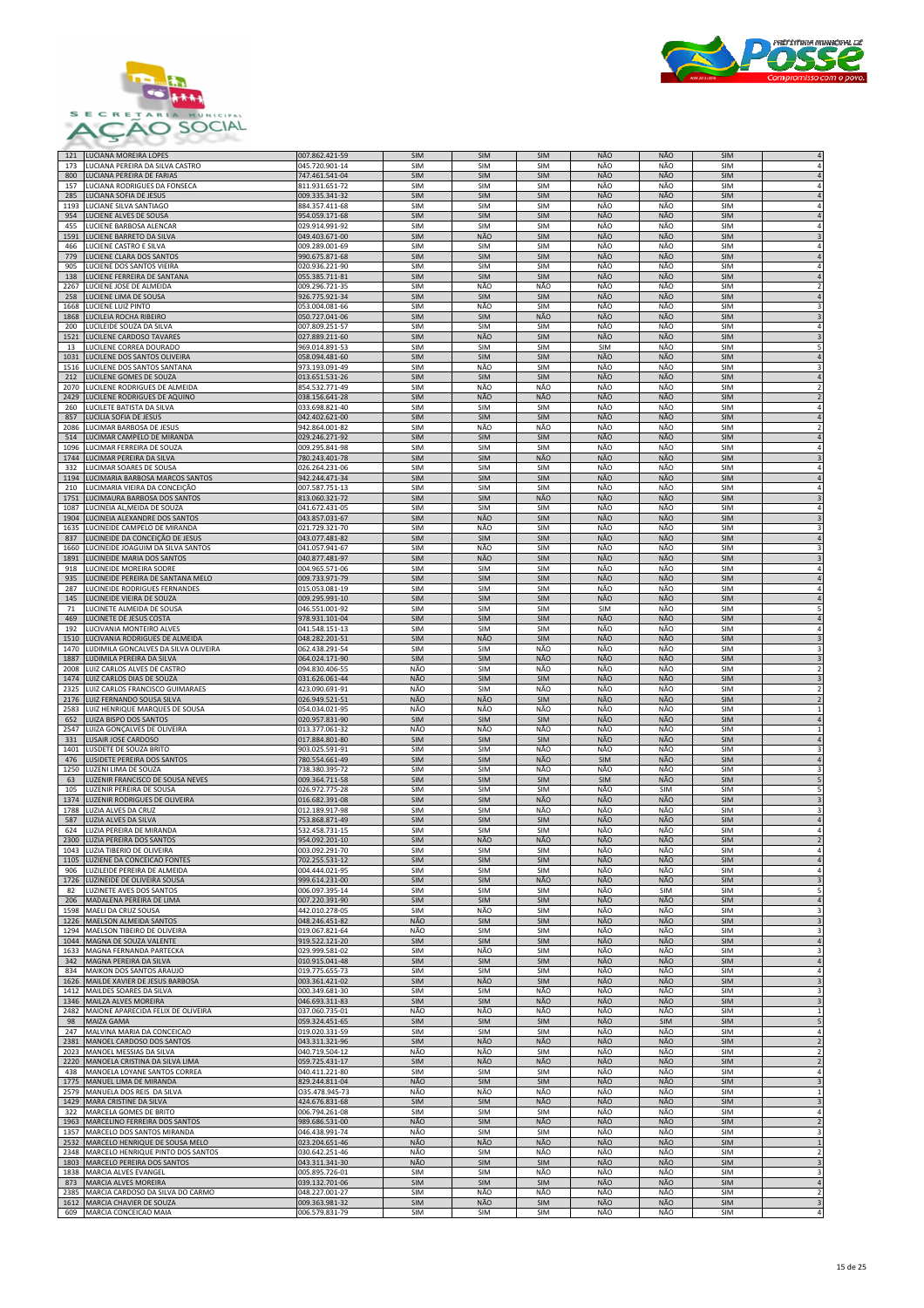



| 224                     | <b>MARCIA DOS SANTOS</b>                                                         | 048.403.865-60                   | <b>SIM</b>               | <b>SIM</b>               | <b>SIM</b>               | <b>NÃO</b>        | <b>NÃO</b> | <b>SIM</b>               |                                                    |
|-------------------------|----------------------------------------------------------------------------------|----------------------------------|--------------------------|--------------------------|--------------------------|-------------------|------------|--------------------------|----------------------------------------------------|
| 741                     | MARCIA FERREIRA DE ALMEIDA SOUZA                                                 | 017.395.761-79                   | <b>SIM</b>               | SIM                      | <b>SIM</b>               | NÃO               | NÃO        | <b>SIM</b>               | $\overline{4}$                                     |
| 1196                    | MARCIA FERREIRA DE JESUS DA CONCEICAO                                            | 053.176.401-05                   | SIM                      | NÃO                      | <b>SIM</b>               | <b>SIM</b>        | NÃO        | <b>SIM</b>               |                                                    |
| 971                     | MARCIA FERREIRA DE SANTANA                                                       | 043.192.721-96                   | SIM                      | SIM                      | SIM                      | NÃO               | NÃO        | <b>SIM</b>               |                                                    |
| 2262<br>1462            | MARCIA FERREIRA DOS SANTOS<br>MARCIA MARIA DA SILVA                              | 019.374.151-20<br>899.851.171-15 | SIM<br>SIM               | NÃO<br><b>SIM</b>        | NÃO<br>NÃO               | NÃO<br>NÃO        | NÃO<br>NÃO | <b>SIM</b><br><b>SIM</b> |                                                    |
| 594                     | MARCIA OLIVEIRA DOS SANTOS                                                       | 016.903.435-67                   | <b>SIM</b>               | SIM                      | <b>SIM</b>               | NÃO               | NÃO        | SIM                      |                                                    |
| 382                     | MARCIA POLIANA FONSECA DOS SANTOS                                                | 025.235.371-41                   | SIM                      | <b>SIM</b>               | <b>SIM</b>               | NÃO               | NÃO        | <b>SIM</b>               |                                                    |
| 66                      | MARCIA SOARES DOS SANTOS                                                         | 968.393.681-49                   | SIM                      | SIM                      | <b>SIM</b>               | SIM               | NÃO        | <b>SIM</b>               |                                                    |
| 2460                    | MARCIANO RODRIGUES DE ANDRADE                                                    | 042.641.391-12                   | NÃO                      | NÃO                      | NÃO                      | NÃO               | NÃO        | <b>SIM</b>               |                                                    |
| 747<br>367              | MARCIENE CARDOSO DOS SANTOS NASCIMENTO<br>MARCILENE ALVES DOS SANTOS             | 027.403.081-08<br>044.692.861-50 | <b>SIM</b><br><b>SIM</b> | SIM<br><b>SIM</b>        | NÃO<br><b>SIM</b>        | SIM<br>NÃO        | NÃO<br>NÃO | <b>SIM</b><br><b>SIM</b> |                                                    |
| 649                     | <b>MARCILENE BATISTA DOS SANTOS</b>                                              | 041.702.210-90                   | <b>SIM</b>               | SIM                      | <b>SIM</b>               | NÃO               | NÃO        | <b>SIM</b>               |                                                    |
| 1520                    | MARCILENE FERREIRA DA COSTA                                                      | 013.541.201-32                   | <b>SIM</b>               | NÃO                      | <b>SIM</b>               | NÃO               | NÃO        | <b>SIM</b>               |                                                    |
| 251                     | MARCILENE GOMES DA SILVA                                                         | 902.205.951-00                   | <b>SIM</b>               | <b>SIM</b>               | <b>SIM</b>               | NÃO               | <b>NÃO</b> | <b>SIM</b>               |                                                    |
| 1086                    | MARCINEIDE ROSA DE JESUS<br><b>MARCINETE DOS SANTOS</b>                          | 006.337.811-69<br>024.476.781-50 | SIM<br>SIM               | <b>SIM</b><br>SIM        | SIM<br>SIM               | NÃO<br>NÃO        | NÃO<br>NÃO | <b>SIM</b><br><b>SIM</b> |                                                    |
| 1134<br>1981            | MARCIO ANTONIO DE ALMEIDA                                                        | 015.103.841-46                   | NÃO                      | SIM                      | NÃO                      | NÃO               | NÃO        | <b>SIM</b>               |                                                    |
| 2499                    | MARCIO FERNANDES DA SILVA                                                        | 908.869.411-72                   | <b>NÃO</b>               | NÃO                      | NÃO                      | NÃO               | NÃO        | <b>SIM</b>               |                                                    |
| 1490                    | MARCIO GUEDES DA SILVA LOPES                                                     | 009.364.701-86                   | NÃO                      | <b>SIM</b>               | SIM                      | NÃO               | NÃO        | <b>SIM</b>               |                                                    |
| 2416                    | MARCIO PEREIRA BONFIM SANTOS                                                     | 011.468.041-80<br>780.566.401-34 | SIM                      | NÃO                      | NÃO                      | NÃO               | NÃO        | SIM                      |                                                    |
| 2036<br>1493            | MARCIO PEREIRA DE SOUSA<br>MARCIONILIA FERREIRA DA SILVA                         | 017.287.711-37                   | SIM<br>SIM               | NÃO<br><b>SIM</b>        | NÃO<br>NÃO               | NÃO<br>NÃO        | NÃO<br>NÃO | SIM<br><b>SIM</b>        | $\overline{3}$                                     |
| 2321                    | MARCOS DOS ANJOS MACEDO                                                          | 034.526.021-09                   | NÃO                      | SIM                      | NÃO                      | NÃO               | NÃO        | <b>SIM</b>               |                                                    |
| 2500                    | <b>MARCOS DOS SANTOS OLIVEIRA</b>                                                | 046.189.431-90                   | NÃO                      | NÃO                      | NÃO                      | NÃO               | NÃO        | <b>SIM</b>               |                                                    |
| 1308                    | MARCOS PAULO PASSOS MACHADO                                                      | 052.678.355-95                   | NÃO                      | <b>SIM</b>               | <b>SIM</b>               | NÃO               | NÃO        | <b>SIM</b>               | 3                                                  |
| 1810<br>493             | MARGARIDA FRANCISCA DA SILVA<br>MARIA ABADIA ALVES DE ALMEIDA                    | 413.803.041-72<br>585.353.651-68 | <b>SIM</b><br>SIM        | SIM<br><b>SIM</b>        | NÃO<br>SIM               | NÃO<br>NÃO        | NÃO<br>NÃO | <b>SIM</b><br><b>SIM</b> | $\overline{\mathbf{3}}$<br>$\overline{4}$          |
| 684                     | MARIA ALICE MORAES DE OLIVEIRA                                                   | 317.389.581-91                   | SIM                      | SIM                      | <b>SIM</b>               | NÃO               | NÃO        | <b>SIM</b>               |                                                    |
| 1765                    | MARIA AMERICA DIAS DE SOUZA                                                      | 014.111.841-57                   | SIM                      | SIM                      | NÃO                      | NÃO               | NÃO        | SIM                      | 3                                                  |
| 1529                    | MARIA ANGELICA ALVES GUIMARAES SOARES                                            | 037.043.411-00                   | SIM                      | NÃO                      | SIM                      | NÃO               | NÃO        | <b>SIM</b>               |                                                    |
| 54                      | MARIA APARECIDA BARBOSA                                                          | 896.084.291-53                   | <b>SIM</b>               | SIM                      | SIM                      | SIM               | NÃO        | <b>SIM</b>               |                                                    |
| 818<br>215              | MARIA APARECIDA BARBOSA<br>MARIA APARECIDA BARBOSA DO NASCIMENTO                 | 019.369.451-35<br>047.002.095-42 | <b>SIM</b><br><b>SIM</b> | SIM<br><b>SIM</b>        | NÃO<br>SIM               | SIM<br>NÃO        | NÃO<br>NÃO | <b>SIM</b><br><b>SIM</b> | $\overline{4}$                                     |
| $\overline{\mathbf{3}}$ | MARIA APARECIDA BARBOSA DOS SANTOS                                               | 036.586.091-33                   | SIM                      | SIM                      | <b>SIM</b>               | SIM               | NÃO        | <b>SIM</b>               |                                                    |
| 2302                    | MARIA APARECIDA BATISTA MOREIRA                                                  | 968.397.161-04                   | SIM                      | NÃO                      | NÃO                      | NÃO               | NÃO        | SIM                      |                                                    |
| 57                      | MARIA APARECIDA DA SILVA ANDRADE                                                 | 002.681.041-74                   | SIM                      | <b>SIM</b>               | SIM                      | SIM               | NÃO        | <b>SIM</b>               |                                                    |
| 1285                    | MARIA APARECIDA DE ALMEIDA<br>MARIA APARECIDA DE SOUSA                           | 448.825.301-63                   | <b>SIM</b>               | SIM                      | NÃO                      | NÃO               | NÃO<br>NÃO | <b>SIM</b>               |                                                    |
| 670<br>191              | MARIA APARECIDA DOS SANTOS MIRANDA                                               | 95926739187<br>955.947.011-68    | <b>SIM</b><br><b>SIM</b> | SIM<br><b>SIM</b>        | <b>SIM</b><br>SIM        | NÃO<br>NÃO        | NÃO        | <b>SIM</b><br><b>SIM</b> | $\overline{4}$                                     |
| 15                      | MARIA APARECIDA ESEQUIEL BATISTA                                                 | 019.004.561-25                   | SIM                      | <b>SIM</b>               | SIM                      | <b>SIM</b>        | NÃO        | <b>SIM</b>               | 5                                                  |
| 133                     | MARIA APARECIDA FELIX DE ARAÚJO                                                  | 004.168.791-44                   | SIM                      | SIM                      | SIM                      | NÃO               | NÃO        | SIM                      |                                                    |
| 1151                    | MARIA APARECIDA FERREIRA DO NASCIMENTO                                           | 009.940.431-12                   | <b>SIM</b>               | <b>SIM</b>               | SIM                      | NÃO               | NÃO        | <b>SIM</b>               |                                                    |
| 1659<br>23              | MARIA APARECIDA FRANCISCO DOS SANTOS PEREIRA<br>MARIA APARECIDA GOMES DOS SANTOS | 701.091.981-07                   | <b>SIM</b><br><b>SIM</b> | NÃO<br>SIM               | <b>SIM</b><br><b>SIM</b> | NÃO<br>SIM        | NÃO<br>NÃO | <b>SIM</b><br><b>SIM</b> | 3<br>5                                             |
| 1735                    | MARIA APARECIDA GUEDES DA SILVA                                                  | 009.589.221-44<br>591.894.281-53 | <b>SIM</b>               | <b>SIM</b>               | NÃO                      | NÃO               | NÃO        | <b>SIM</b>               |                                                    |
| 227                     | MARIA APARECIDA JOSE DE SOUSA                                                    | 036.379.001-22                   | SIM                      | <b>SIM</b>               | SIM                      | NÃO               | NÃO        | SIM                      |                                                    |
| 2181                    | MARIA APARECIDA MOREIRA DOS SANTOS                                               | 894.575.311-04                   | SIM                      | NÃO                      | NÃO                      | NÃO               | NÃO        | SIM                      |                                                    |
| 732                     | <b>MARIA APARECIDA NUNES DE SOUZA</b>                                            | 043.689.141-71                   | <b>SIM</b>               | <b>SIM</b>               | <b>SIM</b>               | NÃO               | NÃO        | <b>SIM</b>               |                                                    |
| 1051<br>898             | MARIA APARECIDA PEREIRA DOS SANTOS<br>MARIA APARECIDA RODRIGUES DE SOUZA ALVES   | 021.428.821-88<br>020.122.221-37 | <b>SIM</b><br><b>SIM</b> | <b>SIM</b><br>SIM        | <b>SIM</b><br><b>SIM</b> | NÃO<br>NÃO        | NÃO<br>NÃO | <b>SIM</b><br><b>SIM</b> |                                                    |
| 1258                    | MARIA APARECIDA ROSA DOS SANTOS                                                  | 005.255.711-16                   | <b>SIM</b>               | <b>SIM</b>               | NÃO                      | NÃO               | NÃO        | <b>SIM</b>               |                                                    |
| 2211                    | <b>MARIA APARECIDA SANTOS COSTA</b>                                              | 000.091.385-52                   | SIM                      | NÃO                      | NÃO                      | NÃO               | NÃO        | SIM                      |                                                    |
| 711                     | MARIA AUREA ALVES DOS SANTOS                                                     | 009.364.571-63                   | SIM                      | <b>SIM</b>               | SIM                      | NÃO               | NÃO        | <b>SIM</b>               |                                                    |
| 1811                    | MARIA AUXILIADORA QUEIRAO                                                        | 994.439.611-72                   | SIM                      | SIM<br>NÃO               | NÃO<br>NÃO               | NÃO<br>NÃO        | NÃO<br>NÃO | <b>SIM</b>               |                                                    |
| 2029<br>1834            | MARIA BATISTA AZEVEDO<br>MARIA BATISTA DA SILVA GALVÃO                           | 830.928.541-87<br>954.163.661-68 | SIM<br><b>SIM</b>        | SIM                      | NÃO                      | NÃO               | NÃO        | <b>SIM</b><br>SIM        |                                                    |
| 73                      | MARIA BATISTA DE ALMEIDA                                                         | 970.347.703-87                   | SIM                      | <b>SIM</b>               | SIM                      | NÃO               | SIM        | <b>SIM</b>               | 5                                                  |
| 924                     | MARIA BATISTA DE NOVAIS                                                          | 001.892.071-32                   | SIM                      | <b>SIM</b>               | <b>SIM</b>               | NÃO               | NÃO        | <b>SIM</b>               |                                                    |
| 1422                    | MARIA BISPO DA PAIXAO                                                            | 984.065.151-04                   | SIM                      | SIM                      | NÃO                      | NÃO               | NÃO        | <b>SIM</b>               | $\overline{3}$                                     |
| 2031<br>932             | MARIA CARVALHO RAMOS<br>MARIA CASSIA OLIVEIRA DA SILVA                           | 369.239.401-25<br>952.595.891-49 | <b>SIM</b><br><b>SIM</b> | NÃO<br><b>SIM</b>        | NÃO<br><b>SIM</b>        | NÃO<br>NÃO        | NÃO<br>NÃO | <b>SIM</b><br><b>SIM</b> |                                                    |
| 1845                    | MARIA CHRISTINA SILVA DE OLIVEIRA                                                | 963.882.180-91                   | SIM                      | SIM                      | NÃO                      | NÃO               | NÃO        | <b>SIM</b>               |                                                    |
| 1511                    | MARIA CICERA RODRIGUES DOS SANTOS                                                | 062.479.694-90                   | <b>SIM</b>               | NÃO                      | <b>SIM</b>               | NÃO               | NÃO        | <b>SIM</b>               | 3                                                  |
| 1149                    | MARIA CLEIDE DOS SANTOS PASSO                                                    | 876.017.881-72                   | <b>SIM</b>               | SIM                      | <b>SIM</b>               | NÃO               | NÃO        | <b>SIM</b>               | $\overline{4}$                                     |
| 2309                    | MARIA CLEIDE GONSALVES DA SILVA<br>MARIA CLEONICE DA SILVA                       | 811.971.521-72                   | SIM<br>SIM               | NÃO<br>SIM               | NÃO<br><b>SIM</b>        | NÃO<br>NÃO        | NÃO<br>NÃO | SIM<br><b>SIM</b>        |                                                    |
| 1157<br>776             | MARIA CLEONICE RODRIGUES DE JESUS                                                | 019.606.721-93<br>003.247.691-48 | SIM                      | <b>SIM</b>               | <b>SIM</b>               | NÃO               | NÃO        | <b>SIM</b>               |                                                    |
| 2122                    | MARIA CONCEIÇÃO DE JESUS                                                         | 003.976.555-50                   | SIM                      | NÃO                      | NÃO                      | NÃO               | NÃO        | <b>SIM</b>               |                                                    |
| 291                     | MARIA CREUSA PEREIRA DOS SANTOS                                                  | 009.362.721-12                   | SIM                      | <b>SIM</b>               | <b>SIM</b>               | NÃO               | NÃO        | <b>SIM</b>               | 4                                                  |
| 927                     | MARIA CREUSA PEREIRA DOS SANTOS<br>MARIA DA CONCEIÇÃO                            | 003.936.272-11                   | SIM                      | SIM                      | SIM                      | NÃO               | NÃO        | <b>SIM</b>               | $\overline{4}$                                     |
| 1901<br>2073            | MARIA DA CONCEIÇÃO BARBOSA DOS SANTOS                                            | 854.580.231-53<br>003.589.381-80 | SIM<br>SIM               | NÃO<br>NÃO               | SIM<br>NÃO               | NÃO<br>NÃO        | NÃO<br>NÃO | <b>SIM</b><br>SIM        | 3<br>$\overline{2}$                                |
| 1347                    | MARIA DA CONCEIÇÃO BIZERRA DA CUNHA                                              | 618.191.231-20                   | SIM                      | SIM                      | NÃO                      | NÃO               | NÃO        | <b>SIM</b>               |                                                    |
| $\mathbf{1}$            | MARIA DA CONCEIÇÃO CALVACANTE                                                    | 012.476.665-06                   | SIM                      | <b>SIM</b>               | SIM                      | <b>SIM</b>        | SIM        | SIM                      | 6                                                  |
| 653                     | MARIA DA CONCEIÇÃO DE CARVALHO<br>MARIA DA CONCEIÇÃO GONÇALVES VIANA             | 724.849.421-68<br>854.580.661-20 | SIM                      | <b>SIM</b><br>NÃO        | <b>SIM</b><br>NÃO        | NÃO<br>NÃO        | NÃO<br>NÃO | <b>SIM</b><br><b>SIM</b> | $\overline{4}$                                     |
| 2225<br>254             | MARIA DA CONCEICAO PEREIRA DA SILVA GAMA                                         | 009.245.112-20                   | SIM<br>SIM               | <b>SIM</b>               | SIM                      | NÃO               | NÃO        | SIM                      | $\overline{2}$<br>$\overline{4}$                   |
| 2126                    | MARIA DA CRUZ BARBOSA DOS SANTOS                                                 | 967.201.661-15                   | SIM                      | NÃO                      | NÃO                      | NÃO               | NÃO        | <b>SIM</b>               | $\overline{\mathbf{2}}$                            |
| 1543                    | MARIA DA CRUZ DE OLIVEIRA                                                        | 532.456.871-68                   | SIM                      | NÃO                      | SIM                      | NÃO               | NÃO        | SIM                      | 3                                                  |
| 1015<br>903             | MARIA DA GLORIA GOMES DOS SANTOS                                                 | 048.311.991-17                   | SIM                      | <b>SIM</b><br><b>SIM</b> | SIM<br>SIM               | NÃO<br>NÃO        | NÃO<br>NÃO | <b>SIM</b><br>SIM        | $\overline{4}$                                     |
| 1650                    | MARIA DA SILVA SANTOS<br>MARIA DA SOLEDADE SOUZA                                 | 013.100.531-62<br>027.935.381-24 | SIM<br>SIM               | NÃO                      | SIM                      | <b>NÃO</b>        | NÃO        | SIM                      | $\overline{4}$<br>$\overline{\mathbf{3}}$          |
| 543                     | MARIA DALVA RIBEIRO DOS SANTOS                                                   | 386.305.831-34                   | SIM                      | <b>SIM</b>               | SIM                      | NÃO               | NÃO        | <b>SIM</b>               | $\overline{4}$                                     |
| 2161                    | MARIA DALZIRA DA CONCEIÇÃO                                                       | 970.661.501-63                   | SIM                      | NÃO                      | NÃO                      | NÃO               | NÃO        | SIM                      | $\overline{2}$                                     |
| 872                     | MARIA DAS DORES MARTINS BARBOSA DE ANDRADE                                       | 001.437.551-61                   | SIM                      | SIM                      | SIM                      | NÃO               | NÃO        | SIM                      | $\overline{4}$                                     |
| 230<br>1703             | MARIA DAS DORES MOREIRA DOS SANTOS<br>MARIA DAS DORES OLIVEIRAS DE MATOS         | 386.843.811-49<br>016.347.731-01 | SIM<br>SIM               | <b>SIM</b><br>NÃO        | NÃO<br>SIM               | <b>SIM</b><br>NÃO | NÃO<br>NÃO | <b>SIM</b><br>SIM        | $\overline{4}$<br>3                                |
| 1056                    | MARIA DAS GRAÇAS LIMA DE JESUS                                                   | 952.610.521-49                   | <b>SIM</b>               | SIM                      | <b>SIM</b>               | NÃO               | NÃO        | <b>SIM</b>               | $\overline{4}$                                     |
| 1620                    | MARIA DAS GRAÇAS MENDES DA COSTA                                                 | 800.621.561-87                   | SIM                      | NÃO                      | SIM                      | NÃO               | NÃO        | SIM                      | 3                                                  |
| 1219                    | MARIA DAS NEVES ALVES GOMES                                                      | 024.195.257-36                   | SIM                      | SIM                      | NÃO                      | NÃO               | NÃO        | SIM                      | $\overline{3}$                                     |
| 1522<br>1240            | MARIA DAS VIRGENS SANTOS MACEDO                                                  | 037.572.061-85                   | SIM                      | NÃO                      | SIM                      | NÃO<br>NÃO        | NÃO<br>NÃO | SIM                      | $\overline{\mathbf{3}}$<br>$\overline{\mathbf{3}}$ |
| 195                     | MARIA DE FATIMA DO NASCIMENTO<br>MARIA DE FATIMA FERREIRA DA SILVA               | 467.050.231-04<br>659.412.761-68 | SIM<br>SIM               | SIM<br><b>SIM</b>        | NÃO<br>SIM               | NÃO               | NÃO        | SIM<br>SIM               | $\overline{4}$                                     |
| 1083                    | MARIA DE FÁTIMA FERREIRA DE BARROS GOMES                                         | 944.300.391-00                   | SIM                      | SIM                      | SIM                      | NÃO               | NÃO        | SIM                      | $\sqrt{4}$                                         |
| 911                     | MARIA DE FATIMA FERREIRA RAMOS SANTANA                                           | 940.112.221-00                   | SIM                      | <b>SIM</b>               | SIM                      | NÃO               | NÃO        | SIM                      | $\overline{4}$                                     |
| 2418                    | MARIA DE FATIMA FIDELCINO DE SOUSA                                               | 975.124.861-20                   | SIM                      | NÃO                      | NÃO                      | NÃO               | NÃO        | <b>SIM</b>               | $\overline{2}$                                     |
| 1678<br>304             | MARIA DE FATIMA REGO<br>MARIA DE FATIMA RITA NEVES                               | 633.396.131-15<br>964.401.041-87 | SIM<br>SIM               | NÃO<br><b>SIM</b>        | SIM<br><b>SIM</b>        | NÃO<br>NÃO        | NÃO<br>NÃO | SIM<br><b>SIM</b>        | $\overline{3}$<br>$\overline{4}$                   |
| 48                      | MARIA DE FATIMA RODRIGUES FERREIRA                                               | 009.335.301-45                   | SIM                      | <b>SIM</b>               | <b>SIM</b>               | <b>SIM</b>        | NÃO        | <b>SIM</b>               | 5                                                  |
| 1819                    | MARIA DE FATIMA SILVA                                                            | 597.377.351-53                   | SIM                      | SIM                      | NÃO                      | NÃO               | NÃO        | SIM                      | $\overline{\mathbf{3}}$                            |
| 139                     | MARIA DE FATIMA SILVA QUEIROZ                                                    | 041.440.161-10                   | SIM                      | SIM                      | SIM                      | NÃO               | NÃO        | SIM                      | $\overline{4}$                                     |
| 1172<br>2067            | MARIA DE FATIMA SOARES DE SOUSA<br>MARIA DE JESUS                                | 054.527.131-23<br>854.586.431-00 | SIM<br>SIM               | <b>SIM</b><br>NÃO        | SIM<br>NÃO               | NÃO<br>NÃO        | NÃO<br>NÃO | <b>SIM</b><br>SIM        | $\overline{4}$<br>$\overline{2}$                   |
| 1215                    | MARIA DE JESUS DIAS PAIVA                                                        | 854.586.781-68                   | SIM                      | SIM                      | NÃO                      | NÃO               | NÃO        | <b>SIM</b>               | $\overline{\mathbf{3}}$                            |
| 27                      | MARIA DE JESUS OLIVEIRA MACIEL                                                   | 032.744.281-67                   | SIM                      | SIM                      | SIM                      | SIM               | NÃO        | SIM                      | 5                                                  |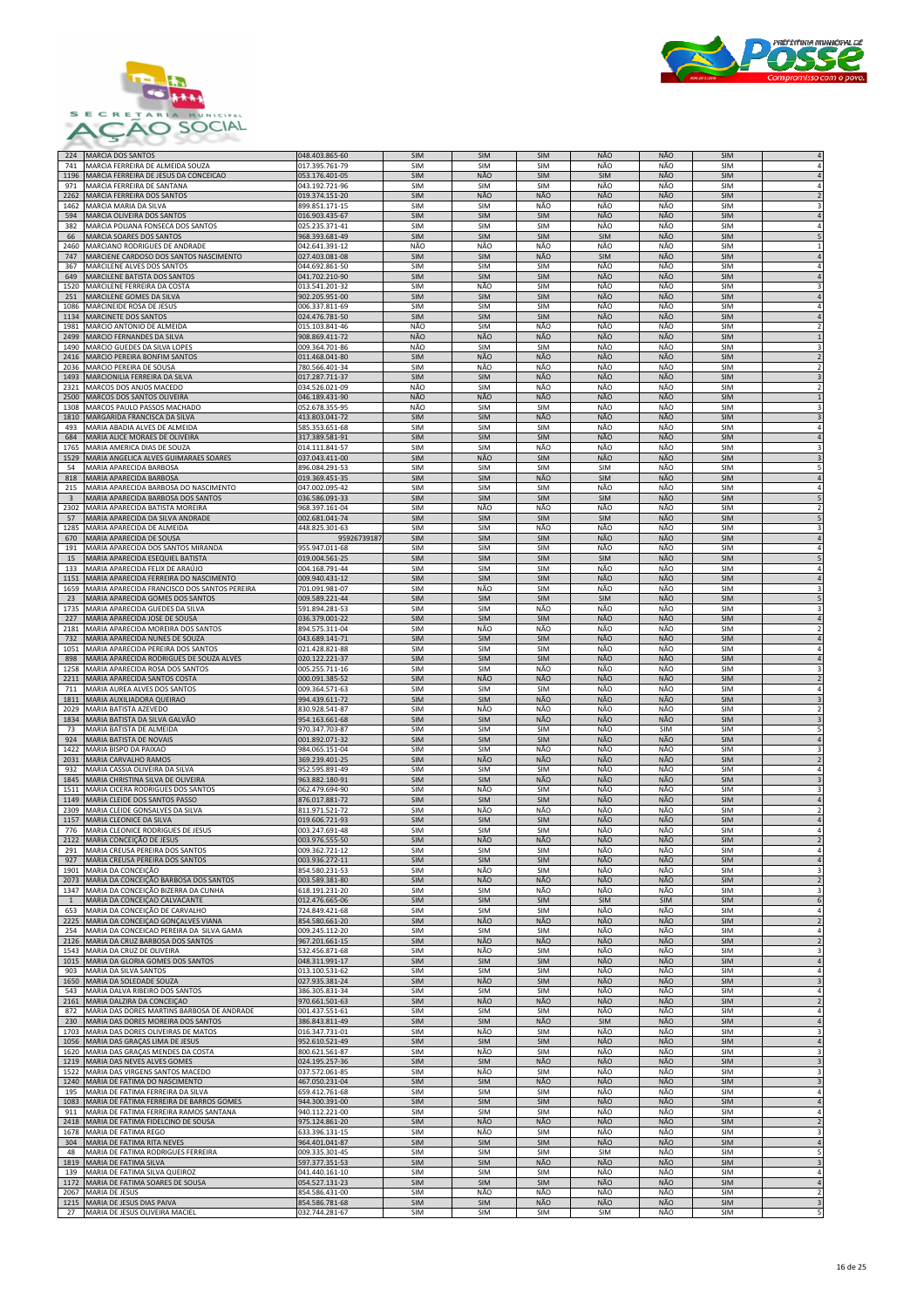



| 1169         | MARIA DE JESUS OLIVEIRA MACIEL                                               | 035.399.961-09                   | <b>SIM</b> | <b>SIM</b> | <b>SIM</b>        | NÃO               | NÃO               | <b>SIM</b>               |                                       |
|--------------|------------------------------------------------------------------------------|----------------------------------|------------|------------|-------------------|-------------------|-------------------|--------------------------|---------------------------------------|
| 1461         | MARIA DE JESUS SILVA                                                         | 454.433.601-59                   | SIM        | SIM        | NÃO               | NÃO               | NÃO               | SIM                      |                                       |
| 773          | MARIA DE LORDES SOARES DA SILVA                                              | 5590905109                       | SIM        | SIM        | SIM               | NÃO               | NÃO               | SIM                      | $\sqrt{4}$                            |
| 721<br>1354  | MARIA DE LOURDES BARBOSA DE JESUS<br>MARIA DE LOURDES BATITSTA DA NASCIMENTO | 052.543.761-47<br>046.812.471-38 | SIM<br>SIM | SIM<br>SIM | SIM<br>NÃO        | NÃO<br>NÃO        | NÃO<br>NÃO        | SIM<br><b>SIM</b>        | $\sqrt{4}$<br>$\overline{\mathbf{3}}$ |
| 669          | MARIA DE LOURDES DA SILVA                                                    | 876.486.104-00                   | SIM        | SIM        | SIM               | NÃO               | NÃO               | <b>SIM</b>               | $\sqrt{4}$                            |
| 1632         | MARIA DE LOURDES OLIVEIRA DE FREITAS                                         | 406.628.700-00                   | SIM        | NÃO        | <b>SIM</b>        | NÃO               | NÃO               | <b>SIM</b>               | $\overline{3}$                        |
| 1484         | MARIA DE LOURDES SANTOS DE JESUS                                             | 633.633.481-34                   | SIM        | SIM        | NÃO               | NÃO               | NÃO               | <b>SIM</b>               | 3                                     |
| 43           | MARIA DE LOURDES SILVANO                                                     | 989.780.551-68                   | SIM        | SIM        | <b>SIM</b>        | NÃO               | <b>SIM</b>        | <b>SIM</b>               | 5                                     |
| 1166         | MARIA DE LURDES ALVES DOS SANTOS                                             | 044.550.871-09                   | SIM        | SIM        | SIM               | NÃO               | NÃO               | SIM                      | $\sqrt{4}$                            |
| 328          | MARIA DE LURDES PEREIRA DOS SANTOS                                           | 018.976.921-10                   | SIM        | SIM        | <b>SIM</b>        | NÃO               | NÃO               | <b>SIM</b>               | $\sqrt{4}$                            |
| 1489         | MARIA DIAS DE JESUS                                                          | 606.479.141-15                   | SIM        | SIM        | NÃO               | NÃO               | NÃO               | SIM                      | 3                                     |
| 778          | MARIA DO CARMO DE SOUSA                                                      | 024.750.891-80                   | SIM        | SIM        | SIM               | NÃO               | NÃO               | <b>SIM</b>               | $\sqrt{4}$                            |
| 2281<br>2314 | MARIA DO CARMO LIMA NOGUEIRA<br>MARIA DO CARMO MARQUES DE SOUSA              | 891.950.511-04<br>019.745.601-47 | SIM<br>SIM | NÃO<br>NÃO | NÃO<br>NÃO        | NÃO<br>NÃO        | NÃO<br>NÃO        | SIM<br><b>SIM</b>        |                                       |
| 2201         | MARIA DO CARMO NUNES DE ALMEIDA                                              | 454.441.961-15                   | <b>SIM</b> | NÃO        | NÃO               | NÃO               | NÃO               | SIM                      | $\overline{2}$                        |
| 507          | MARIA DO ROSÁRIO DA COSTA OLIVEIRA                                           | 744.488.631-34                   | SIM        | SIM        | SIM               | NÃO               | NÃO               | <b>SIM</b>               | $\sqrt{4}$                            |
| 2182         | MARIA DOS ANJOS PEREIRA DOS SANTOS                                           | 437.792.551-20                   | SIM        | NÃO        | NÃO               | NÃO               | NÃO               | SIM                      | $\overline{2}$                        |
| 819          | MARIA EDILEUZA DE JESUS SILVA                                                | 579.458.291-04                   | SIM        | SIM        | <b>SIM</b>        | NÃO               | NÃO               | <b>SIM</b>               | $\sqrt{4}$                            |
| 957          | MARIA EDNA OLIVEIRA DA SILVA                                                 | 022.295.861-81                   | SIM        | SIM        | SIM               | NÃO               | NÃO               | SIM                      | $\Delta$                              |
| 420          | MARIA EDNEIDE DOS SANTOS                                                     | 823.560.171-00                   | SIM        | SIM        | <b>SIM</b>        | NÃO               | NÃO               | <b>SIM</b>               | $\overline{4}$                        |
| 1376         | MARIA ELENA DE CASTRO COSTA                                                  | 660.858.700-78                   | SIM        | SIM        | NÃO               | NÃO               | NÃO               | <b>SIM</b>               | 3                                     |
| 153          | MARIA ELENIDE BARBOSA DE SOUZA                                               | 009.295.091-45                   | SIM        | SIM<br>NÃO | SIM               | <b>NÃO</b><br>NÃO | <b>NÃO</b><br>NÃO | <b>SIM</b>               | $\overline{4}$<br>3                   |
| 1568<br>199  | MARIA ELENILDE BARBOSA DE SOUSA<br>MARIA ELISABETH DO NASCIMENTO             | 026.447.011-71<br>020.222.135-05 | SIM<br>SIM | SIM        | SIM<br><b>SIM</b> | NÃO               | NÃO               | SIM<br><b>SIM</b>        | $\overline{4}$                        |
| 93           | MARIA ELIZANGELA SOUSA SILVA SANSAO                                          | 016.241.621-00                   | SIM        | SIM        | SIM               | NÃO               | SIM               | SIM                      |                                       |
| 2162         | MARIA EUNICE FEREIRA BARBOSA                                                 | 836.787.941-49                   | SIM        | NÃO        | NÃO               | NÃO               | NÃO               | SIM                      |                                       |
| 769          | MARIA EUNICE SOARES                                                          | 000.392.193-05                   | SIM        | SIM        | SIM               | NÃO               | NÃO               | SIM                      | 4                                     |
| 2433         | MARIA EURIDICE PEREIRA GUIMARÃES                                             | 797.390.911-72                   | SIM        | NÃO        | NÃO               | NÃO               | NÃO               | <b>SIM</b>               | $\overline{2}$                        |
| 2435         | MARIA EXPEDITA BARBOSA DA SILVA                                              | 919.580.401-34                   | SIM        | NÃO        | NÃO               | NÃO               | NÃO               | <b>SIM</b>               | $\overline{2}$                        |
| 1033         | MARIA FERREIRA DO NASCIMENTO                                                 | 001.891.961-81                   | SIM        | SIM        | <b>SIM</b>        | NÃO               | NÃO               | <b>SIM</b>               | $\overline{4}$                        |
| 2109         | MARIA FERREIRA DOS SANTOS                                                    | 463.211.441-34                   | SIM        | NÃO        | NÃO               | NÃO               | NÃO               | SIM                      | $\overline{2}$                        |
| 1482<br>1941 | MARIA FLORA SAMPAIO MOTA<br>MARIA FRANSCISCO DOURADO                         | 588.137.721-49<br>024.831.411-45 | SIM<br>SIM | SIM<br>NÃO | NÃO<br>SIM        | NÃO<br>NÃO        | NÃO<br>NÃO        | SIM<br>SIM               | $\overline{3}$                        |
| 137          | MARIA GENEROSA FERREIRA DA HORA                                              | 798.337.991-91                   | SIM        | SIM        | SIM               | NÃO               | NÃO               | SIM                      | 3<br>$\sqrt{4}$                       |
| 2112         | MARIA HELENA DOS SANTOS GOMES                                                | 536.765.218-20                   | SIM        | NÃO        | NÃO               | NÃO               | NÃO               | SIM                      | $\overline{2}$                        |
| 2024         | MARIA HELENA SILVA FARIAS                                                    | 520.558.765-20                   | SIM        | NÃO        | NÃO               | NÃO               | NÃO               | <b>SIM</b>               | $\overline{2}$                        |
| 1465         | MARIA ILZA BEZERRA DA SILVA                                                  | 144.952.608-77                   | SIM        | SIM        | NÃO               | NÃO               | NÃO               | SIM                      | 3                                     |
| 1849         | MARIA INES DA CONCEICAO RIBEIRO                                              | 986.118.953-04                   | SIM        | SIM        | NÃO               | NÃO               | NÃO               | SIM                      | $\overline{3}$                        |
| 44           | MARIA IZABEL PEREIRA DOS REIS                                                | 058.888.351-45                   | SIM        | SIM        | <b>SIM</b>        | NÃO               | <b>SIM</b>        | <b>SIM</b>               |                                       |
| 1018         | MARIA JANUARIA DE MACEDO FILHA                                               | 983.714.011-91                   | SIM        | SIM        | SIM               | NÃO               | NÃO               | SIM                      | $\sqrt{4}$                            |
| 881          | MARIA JOSE MEIRA DOS SANTOS                                                  | 945.272.961-91                   | SIM        | SIM        | SIM               | NÃO               | NÃO               | <b>SIM</b>               | $\sqrt{4}$                            |
| 166          | MARIA JOSE PEREIRA DE OLIVEIRA                                               | 012.574.731-40                   | SIM        | SIM        | SIM               | NÃO               | NÃO               | <b>SIM</b>               | $\sqrt{4}$<br>$\overline{4}$          |
| 557          | MARIA JOSE PIMENTEL DA SILVA<br>MARIA JOVELINA FERREIRA DOS SANTOS           | 012.214.681-62<br>779.084.731-72 | SIM<br>SIM | SIM<br>NÃO | SIM<br>NÃO        | NÃO<br>NÃO        | NÃO<br>NÃO        | <b>SIM</b><br><b>SIM</b> | $\overline{2}$                        |
| 2417<br>1685 | MARIA L ALVES                                                                | 791.209.891-72                   | SIM        | NÃO        | <b>SIM</b>        | NÃO               | NÃO               | <b>SIM</b>               | 3                                     |
| 1272         | MARIA LAECI ROSENO DA SILVA                                                  | 015.246.621-51                   | SIM        | SIM        | NÃO               | NÃO               | NÃO               | <b>SIM</b>               | $\ensuremath{\mathsf{3}}$             |
| 1434         | MARIA LECI PEREIRA DA SILVA                                                  | 855.477.431-00                   | SIM        | SIM        | NÃO               | NÃO               | NÃO               | SIM                      | 3                                     |
| 242          | MARIA LEDA DE OLIVEIRA                                                       | 876.044.931-49                   | SIM        | SIM        | SIM               | NÃO               | NÃO               | <b>SIM</b>               | $\overline{4}$                        |
| 421          | MARIA LIMA DE SOUSA                                                          | 044.010.951-54                   | SIM        | SIM        | SIM               | NÃO               | NÃO               | <b>SIM</b>               | $\sqrt{4}$                            |
| 1746         | MARIA LIRA CHAVES"                                                           | 791.201.891-72                   | SIM        | SIM        | NÃO               | NÃO               | NÃO               | SIM                      | $\overline{3}$                        |
| 1237         | MARIA LISABETE DE FREITAS DIAS                                               | 973.924.211-15                   | SIM        | SIM        | NÃO               | NÃO               | NÃO               | SIM                      | 3                                     |
| 130<br>1752  | MARIA LUCIA DE JESUS                                                         | 009.296.581-40                   | SIM<br>SIM | SIM<br>SIM | SIM<br>NÃO        | NÃO<br>NÃO        | NÃO<br>NÃO        | <b>SIM</b><br>SIM        | $\sqrt{4}$                            |
| 409          | MARIA LUCIA CORREIA DA SILVA<br>MARIA LUCIA DA SILVA SANTOS                  | 476.668.201-78<br>054.350.191-41 | SIM        | SIM        | SIM               | NÃO               | NÃO               | SIM                      | 3<br>$\sqrt{4}$                       |
| 1674         | MARIA LUCIA GOMES DE SANTANA                                                 | 024.592.731-00                   | SIM        | NÃO        | SIM               | NÃO               | NÃO               | SIM                      | $\overline{\mathbf{3}}$               |
| 705          | MARIA LUCIA LUIZ PINTO                                                       | 000.765.961-09                   | SIM        | SIM        | SIM               | NÃO               | NÃO               | SIM                      | $\Delta$                              |
| 339          | MARIA LUIZA FELIX DE ARAUJO                                                  | 024.831.421-17                   | SIM        | SIM        | SIM               | NÃO               | NÃO               | <b>SIM</b>               |                                       |
| 1359         | MARIA MADALENA NUNES DE MOURA                                                | 019.275.511-02                   | SIM        | SIM        | NÃO               | NÃO               | NÃO               | <b>SIM</b>               | $\ensuremath{\mathsf{3}}$             |
| 578          | MARIA MOREIRA DO NASCIMENTO                                                  | 021.579.891-02                   | SIM        | SIM        | SIM               | NÃO               | NÃO               | SIM                      | 4                                     |
| 1311         | MARIA MOREIRA DOS SANTOS                                                     | 129.806.501-10                   | SIM        | SIM        | NÃO               | NÃO               | NÃO               | SIM                      | $\overline{\mathbf{3}}$               |
| 673          | MARIA MOTA JUSTINO                                                           | 559.672.211-15                   | SIM        | SIM        | SIM               | NÃO               | NÃO               | <b>SIM</b>               | 4<br>$\overline{4}$                   |
| 928<br>847   | MARIA NEIDE DA SILVA<br>MARIA NOEMIA CARDOSO RIBEIRO                         | 029.048.951-24<br>855.481.381-20 | SIM<br>SIM | SIM<br>SIM | SIM<br>NÃO        | NÃO<br><b>SIM</b> | NÃO<br>NÃO        | <b>SIM</b><br><b>SIM</b> | 4                                     |
| 1586         | MARIA PATRICIA DA SILVA                                                      | 022.918.464-26                   | SIM        | NÃO        | SIM               | NÃO               | NÃO               | SIM                      | $\ensuremath{\mathsf{3}}$             |
| 1472         | MARIA PATROCINIO PEREIRA DE MIRANDA                                          | 973.193.171-68                   | SIM        | SIM        | NÃO               | NÃO               | NÃO               | SIM                      | 3                                     |
| 1942         | MARIA PEREIRA DOS ANJOS                                                      | 622.742.521-49                   | SIM        | NÃO        | NÃO               | SIM               | NÃO               | SIM                      | $\overline{\mathbf{3}}$               |
| 734          | MARIA PEREIRA DOS SANTOS                                                     | 009.581.421-30                   | SIM        | SIM        | NÃO               | <b>SIM</b>        | NÃO               | <b>SIM</b>               | $\overline{4}$                        |
| 2107         | MARIA PEREIRA DOS SANTOS                                                     | 854.608.501-34                   | SIM        | NÃO        | NÃO               | NÃO               | NÃO               | <b>SIM</b>               | $\overline{\phantom{0}}$              |
| 2446         | MARIA PERPETUO SOCORRO DA COSTA                                              | 160.120.061-87                   | SIM        | NÃO        | NÃO               | NÃO               | NÃO               | SIM                      |                                       |
|              | 1928 MARIA RAYELLE FERREIRA DOS SANTOS                                       | 046.204.221-93                   | SIM        | NÃO        | SIM               | NÃO               | NÃO               | SIM                      | $\overline{3}$                        |
| 263          | 2307 MARIA REGINA SOARES DA SILVA<br>MARIA REINIR DE OLIVEIRA                | 937.269.101-15<br>009.363.041-70 | SIM<br>SIM | NÃO<br>SIM | NÃO<br>SIM        | NÃO<br>NÃO        | NÃO<br>NÃO        | <b>SIM</b><br>SIM        | $\boldsymbol{2}$<br>$\overline{4}$    |
| 256          | MARIA REIS DA SILVA                                                          | 027.442.831-85                   | SIM        | SIM        | SIM               | NÃO               | NÃO               | SIM                      | $\sqrt{4}$                            |
| 2395         | MARIA RIBEIRO DOS SANTOS                                                     | 001.652.701-10                   | SIM        | NÃO        | NÃO               | NÃO               | NÃO               | SIM                      | $\overline{2}$                        |
| 91           | MARIA RIVALDA EZEQUIEL DOS SANTOS                                            | 027.561.191-48                   | SIM        | SIM        | SIM               | NÃO               | SIM               | SIM                      | 5                                     |
| 72           | MARIA RIVEL DA CONCEIÇAO                                                     | 031.028.211-03                   | SIM        | SIM        | SIM               | NÃO               | SIM               | SIM                      | 5                                     |
| 1622         | MARIA ROCHA DA SILVA                                                         | 509.711.581-34                   | SIM        | NÃO        | SIM               | NÃO               | NÃO               | SIM                      | 3                                     |
| 1677         | MARIA ROSA DA SILVA                                                          | 765.605.541-04                   | SIM        | NÃO        | SIM               | NÃO               | NÃO               | SIM                      | $\overline{\mathbf{3}}$               |
| 763<br>2287  | MARIA ROSA DE JESUS<br>MARIA ROSA RODRIGUES                                  | 509.597.271-91<br>576.844.561-72 | SIM<br>SIM | SIM<br>NÃO | SIM<br>NÃO        | NÃO<br>NÃO        | NÃO<br>NÃO        | SIM<br>SIM               | $\overline{4}$<br>$\sqrt{2}$          |
| 889          | MARIA ROSANGELA DE JESUS                                                     | 988.311.861-91                   | SIM        | SIM        | SIM               | NÃO               | NÃO               | SIM                      | $\sqrt{4}$                            |
|              | 1329 MARIA ROSIMEIRE FRANCISCO DOS SANTOS                                    | 015.998.261-86                   | SIM        | SIM        | NÃO               | NÃO               | NÃO               | SIM                      | 3                                     |
| 2308         | MARIA ROSINEI BARBOSA DA SILVA                                               | 624.179.245-87                   | SIM        | NÃO        | NÃO               | NÃO               | NÃO               | SIM                      | 2                                     |
|              | 2190 MARIA RUBENICE RIBEIRO DOS SANTOS                                       | 725.740.971-49                   | SIM        | NÃO        | NÃO               | NÃO               | NÃO               | SIM                      | $\overline{2}$                        |
| 1739         | MARIA SANTANA DE MIRANDA BARRETO                                             | 597.377.781-20                   | SIM        | SIM        | NÃO               | NÃO               | NÃO               | SIM                      | 3                                     |
| 1292         | MARIA SANTOS DE SOUZA                                                        | 999.559.701-20                   | SIM        | SIM        | NÃO               | NÃO               | NÃO               | SIM                      | 3                                     |
| 1153<br>305  | MARIA SELMA ALVES DOS SANTOS OLIVEIRA<br>MARIA SELMA PEREIRA DOS SANTOS      | 014.699.291-12<br>020.921.331-01 | SIM<br>SIM | SIM<br>SIM | SIM<br>SIM        | NÃO<br>NÃO        | NÃO<br>NÃO        | SIM<br>SIM               | $\sqrt{4}$<br>$\sqrt{4}$              |
| 1652         | MARIA SELMA RIBEIRO DA SILVA                                                 | 948.367.281-34                   | SIM        | NÃO        | SIM               | NÃO               | NÃO               | SIM                      | 3                                     |
| 1927         | MARIA SENHORINHA PEREIRA PASSOS                                              | 634.371.201-15                   | SIM        | NÃO        | SIM               | NÃO               | NÃO               | SIM                      | 3                                     |
| 888          | MARIA SOARES DOS SANTOS                                                      | 827.390.051-72                   | SIM        | SIM        | <b>SIM</b>        | NÃO               | NÃO               | SIM                      | 4                                     |
| 142          | MARIA SOARES DOS SANTOS MOREIRA                                              | 861.089.481-91                   | SIM        | SIM        | SIM               | NÃO               | NÃO               | SIM                      | $\sqrt{4}$                            |
| 1479         | MARIA SONIA DA COSTA SILVA                                                   | 463.208.811-00                   | SIM        | SIM        | NÃO               | NÃO               | NÃO               | SIM                      | $\overline{\mathbf{3}}$               |
| 758          | MARIA SOUZA DOS SANTOS                                                       | 021.267.411-09                   | SIM        | SIM        | <b>SIM</b>        | NÃO               | NÃO               | SIM                      | $\sqrt{4}$                            |
| 226          | MARIA SOUZA DOS SANTOS                                                       | 021.264.741-10                   | SIM        | SIM        | SIM               | NÃO               | NÃO               | SIM                      | 4                                     |
| 1242<br>538  | MARIA SUELENE CORREA DA SILVA<br>MARIA SUELI PEREIRA SOUSA SALDANHA          | 509.600.591-72<br>014.048.725-58 | SIM<br>SIM | SIM<br>SIM | NÃO<br>SIM        | NÃO<br>NÃO        | NÃO<br>NÃO        | SIM<br>SIM               | 3                                     |
| 1949         | MARIA SUELY DOS SANTOS ROSA                                                  | 058.317.041-22                   | SIM        | NÃO        | SIM               | NÃO               | NÃO               | SIM                      | 4<br>$\overline{\mathbf{3}}$          |
| 2375         | MARIA SUELY DOS SANTOS SANTANA                                               | 014.198.411-22                   | SIM        | NÃO        | NÃO               | NÃO               | NÃO               | SIM                      | $\overline{2}$                        |
| 1457         | MARIA TASSIR RAMOS DE SOUZA                                                  | 009.361.961-81                   | SIM        | SIM        | NÃO               | NÃO               | NÃO               | SIM                      | 3                                     |
| 678          | MARIA TEREZA DOS SANTOS                                                      | 800.781.411-68                   | SIM        | SIM        | SIM               | NÃO               | NÃO               | SIM                      | 4                                     |
| 207          | MARIA VALDA DA COSTA                                                         | 986.120.691-49                   | SIM        | SIM        | SIM               | NÃO               | NÃO               | SIM                      | $\sqrt{4}$                            |
| 36           | MARIA VANIA DA SILVA                                                         | 539.813.321-72                   | SIM        | SIM        | SIM               | SIM               | NÃO               | SIM                      | 5                                     |
| 11           | MARIA VANUZIA PEREIRA DOS SANTOS                                             | 008.570.881-06                   | SIM        | SIM        | SIM               | SIM               | NÃO               | SIM                      | 5                                     |
| 2270         | MARIA VERANICE FERREIRA DA SILVA                                             | 693.341.881-20                   | SIM        | NÃO        | NÃO               | NÃO               | NÃO               | SIM                      | $\overline{2}$                        |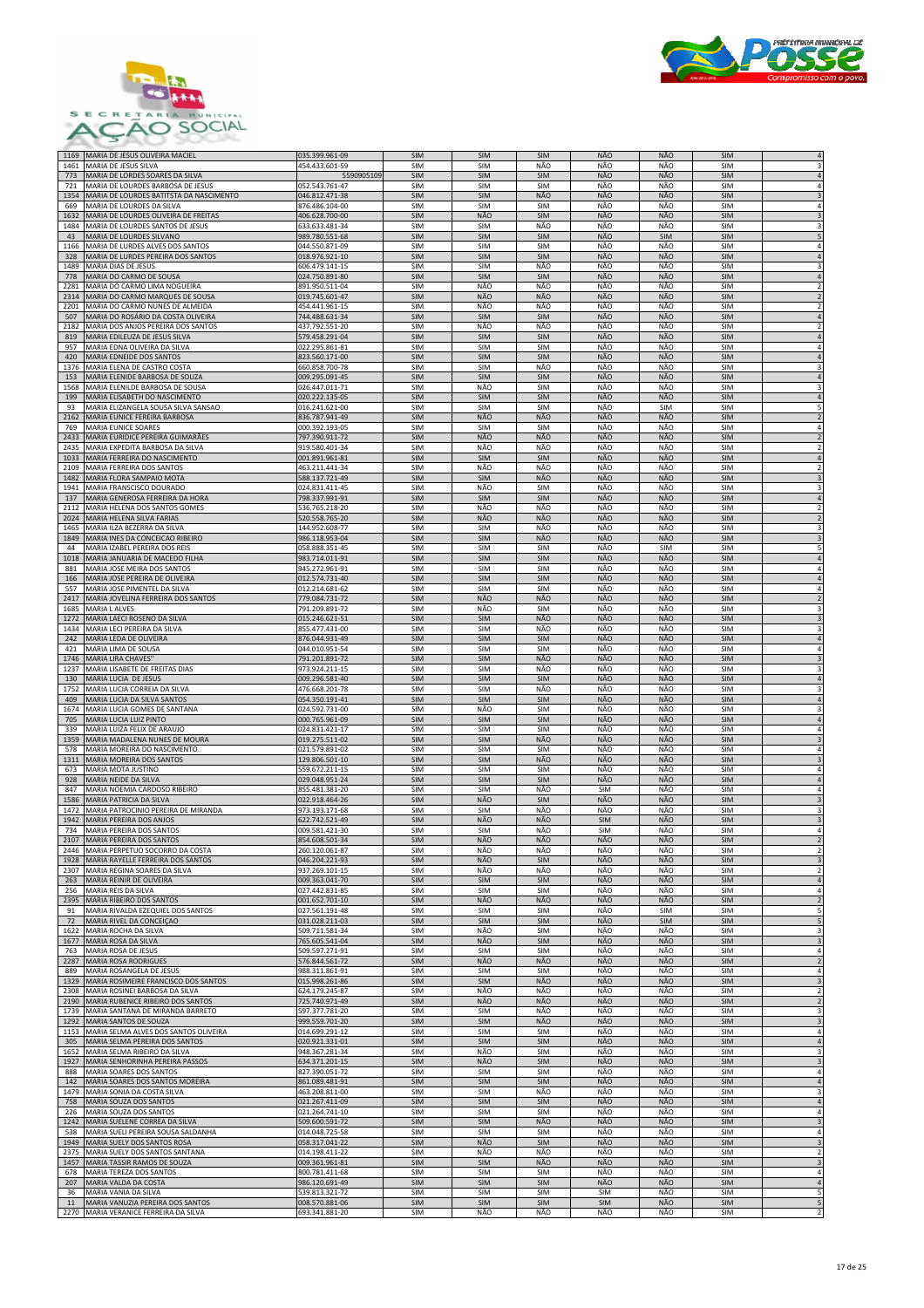



| 1367        | MARIA VILAR DE ARAUJO                                       | 020.897.551-99                   | SIM               | SIM        | NÃO               | NÃO        | NÃO        | SIM                      | 3                            |
|-------------|-------------------------------------------------------------|----------------------------------|-------------------|------------|-------------------|------------|------------|--------------------------|------------------------------|
| 2246        | MARIA VIRGELIA GOMES DE SOUZA                               | 849.778.411-15                   | SIM               | NÃO        | NÃO               | NÃO        | NÃO        | <b>SIM</b>               |                              |
| 2444        | MARIA ZILDA FEREIRA DOS SANTOS                              | 576.846.851-04                   | SIM               | NÃO        | NÃO               | NÃO        | NÃO        | <b>SIM</b>               | $\overline{2}$               |
| 96          | MARIA ZILMA DE OLIVEIRA                                     | 782.872.331-91                   | SIM               | SIM        | <b>SIM</b>        | NÃO        | <b>SIM</b> | <b>SIM</b>               | 5                            |
| 940         | MARIA ZUCICLEIDE BARRETO                                    | 419.640.391-34                   | SIM               | SIM        | <b>SIM</b>        | NÃO        | NÃO        | <b>SIM</b>               | 4                            |
| 1627        | MARIAN DA SILVA LEITE                                       | 027.403.091-80                   | SIM               | NÃO        | <b>SIM</b>        | NÃO        | NÃO        | <b>SIM</b>               | $\overline{3}$               |
| 101         | MARIANGELA FRANCISCA DE SOUZA                               | 046.544.604-38                   | SIM               | SIM        | SIM               | NÃO        | <b>SIM</b> | <b>SIM</b>               | 5                            |
| 2020        | MARIELY PEREIRA DE SOUSA                                    | 052.800.591-02                   | <b>SIM</b>        | NÃO        | NÃO               | <b>NÃO</b> | <b>NÃO</b> | SIM                      | $\overline{2}$               |
| 933         | MARILANDIA RAMOS DE ALCANTARA                               | 000.386.451-06                   | SIM               | SIM        | SIM               | NÃO        | NÃO        | <b>SIM</b>               | 4                            |
| 1496        | MARILEIDE DE OLIVEIRA                                       | 000.633.605-19                   | SIM               | SIM        | NÃO               | NÃO        | NÃO        | SIM                      | $\ensuremath{\mathsf{3}}$    |
| 2215        | MARILEIDE DE OLIVEIRA FURTADO                               | 840.002.871-68                   | SIM               | NÃO        | NÃO               | NÃO        | NÃO        | SIM                      | $\overline{2}$               |
| 1902        | MARILEIDE RIBEIRO DOS SANTOS                                | 948.031.961-68                   | SIM               | NÃO        | <b>SIM</b>        | NÃO        | NÃO        | <b>SIM</b>               | $\overline{3}$               |
| 878         | MARILEIDE RODRIGUES GUIMARAES                               | 011.018.691-51                   | SIM               | SIM        | SIM               | NÃO        | NÃO        | SIM                      | 4                            |
| 581         | MARILENE FIRMINO DA SILVA                                   | 009.295.871-03                   | <b>SIM</b>        | SIM        | SIM               | NÃO        | NÃO        | <b>SIM</b>               | $\overline{4}$               |
| 2574        | MARILENE FRANCISCA DA SILVA                                 | 379.994.941-00                   | NÃO               | NÃO        | NÃO               | NÃO        | NÃO        | SIM                      |                              |
| 2179        | MARILENE FRANCISCO DOS SANTOS                               | 952.691.931-91                   | SIM               | NÃO        | NÃO               | NÃO        | NÃO        | SIM                      | $\sqrt{2}$                   |
| 886         | MARILENE PEREIRA DA SILVA GAMA                              | 009.289.871-83                   | SIM               | SIM        | SIM               | NÃO        | NÃO        | SIM                      | 4                            |
| 252<br>950  | MARILENE PEREIRA DE OLIVEIRA<br>MARILENE RODRIGUES DA SILVA | 013.988.741-59<br>034.004.111-08 | SIM<br>SIM        | SIM<br>SIM | SIM<br><b>SIM</b> | NÃO<br>NÃO | NÃO<br>NÃO | SIM<br><b>SIM</b>        | $\sqrt{4}$<br>$\sqrt{4}$     |
|             |                                                             |                                  |                   |            |                   | NÃO        | NÃO        |                          |                              |
| 188<br>640  | MARILENE SOARES DOS SANTOS<br>MARILENE SOUZA ALMEIDA        | 905.963.071-87<br>610.101.891-15 | SIM<br>SIM        | SIM<br>SIM | SIM<br>SIM        | NÃO        | NÃO        | <b>SIM</b><br><b>SIM</b> |                              |
| 2231        | MARILENE VIEIRA DA SILVA                                    | 625.048.191-53                   | SIM               | NÃO        | NÃO               | NÃO        | NÃO        | SIM                      | 4<br>$\mathbf 2$             |
| 955         | MARILENE VIEIRA DE MELO                                     | 026.993.261-51                   | SIM               | SIM        | SIM               | NÃO        | NÃO        | SIM                      | 4                            |
| 1170        | MARILENE VITORINO DOS REIS                                  | 009.363.961-99                   | SIM               | SIM        | SIM               | NÃO        | NÃO        | SIM                      | $\overline{4}$               |
| 944         | MARILUCIA RAMOS DE ALCANTARA                                | 039.815.381-70                   | SIM               | SIM        | SIM               | NÃO        | NÃO        | <b>SIM</b>               | $\overline{4}$               |
| 318         | MARILZA AIRES CERQUEIRA                                     | 015.517.131-36                   | <b>SIM</b>        | SIM        | <b>SIM</b>        | NÃO        | NÃO        | <b>SIM</b>               | $\overline{4}$               |
| 275         | MARILZA PEREIRA DOS SANTOS                                  | 013.075.371-89                   | SIM               | SIM        | <b>SIM</b>        | NÃO        | NÃO        | SIM                      |                              |
| 1646        | MARILZA RODRIGUES DE ANDRADE                                | 025.167.371-57                   | SIM               | NÃO        | <b>SIM</b>        | NÃO        | NÃO        | <b>SIM</b>               | 3                            |
| 2155        | MARINA DIAS SANTANA                                         | 046.189.441-61                   | <b>SIM</b>        | NÃO        | NÃO               | NÃO        | NÃO        | <b>SIM</b>               | 2                            |
| 1014        | MARINA FREITAS GOMES DA FONSECA                             | 018.914.981-77                   | SIM               | SIM        | SIM               | NÃO        | NÃO        | SIM                      | $\sqrt{4}$                   |
| 222         | MARINALVA TEIXEIRA DIAS                                     | 056.339.511-74                   | SIM               | SIM        | <b>SIM</b>        | NÃO        | NÃO        | <b>SIM</b>               | $\sqrt{4}$                   |
| 704         | MARINALVA BATISTA DOS SANTOS                                | 003.176.521-17                   | SIM               | SIM        | <b>SIM</b>        | NÃO        | NÃO        | <b>SIM</b>               | $\overline{4}$               |
| 1332        | MARINALVA COELHO SARAIVA                                    | 327.315.663-53                   | SIM               | SIM        | NÃO               | NÃO        | NÃO        | SIM                      | 3                            |
| 951         | <b>MARINALVA DOS SANTOS</b>                                 | 523.486.871-00                   | SIM               | SIM        | SIM               | NÃO        | NÃO        | SIM                      | $\overline{4}$               |
| 700         | MARINALVA EVANGELISTA DOS SANTOS                            | 003.402.201-55                   | <b>SIM</b>        | SIM        | SIM               | NÃO        | NÃO        | <b>SIM</b>               | 4                            |
| 689         | MARINALVA FERREIRA DA SILVA                                 | 018.113.561-25                   | <b>SIM</b>        | SIM        | SIM               | <b>NÃO</b> | <b>NÃO</b> | SIM                      | $\overline{4}$               |
| 2102        | MARINALVA MOREIRA DO NASCIMENTO                             | 043.295.431-76                   | SIM               | NÃO        | NÃO               | NÃO        | NÃO        | SIM                      | $\overline{2}$               |
| 1074        | MARINALVA PEREIRA DE SOUZA                                  | 026.987.111-08                   | SIM               | SIM        | SIM               | NÃO        | NÃO        | <b>SIM</b>               | $\overline{4}$               |
| 2414        | MARINALVA PEREIRA DOS SANTOS                                | 021.734.351-16                   | <b>SIM</b>        | NÃO        | NÃO               | NÃO        | NÃO        | SIM                      | $\mathfrak{p}$               |
| 2208        | MARINEIA FERREIRA DOS SANTOS                                | 041.629.674-16                   | SIM               | NÃO        | NÃO               | NÃO        | <b>NÃO</b> | SIM                      |                              |
| 1604        | MARINEIDE PEREIRA DE SOUSA                                  | 839.016.981-91                   | SIM               | NÃO        | SIM               | NÃO        | NÃO        | SIM                      | 3                            |
| 2117        | MARINEIDE PEREIRA DOS SANTOS                                | 009.364.981-96                   | <b>SIM</b>        | NÃO        | NÃO               | NÃO        | NÃO        | <b>SIM</b>               | $\overline{2}$               |
| 714         | MARINETE CAMPELO DE MIRANDA                                 | 033.511.021-51                   | SIM               | SIM        | SIM               | NÃO        | NÃO        | <b>SIM</b>               | $\overline{4}$               |
| 1424        | MARINETE DA SILVA GUIMARAES FAGUNDES                        | 010.885.091-93                   | SIM               | SIM        | NÃO               | NÃO        | NÃO        | <b>SIM</b>               | $\overline{3}$               |
| 267         | MARINETE PEREIRA DOS SANTOS                                 | 940.843.511-72                   | SIM               | SIM        | SIM               | NÃO        | NÃO        | SIM                      | $\Delta$                     |
| 1167        | MARINETE RODRIGUES DO BOMFIM OLIVEIRA                       | 020.461.071-01                   | SIM               | SIM        | <b>SIM</b>        | NÃO        | <b>NÃO</b> | <b>SIM</b>               |                              |
| 109         | MARINETE SIPRIANO DA ROCHA                                  | 009.362.051-99                   | SIM               | SIM        | <b>SIM</b>        | NÃO        | SIM        | <b>SIM</b>               | 5                            |
| 1089        | MARISA GOMES DA SILVA                                       | 058.395.061-25                   | SIM               | SIM        | SIM               | NÃO        | NÃO        | SIM                      | $\sqrt{4}$                   |
| 229         | MARISAN ALVES DOS SANTOS                                    | 015.238.861-37                   | SIM               | SIM        | SIM               | NÃO        | NÃO        | SIM                      | $\sqrt{4}$                   |
| 1117        | MARISETE RODRIGUES DE OLIVEIRA                              | 020.847.531-12                   | SIM               | SIM        | <b>SIM</b>        | NÃO        | NÃO        | <b>SIM</b>               | $\overline{4}$               |
| 1318        | MARISTELA BARBOSA DA SILVA                                  | 400.776.595-20                   | SIM               | SIM        | NÃO               | NÃO        | NÃO        | SIM                      | $\overline{3}$               |
| 237<br>1706 | MARISTELA FERREIRA LIMA<br>MARISTELA PEREIRA DE SOUZA       | 009.364.751-45<br>000.661.241-58 | SIM<br>SIM        | SIM<br>SIM | <b>SIM</b><br>NÃO | NÃO<br>NÃO | NÃO<br>NÃO | <b>SIM</b><br><b>SIM</b> | 3                            |
| 1438        | MARIVALDO MUNIZ CORREA                                      | 367.523.805-97                   | <b>SIM</b>        | SIM        | <b>NÃO</b>        | NÃO        | NÃO        | <b>SIM</b>               | 3                            |
| 2115        | MARIZA ALVES DA SILVA                                       | 050.878.851-01                   | SIM               | NÃO        | NÃO               | NÃO        | NÃO        | SIM                      | $\overline{2}$               |
| 801         | MARIZA COBER DA SILVA                                       | 018.761.431-85                   | SIM               | SIM        | <b>SIM</b>        | NÃO        | NÃO        | <b>SIM</b>               |                              |
| 795         | MARIZA GONCALVES DA SILVA                                   | 004.586.911-19                   | SIM               | SIM        | SIM               | NÃO        | NÃO        | SIM                      | $\overline{4}$               |
| 901         | MARIZA VIEIRA CABRAL                                        | 995.880.991-53                   | SIM               | SIM        | <b>SIM</b>        | NÃO        | NÃO        | <b>SIM</b>               |                              |
| 1704        | MARIZELIA FRREIRA DOS SANTOS                                | 058.031.411-19                   | SIM               | NÃO        | SIM               | NÃO        | NÃO        | <b>SIM</b>               | 3                            |
| 18          | MARIZETE FERREIRA DE SOUZA                                  | 097.861.758-40                   | <b>SIM</b>        | SIM        | <b>SIM</b>        | <b>SIM</b> | NÃO        | <b>SIM</b>               | 5                            |
| 329         | MARIZETE GOMES DOS SANTOS OLIVEIRA                          | 022.063.721-00                   | SIM               | SIM        | SIM               | NÃO        | NÃO        | SIM                      | $\sqrt{4}$                   |
| 81          | MARIZETE PEREIRA DOS SANTOS                                 | 029.494.501-64                   | SIM               | SIM        | <b>SIM</b>        | NÃO        | SIM        | <b>SIM</b>               | $\overline{5}$               |
| 1065        | MARLANE PEREIRA GUIMARAES                                   | 048.054.251-13                   | SIM               | SIM        | SIM               | NÃO        | NÃO        | SIM                      | $\overline{4}$               |
| 1599        | MARLEIDE ALVES DOS SANTOS                                   | 020.376.241-07                   | <b>SIM</b>        | NÃO        | SIM               | <b>NÃO</b> | <b>NÃO</b> | <b>SIM</b>               | $\overline{3}$               |
| 1010        | MARLEIDE DE JESUS PEREIRA                                   | 038.102.271-45                   | SIM               | SIM        | <b>SIM</b>        | NÃO        | NÃO        | <b>SIM</b>               | $\sqrt{4}$                   |
| 35          | MARLENE ALVES DOS SANTOS                                    | 015.908.221-88                   | <b>SIM</b>        | SIM        | <b>SIM</b>        | SIM        | NÃO        | <b>SIM</b>               | 5                            |
| 1448        | MARLENE DO CARMO E SILVA                                    | 001.740.001-54                   | <b>SIM</b>        | SIM        | NÃO               | NÃO        | NÃO        | <b>SIM</b>               | 3                            |
| 1222        | MARLENE FERNANDES DA CRUZ                                   | 021.032.351-50                   | SIM               | <b>NÃO</b> | SIM               | NÃO        | NÃO        | <b>SIM</b>               |                              |
| 520         | MARLENE FIRMINO DA SILVA                                    | 967.218.551-00                   | SIM               | SIM        | <b>SIM</b>        | NÃO        | NÃO        | SIM                      | 4                            |
| 1757        | MARLENE GOMES DA SILVA                                      | 532.451.131-53                   | <b>SIM</b>        | <b>SIM</b> | NÃO               | NÃO        | NÃO        | <b>SIM</b>               |                              |
| 761         | MARLENE PEREIRA DE SOUZA                                    | 029.304.761-84                   | SIM               | SIM        | SIM               | NÃO        | NÃO        | SIM                      | 4                            |
| 855         | MARLENE PEREIRA DOS SANTOS                                  | 013.558.231-88                   | SIM               | SIM        | SIM               | NÃO        | NÃO        | SIM                      | $\sqrt{4}$                   |
| 1207        | MARLENE PIMENTA DA SILVA                                    | 127.152.385-9                    | SIM               | SIM        | NÃO               | NÃO        | NÃO        | SIM                      | 3                            |
| 2402        | MARLENE ROCHA DE ARAUJO                                     | 989.814.121-20                   | SIM               | NÃO        | NÃO               | NÃO        | NÃO        | SIM                      | $\overline{2}$               |
| 184         | MARLENE ROCHA DOS SANTOS                                    | 032.874.881-12                   | SIM               | SIM        | SIM<br>SIM        | NÃO<br>NÃO | NÃO<br>NÃO | <b>SIM</b><br><b>SIM</b> | $\overline{4}$<br>$\sqrt{4}$ |
| 1148        | MARLENE SOARES DA SILVA SANTOS                              | 041.340.801-93                   | SIM               | SIM        |                   |            |            |                          |                              |
| 1460<br>713 | MARLENE SOARES DOS SANTOS<br>MARLI ALVES DOS SANTOS         | 823.239.091-34<br>049.578.241-69 | SIM<br>SIM        | SIM<br>SIM | NÃO<br>SIM        | NÃO<br>NÃO | NÃO<br>NÃO | <b>SIM</b><br>SIM        | 3<br>$\sqrt{4}$              |
| 745         | MARLI BASTOS DOS SANTOS                                     | 009.294.871-50                   | SIM               | SIM        | SIM               | NÃO        | NÃO        | SIM                      | $\sqrt{4}$                   |
| 583         |                                                             |                                  |                   | SIM        | SIM               | NÃO        | NÃO        |                          | $\overline{4}$               |
| 120         | MARLI DE LIMA PAIVA<br>MARLI DOS SANTOS FREITAS             | 047.147.631-56<br>082.568.006-90 | <b>SIM</b><br>SIM | SIM        | SIM               | NÃO        | NÃO        | SIM<br>SIM               | $\overline{4}$               |
| 822         | MARLI FERNANDES DA CRUZ                                     | 047.285.351-18                   | SIM               | SIM        | SIM               | NÃO        | NÃO        | SIM                      | $\sqrt{4}$                   |
| 357         | MARLI VIEIRA DOS SANTOS RIBEIRO                             | 703.965.721-03                   | SIM               | SIM        | SIM               | NÃO        | NÃO        | SIM                      | 4                            |
| 962         | MARLUCIA DE JESUS PEREIRA                                   | 030.472.381-97                   | SIM               | SIM        | SIM               | NÃO        | NÃO        | <b>SIM</b>               | $\sqrt{4}$                   |
| 2514        | MARLUS JUNIOR RODRIGUES DE SOUZA                            | 019.844.321-84                   | NÃO               | NÃO        | NÃO               | NÃO        | NÃO        | SIM                      | 1                            |
| 942         | MARLY FERREIRA DOS SANTOS                                   | 009.361.951-00                   | SIM               | SIM        | SIM               | NÃO        | NÃO        | SIM                      | $\overline{4}$               |
| 1509        | MARLY FERREIRA DOS SANTOS                                   | 718.620.641-72                   | SIM               | NÃO        | <b>SIM</b>        | NÃO        | NÃO        | SIM                      | 3                            |
| 134         | MARLY PEREIRA MELO                                          | 010.830.991-67                   | SIM               | SIM        | <b>SIM</b>        | NÃO        | NÃO        | SIM                      | $\sqrt{4}$                   |
| 1862        | MARTA DA SILVA MENDES                                       | 032.419.271-13                   | <b>SIM</b>        | SIM        | NÃO               | NÃO        | NÃO        | SIM                      | 3                            |
| 2221        | MARTA MARTINS DE MELO                                       | 010.807.891-46                   | <b>SIM</b>        | NÃO        | NÃO               | NÃO        | NÃO        | SIM                      | $\overline{2}$               |
| 921         | MARTA RODRIGUES DO BONFIM                                   | 003.269.971-99                   | <b>SIM</b>        | SIM        | <b>SIM</b>        | NÃO        | NÃO        | <b>SIM</b>               | $\sqrt{4}$                   |
| 1480        | MARTA RODRIGUES DA SILVA                                    | 451.033.481-87                   | SIM               | SIM        | <b>NÃO</b>        | <b>NÃO</b> | NÃO        | SIM                      | $\overline{\mathbf{3}}$      |
| 1996        | MARTINHO PEREIRA DA ROCHA                                   | 332.073.482-20                   | NÃO               | SIM        | NÃO               | NÃO        | NÃO        | <b>SIM</b>               | $\overline{2}$               |
| 2380        | MARULINA FERREIRA DA ROCHA                                  | 854.627.131-34                   | SIM               | NÃO        | NÃO               | NÃO        | NÃO        | <b>SIM</b>               | $\mathbf 2$                  |
| 1365        | MARUZAN DOS SANTOS DOS ANJOS                                | 035.057.361-12                   | NÃO               | SIM        | SIM               | NÃO        | NÃO        | SIM                      | 3                            |
| 1011        | MAURICIA LUIZA DOS SANTOS PLACIDO SOARES                    | 055.938.661-39                   | <b>SIM</b>        | SIM        | SIM               | NÃO        | NÃO        | SIM                      | $\overline{4}$               |
| 2442        | MAURITA BISPO FEREIRA                                       | 808.017.901-82                   | SIM               | NÃO        | NÃO               | NÃO        | NÃO        | SIM                      | $\overline{2}$               |
| 1719        | MAURO RANULFO LINHARES DA SILVA CARDOSO                     | 041.826.561-56                   | NÃO               | SIM        | SIM               | NÃO        | NÃO        | SIM                      | 3                            |
| 397         | MAYARA VIEIRA VENANCIO DA SILVA                             | 035.928.151-64                   | SIM               | SIM        | SIM               | NÃO        | NÃO        | SIM                      | $\overline{4}$               |
| 1146        | MEIRE BARBOSA DOS SANTOS                                    | 040.687.381-06                   | SIM               | SIM        | SIM               | NÃO        | NÃO        | <b>SIM</b>               | $\overline{4}$               |
| 1955        | MEIRIELE LOPES DO ESPIRITO SANTO                            | 030.882.551-60                   | SIM               | NÃO        | SIM               | NÃO        | NÃO        | SIM                      | $\overline{3}$               |
| 353         | MEIRIELLE ALVES DOS SANTOS                                  | 013.304.781-42                   | <b>SIM</b>        | SIM        | SIM               | NÃO        | NÃO        | <b>SIM</b>               | $\sqrt{4}$                   |
| 362         | MEIRIELLE LOPES DO ESPIRITO SANTO                           | 038.325.519-60                   | <b>SIM</b>        | SIM        | <b>SIM</b>        | NÃO        | NÃO        | SIM                      | $\sqrt{4}$                   |
|             | 1688 MICAELE DE JESUS                                       | 035.783.201-96                   | SIM               | NÃO        | NÃO               | SIM        | NÃO        | SIM                      | $\overline{\mathbf{3}}$      |
|             | 1918 MICHAELLA BARBOSA SILVA                                | 055.645.761-79                   | SIM               | NÃO        | SIM               | NÃO        | NÃO        | SIM                      | 3                            |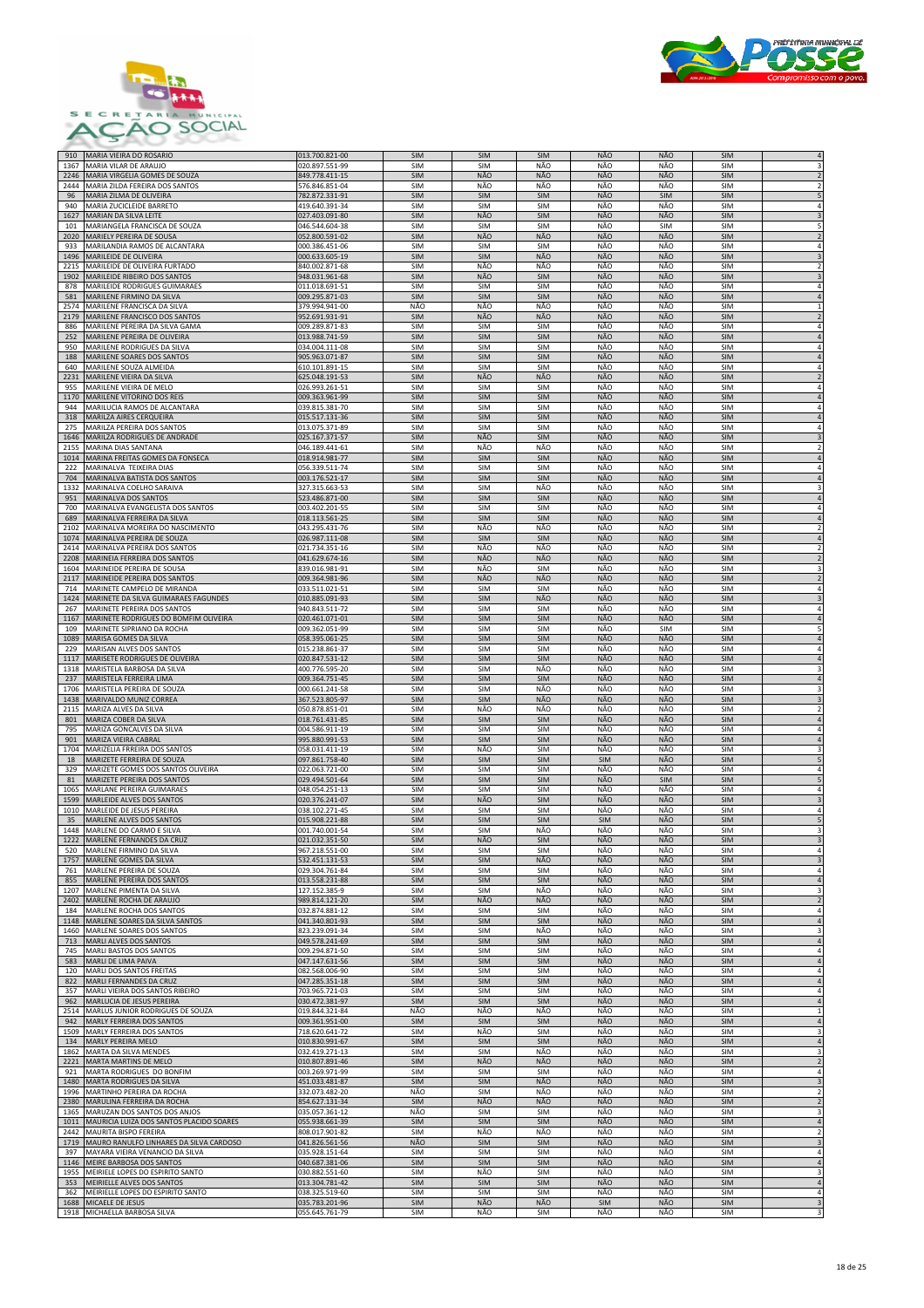



| 2174         | MIKAELLY DIAS DE MOURA                                         | 036.348.741-72                   | <b>SIM</b>               | NÃO        | NÃO                      | NÃO               | NÃO               | <b>SIM</b>               | $\overline{2}$                          |
|--------------|----------------------------------------------------------------|----------------------------------|--------------------------|------------|--------------------------|-------------------|-------------------|--------------------------|-----------------------------------------|
| 730          | MIKAELLY THAYANNE ROSARIO DE OLIVEIRA                          | 035.539.091-45                   | SIM                      | SIM        | <b>SIM</b>               | NÃO               | NÃO               | <b>SIM</b>               |                                         |
| 1658         | MINERVINA RODRIGUES DE MONTALVAO                               | 001.402.771-29                   | SIM                      | NÃO        | <b>SIM</b>               | NÃO               | NÃO               | <b>SIM</b>               | 3                                       |
| 1391<br>1766 | MIRIAM ROSA DE SOUSA<br>MIRIAN ANGELICA DE SOUSA               | 538.488.531-91<br>994.482.031-87 | <b>SIM</b><br>SIM        | SIM<br>SIM | NÃO<br>NÃO               | NÃO<br>NÃO        | NÃO<br>NÃO        | <b>SIM</b><br>SIM        | 3<br>3                                  |
| 1664         | MIRIVAN RODRIGUES DA CRUZ                                      | 805.949.481-34                   | <b>SIM</b>               | NÃO        | SIM                      | NÃO               | NÃO               | <b>SIM</b>               | $\overline{3}$                          |
| 127          | MISLENE SOARES DE SOUSA                                        | 018.081.521-07                   | SIM                      | SIM        | SIM                      | NÃO               | NÃO               | SIM                      |                                         |
| 235          | MONICA MARIA DE FREITAS                                        | 435.576.191-68                   | SIM                      | SIM        | SIM                      | NÃO               | NÃO               | <b>SIM</b>               |                                         |
| 2303         | MONICA RODRIGUES DE OLIVEIRA                                   | 999.652.321-72                   | SIM                      | NÃO<br>SIM | NÃO                      | NÃO<br>NÃO        | NÃO<br>NÃO        | SIM                      | $\overline{4}$                          |
| 591<br>1304  | MUCIA APARECIDA DE OLIVEIRA<br>NAARA SANTOS DE OLIVEIRA        | 048.191.041-79<br>031.354.651-79 | SIM<br>SIM               | SIM        | <b>SIM</b><br>NÃO        | NÃO               | NÃO               | SIM<br>SIM               | 3                                       |
| 672          | NADIA FERREIRA DE SOUZA                                        | 040.532.741-25                   | <b>SIM</b>               | SIM        | <b>SIM</b>               | NÃO               | NÃO               | <b>SIM</b>               | $\overline{4}$                          |
| 2447         | NADIR PEREIRA SERPA                                            | 036.323.471-31                   | NÃO                      | NÃO        | NÃO                      | NÃO               | NÃO               | <b>SIM</b>               |                                         |
| 1494         | NAGLA DE JESUS LIMA                                            | 050.537.671-73                   | SIM                      | SIM        | NÃO                      | NÃO               | <b>NÃO</b>        | <b>SIM</b>               | $\overline{\mathbf{3}}$                 |
| 597<br>1614  | NAIDIANY BISPO ALVES<br>NAIZA RODRIGUES DA SILVA ALMEIDA       | 009.538.071-00<br>037.314.741-40 | SIM<br>SIM               | SIM<br>NÃO | <b>SIM</b><br>SIM        | NÃO<br>NÃO        | NÃO<br>NÃO        | <b>SIM</b><br>SIM        | 4<br>3                                  |
| 682          | NANY MARIA FRANCISCO XAVIER                                    | 516.947.861-53                   | SIM                      | SIM        | SIM                      | NÃO               | NÃO               | SIM                      | 4                                       |
| 994          | NARIELLY SANTOS DE OLIVEIRA                                    | 043.751.801-86                   | SIM                      | SIM        | SIM                      | NÃO               | NÃO               | <b>SIM</b>               |                                         |
| 657<br>2436  | NATALIA BARBOSA DE SOUSA<br>NATALIA NUNES DA SILVA             | 028.570.591-16<br>009.289.241-81 | SIM<br>SIM               | SIM<br>NÃO | SIM<br>NÃO               | NÃO<br>NÃO        | NÃO<br>NÃO        | SIM<br>SIM               | $\overline{4}$                          |
| 2286         | NATALINA FERREIRA DE SANTANA                                   | 850.881.701-06                   | SIM                      | NÃO        | NÃO                      | NÃO               | NÃO               | <b>SIM</b>               |                                         |
| 1563         | NAYANE FERNANDA DE SOUZA ALVES                                 | 028.033.911-98                   | SIM                      | NÃO        | SIM                      | NÃO               | NÃO               | SIM                      | $\sqrt{3}$                              |
| 1336         | NAYARA BISPO DA SILVA                                          | 048.950.281-43                   | <b>SIM</b>               | SIM        | NÃO                      | NÃO               | NÃO               | SIM                      | 3                                       |
| 1072<br>126  | NAYARA OLIVEIRA DE FARIAS<br>NAYARA PEREIRA BATISTA            | 047.029.671-26<br>048.194.681-03 | SIM<br>SIM               | SIM<br>SIM | SIM<br>SIM               | NÃO<br>NÃO        | NÃO<br>NÃO        | <b>SIM</b><br><b>SIM</b> | $\sqrt{4}$<br>$\sqrt{4}$                |
| 1027         | NAYARA ROCHA DA SILVA                                          | 056.991.141-90                   | <b>SIM</b>               | SIM        | <b>SIM</b>               | NÃO               | NÃO               | <b>SIM</b>               | $\overline{4}$                          |
| 1145         | NEIDE FERREIRA DOS SANTOS                                      | 023.271.105-48                   | SIM                      | SIM        | <b>SIM</b>               | NÃO               | NÃO               | <b>SIM</b>               | 4                                       |
| 835<br>616   | NEILA GONCALVES DOS SANTOS<br>NEILMA MAIARA FERREIRA DE SOUSA  | 021.368.841-74<br>029.946.171-88 | SIM<br><b>SIM</b>        | NÃO<br>SIM | <b>SIM</b><br>SIM        | <b>SIM</b><br>NÃO | NÃO<br>NÃO        | <b>SIM</b><br><b>SIM</b> | $\sqrt{4}$                              |
| 949          | NEIMA JOSEVANY PEREIRA DE SOUZA                                | 015.832.661-63                   | SIM                      | SIM        | <b>SIM</b>               | NÃO               | NÃO               | <b>SIM</b>               | $\overline{a}$<br>$\overline{4}$        |
| 2259         | NELCI OLIVEIRA DOS SANTOS                                      | 007.539.221-69                   | SIM                      | NÃO        | NÃO                      | NÃO               | NÃO               | SIM                      | $\overline{2}$                          |
| 278          | NELMA ANTONIO DE ALMEIDA                                       | 009.363.741-10                   | <b>SIM</b>               | SIM        | SIM                      | NÃO               | NÃO               | <b>SIM</b>               |                                         |
| 1854<br>1456 | NELZIRA NICODEMOS NOVAIS<br>NERIM GUIMARAES CARDOSO            | 038.181.811-01<br>027.663.831-07 | SIM<br>SIM               | SIM<br>SIM | NÃO<br>NÃO               | NÃO<br>NÃO        | NÃO<br>NÃO        | SIM<br>SIM               | $\sqrt{3}$                              |
| 610          | NEURACI BISPO ALVES SILVA                                      | 049.822.941-60                   | <b>SIM</b>               | SIM        | SIM                      | NÃO               | NÃO               | SIM                      | 4                                       |
| 895          | NEURACI LUIZ PINTO                                             | 009.295.691-21                   | SIM                      | SIM        | SIM                      | NÃO               | NÃO               | SIM                      | $\sqrt{4}$                              |
| 1763         | NEURENI PEREIRA DA SILVA GAMA MARQUES                          | 020.699.591-12                   | SIM                      | SIM        | NÃO                      | NÃO               | NÃO               | SIM                      | 3                                       |
| 182<br>2263  | NEURI ALVES FERNANDES<br>NEUSA FRANCISCA DOS SANTOS            | 045.550.461-02<br>045.525.781-70 | <b>SIM</b><br><b>SIM</b> | SIM<br>NÃO | SIM<br>NÃO               | NÃO<br>NÃO        | NÃO<br>NÃO        | <b>SIM</b><br><b>SIM</b> | $\overline{4}$                          |
| 496          | NEUSA SANTOS DE OLIVEIRA                                       | 009.289.451-89                   | SIM                      | SIM        | <b>SIM</b>               | NÃO               | NÃO               | SIM                      | $\sqrt{4}$                              |
| 2452         | NEUSA SOARES DE SOUZA SANTOS                                   | 952.768.401-30                   | NÃO                      | NÃO        | NÃO                      | NÃO               | NÃO               | SIM                      | 1                                       |
| 1218         | NEUSENI VIEIRA DA SILVA                                        | 022.656.491-63                   | SIM                      | NÃO        | <b>SIM</b>               | NÃO<br>NÃO        | <b>NÃO</b><br>NÃO | SIM                      | $\overline{\mathbf{3}}$                 |
| 768<br>1082  | NEUSENILDE FERREIRA DO CARMO<br>NEUSIELE PEREIRA DE SANTANA    | 854.647.241-68<br>058.102.371-42 | SIM<br>SIM               | SIM<br>SIM | <b>SIM</b><br>SIM        | NÃO               | NÃO               | <b>SIM</b><br>SIM        | 4                                       |
| 815          | NEUSINETE FRANCISCO DOS SANTOS                                 | 045.682.621-19                   | SIM                      | SIM        | SIM                      | NÃO               | NÃO               | SIM                      |                                         |
| 2084         | NEUZA RIBEIRO DOS SANTOS                                       | 003.837.281-93                   | SIM                      | NÃO        | NÃO                      | NÃO               | NÃO               | SIM                      | $\sqrt{2}$                              |
| 780<br>1883  | NEUZA SANTOS DA CONCEICAO                                      | 009.289.881-55                   | SIM                      | SIM<br>SIM | SIM<br>NÃO               | NÃO<br>NÃO        | NÃO<br>NÃO        | SIM<br>SIM               | 4<br>$\overline{\mathbf{3}}$            |
| 1049         | NEUZETE ALVES DA SILVA<br>NEUZI DE ALMEIDA                     | 808.031.481-00<br>033.663.791-89 | <b>SIM</b><br>SIM        | SIM        | SIM                      | NÃO               | NÃO               | <b>SIM</b>               | $\overline{4}$                          |
| 1287         | NICE ALVES GUIMARAES                                           | 003.853.251-42                   | <b>SIM</b>               | SIM        | NÃO                      | NÃO               | NÃO               | <b>SIM</b>               | $\overline{3}$                          |
| 487          | NICK RAVELLY VIERA DA ROCHA                                    | 704.191.841-63                   | <b>SIM</b>               | SIM        | SIM                      | NÃO               | NÃO               | <b>SIM</b>               |                                         |
| 490<br>706   | NILCA FERREIRA DA SILVA<br>NILDA DA SILVA SANTOS               | 041.469.421-01<br>038.039.241-03 | SIM<br><b>SIM</b>        | SIM<br>SIM | <b>SIM</b><br><b>SIM</b> | NÃO<br>NÃO        | NÃO<br>NÃO        | <b>SIM</b><br><b>SIM</b> | 4                                       |
| 723          | NILDA PEREIRA DE SOUZA                                         | 001.652.781-02                   | SIM                      | SIM        | SIM                      | NÃO               | NÃO               | SIM                      | $\sqrt{4}$                              |
| 1466         | NILMA MARIA DE ALMEIDA                                         | 003.323.101-08                   | SIM                      | SIM        | NÃO                      | NÃO               | NÃO               | SIM                      | 3                                       |
| 33           | NILSA DE SOUSA FERREIRA RAMOS                                  | 920.063.611-04                   | SIM                      | SIM        | <b>SIM</b>               | <b>SIM</b>        | NÃO               | <b>SIM</b>               | $\mathsf S$                             |
| 2573<br>216  | NILTON CESAR SANDRO DA SILVA<br>NILVA APARECIDA ROCHA CEZIMBRA | 868.515.431-68<br>971.120.971-34 | NÃO<br>SIM               | NÃO<br>SIM | NÃO<br><b>SIM</b>        | NÃO<br>NÃO        | NÃO<br>NÃO        | SIM<br>SIM               | $\overline{4}$                          |
| 175          | NILVA MOREIRA OLIVEIRA                                         | 015.635.501-99                   | SIM                      | SIM        | <b>SIM</b>               | NÃO               | NÃO               | SIM                      | 4                                       |
| 1717         | NILVA PEREIRA DOS SANTOS                                       | 030.832.541-99                   | <b>SIM</b>               | NÃO        | <b>SIM</b>               | NÃO               | NÃO               | <b>SIM</b>               | 3                                       |
| 295<br>1124  | NILZA FRANCISCO DA SILVA<br>NILZA VIEIRA DOS SANTOS            | 007.077.511-79<br>015.384.951-71 | SIM                      | SIM<br>SIM | <b>SIM</b><br><b>SIM</b> | NÃO<br>NÃO        | NÃO<br>NÃO        | <b>SIM</b><br><b>SIM</b> | $\overline{4}$<br>$\overline{4}$        |
| 860          | NILZANGELA BRITO DOS SANTOS                                    | 037.965.841-01                   | <b>SIM</b><br><b>SIM</b> | SIM        | SIM                      | NÃO               | NÃO               | SIM                      | $\overline{4}$                          |
| 2090         | NIRVESILIA DE OLIVEIRA AQUINO                                  | 552.054.371-20                   | SIM                      | NÃO        | NÃO                      | NÃO               | <b>NÃO</b>        | <b>SIM</b>               |                                         |
| 2518         | NOÉ MOREIRA LOPES                                              | 576.852.071-68                   | NÃO                      | NÃO        | NÃO                      | NÃO               | NÃO               | <b>SIM</b>               | $\mathbf{1}$                            |
| 2362<br>336  | NOEL JOSE DE ALMEIDA<br>NOEMIA FRANCISCO DE BOMFIM             | 936.837.821-53<br>016.591.551-00 | <b>NÃO</b><br>SIM        | SIM<br>SIM | NÃO<br>SIM               | NÃO<br>NÃO        | NÃO<br>NÃO        | SIM<br><b>SIM</b>        | 4                                       |
| 1888         | NUBIA FERNANDES DOS SANTOS                                     | 001.173.651-81                   | SIM                      | SIM        | NÃO                      | NÃO               | NÃO               | <b>SIM</b>               |                                         |
| 2412         | NUBIA FERREIRA DE SOUZA                                        | 032.744.851-28                   | SIM                      | NÃO        | NÃO                      | NÃO               | NÃO               | SIM                      |                                         |
| 1041         | NUBIA GOMES DIOLINO                                            | 022.546.051-35                   | <b>SIM</b>               | <b>SIM</b> | NÃO                      | <b>SIM</b>        | NÃO               | <b>SIM</b>               | 4                                       |
| 2365         | OBENERLSON SOARES DE ALMEIDA<br>2549 OLDEMAR RAIMUNDO SANTANA  | 043.140.225-66<br>009.334.991-24 | NÃO<br>NÃO               | SIM<br>NÃO | NÃO<br>NÃO               | NÃO<br>NÃO        | NÃO<br>NÃO        | <b>SIM</b><br>SIM        | $\overline{\mathbf{c}}$<br>$\mathbf{1}$ |
| 410          | OLINDA GOMES DA SILVA                                          | 043.592.851-16                   | SIM                      | SIM        | SIM                      | NÃO               | NÃO               | SIM                      | 4                                       |
| 1812         | ONICE BEZERRA DOS SANTOS                                       | 009.296.451-62                   | <b>SIM</b>               | SIM        | NÃO                      | NÃO               | NÃO               | SIM                      | $\overline{\mathbf{3}}$                 |
| 1437         | 1523 ORACI BENICIO DE SOUZA<br><b>ORACI BISPO ALVES</b>        | 776.184.911-00<br>644.681.511-53 | SIM<br><b>SIM</b>        | NÃO<br>SIM | NÃO<br>NÃO               | <b>SIM</b><br>NÃO | NÃO<br>NÃO        | SIM<br><b>SIM</b>        | 3<br>$\overline{\mathbf{3}}$            |
| 2127         | ORACI SOFIA DE ARAUJO                                          | 152.309.021-91                   | SIM                      | NÃO        | NÃO                      | NÃO               | NÃO               | <b>SIM</b>               | $\boldsymbol{2}$                        |
| 2141         | ORISLEI LOURENÇO DE SOUSA ALMEIDA                              | 038.484.621-17                   | NÃO                      | NÃO        | SIM                      | NÃO               | NÃO               | SIM                      | $\overline{2}$                          |
| 1382         | ORISLENE ALVES DOS SANTOS                                      | 036.215.261-61                   | SIM                      | SIM        | NÃO                      | NÃO               | NÃO               | SIM                      | 3                                       |
| 2455<br>1628 | ORLEI ALVES DA CRUZ<br>ORMEZINDA ALVES DE OLIVEIRA             | 031.496.461-46<br>454.489.561-15 | NÃO<br>SIM               | NÃO<br>NÃO | NÃO<br>SIM               | NÃO<br>NÃO        | NÃO<br>NÃO        | SIM<br>SIM               | $\mathbf{1}$<br>3                       |
| 2441         | ORONIAS RODRIGUES DE SANTANA                                   | 575.254.711-34                   | <b>SIM</b>               | NÃO        | NÃO                      | NÃO               | NÃO               | SIM                      | $\overline{2}$                          |
| 2358         | ORVANDIR SILVA ROSA                                            | 218.275.081-91                   | NÃO                      | SIM        | NÃO                      | NÃO               | NÃO               | SIM                      | $\overline{2}$                          |
| 2568<br>2266 | OSCAR ALVES DE FREITAS<br><b>OSENIR ALVES PEREIRA</b>          | 746.845.404-30<br>002.817.971-45 | NÃO<br>SIM               | NÃO<br>NÃO | NÃO<br>NÃO               | NÃO<br>NÃO        | NÃO<br>NÃO        | SIM<br>SIM               | $\,1\,$<br>$\overline{2}$               |
| 2480         | OSMAR RODRIGUES DOS SANTOS                                     | 044.435.381-00                   | NÃO                      | NÃO        | NÃO                      | NÃO               | NÃO               | SIM                      | $\mathbf 1$                             |
| 1327         | OSMAR SOARES DA SILVA                                          | 903.465.131-20                   | NÃO                      | SIM        | SIM                      | NÃO               | NÃO               | SIM                      | $\overline{\mathbf{3}}$                 |
| 1969<br>1203 | OSMARINA DE SOUSA ARAUJO<br>OSVALDA BARBOSA DOS SANTOS JESUS   | 967.303.073-15<br>521.090.621-34 | <b>SIM</b><br>SIM        | NÃO<br>SIM | NÃO<br>NÃO               | NÃO<br>NÃO        | NÃO<br>NÃO        | SIM<br>SIM               | $\overline{2}$                          |
| 1491         | OSVALDA BARBOSA DOS SANTOS JESUS                               | 566.345.871-91                   | SIM                      | SIM        | NÃO                      | NÃO               | NÃO               | <b>SIM</b>               | 3<br>$\ensuremath{\mathsf{3}}$          |
| 388          | OSVALDINA DE JESUS BATISTA                                     | 247.376.821-87                   | SIM                      | SIM        | SIM                      | NÃO               | NÃO               | SIM                      | 4                                       |
|              | 1848   OTACIANO ALVES DE SOUZA                                 | 793.779.391-00                   | NÃO                      | SIM        | SIM                      | NÃO               | NÃO               | SIM                      | $\overline{3}$                          |
| 1985<br>1079 | OZANO AVELINO DA PENHA<br>PABLINE ALVES BARBOSA                | 242.277.731-72<br>861.434.375-21 | NÃO<br>SIM               | SIM<br>SIM | NÃO<br>SIM               | NÃO<br>NÃO        | NÃO<br>NÃO        | SIM<br>SIM               | $\overline{2}$<br>$\sqrt{4}$            |
| 236          | PALMIRA BISPO DE SANTANA                                       | 934.780.031-72                   | SIM                      | SIM        | SIM                      | NÃO               | NÃO               | SIM                      | 4                                       |
| 316          | PALMIRA MOREIRA PINTO                                          | 028.784.151-08                   | SIM                      | SIM        | SIM                      | NÃO               | NÃO               | SIM                      | $\sqrt{4}$                              |
| 1121         | PATRICIA ALVES DA SILVA                                        | 047.980.671-30                   | SIM                      | SIM        | SIM                      | NÃO<br>NÃO        | NÃO<br>NÃO        | SIM                      | $\sqrt{4}$                              |
| 171<br>702   | PATRICIA ALVES SANTOS<br>PATRICIA BARBOSA DE SOUSA             | 036.271.261-14<br>031.225.761-98 | SIM<br>SIM               | SIM<br>SIM | SIM<br>SIM               | NÃO               | NÃO               | SIM<br>SIM               | $\overline{4}$<br>$\overline{4}$        |
| 1937         | PATRICIA CAROLINE KOLLING DA SILVA                             | 009.289.971-46                   | <b>SIM</b>               | NÃO        | <b>SIM</b>               | NÃO               | NÃO               | <b>SIM</b>               | $\overline{3}$                          |
| 634          | PATRICIA CAVALCANTE DA SILVA                                   | 003.764.491-28                   | SIM                      | SIM        | <b>SIM</b>               | NÃO               | NÃO               | SIM                      | $\overline{4}$                          |
| 1057<br>2419 | PATRICIA DA SILVA FRAGOSO<br>PATRICIA DANTAS SASSAME           | 065.040.811-07<br>989.998.850-00 | SIM<br><b>SIM</b>        | SIM<br>NÃO | SIM<br>NÃO               | NÃO<br>NÃO        | NÃO<br>NÃO        | SIM<br><b>SIM</b>        | $\sqrt{4}$<br>$\overline{2}$            |
| 1833         | PATRICIA DE SOUZA SOARES SANTOS                                | 007.179.021-70                   | SIM                      | SIM        | NÃO                      | NÃO               | NÃO               | SIM                      | $\overline{\mathbf{3}}$                 |
|              | 364 PATRICIA FERNANDES BENTO                                   | 040.325.661-51                   | SIM                      | SIM        | SIM                      | NÃO               | NÃO               | SIM                      | 4                                       |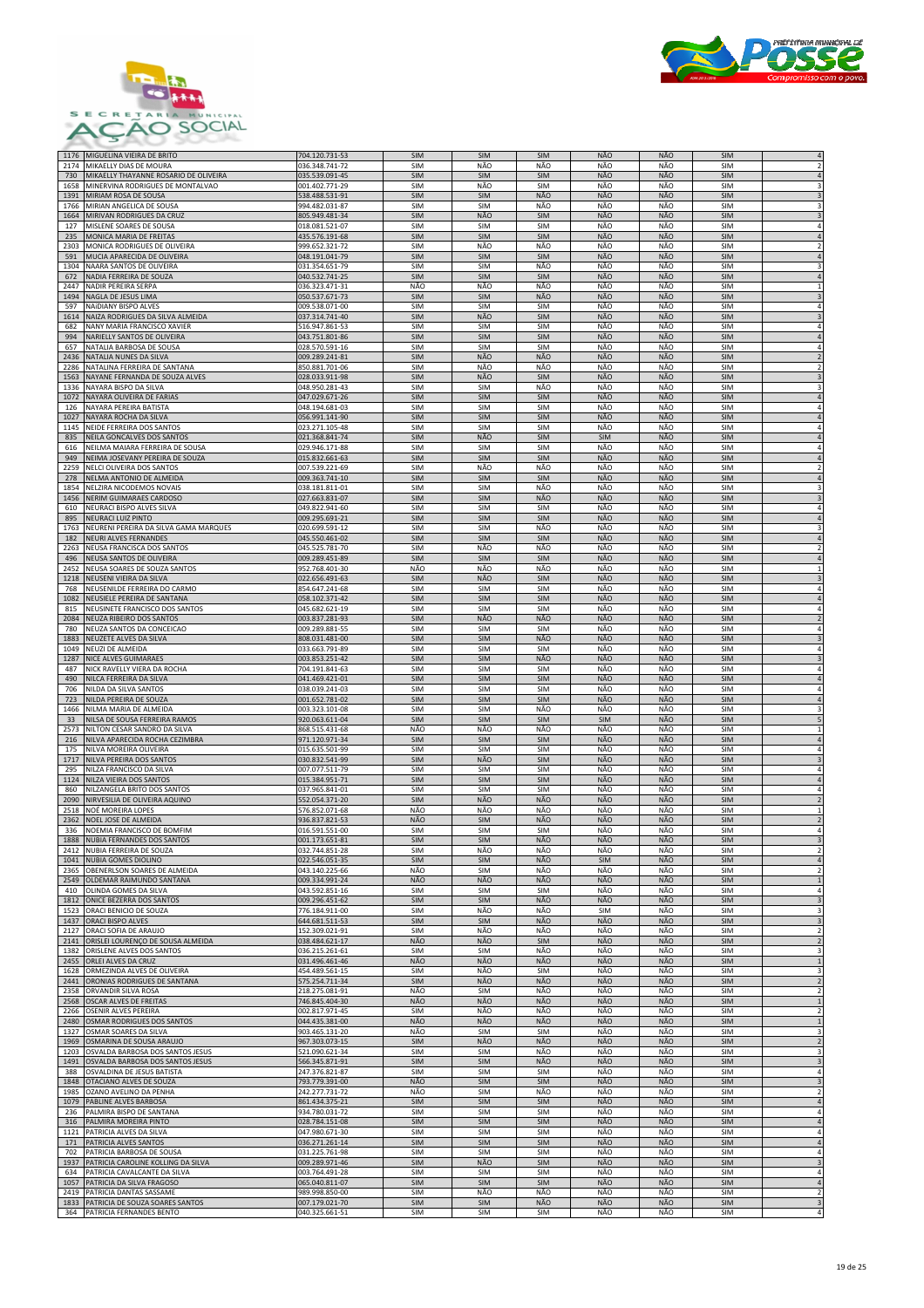



| 1798                   | PATRICIA RAYANE DOS SANTOS MELO                                          | 040.172.841-24                   | <b>SIM</b>               | <b>SIM</b>        | NÃO                      | NÃO               | NÃO               | <b>SIM</b>               | 3                                |
|------------------------|--------------------------------------------------------------------------|----------------------------------|--------------------------|-------------------|--------------------------|-------------------|-------------------|--------------------------|----------------------------------|
| 629                    | PATRICIA ROCHA RIBEIRO                                                   | 057.600.481-20                   | SIM                      | SIM               | <b>SIM</b>               | NÃO               | NÃO               | SIM                      | $\overline{4}$                   |
| 152                    | PATRICIA SOARES DA SILVA<br>PATRICIA SOFIA DE JESUS CONCEIÇÃO            | 020.635.261-17                   | <b>SIM</b><br><b>SIM</b> | SIM<br>SIM        | <b>SIM</b><br><b>SIM</b> | NÃO<br>NÃO        | NÃO<br>NÃO        | <b>SIM</b><br><b>SIM</b> | 4<br>$\sqrt{4}$                  |
| 966<br>1680            | PATRICIA VIEIRA DE MELO SANTANA                                          | 028.503.831-12<br>038.102.231-58 | SIM                      | NÃO               | <b>SIM</b>               | NÃO               | NÃO               | <b>SIM</b>               | 3                                |
| 1504                   | PATRICIA VIEIRA DOS SANTOS                                               | 017.517.331-14                   | SIM                      | NÃO               | SIM                      | NÃO               | NÃO               | <b>SIM</b>               | $\overline{3}$                   |
| 208                    | PAULA FRANCISCA DE SOUSA                                                 | 000.894.251-03                   | SIM                      | SIM               | SIM                      | NÃO               | NÃO               | SIM                      |                                  |
| $\overline{4}$<br>2548 | PAULA LUIZA DA CRUZ SOUSA<br>PAULO BARBOSA DOS SANTOS FILHO              | 044.508.471-56<br>009.495.831-95 | SIM<br>NÃO               | SIM<br>NÃO        | SIM<br>NÃO               | <b>SIM</b><br>NÃO | NÃO<br>NÃO        | SIM<br>SIM               | $\mathbf{1}$                     |
| 1408                   | PAULO DIAS DE SOUSA                                                      | 003.837.311-43                   | NÃO                      | SIM               | <b>SIM</b>               | NÃO               | NÃO               | <b>SIM</b>               | $\overline{3}$                   |
| 1338                   | PAULO HENRIQUE FERREIRA DE OLIVEIRA                                      | 704.822.491-61                   | NÃO                      | SIM               | <b>SIM</b>               | NÃO               | NÃO               | SIM                      | 3                                |
| 2550                   | PAULO JOSE FERREIRA DE OLIVEIRA                                          | 588.136.321-34                   | NÃO                      | NÃO               | NÃO                      | NÃO               | NÃO               | <b>SIM</b>               | $\mathbf{1}$<br>$\overline{2}$   |
| 1961<br>1442           | PAULO MARCOS MAGALHAES<br>PAULO NUNES VIEIRA DE SOUZA                    | 032.084.391-21<br>034.917.981-67 | NÃO<br>SIM               | SIM<br>SIM        | NÃO<br>NÃO               | NÃO<br>NÃO        | NÃO<br>NÃO        | SIM<br><b>SIM</b>        |                                  |
| 2218                   | PAULO RICARDO DA SILVA                                                   | 749.493.571-15                   | SIM                      | NÃO               | NÃO                      | NÃO               | NÃO               | <b>SIM</b>               | $\overline{\mathbf{c}}$          |
| 1356                   | PAULO SERGIO DE OLIVEIRA                                                 | 040.256.231-37                   | NÃO                      | SIM               | SIM                      | NÃO               | NÃO               | <b>SIM</b>               | 3                                |
| 2027<br>94             | PEDRA ALVES DE OLIVEIRA<br>PEDRO FERREIRA VAZ                            | 002.872.811-40<br>245.735.232-00 | SIM<br>NÃO               | NÃO<br>SIM        | NÃO<br>SIM               | NÃO<br><b>SIM</b> | NÃO<br><b>SIM</b> | <b>SIM</b><br>SIM        | $\overline{2}$                   |
| 2340                   | PEDRO HENRIQUE CONCEICAO BARBOSA                                         | 045.830.911-76                   | NÃO                      | SIM               | NÃO                      | NÃO               | NÃO               | SIM                      | $\overline{2}$                   |
| 2001                   | EDRO HENRIQUE PEREIRA DE SOUSA                                           | 045.622.491-29                   | NÃO                      | SIM               | NÃO                      | NÃO               | NÃO               | <b>SIM</b>               |                                  |
| 1878                   | PEDRO HENRIQUE RIBEIRO DE OLIVEIRA                                       | 011.225.651-19                   | NÃO<br>NÃO               | SIM               | SIM<br>SIM               | NÃO               | NÃO               | <b>SIM</b>               | 3                                |
| 1337<br>2352           | PEDRO HENRIQUE VIEIRA DE JESUS<br>PEDRO RODRIGUES DE SOUZA               | 704.565.731-51<br>890.961.421-87 | NÃO                      | SIM<br>SIM        | NÃO                      | NÃO<br>NÃO        | NÃO<br>NÃO        | SIM<br><b>SIM</b>        | 3<br>$\overline{2}$              |
| 2338                   | PEDRO RODRIGUES DO BOMFIM                                                | 009.363.271-11                   | NÃO                      | SIM               | NÃO                      | NÃO               | NÃO               | <b>SIM</b>               | $\overline{\phantom{0}}$         |
| 37                     | POLIANA ALVES DE OLIVEIRA                                                | 059.424.291-62                   | SIM                      | SIM               | <b>SIM</b>               | <b>SIM</b>        | NÃO               | <b>SIM</b>               | 5                                |
| 389<br>720             | POLIANA BARBOSA DOS SANTOS<br>POLIANA BEZERRA RIOS                       | 048.930.291-26<br>009.205.521-45 | <b>SIM</b><br>SIM        | SIM<br><b>SIM</b> | SIM<br><b>SIM</b>        | <b>NÃO</b><br>NÃO | <b>NÃO</b><br>NÃO | SIM<br><b>SIM</b>        | $\overline{4}$<br>$\sqrt{4}$     |
| 1748                   | POLIANA MOREIRA SODRE                                                    | 878.502.731-68                   | <b>SIM</b>               | SIM               | <b>NÃO</b>               | NÃO               | NÃO               | <b>SIM</b>               | $\ensuremath{\mathsf{3}}$        |
| 416                    | PRISCILLA NERIS DE MELO LOPES                                            | 032.674.141-05                   | SIM                      | SIM               | SIM                      | NÃO               | NÃO               | SIM                      | 4                                |
| 2081<br>1596           | PRISCILLA RODRIGUES DA SILVA CAMARA                                      | 040.460.811-63                   | <b>SIM</b><br><b>SIM</b> | NÃO<br>NÃO        | NÃO<br>SIM               | NÃO<br>NÃO        | NÃO<br>NÃO        | <b>SIM</b><br><b>SIM</b> | $\overline{\phantom{0}}$<br>3    |
| 736                    | QUEILA BARBOSA DO NASCIMENTO<br>QUEILANE PEREIRA DE CARVALHO             | 003.280.001-08<br>043.305.473-50 | <b>SIM</b>               | SIM               | <b>SIM</b>               | NÃO               | NÃO               | <b>SIM</b>               | $\overline{4}$                   |
| 144                    | QUILZA FRANCISCO DA SILVA                                                | 929.196.771-87                   | <b>SIM</b>               | SIM               | SIM                      | NÃO               | NÃO               | <b>SIM</b>               |                                  |
| 1954                   | QUIOMAR RODRIGUES DA SILVA VIEIRA                                        | 640.682.501-20                   | SIM                      | NÃO               | SIM                      | NÃO               | NÃO               | SIM                      | 3                                |
| 2116<br>2228           | RADEMACKER MADUREIRA DIAS PAES<br>RADRIELY STEPHANNI P. NASCIMENTO SILVA | 595.599.002-00<br>049.720.131-33 | NÃO<br><b>SIM</b>        | NÃO<br>NÃO        | SIM<br>NÃO               | NÃO<br>NÃO        | NÃO<br>NÃO        | SIM<br>SIM               | $\overline{2}$<br>$\overline{2}$ |
| 2528                   | RAFAEL DA SILVA MEDEIROS                                                 | 021.368.881-61                   | NÃO                      | NÃO               | NÃO                      | NÃO               | NÃO               | SIM                      | $\mathbf{1}$                     |
| 1298                   | RAFAEL JOSE DA SILVA                                                     | 040.153.061-20                   | NÃO                      | SIM               | <b>SIM</b>               | NÃO               | NÃO               | <b>SIM</b>               | $\overline{3}$                   |
| 814                    | RAFAELA DIAS DE ALMEIDA                                                  | 039.454.331-93                   | <b>SIM</b>               | <b>SIM</b>        | <b>SIM</b>               | NÃO               | NÃO               | <b>SIM</b>               |                                  |
| 2387<br>2293           | RAFAELA PEREIRA DE SOUSA<br>RAFAELLA BARBOSA SILVA                       | 033.183.431-61<br>047.547.771-58 | <b>SIM</b><br>SIM        | NÃO<br>NÃO        | NÃO<br>NÃO               | NÃO<br>NÃO        | NÃO<br>NÃO        | <b>SIM</b><br><b>SIM</b> | $\mathbf 2$<br>$\overline{2}$    |
| 628                    | RAIANE JOAQUIM DA SILVA                                                  | 057.529.771-93                   | SIM                      | SIM               | <b>SIM</b>               | NÃO               | NÃO               | <b>SIM</b>               | $\sqrt{4}$                       |
| 1602                   | RAIANE RIBEIRA DE ARAUJO                                                 | 049.751.161-46                   | SIM                      | NÃO               | <b>SIM</b>               | NÃO               | NÃO               | SIM                      | 3                                |
| 726<br>1339            | RAIANY MATOS PEREIRA<br>RAIMARA SOUZA GONÇALVES                          | 035.627.461-64<br>058.511.521-41 | SIM<br>SIM               | SIM<br>SIM        | SIM<br>NÃO               | NÃO<br>NÃO        | NÃO<br>NÃO        | <b>SIM</b><br>SIM        | $\overline{\mathbf{4}}$          |
| 1921                   | RAIMUNDA TEIXEIRA SIQUEIRA                                               | 258.443.933-68                   | <b>SIM</b>               | NÃO               | NÃO                      | <b>SIM</b>        | NÃO               | SIM                      |                                  |
| 1453                   | RAIMUNDA ADILA PEREIRA DOS SANTOS                                        | 042.962.531-66                   | SIM                      | SIM               | NÃO                      | NÃO               | NÃO               | SIM                      | 3                                |
| 1567                   | RAIMUNDA CAETANO DE SOUZA                                                | 854.676.261-91                   | <b>SIM</b>               | NÃO               | SIM                      | NÃO               | NÃO               | <b>SIM</b>               | $\overline{\mathbf{3}}$          |
| 1487<br>87             | RAIMUNDA CANDIDA DE SOUZA<br>RAIMUNDA CONCEICAO SANTOS                   | 591.895.251-91<br>070.933.551-29 | SIM<br><b>SIM</b>        | SIM<br>SIM        | NÃO<br>SIM               | NÃO<br>NÃO        | NÃO<br><b>SIM</b> | <b>SIM</b><br><b>SIM</b> | 3<br>5                           |
| 534                    | RAIMUNDA DE SOUZA NETA                                                   | 036.296.951-59                   | <b>SIM</b>               | SIM               | <b>SIM</b>               | NÃO               | NÃO               | <b>SIM</b>               |                                  |
| 884                    | RAIMUNDA DIAS DE ALMEIDA                                                 | 009.294.591-05                   | <b>SIM</b>               | SIM               | <b>SIM</b>               | NÃO               | NÃO               | <b>SIM</b>               | $\overline{4}$                   |
| 1450<br>1813           | RAIMUNDA FERREIRA DA SILVA<br>RAIMUNDA FERREIRA DE SOUSA                 | 359.111.661-00<br>778.000.951-34 | <b>SIM</b><br>SIM        | SIM<br>SIM        | NÃO<br><b>NÃO</b>        | NÃO<br><b>NÃO</b> | NÃO<br><b>NÃO</b> | <b>SIM</b><br><b>SIM</b> | 3<br>$\overline{3}$              |
| 2137                   | RAIMUNDA FERREIRA DOS SANTOS                                             | 451.173.901-30                   | SIM                      | NÃO               | NÃO                      | NÃO               | NÃO               | SIM                      | $\overline{\phantom{a}}$         |
| 735                    | RAIMUNDA GUEDES DA SILVA                                                 | 934.786.151-00                   | <b>SIM</b>               | SIM               | NÃO                      | <b>SIM</b>        | NÃO               | <b>SIM</b>               | $\sqrt{4}$                       |
| 1649                   | RAIMUNDA JOSE DE ALMEIDA                                                 | 045.206.341-80                   | SIM                      | NÃO               | SIM                      | NÃO               | NÃO               | SIM                      | 3                                |
| 271<br>205             | RAIMUNDA MARIA DA CONCEICAO<br>RAIMUNDA MARIA DA CONCEIÇÃO               | 040.325.671-23<br>040.532.701-38 | <b>SIM</b><br>SIM        | SIM<br>SIM        | <b>SIM</b><br>SIM        | NÃO<br>NÃO        | NÃO<br>NÃO        | SIM<br><b>SIM</b>        | $\overline{4}$<br>4              |
| 1736                   | RAIMUNDA MARQUES BATISTA                                                 | 854.676.501-49                   | <b>SIM</b>               | SIM               | NÃO                      | NÃO               | NÃO               | <b>SIM</b>               | 3                                |
| 1419                   | RAIMUNDA NONATA ALVES DE SOUZA                                           | 712.356.041-87                   | <b>SIM</b>               | SIM               | NÃO                      | NÃO               | NÃO               | <b>SIM</b>               | 3                                |
| 675<br>1782            | RAIMUNDA PEQUENA DE JESUS SILVA<br>RAIMUNDA PEREIRA DA SILVA             | 854.676.931-15<br>618.206.791-87 | <b>SIM</b><br><b>SIM</b> | SIM<br>SIM        | SIM<br>NÃO               | NÃO<br>NÃO        | NÃO<br>NÃO        | <b>SIM</b><br>SIM        | $\sqrt{4}$<br>3                  |
| 685                    | RAIMUNDA RIBEIRO DE JESUS                                                | 920.077.161-00                   | <b>SIM</b>               | SIM               | SIM                      | NÃO               | <b>NÃO</b>        | SIM                      |                                  |
| 1785                   | RAIMUNDA RODRIGUES DA SILVA                                              | 022.546.011-48                   | SIM                      | SIM               | NÃO                      | NÃO               | NÃO               | SIM                      | 3                                |
| 1903                   | RAIMUNDA SOARES DOS SANTOS                                               | 009.496.211-10                   | <b>SIM</b>               | NÃO               | <b>SIM</b>               | NÃO               | NÃO               | SIM                      |                                  |
| 2022<br>2403           | RAIMUNDA TEIXEIRA DE SOUSA<br>RAIMUNDO BATISTA DO AMARAL                 | 009.335.721-40<br>639.482.225-68 | SIM<br>NÃO               | NÃO<br>NÃO        | NÃO<br><b>SIM</b>        | NÃO<br>NÃO        | NÃO<br>NÃO        | SIM<br><b>SIM</b>        | $\boldsymbol{2}$                 |
|                        | 1992 RAIMUNDO DE SOUZA BARBOSA                                           | 458.039.941-20                   | NÃO                      | SIM               | NÃO                      | NÃO               | NÃO               | <b>SIM</b>               |                                  |
| 1973                   | RAIMUNDO FERREIRA DE ABREU                                               | 446.726.086-20                   | NÃO                      | SIM               | NÃO                      | NÃO               | NÃO               | <b>SIM</b>               |                                  |
| 1281                   | RAIMUNDO JOAQUIM DE SOUZA                                                | 029.092.931-81                   | NÃO<br>NÃO               | SIM<br>SIM        | SIM<br>NÃO               | NÃO<br>SIM        | NÃO<br>NÃO        | SIM<br>SIM               | 3<br>$\overline{\mathbf{3}}$     |
| 1725<br>1758           | RAIMUNDO LOPES DE OLIVEIRA<br>RAIMUNDO PEREIRA DOS SANTOS FILHO          | 251.455.681-34<br>003.047.921-52 | NÃO                      | SIM               | SIM                      | NÃO               | NÃO               | SIM                      | 3                                |
| 2551                   | RAIMUNDO VILDECIO PEREIRA                                                | 007.539.621-10                   | NÃO                      | NÃO               | NÃO                      | NÃO               | NÃO               | SIM                      | $\mathbf 1$                      |
| 439                    | RAINGRIDE ALVES DA ROCHA                                                 | 052.507.701-42                   | SIM                      | SIM<br>SIM        | SIM<br><b>SIM</b>        | NÃO<br>NÃO        | NÃO<br>NÃO        | SIM<br><b>SIM</b>        | $\overline{4}$                   |
| 383<br>1531            | RAISSA GABRIELA ALVES PEREIRA DOS SANTOS<br>RANIELE GUIMARAES COSTA      | 011.201.571-96<br>047.754.661-78 | SIM<br>SIM               | NÃO               | SIM                      | NÃO               | NÃO               | SIM                      | $\sqrt{4}$<br>3                  |
| 621                    | RANYELA LOURA BARBOSA                                                    | 005.897.043-62                   | <b>SIM</b>               | SIM               | <b>SIM</b>               | NÃO               | NÃO               | SIM                      | 4                                |
| 320                    | RAQUEL BRITO DE ANDRADE<br>RAQUEL CARDOSO COSTA                          | 027.077.221-97                   | SIM                      | SIM               | SIM                      | NÃO               | NÃO               | SIM                      | $\overline{4}$                   |
| 765<br>1924            | RAQUEL LUIZ PEREIRA                                                      | 038.000.681-25<br>048.778.641-64 | SIM<br>SIM               | SIM<br>NÃO        | SIM<br>SIM               | NÃO<br>NÃO        | NÃO<br>NÃO        | SIM<br>SIM               | $\sqrt{4}$<br>3                  |
| 677                    | RAQUEL ROCHA DE SOUSA                                                    | 049.256.271-71                   | <b>SIM</b>               | SIM               | SIM                      | <b>NÃO</b>        | <b>NÃO</b>        | SIM                      | $\overline{4}$                   |
| 2255                   | RAYANE CRISTINA PEREIRA DE CASTRO                                        | 704.040.431-19                   | SIM                      | NÃO               | NÃO                      | NÃO               | NÃO               | SIM                      | $\overline{2}$                   |
| 479<br>1066            | RAYANE MONTEIRO ALVES<br>RAYANE RODRIGUES BARBOSA                        | 057.283.071-83<br>048.365.461-25 | <b>SIM</b><br>SIM        | SIM<br>SIM        | SIM<br>SIM               | NÃO<br>NÃO        | NÃO<br>NÃO        | <b>SIM</b><br>SIM        | $\sqrt{4}$<br>$\overline{4}$     |
| 662                    | RAYANNE FERREIRA DE BRITO                                                | 049.396.631-59                   | SIM                      | SIM               | SIM                      | NÃO               | NÃO               | SIM                      | $\sqrt{4}$                       |
| 2232                   | RAYANNE OLIVEIRA DE ALMEIDA                                              | 026.670.941-90                   | SIM                      | NÃO               | NÃO                      | NÃO               | NÃO               | SIM                      | $\overline{2}$                   |
| 1722                   | RAYANNE TAMIRES PEREIRA DOURADO                                          | 021.793.811-66                   | <b>SIM</b>               | SIM               | NÃO                      | NÃO               | NÃO               | SIM                      | 3                                |
| 573<br>1821            | RAYNA BARBOSA DE CASTRO<br>RAYSSA KAREN SOUZA MELO DA CRUZ               | 048.717.341-45<br>704.030.591-78 | <b>SIM</b><br><b>SIM</b> | SIM<br>SIM        | SIM<br>NÃO               | NÃO<br>NÃO        | NÃO<br>NÃO        | SIM<br>SIM               | 4<br>3                           |
| 386                    | REGIANE ALVES DA SILVA                                                   | 039.921.381-35                   | <b>SIM</b>               | SIM               | SIM                      | NÃO               | NÃO               | SIM                      | $\overline{4}$                   |
| 533                    | REGIANE MENDES DOS SANTOS                                                | 043.880.501-13                   | SIM                      | SIM               | SIM                      | NÃO               | NÃO               | SIM                      | $\overline{4}$                   |
| 725<br>1004            | REGIANE VIEIRA ALVES<br>REGILENE LUIZ DA SILVA                           | 049.973.991-40<br>040.211.641-03 | SIM<br><b>SIM</b>        | SIM<br>SIM        | SIM<br><b>SIM</b>        | NÃO<br>NÃO        | NÃO<br>NÃO        | SIM<br>SIM               | $\sqrt{4}$<br>$\sqrt{4}$         |
| 301                    | REGINA CARDOSO DOS SANTOS                                                | 040.295.331-24                   | SIM                      | SIM               | SIM                      | NÃO               | NÃO               | SIM                      | $\overline{4}$                   |
| 30                     | REGINA DE JESUS LIMA                                                     | 021.318.131-00                   | <b>SIM</b>               | SIM               | <b>SIM</b>               | <b>SIM</b>        | NÃO               | <b>SIM</b>               | 5                                |
| 407                    | REGINA DOS SANTOS MARIA                                                  | 049.007.831-10                   | SIM                      | SIM               | SIM                      | NÃO               | NÃO               | SIM                      | $\sqrt{4}$                       |
| 1506<br>1772           | REGINA FRANCISCA DE SOUZA<br>REGINA GOMES DE BRITO                       | 038.465.431-28<br>009.294.371-36 | <b>SIM</b><br>NÃO        | NÃO<br>SIM        | SIM<br>SIM               | NÃO<br>NÃO        | NÃO<br>NÃO        | SIM<br>SIM               | $\overline{\mathbf{3}}$<br>3     |
| 2150                   | REGINALDO AGUIAR DA ROCHA                                                | 005.851.361-22                   | SIM                      | NÃO               | NÃO                      | NÃO               | NÃO               | SIM                      | $\overline{2}$                   |
| 239                    | REGINALDO GONCALVES BARRETO                                              | 005.476.901-93                   | <b>SIM</b>               | SIM               | NÃO                      | <b>SIM</b>        | NÃO               | SIM                      | 4                                |
| 1871<br>651            | REGINALDO RAMOS DE ALMEIDA<br>REGINALVA SOARES DA SILVA                  | 009.296.401-01<br>842.591.081-15 | NÃO<br>SIM               | SIM<br>SIM        | <b>SIM</b><br><b>SIM</b> | NÃO<br>NÃO        | NÃO<br>NÃO        | <b>SIM</b><br>SIM        | 3<br>$\sqrt{4}$                  |
| 1021                   | REGYANE MOREIRA DA COSTA                                                 | 054.120.271-56                   | <b>SIM</b>               | SIM               | SIM                      | NÃO               | NÃO               | SIM                      | $\sqrt{4}$                       |
|                        | 1154 REIGIANE DA CONCEICAO SANTANA                                       | 050.288.005-88                   | SIM                      | SIM               | SIM                      | NÃO               | NÃO               | SIM                      | 4                                |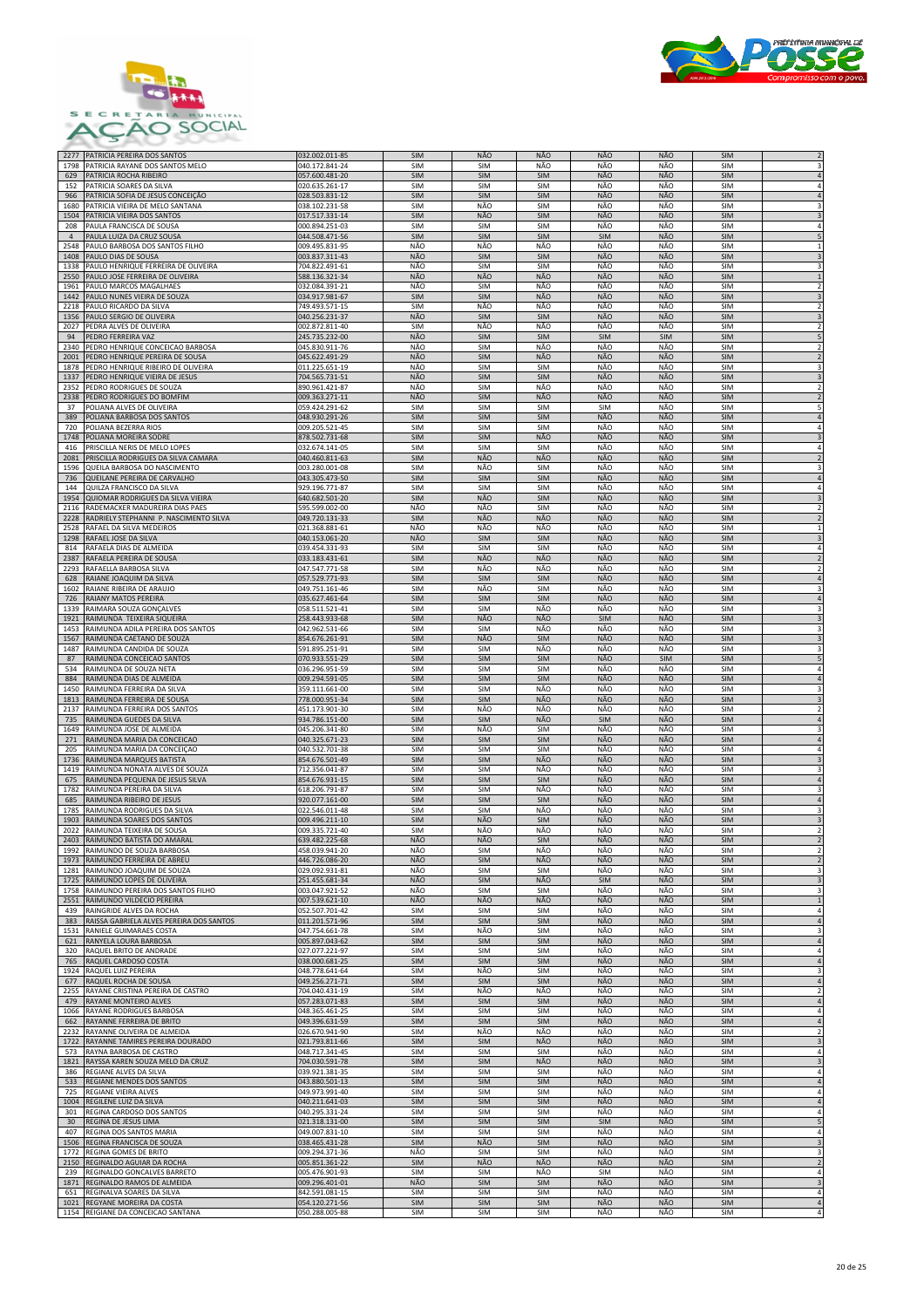



| 1519         | REINALDA DIAS DE OLIVEIRA                                     | 019.079.501-84                   | <b>SIM</b>               | NÃO                      | <b>SIM</b>               | NÃO        | <b>NÃO</b> | <b>SIM</b>               |                                           |
|--------------|---------------------------------------------------------------|----------------------------------|--------------------------|--------------------------|--------------------------|------------|------------|--------------------------|-------------------------------------------|
| 1948         | REINE XAVIER DE SOUSA SILVA                                   | 878.534.771-04                   | SIM                      | NÃO                      | SIM                      | NÃO        | NÃO        | <b>SIM</b>               | 3                                         |
| 1950         | REINI DE CASTRO E SILVA                                       | 009.365.041-88                   | SIM                      | NÃO                      | <b>SIM</b>               | NÃO        | NÃO        | <b>SIM</b>               | $\overline{3}$                            |
| 2539         | REINILTON GRAMACHO<br>REINIVALDO XAVIER DE SOUSA              | 009.226.695-97                   | NÃO                      | NÃO                      | NÃO                      | NÃO        | NÃO        | <b>SIM</b>               |                                           |
| 2409<br>1303 | REINY LUIZ FERNANDES                                          | 971.383.711-87<br>006.584.191-37 | NÃO<br>SIM               | NÃO<br><b>SIM</b>        | SIM<br>NÃO               | NÃO<br>NÃO | NÃO<br>NÃO | <b>SIM</b><br><b>SIM</b> |                                           |
| 896          | REINY VIEIRA DE MELO                                          | 942.907.411-34                   | <b>SIM</b>               | SIM                      | NÃO                      | SIM        | NÃO        | SIM                      |                                           |
| 203          | REISANA LUIZ PINTO                                            | 032.577.841-80                   | SIM                      | <b>SIM</b>               | SIM                      | NÃO        | NÃO        | SIM                      |                                           |
| 1503         | REISAURA PEREIRA DE ALMEIDA                                   | 053.189.961-67                   | SIM                      | SIM                      | <b>NÃO</b>               | NÃO        | NÃO        | <b>SIM</b>               | $\overline{\mathbf{3}}$                   |
| 1686<br>1583 | REJIJANE DE SOSA FRANCA<br>RENALCI DE CASTRO E SILVA PEREIRA  | 088.711.761-66<br>009.294.791-30 | <b>SIM</b><br><b>SIM</b> | NÃO<br>NÃO               | SIM<br>SIM               | NÃO<br>NÃO | NÃO<br>NÃO | <b>SIM</b><br><b>SIM</b> | $\overline{3}$                            |
| 1001         | RENATA COUTINHO DE CARVALHO                                   | 033.366.161-31                   | <b>SIM</b>               | <b>SIM</b>               | <b>SIM</b>               | NÃO        | NÃO        | <b>SIM</b>               |                                           |
| 2276         | RENATA CRISTINA DA SILVA                                      | 000.376.161-45                   | <b>SIM</b>               | NÃO                      | NÃO                      | NÃO        | NÃO        | <b>SIM</b>               |                                           |
| 2079         | RENATA DE JESUS LIMA                                          | 024.318.191-40                   | <b>SIM</b>               | NÃO                      | NÃO                      | NÃO        | NÃO        | <b>SIM</b>               |                                           |
| 1860<br>2175 | RENATA DE SOUSA FRANÇA<br>RENATA RIBEIRO DOS SANTOS           | 024.577.471-80<br>026.901.211-74 | <b>SIM</b><br><b>SIM</b> | SIM<br>NÃO               | NÃO<br>NÃO               | NÃO<br>NÃO | NÃO<br>NÃO | <b>SIM</b><br>SIM        |                                           |
| 2364         | RENATO DE OLIVEIRA MACHADO                                    | 149.951.070-53                   | NÃO                      | SIM                      | NÃO                      | NÃO        | NÃO        | SIM                      |                                           |
| 850          | RENATO JOSE SOARES                                            | 001.115.551-59                   | NÃO                      | SIM                      | SIM                      | SIM        | NÃO        | <b>SIM</b>               |                                           |
| 1894<br>717  | RENIELE SANTOS SAMPAIO<br>RENILDES FERREIRA DOS SANTOS        | 046.299.551-86                   | <b>SIM</b><br><b>SIM</b> | NÃO<br><b>SIM</b>        | SIM<br>SIM               | NÃO<br>NÃO | NÃO<br>NÃO | <b>SIM</b><br>SIM        | $\overline{4}$                            |
| 576          | REYJANE DE SOUSA FRANÇA                                       | 012.985.271-63<br>018.711.761-66 | SIM                      | SIM                      | <b>SIM</b>               | NÃO        | NÃO        | <b>SIM</b>               |                                           |
| 384          | RHAYSA DE SOUSA SILVA                                         | 036.668.681-00                   | SIM                      | <b>SIM</b>               | SIM                      | NÃO        | NÃO        | <b>SIM</b>               |                                           |
| 2479         | RICARDO ALVES DA SILVA                                        | 009.362.141-80                   | NÃO                      | NÃO                      | NÃO                      | NÃO        | NÃO        | <b>SIM</b>               |                                           |
| 1458<br>2250 | RICARDO VIEIRA MIRANDA<br>RILZA CLEIA RODRIGUES DE ALMEIDA    | 030.746.541-12<br>009.363.281-93 | SIM<br>SIM               | <b>SIM</b><br>NÃO        | NÃO<br>NÃO               | NÃO<br>NÃO | NÃO<br>NÃO | <b>SIM</b><br><b>SIM</b> |                                           |
| 140          | RISLANE GOMES DOS SANTOS                                      | 031.693.455-08                   | <b>SIM</b>               | <b>SIM</b>               | <b>SIM</b>               | NÃO        | NÃO        | <b>SIM</b>               | $\overline{4}$                            |
| 2217         | RITA CRISTINA RODRIGUES DE ALMEIDA CASTRO                     | 016.929.151-00                   | <b>SIM</b>               | <b>NÃO</b>               | NÃO                      | NÃO        | NÃO        | <b>SIM</b>               | $\overline{2}$                            |
| 532          | RITA DE CASSIA MENDES DE ASSIS                                | 564.949.475-49                   | <b>SIM</b>               | <b>SIM</b>               | NÃO                      | SIM        | NÃO        | SIM                      | $\overline{4}$                            |
| 2382<br>1832 | RITA DE CASSIA PEREIRA DOS SANTOS<br>RITA FERREIRA DOS SANTOS | 916.897.831-68<br>864.875.071-72 | SIM<br>SIM               | NÃO<br>SIM               | NÃO<br>NÃO               | NÃO<br>NÃO | NÃO<br>NÃO | <b>SIM</b><br>SIM        | 3                                         |
| 2128         | RITA NOELIA BATISTA DA SILVA                                  | 003.276.091-41                   | <b>SIM</b>               | NÃO                      | NÃO                      | NÃO        | NÃO        | <b>SIM</b>               |                                           |
| 79           | RIVAEL LUIZ EZEQUIEL                                          | 016.411.261-83                   | NÃO                      | <b>SIM</b>               | SIM                      | NÃO        | SIM        | SIM                      | 5                                         |
| 749<br>1009  | RIVALDO TEIXEIRA DE ARAUJO<br>RIVANE FERREIRA DE BRITO        | 020.635.251-45<br>056.281.311-05 | <b>SIM</b><br><b>SIM</b> | SIM<br><b>SIM</b>        | <b>SIM</b><br>SIM        | NÃO<br>NÃO | NÃO<br>NÃO | <b>SIM</b><br>SIM        | $\overline{4}$                            |
| 1428         | RIVANIA GUIMARAES DE ALMEIDA                                  | 029.470.201-62                   | <b>SIM</b>               | SIM                      | NÃO                      | NÃO        | NÃO        | <b>SIM</b>               |                                           |
| 1720         | ROBERTO BATISTA DE OLIVEIRA                                   | 428.842.091--1                   | NÃO                      | SIM                      | SIM                      | NÃO        | NÃO        | SIM                      |                                           |
| 1268         | ROBERTO CARLOS DA SILVA ROCHA                                 | 874.820.881-72                   | NÃO                      | <b>SIM</b>               | <b>SIM</b>               | NÃO        | NÃO        | <b>SIM</b>               |                                           |
| 2305<br>1435 | ROBERTO CARLOS PEREIRA DOS SANTOS<br>ROBERTO EZEQUIEL         | 400.967.181-53<br>016.411.321-59 | NÃO<br><b>SIM</b>        | NÃO<br>SIM               | SIM<br>NÃO               | NÃO<br>NÃO | NÃO<br>NÃO | <b>SIM</b><br><b>SIM</b> |                                           |
| 1278         | ROBSON DE CASTRO E SILVA                                      | 017.367.701-01                   | NÃO                      | <b>SIM</b>               | SIM                      | NÃO        | NÃO        | <b>SIM</b>               | 3                                         |
| 614          | ROBSON RICARDO DOS SANTOS                                     | 046.702.921-02                   | NÃO                      | SIM                      | <b>SIM</b>               | NÃO        | <b>SIM</b> | <b>SIM</b>               | $\overline{4}$                            |
| 2051<br>1343 | ROBSON VIEIRA SPINDOLA MARQUES<br>RODRIGO NEVES CHAGAS        | 016.376.371-28<br>059.527.951-10 | NÃO<br><b>NÃO</b>        | NÃO<br>SIM               | SIM<br>SIM               | NÃO<br>NÃO | NÃO<br>NÃO | SIM<br>SIM               | $\overline{2}$                            |
| 2010         | ROGERIO ALVES DE OLIVEIRA                                     | 809.648.261-00                   | NÃO                      | <b>SIM</b>               | NÃO                      | NÃO        | NÃO        | <b>SIM</b>               | $\overline{2}$                            |
| 2204         | ROGERIO GOMSES DE BRITO                                       | 981.266.871-34                   | <b>SIM</b>               | NÃO                      | NÃO                      | NÃO        | NÃO        | <b>SIM</b>               | $\overline{2}$                            |
| 2523         | ROGERIO RODRIGUES PEREIRA                                     | 060.369.261-38                   | NÃO                      | NÃO                      | NÃO                      | NÃO        | NÃO        | <b>SIM</b>               | $\mathbf{1}$                              |
| 2105<br>2379 | ROMES AUGUSTO MENDES<br>ROMES DE CASTRO E SILVA               | 089.090.323-91<br>014.149.691-63 | <b>NÃO</b><br>NÃO        | NÃO<br>NÃO               | <b>SIM</b><br>SIM        | NÃO<br>NÃO | NÃO<br>NÃO | SIM<br><b>SIM</b>        | $\overline{2}$<br>$\overline{2}$          |
| 2357         | ROMES FERREIRA DA HORA                                        | 035.185.181-00                   | NÃO                      | <b>SIM</b>               | NÃO                      | NÃO        | NÃO        | <b>SIM</b>               |                                           |
| 1701         | ROMILDA SOARES DOS SANTOS SILVA                               | 870.338.361-04                   | SIM                      | NÃO                      | SIM                      | NÃO        | NÃO        | <b>SIM</b>               | $\overline{3}$                            |
| 2045<br>1214 | ROMILDO MARQUES RIBEIRO<br>ROMILDO SOUZA CAMPOS               | 042.454.871-27<br>919.705.551-49 | SIM<br>NÃO               | NÃO<br>SIM               | NÃO<br>SIM               | NÃO<br>NÃO | NÃO<br>NÃO | <b>SIM</b><br><b>SIM</b> | $\overline{2}$                            |
| 2361         | ROMULO MOREIRA CRUZ                                           | 033.528.721-20                   | NÃO                      | SIM                      | NÃO                      | NÃO        | NÃO        | SIM                      | $\overline{\phantom{0}}$                  |
| 2000         | RONALDO ADRIANO FERNANDO DE MOURA                             | 780.651.351-53                   | NÃO                      | <b>SIM</b>               | NÃO                      | NÃO        | NÃO        | SIM                      | $\overline{\mathbf{2}}$                   |
| 2178         | RONALDO DOS SANTOS PINTO                                      | 034.700.631-09                   | NÃO                      | NÃO<br>SIM               | SIM                      | NÃO<br>NÃO | NÃO<br>NÃO | <b>SIM</b>               | $\overline{2}$<br>3                       |
| 1771<br>2389 | RONALDO VIRISSIMO GOMES<br>RONEI FERREIRA DA COSTA            | 876.158.431-20<br>009.289.101-21 | NÃO<br>NÃO               | NÃO                      | <b>SIM</b><br>SIM        | NÃO        | NÃO        | <b>SIM</b><br>SIM        |                                           |
| 2572         | RONI DOS SANTOS CARDOSC                                       | 937.295.371-72                   | NÃO                      | NÃO                      | NÃO                      | NÃO        | NÃO        | SIM                      | 1                                         |
| 2464         | RONI RIBEIRO DOS SANTOS                                       | 006.071.641-07                   | NÃO                      | NÃO                      | NÃO                      | NÃO        | NÃO        | <b>SIM</b>               | $\overline{1}$                            |
| 2186<br>2006 | RONILDE RODRIGUES DA SILVA NUNES<br>ROQUE ELOI DA SILVA NETO  | 849.895.131-34<br>049.993.691-41 | NÃO<br>NÃO               | NÃO<br>SIM               | SIM<br>NÃO               | NÃO<br>NÃO | NÃO<br>NÃO | <b>SIM</b><br><b>SIM</b> | $\overline{2}$<br>$\overline{2}$          |
| 1662         | ROSA CARDOSO DOS SANTOS NASCIMENTO                            | 576.844.721-00                   | <b>SIM</b>               | NÃO                      | <b>SIM</b>               | NÃO        | NÃO        | <b>SIM</b>               |                                           |
| 811          | ROSA DE JESUS RODRIGUES                                       | 003.611.171-67                   | SIM                      | SIM                      | SIM                      | NÃO        | NÃO        | <b>SIM</b>               |                                           |
| 810          | ROSA EDUARDO DOS SANTOS                                       | 424.682.481-04<br>394.315.921-34 | <b>SIM</b><br><b>SIM</b> | <b>SIM</b><br>NÃO        | SIM<br><b>SIM</b>        | NÃO<br>NÃO | NÃO<br>NÃO | <b>SIM</b><br><b>SIM</b> | $\overline{4}$<br>$\overline{\mathbf{3}}$ |
| 1546<br>1507 | ROSA MARIA DE JESUS NUNES<br>ROSA MARIA RODRIGUES             | 457.406.233-91                   | SIM                      | NÃO                      | SIM                      | NÃO        | NÃO        | SIM                      | $\overline{3}$                            |
| 1241         | ROSA SABINO DE CARVALHO                                       | 569.940.795-20                   | <b>SIM</b>               | SIM                      | NÃO                      | NÃO        | NÃO        | SIM                      |                                           |
| 1238         | ROSALINA BISPO DOS SANTOS                                     | 983.703.081-04                   | <b>SIM</b>               | <b>SIM</b>               | NÃO                      | NÃO        | NÃO        | <b>SIM</b>               |                                           |
| 1836<br>1402 | ROSALINA MARQUES DE SOUSA<br>ROSALINA ROSA DE JESUS           | 002.228.711-64<br>000.457.911-98 | SIM<br>SIM               | <b>SIM</b><br><b>SIM</b> | NÃO<br>NÃO               | NÃO<br>NÃO | NÃO<br>NÃO | <b>SIM</b><br><b>SIM</b> | 3                                         |
| 39           | ROSALINDA MARGARIDA RAMOS DE OLIVEIRA                         | 032.546.611-41                   | SIM                      | SIM                      | SIM                      | SIM        | NÃO        | <b>SIM</b>               | 5                                         |
| 2423         | ROSALIO RODRIGUES DOS SANTOS                                  | 690.683.151-91                   | NÃO                      | NÃO                      | <b>SIM</b>               | NÃO        | NÃO        | SIM                      | $\overline{2}$                            |
| 408<br>1427  | ROSANA ALVES DE OLIVEIRA<br>ROSANA DE ALMEIDA                 | 034.773.071-00<br>048.480.371-90 | SIM<br>SIM               | SIM<br>SIM               | SIM<br>NÃO               | NÃO<br>NÃO | NÃO<br>NÃO | SIM<br><b>SIM</b>        | $\overline{a}$                            |
| 802          | ROSANA DE OLIVEIRA SANTANA                                    | 037.070.935-73                   | SIM                      | <b>SIM</b>               | SIM                      | NÃO        | NÃO        | SIM                      | $\overline{4}$                            |
| 1483         | ROSANA LEAL FAGUNDES                                          | 842.179.871-53                   | <b>SIM</b>               | <b>SIM</b>               | NÃO                      | NÃO        | NÃO        | <b>SIM</b>               | $\overline{3}$                            |
| 593<br>970   | ROSANA LIAL MARQUES DE ARAUJO<br>ROSANA LOPES DOS SANTOS      | 037.304.351-16<br>044.679.661-10 | SIM<br>SIM               | SIM<br><b>SIM</b>        | SIM<br>SIM               | NÃO<br>NÃO | NÃO<br>NÃO | <b>SIM</b><br><b>SIM</b> | $\overline{4}$<br>$\overline{4}$          |
| 149          | ROSANA VIEIRA DE OLIVEIRA                                     | 008.189.551-80                   | SIM                      | SIM                      | SIM                      | NÃO        | NÃO        | SIM                      | $\sqrt{4}$                                |
| 2094         | ROSANGELA BARRETO GONSALVES                                   | 021.504.791-50                   | SIM                      | NÃO                      | NÃO                      | NÃO        | NÃO        | SIM                      | $\overline{2}$                            |
| 65<br>823    | ROSANGELA FERREIRA DA SILVA<br>ROSANGELA MAIA DE SOUSA        | 037.622.961-62<br>005.315.461-44 | SIM<br><b>SIM</b>        | <b>SIM</b><br><b>SIM</b> | SIM<br>SIM               | SIM<br>NÃO | NÃO<br>NÃO | SIM<br>SIM               | 5<br>$\overline{4}$                       |
| 537          | ROSANGELA MESSIAS DA SILVA                                    | 657.928.821-34                   | SIM                      | SIM                      | SIM                      | NÃO        | NÃO        | SIM                      | $\overline{4}$                            |
| 1123         | ROSANGELA PEREIRA DOS SANTOS MAGALHAES                        | 006.929.381-33                   | SIM                      | <b>SIM</b>               | <b>SIM</b>               | NÃO        | NÃO        | <b>SIM</b>               | $\overline{4}$                            |
| 1597         | ROSANGELA RIBERO DOS SANTOS                                   | 727.415.111-87                   | SIM                      | NÃO                      | SIM                      | NÃO        | NÃO        | SIM                      | $\overline{\mathbf{3}}$                   |
| 141<br>300   | ROSANGELA SOARES DOS ANJOS<br>ROSANGENLA PEREIRA DE JESUS     | 829.012.791-04<br>029.333.711-03 | SIM<br>SIM               | SIM<br><b>SIM</b>        | SIM<br><b>SIM</b>        | NÃO<br>NÃO | NÃO<br>NÃO | SIM<br>SIM               | $\overline{4}$<br>$\overline{4}$          |
| 1603         | ROSANIA DE ARAUJOFERNANDES BARBOSA                            | 713.210.631-72                   | <b>SIM</b>               | NÃO                      | SIM                      | NÃO        | NÃO        | SIM                      | $\overline{3}$                            |
| 964          | ROSEIDE MARIA DOS SANTOS                                      | 029.092.921-00                   | <b>SIM</b>               | SIM                      | <b>SIM</b>               | NÃO        | NÃO        | <b>SIM</b>               | $\overline{4}$                            |
| 572<br>1518  | <b>ROSELEI MEYER</b><br>ROSELI BARBOSA DE ARAUJO              | 003.133.151-32<br>011.032.831-03 | <b>SIM</b><br>SIM        | <b>SIM</b><br>NÃO        | SIM<br>SIM               | NÃO<br>NÃO | NÃO<br>NÃO | <b>SIM</b><br><b>SIM</b> | $\overline{4}$<br>$\overline{3}$          |
| 68           | ROSELI CARDOSO DOS SANTOS                                     | 033.586.291-80                   | SIM                      | SIM                      | SIM                      | NÃO        | SIM        | SIM                      | 5                                         |
| 1524         | ROSELI CARDOSO DOS SANTOS                                     | 058.547.261-06                   | SIM                      | NÃO                      | <b>SIM</b>               | NÃO        | NÃO        | <b>SIM</b>               | $\overline{\mathbf{3}}$                   |
| 1827         | ROSELI DE ARAUJO BORGES<br>ROSELI DIAS DE SOUZA MOURA         | 446.383.105-91                   | SIM<br><b>SIM</b>        | SIM<br>SIM               | NÃO<br>SIM               | NÃO<br>SIM | NÃO<br>NÃO | SIM<br><b>SIM</b>        | $\overline{\mathbf{3}}$<br>5              |
| 47<br>2288   | ROSEMARY SANTOS DA ROCHA                                      | 942.079.501-25<br>703.850.061-95 | SIM                      | NÃO                      | NÃO                      | NÃO        | NÃO        | SIM                      | $\overline{2}$                            |
| 319          | ROSEMEYRE MENDES DOS SANTOS                                   | 027.790.291-61                   | SIM                      | SIM                      | <b>SIM</b>               | NÃO        | NÃO        | <b>SIM</b>               | $\overline{4}$                            |
| 744          | ROSENEIDE ANGELO DE SOUSA                                     | 009.938.561-95                   | SIM                      | SIM                      | SIM                      | NÃO        | NÃO        | SIM                      | $\overline{4}$                            |
| 596<br>445   | ROSIANE ALVES PEREIRA<br>ROSIANE OLIVEIRA DA SILVA            | 043.366.341-30<br>062.588.651-86 | <b>SIM</b><br><b>SIM</b> | <b>SIM</b><br><b>SIM</b> | <b>SIM</b><br><b>SIM</b> | NÃO<br>NÃO | NÃO<br>NÃO | <b>SIM</b><br>SIM        | $\overline{4}$<br>$\overline{4}$          |
| 368          | ROSIEL JOSE MOREIRA                                           | 033.872.191-64                   | SIM                      | SIM                      | SIM                      | NÃO        | NÃO        | SIM                      | $\overline{a}$                            |
| 282          | ROSILANE DE SOUSA FIGUEIRA LIMA                               | 945.405.601-82                   | <b>SIM</b>               | SIM                      | SIM                      | NÃO        | NÃO        | <b>SIM</b>               | $\overline{4}$                            |
| 1433<br>299  | ROSILENE DA COSTA SANTOS<br>ROSILENE GOMES DE BRITO           | 049.867.379-02<br>009.298.971-37 | SIM<br>SIM               | SIM<br>SIM               | NÃO<br>SIM               | NÃO<br>NÃO | NÃO<br>NÃO | <b>SIM</b><br>SIM        | $\overline{3}$<br>$\sqrt{4}$              |
| 1178         | ROSILENE LIMA SABATE DE ALMEIDA                               | 008.006.371-35                   | <b>SIM</b>               | SIM                      | SIM                      | NÃO        | NÃO        | SIM                      | $\overline{4}$                            |
| 265          | ROSILENE LOPES DE ALMEIDA                                     | 715.941.911-15                   | SIM                      | SIM                      | SIM                      | NÃO        | NÃO        | SIM                      | $\sqrt{4}$                                |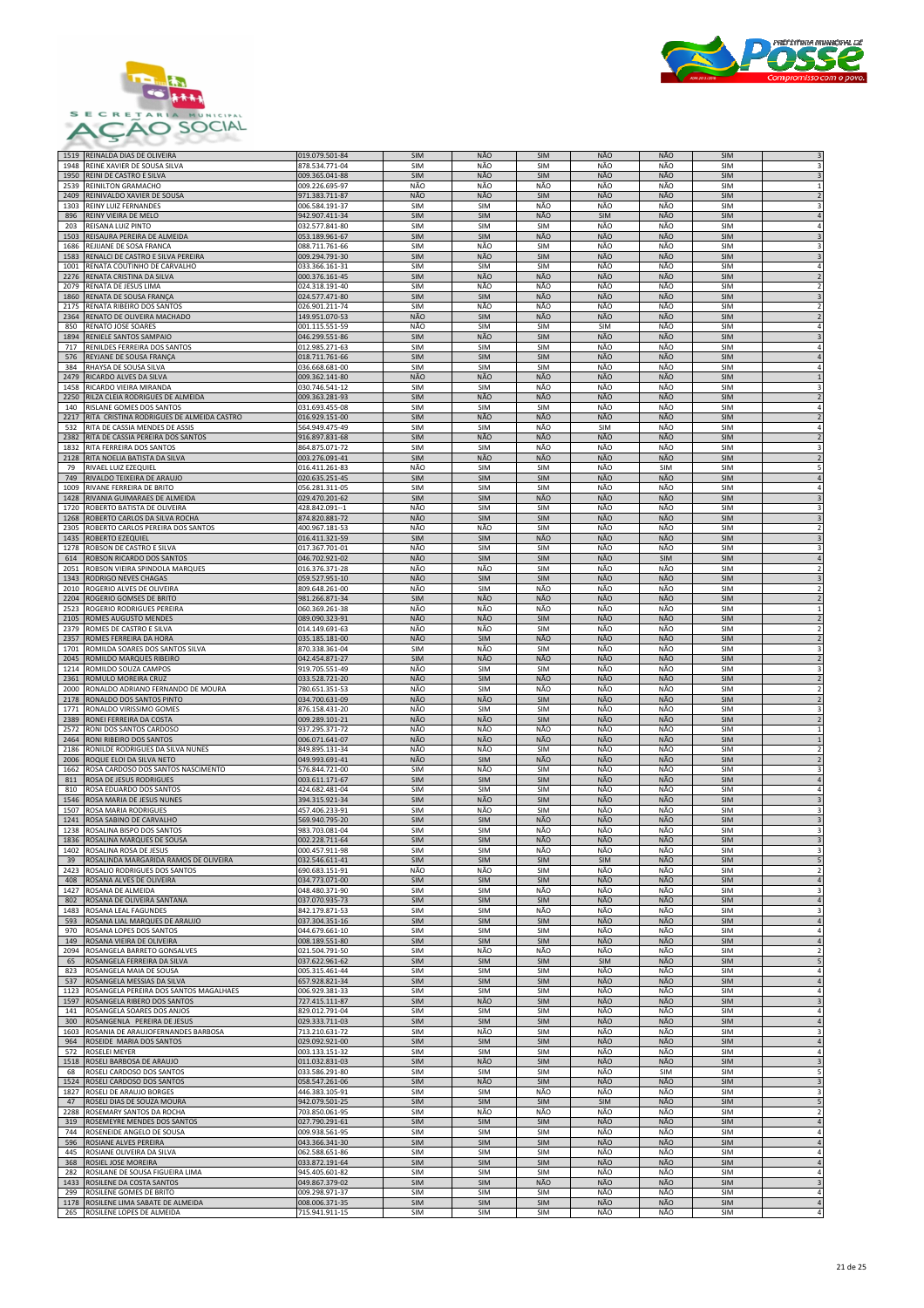



|              | ROSILENE NERES DE MELO                                          | 018.514.241-99                   | <b>SIM</b>               | <b>SIM</b>               | <b>SIM</b>               | NÃO        | <b>NÃO</b> | <b>SIM</b>               |                                           |
|--------------|-----------------------------------------------------------------|----------------------------------|--------------------------|--------------------------|--------------------------|------------|------------|--------------------------|-------------------------------------------|
| 115<br>1900  | ROSILENE PEREIRA DA SILVA                                       | 042.090.491-31                   | SIM                      | NÃO                      | SIM                      | NÃO        | NÃO        | <b>SIM</b>               | 3                                         |
| 262          | ROSILENE ROCHA DE OLIVEIRA                                      | 923.606.961-49                   | SIM                      | SIM                      | <b>SIM</b>               | NÃO        | NÃO        | <b>SIM</b>               | $\overline{A}$                            |
| 2431         | ROSILENE RODRIGUES MONTALVAO DA SILVA                           | 940.124.581-91                   | SIM                      | NÃO                      | NÃO                      | NÃO        | NÃO        | SIM                      |                                           |
| 56           | ROSILENE ROSA VILAS BOAS                                        | 854.716.231-34                   | SIM                      | SIM                      | SIM                      | SIM        | NÃO        | <b>SIM</b>               |                                           |
| 2383         | ROSIMAR MARIANO DA SILVA VIANA                                  | 617.656.511-15                   | SIM                      | NÃO                      | NÃO                      | NÃO        | NÃO        | <b>SIM</b>               |                                           |
| 871          | ROSIMEIRE BARBOSA DE ANDRADE                                    | 024.401.421-31                   | <b>SIM</b>               | SIM                      | SIM                      | NÃO        | NÃO        | SIM                      |                                           |
| 12<br>174    | ROSIMEIRE DIAS DE SOUSA<br>ROSIMEIRE DIAS DE SOUSA MOTTA        | 008.477.011-23<br>009.296.051-01 | SIM<br>SIM               | <b>SIM</b><br>SIM        | <b>SIM</b><br><b>SIM</b> | SIM<br>NÃO | NÃO<br>NÃO | <b>SIM</b><br><b>SIM</b> |                                           |
| 1174         | ROSIMEIRE FRANCISCA LUIS PINTO                                  | 019.514.961-08                   | <b>SIM</b>               | SIM                      | SIM                      | NÃO        | NÃO        | <b>SIM</b>               |                                           |
| 330          | ROSIMEIRE LINA DA ROCHA                                         | 031.490.521-90                   | <b>SIM</b>               | SIM                      | <b>SIM</b>               | NÃO        | NÃO        | <b>SIM</b>               |                                           |
| 1513         | ROSIMEIRE NUNES DO NASCIMENTO                                   | 004.044.651-45                   | <b>SIM</b>               | NÃO                      | <b>SIM</b>               | NÃO        | NÃO        | <b>SIM</b>               |                                           |
| 90           | ROSIMEIRE VIEIRA DE ALMEIDA                                     | 860.443.455-05                   | <b>SIM</b>               | SIM                      | <b>SIM</b>               | NÃO        | SIM        | <b>SIM</b>               |                                           |
| 1019         | ROSINA FERREIRA LIMA                                            | 005.642.041-29                   | <b>SIM</b>               | <b>SIM</b>               | <b>SIM</b>               | NÃO        | NÃO        | <b>SIM</b>               |                                           |
| 2471<br>660  | ROSINEI CARDOSO DOS SANTOS<br>ROSINEIDE DE AUINO RIBEIRO        | 033.843.211-62<br>025.043.041-02 | <b>NÃO</b><br><b>SIM</b> | <b>NÃO</b><br><b>SIM</b> | <b>NÃO</b><br>SIM        | NÃO<br>NÃO | NÃO<br>NÃO | <b>SIM</b><br><b>SIM</b> |                                           |
| 1425         | ROSINEIDE DIAS DE SOUZA ALVES                                   | 009.295.401-40                   | <b>SIM</b>               | SIM                      | NÃO                      | NÃO        | NÃO        | <b>SIM</b>               |                                           |
| 1581         | ROSINEIDE RODRIGUES DE ALMEIDA                                  | 009.294.731-08                   | <b>SIM</b>               | NÃO                      | SIM                      | NÃO        | NÃO        | <b>SIM</b>               |                                           |
| 1753         | ROSINEIDE SOUSA BARBOSA                                         | 009.364.351-94                   | <b>SIM</b>               | <b>SIM</b>               | NÃO                      | NÃO        | NÃO        | <b>SIM</b>               |                                           |
| 40           | ROSITA DANTAS DE MIRANDA                                        | 877.718.533-15                   | <b>SIM</b>               | <b>SIM</b>               | SIM                      | SIM        | NÃO        | SIM                      |                                           |
| 752          | ROSSIANE FERREIRA DOS SANTOS                                    | 036.120.731-09                   | SIM                      | SIM                      | <b>SIM</b>               | NÃO        | NÃO        | <b>SIM</b>               |                                           |
| 2210         | ROUSICLESIA OLIVEIRA SILVA                                      | 060.419.199-8                    | SIM                      | NÃO                      | NÃO<br><b>SIM</b>        | NÃO<br>NÃO | NÃO<br>NÃO | <b>SIM</b><br><b>SIM</b> |                                           |
| 477<br>1991  | ROZELITA SANTOS DE BARROS<br>RUBERLEI GOMES DA SILVA            | 005.255.651-40<br>933.414.071-20 | SIM<br>NÃO               | SIM<br><b>SIM</b>        | NÃO                      | NÃO        | NÃO        | <b>SIM</b>               |                                           |
| 2235         | RUBIA NAIARA FERREIRA                                           | 027.919.261-43                   | SIM                      | NÃO                      | NÃO                      | NÃO        | NÃO        | <b>SIM</b>               |                                           |
| 1601         | RUTE JOSE DA SILVA                                              | 003.092.251-83                   | <b>SIM</b>               | NÃO                      | SIM                      | NÃO        | NÃO        | <b>SIM</b>               | 3                                         |
| 529          | RUTE RAMOS DOS SANTOS                                           | 034.635.021-27                   | <b>SIM</b>               | SIM                      | SIM                      | NÃO        | NÃO        | SIM                      | $\overline{A}$                            |
| 1093         | RUTILEIA RAMOS DOS SANTOS                                       | 039.995.371-08                   | <b>SIM</b>               | <b>SIM</b>               | SIM                      | NÃO        | NÃO        | <b>SIM</b>               | $\overline{4}$                            |
| 524<br>325   | RUTTELA VALERIA DA COSTA BEZERRA<br>SABRINE LINHARES TEIXEIRA   | 026.210.951-43<br>009.363.471-47 | SIM<br>SIM               | <b>SIM</b><br>SIM        | <b>SIM</b><br>SIM        | NÃO<br>NÃO | NÃO<br>NÃO | <b>SIM</b><br>SIM        | $\overline{4}$                            |
| 2454         | SALAMAO RIBEIRO CHARLEGRE                                       | 030.533.561-80                   | NÃO                      | NÃO                      | NÃO                      | NÃO        | NÃO        | <b>SIM</b>               |                                           |
| 2095         | SALETTE CRISTINA FERREIRA DA SILVA                              | 049.432.391-45                   | <b>SIM</b>               | NÃO                      | NÃO                      | NÃO        | NÃO        | <b>SIM</b>               |                                           |
| 446          | SAMARA GOMES DOS ANJOS                                          | 054.648.811-07                   | <b>SIM</b>               | SIM                      | <b>SIM</b>               | NÃO        | NÃO        | <b>SIM</b>               |                                           |
| 443          | SAMARA JOSE DA GUARDA                                           | 048.123.991-06                   | <b>SIM</b>               | SIM                      | SIM                      | NÃO        | NÃO        | SIM                      | $\overline{4}$                            |
| 444          | SAMARA OLIVEIRA DE SOUZA                                        | 046.675.681-00                   | <b>SIM</b>               | SIM                      | <b>SIM</b>               | NÃO<br>NÃO | NÃO<br>NÃO | <b>SIM</b>               |                                           |
| 2139<br>1345 | SANDI JUNIOR GOMES DE ALMEIDA<br>SANDRA APARECIDA SOUSA         | 045.373.281-00<br>005.258.181-03 | NÃO<br>SIM               | NÃO<br><b>SIM</b>        | SIM<br>NÃO               | NÃO        | NÃO        | SIM<br><b>SIM</b>        |                                           |
| 2432         | SANDRA BATISTA DE MATOS                                         | 948.436.431-49                   | <b>SIM</b>               | NÃO                      | NÃO                      | NÃO        | NÃO        | <b>SIM</b>               |                                           |
| 983          | SANDRA DA SILVA SUARES                                          | 954.496.041-49                   | <b>SIM</b>               | SIM                      | <b>SIM</b>               | NÃO        | NÃO        | <b>SIM</b>               |                                           |
| 568          | SANDRA MARIA DE SOUZA SILVA                                     | 556.350.810-4                    | <b>SIM</b>               | <b>SIM</b>               | NÃO                      | SIM        | NÃO        | SIM                      | $\overline{4}$                            |
| 1034         | SANDRA PACIFICO DE SOUZA                                        | 027.807.791-95                   | <b>SIM</b>               | SIM                      | <b>SIM</b>               | NÃO        | NÃO        | <b>SIM</b>               | $\overline{A}$                            |
| 2025<br>1171 | SANDRA PEREIRA DA SILVA<br>SANDRA RENATA LIMA DE MIRANDA        | 058.210.211-11<br>022.086.421-71 | SIM<br><b>SIM</b>        | NÃO<br>SIM               | NÃO<br>SIM               | NÃO<br>NÃO | NÃO<br>NÃO | SIM<br><b>SIM</b>        | $\overline{2}$                            |
| 172          | SANDRA ROSA DA SILVA ALVES                                      | 044.631.971-63                   | <b>SIM</b>               | <b>SIM</b>               | <b>SIM</b>               | NÃO        | NÃO        | SIM                      | $\overline{4}$                            |
| 636          | SANDRERLI MARIA DOS SANTOS                                      | 011.497.711-94                   | <b>SIM</b>               | SIM                      | SIM                      | NÃO        | NÃO        | <b>SIM</b>               | $\overline{4}$                            |
| 1378         | SANTANA CAMPELO DE SOUZA                                        | 956.174.421-04                   | <b>SIM</b>               | <b>SIM</b>               | NÃO                      | NÃO        | NÃO        | <b>SIM</b>               | 3                                         |
| 1640         | SANTINA ALVES DOS SANTOS                                        | 846.860.731-20                   | SIM                      | NÃO                      | <b>SIM</b>               | NÃO        | NÃO        | <b>SIM</b>               | $\overline{\mathbf{3}}$                   |
| 308<br>1946  | SANTINA FERREIRA DOS SANTOS<br><b>SARA ROSA AGUIAR</b>          | 418.714.131-68<br>049.333.421-13 | SIM<br><b>SIM</b>        | <b>SIM</b><br>NÃO        | SIM<br><b>SIM</b>        | NÃO<br>NÃO | NÃO<br>NÃO | SIM<br><b>SIM</b>        | $\overline{4}$                            |
| 1315         | SAYONARA MIRANDA DE OLIVEIRA                                    | 044.882.221-02                   | SIM                      | <b>SIM</b>               | NÃO                      | NÃO        | NÃO        | <b>SIM</b>               | $\overline{3}$                            |
| 1914         | SEBASTIANA EVANGELISTA GOMES DE FREITAS                         | 790.230.701-78                   | SIM                      | NÃO                      | SIM                      | NÃO        | NÃO        | <b>SIM</b>               | $\overline{3}$                            |
| 885          | SEBASTIANA FERREIRA DA COSTA                                    | 128.534.291-72                   | <b>SIM</b>               | SIM                      | SIM                      | NÃO        | NÃO        | SIM                      | $\overline{4}$                            |
| 1768         | SEBASTIANA GONCALVES DOS SANTOS                                 | 797.480.821-72                   | SIM                      | SIM                      | NÃO                      | NÃO        | NÃO        | <b>SIM</b>               | $\overline{3}$                            |
| 844          | SEBASTIANA MOREIRA DOS SANTOS                                   | 691.600.551-20                   | SIM                      | <b>SIM</b><br>SIM        | SIM<br>NÃO               | NÃO<br>NÃO | NÃO<br>NÃO | <b>SIM</b><br><b>SIM</b> | $\overline{4}$<br>$\overline{\mathbf{3}}$ |
| 1251<br>1957 | SEBASTIANA RODRIGUES DA SILVA SOUSA<br>SEBASTIAÕ ALVES DA SILVA | 854.728.671-34<br>229.253.331-68 | <b>SIM</b><br>NÃO        | <b>SIM</b>               | NÃO                      | NÃO        | NÃO        | <b>SIM</b>               | $\overline{\phantom{a}}$                  |
| 1972         | SEBASTIAO ALVES DE SOUZA                                        | 379.902.501-44                   | NÃO                      | SIM                      | NÃO                      | NÃO        | NÃO        | SIM                      | $\overline{2}$                            |
| 1396         | SEBASTIAO ALVES MESQUITA                                        | 715.808.243-15                   | NÃO                      | <b>SIM</b>               | SIM                      | NÃO        | NÃO        | <b>SIM</b>               | 3                                         |
|              | SEBASTIAO ARAÚJO DOS SANTOS                                     | 586.702.974-34                   | NÃO                      | NÃO                      | NÃO                      | NÃO        | NÃO        | SIM                      | $\overline{1}$                            |
| 2564         |                                                                 |                                  |                          | SIM                      | NÃO                      | <b>SIM</b> | NÃO        | <b>SIM</b>               | $\overline{4}$<br>$\overline{3}$          |
| 639          | SEBASTIAO FERREIRA DO NASCIMENTO                                | 981.610.751-15                   | SIM                      |                          | <b>SIM</b>               | NÃO        | NÃO        |                          |                                           |
| 1234         | SEBASTIAO FRANCISCO DE SOUZA                                    | 245.368.061-72                   | NÃO                      | SIM                      |                          |            |            | <b>SIM</b>               |                                           |
| 894          | SEILA DA SILVA SUARES                                           | 936.477.191-53                   | <b>SIM</b>               | <b>SIM</b>               | <b>SIM</b>               | NÃO        | NÃO        | <b>SIM</b>               |                                           |
| 1693<br>257  | SELMA BATISTA DOS ANJOS<br>SELMA CAETANO DOS ANJOS              | 052.018.865-90<br>878.651.221-87 | <b>SIM</b><br><b>SIM</b> | NÃO<br>SIM               | SIM<br><b>SIM</b>        | NÃO<br>NÃO | NÃO<br>NÃO | <b>SIM</b><br><b>SIM</b> | $\overline{4}$                            |
| 1654         | SELMA JOSÉ DOURADO ALMEIDA                                      | 009.580.871-05                   | SIM                      | NÃO                      | SIM                      | NÃO        | NÃO        | <b>SIM</b>               | $\overline{\mathbf{3}}$                   |
| 846          | SELMA MOREIRA DOS SANTOS                                        | 946.451.161-34                   | SIM                      | SIM                      | SIM                      | NÃO        | NÃO        | SIM                      | $\overline{4}$                            |
| 2495         | SELVINO ALVES DE SOUSA                                          | 451.069.591-87                   | NÃO                      | NÃO                      | NÃO                      | NÃO        | NÃO        | <b>SIM</b>               |                                           |
| 326<br>1469  | SENHORINHA CARDOSO DE OLVEIRA<br>SENHORINHA MARIA DOS SANTOS    | 033.981.141-21<br>633.702.041-34 | <b>SIM</b><br>SIM        | <b>SIM</b><br><b>SIM</b> | <b>SIM</b><br>NÃO        | NÃO<br>NÃO | NÃO<br>NÃO | <b>SIM</b><br><b>SIM</b> |                                           |
| 92           | SENHORINHA SOUZA GUIMARAES                                      | 033.756.981-94                   | SIM                      | <b>SIM</b>               | <b>SIM</b>               | NÃO        | <b>SIM</b> | <b>SIM</b>               | 5                                         |
| 1445         | SENHORITA MARIA DOS ANJOS                                       | 001.372.931-43                   | SIM                      | SIM                      | NÃO                      | NÃO        | NÃO        | SIM                      | $\overline{\mathbf{3}}$                   |
| 1778         | SERAFIM DE SOUZA NEVES                                          | 647.464.701-97                   | NÃO                      | <b>SIM</b>               | SIM                      | NÃO        | NÃO        | <b>SIM</b>               | 3                                         |
| 1235         | SERAFINA BARBOSA DE SOUSA                                       | 765.856.201-78                   | SIM                      | SIM                      | NÃO                      | NÃO        | NÃO        | SIM                      | $\overline{\mathbf{3}}$                   |
| 1755<br>2011 | SERGIA MOREIRA DA SILVA<br>SERGIO DE SOUZA SANTOS               | 605.048.701-49<br>823.039.911-53 | <b>SIM</b><br>NÃO        | SIM<br><b>SIM</b>        | NÃO<br>NÃO               | NÃO<br>NÃO | NÃO<br>NÃO | <b>SIM</b><br>SIM        | $\overline{2}$                            |
| 1200         | SEVERIANO RODRIGUES DE ALMEIDA                                  | SITUAÇÃO DE RUA                  | NÃO                      | NÃO                      | NÃO                      | NÃO        | NÃO        | NÃO                      | $\overline{4}$                            |
| 1417         | SEVERINA GOMES FERREIRA                                         | 804.058.431-00                   | SIM                      | SIM                      | NÃO                      | NÃO        | NÃO        | <b>SIM</b>               | $\overline{\mathbf{3}}$                   |
| 1559         | SHEILA PEREIRA DE OLIVEIRA DROWAL                               | 045.232.951-58                   | SIM                      | NÃO                      | SIM                      | NÃO        | NÃO        | <b>SIM</b>               | 3                                         |
| 1562         | SHIRLEY TENORIO BARRETO                                         | 018.082.621-23                   | SIM                      | NÃO                      | SIM                      | NÃO        | NÃO        | <b>SIM</b>               | $\mathsf 3$                               |
| 1181<br>2130 | SILENE LUIZ PEREIRA<br>SILONO JOSE CARDOSA                      | 051.839.061-65<br>003.057.941-40 | SIM<br>SIM               | SIM<br>NÃO               | SIM<br>NÃO               | NÃO<br>NÃO | NÃO<br>NÃO | SIM<br>SIM               | $\overline{4}$<br>$\overline{2}$          |
| 2349         | SILVAN FERREIRA DE JESUS                                        | 050.670.741-59                   | NÃO                      | <b>SIM</b>               | NÃO                      | NÃO        | NÃO        | SIM                      | $\overline{2}$                            |
| 794          | SILVANA BERNADO SILVA DE ALCREU                                 | 029.701.645-82                   | SIM                      | SIM                      | SIM                      | NÃO        | NÃO        | SIM                      | $\overline{4}$                            |
| 1447         | SILVANA FERREIRA ROSA NEVES                                     | 057.668.321-33                   | SIM                      | <b>SIM</b>               | NÃO                      | NÃO        | NÃO        | <b>SIM</b>               | 3                                         |
| 1554         | SILVANE CAVALCANTE DE SOUSA                                     | 995.169.001-78                   | SIM                      | NÃO                      | SIM                      | NÃO        | NÃO        | <b>SIM</b>               | $\overline{\mathbf{3}}$<br>$\overline{4}$ |
| 893<br>498   | SILVANEIDE RODRIGUES DOS SANTOS<br>SILVANI ALVES DA SILVA       | 009.599.971-05<br>001.672.181-07 | SIM<br>SIM               | SIM<br><b>SIM</b>        | SIM<br><b>SIM</b>        | NÃO<br>NÃO | NÃO<br>NÃO | SIM<br>SIM               | $\overline{4}$                            |
| 1555         | SILVANI BATISTA DE JESUS                                        | 032.577.821-36                   | <b>SIM</b>               | NÃO                      | <b>SIM</b>               | NÃO        | NÃO        | SIM                      | $\overline{3}$                            |
| 1779         | SILVANI GONÇALVES DOS SANTOS                                    | 008.764.761-32                   | <b>SIM</b>               | SIM                      | NÃO                      | NÃO        | NÃO        | <b>SIM</b>               | $\overline{\mathbf{3}}$                   |
| 1594         | SILVANI PEREIRA DOS SANTOS                                      | 027.722.771-27                   | <b>SIM</b>               | NÃO                      | SIM                      | NÃO        | NÃO        | <b>SIM</b>               | 3                                         |
| 979          | SILVANIA BATISTA DE JESUS                                       | 034.458.961-78                   | SIM                      | SIM                      | SIM                      | NÃO        | NÃO        | <b>SIM</b>               | $\overline{a}$                            |
| 2233<br>1681 | SILVANIA DE SOUSA NEVES<br>SILVANIA SILVA DE OLIVEIRA           | 024.960.331-41<br>030.798.521-09 | SIM<br>SIM               | NÃO<br>NÃO               | NÃO<br><b>SIM</b>        | NÃO<br>NÃO | NÃO<br>NÃO | SIM<br><b>SIM</b>        | $\overline{2}$<br>$\overline{\mathbf{3}}$ |
| 523          | SILVERIA FERREIRA DOS SANTOS                                    | 015.078.536-45                   | SIM                      | SIM                      | SIM                      | NÃO        | NÃO        | SIM                      | 4                                         |
| 452          | SILVIA DE FRANCA SABATH LOPES                                   | 017.201.871-42                   | <b>SIM</b>               | SIM                      | <b>SIM</b>               | NÃO        | NÃO        | SIM                      | $\sqrt{4}$                                |
| 686          | SILVIA REGINA DOS SANTOS SILVA                                  | 451.080.721-04                   | SIM                      | <b>SIM</b>               | SIM                      | NÃO        | NÃO        | <b>SIM</b>               | $\overline{4}$                            |
| 1212         | SIMARA ALVES DE OLIVEIRA                                        | 019.604.181-30                   | SIM                      | <b>SIM</b>               | NÃO                      | NÃO        | NÃO        | <b>SIM</b>               | $\overline{\mathbf{3}}$<br>$\overline{4}$ |
| 840<br>1663  | SIMARIA CARDOSO DE JESUS<br>SIMEIRA MARIA DE MOURA              | 054.506.611-50<br>003.550.421-85 | SIM<br><b>SIM</b>        | SIM<br>NÃO               | SIM<br><b>SIM</b>        | NÃO<br>NÃO | NÃO<br>NÃO | SIM<br>SIM               | $\overline{\mathbf{3}}$                   |
| 1870         | SIMONE ALVES DE JESUS                                           | 939.022.981-20                   | <b>SIM</b>               | <b>SIM</b>               | NÃO                      | NÃO        | NÃO        | <b>SIM</b>               | $\overline{3}$                            |
| 344          | SIMONE CAETANO DOS ANJOS                                        | 025.289.811-71                   | SIM                      | SIM                      | SIM                      | NÃO        | NÃO        | SIM                      | $\overline{a}$                            |
| 106          | SIMONE DA ROCHADE ALCANTARA                                     | 056.081.411-99                   | <b>SIM</b>               | SIM                      | SIM                      | NÃO        | SIM        | <b>SIM</b>               | 5                                         |
| 958<br>1380  | SIMONE JOSE DE ALMEIDA<br>SIMONE PEREIRA DA SILVA               | 016.500.141-04<br>600.034.693-01 | SIM<br>SIM               | SIM<br>SIM               | SIM<br>NÃO               | NÃO<br>NÃO | NÃO<br>NÃO | <b>SIM</b><br>SIM        | $\overline{4}$<br>3                       |
| 1825<br>790  | SIMONE ROSA DE JESUS<br>SIMONE VASCONCELOS RAMOS                | 059.416.001-43<br>823.597.921-72 | <b>SIM</b><br>SIM        | SIM<br>SIM               | NÃO<br>SIM               | NÃO<br>NÃO | NÃO<br>NÃO | <b>SIM</b><br>SIM        | $\overline{3}$<br>4                       |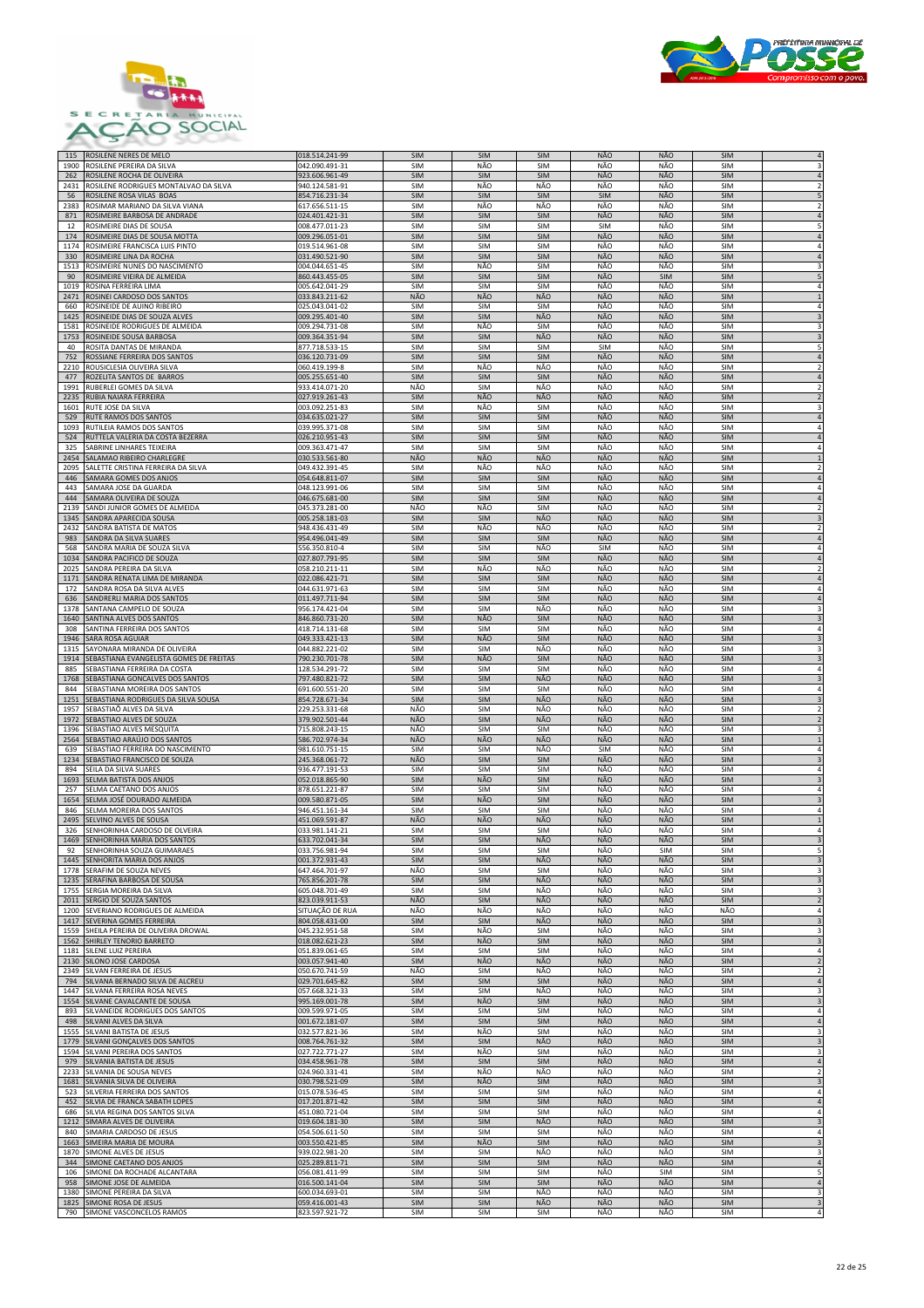



| 688                   | SIMONEIDE RODRIGUES DOS SANTOS                                           | 009.295.851-60                   | <b>SIM</b>               | SIM        | SIM                      | <b>NÃO</b>        | <b>NÃO</b>        | <b>SIM</b>               |                                           |
|-----------------------|--------------------------------------------------------------------------|----------------------------------|--------------------------|------------|--------------------------|-------------------|-------------------|--------------------------|-------------------------------------------|
| 635                   | SINARA PRICILA RESPLANDES OLIVEIRA SOUZA                                 | 027.054.181-05                   | SIM                      | SIM        | SIM                      | NÃO               | NÃO               | SIM                      | $\overline{4}$                            |
| 244                   | SINELANDIA PEREIRA DE OLIVEIRA                                           | 787.229.001-44                   | SIM                      | SIM        | SIM                      | NÃO               | NÃO               | SIM                      | $\overline{A}$                            |
| 929                   | SINTHIA RODRIGUES BATISTA                                                | 028.033.661-69                   | SIM                      | SIM        | SIM                      | NÃO               | NÃO               | <b>SIM</b>               | $\overline{4}$                            |
| 1360                  | SINVANIA SOARES DA SILVA                                                 | 005.720.211-78                   | <b>SIM</b>               | SIM        | NÃO                      | NÃO               | NÃO               | <b>SIM</b>               |                                           |
| 740                   | SIRLANDE SANTANA LIMA                                                    | 029.808.385-00                   | SIM                      | SIM        | SIM                      | NÃO               | NÃO               | <b>SIM</b>               |                                           |
| 738                   | SIRLEI DOS SANTOS ALVES                                                  | 000.348.881-01                   | SIM                      | SIM        | SIM                      | NÃO               | NÃO               | SIM                      |                                           |
| 355<br>845            | SIRLEI NASCIMENTI VIEIRA DE JESUS<br>SIRLEIDE RODRIGUES DOS SANTOS GOMES | 032.657.341-02<br>854.746.061-68 | <b>SIM</b><br><b>SIM</b> | SIM<br>SIM | <b>SIM</b><br>SIM        | NÃO<br>NÃO        | NÃO<br><b>NÃO</b> | SIM<br>SIM               | $\overline{4}$<br>$\overline{4}$          |
| 148                   | SIRLENE DE SOUZA GUIMARAES                                               | 018.844.751-24                   | SIM                      | SIM        | SIM                      | NÃO               | NÃO               | SIM                      | $\overline{4}$                            |
| 1939                  | SIRLENE DOS SANTOS                                                       | 038.859.611-21                   | <b>SIM</b>               | NÃO        | SIM                      | NÃO               | NÃO               | <b>SIM</b>               | $\overline{3}$                            |
| 1185                  | SIRLENE FRANCISCA DOURADO                                                | 040.215.585-86                   | <b>SIM</b>               | SIM        | SIM                      | NÃO               | NÃO               | <b>SIM</b>               |                                           |
| 1110                  | SIRLENE GONCALVES BARRETO                                                | 034.238.521-60                   | SIM                      | SIM        | SIM                      | NÃO               | NÃO               | <b>SIM</b>               | $\overline{4}$                            |
| 2104                  | SIRLENE JULIA DOS SANTPOS                                                | 033.872.201-70                   | SIM                      | NÃO        | NÃO                      | NÃO               | NÃO               | <b>SIM</b>               | $\overline{2}$                            |
| 164                   | SIRLENE MIRANDA DE OLIVEIRA                                              | 021.753.451-14                   | SIM                      | SIM        | SIM                      | NÃO               | <b>NÃO</b>        | SIM                      | $\overline{4}$                            |
| 746<br>791            | SIRLENE RODRIGUES GUIMARAES<br>SIRLENE VIEIRA DAS NEVES                  | 987.159.411-91<br>965.686.901-04 | SIM<br>SIM               | SIM<br>SIM | NÃO<br>SIM               | <b>SIM</b><br>NÃO | NÃO<br>NÃO        | SIM<br><b>SIM</b>        | $\overline{4}$<br>$\overline{4}$          |
| 623                   | SOLANGE ALVES MOREIRA MAIA                                               | 812.099.911-87                   | SIM                      | SIM        | SIM                      | NÃO               | NÃO               | <b>SIM</b>               |                                           |
| 1512                  | SOLANGE BARBOSA DA SILVA                                                 | 064.494.546-01                   | SIM                      | NÃO        | SIM                      | NÃO               | NÃO               | <b>SIM</b>               | $\overline{3}$                            |
| 463                   | SOLANGE DE SOUSA NUNES                                                   | 992.587.571-49                   | SIM                      | SIM        | SIM                      | NÃO               | NÃO               | <b>SIM</b>               | $\overline{4}$                            |
| 2388                  | SOLANGE GONES DA SILVA                                                   | 014.424.841-79                   | SIM                      | NÃO        | <b>NÃO</b>               | NÃO               | NÃO               | SIM                      | $\overline{2}$                            |
| 517                   | SOLANGE MARIA GALVÃO                                                     | 044.667.661-69                   | SIM                      | SIM        | SIM                      | NÃO               | NÃO               | SIM                      | $\overline{4}$                            |
| 926<br>2394           | SOLANGE PEREIRA DOS ANJOS<br>SOLANGE SOARES DA PAZ                       | 009.296.761-22                   | SIM<br>SIM               | SIM<br>NÃO | SIM<br>NÃO               | NÃO<br>NÃO        | NÃO<br>NÃO        | SIM<br><b>SIM</b>        | $\overline{4}$                            |
| 1544                  | SOLENICE MARIA DA CONCEICAO MAXIMO                                       | 043.383.521-40<br>056.032.751-03 | SIM                      | NÃO        | <b>SIM</b>               | NÃO               | NÃO               | <b>SIM</b>               | $\overline{a}$                            |
| 5                     | SONIA APARECIDA SOARES DA SILVA                                          | 002.191.271-82                   | SIM                      | SIM        | SIM                      | <b>SIM</b>        | NÃO               | <b>SIM</b>               | 5                                         |
| 403                   | SONIA DA SILVA SOUZA                                                     | 040.881.721-67                   | SIM                      | SIM        | SIM                      | NÃO               | NÃO               | SIM                      | $\overline{4}$                            |
| 1670                  | SONIA MARIA DE ARAUJO                                                    | 009.294.991-81                   | SIM                      | NÃO        | SIM                      | NÃO               | NÃO               | <b>SIM</b>               | 3                                         |
| 1713                  | SONIA MARIA FERREIRA DA SILVA                                            | 385.459.931-53                   | SIM                      | SIM        | NÃO                      | NÃO               | NÃO               | <b>SIM</b>               | $\overline{\mathbf{3}}$                   |
| 2196<br>61            | SONIA PEREIRA DA SILVA<br><b>SONIA PEREIRA DOS SANTOS</b>                | 812.102.051-49<br>034.574.561-27 | SIM<br>SIM               | NÃO<br>SIM | NÃO<br>SIM               | NÃO<br><b>SIM</b> | NÃO<br>NÃO        | SIM<br><b>SIM</b>        | $\overline{2}$                            |
| 1532                  | SONIA SOUZA DO NASCIMENTO                                                | 035.181.331-44                   | SIM                      | NÃO        | SIM                      | NÃO               | NÃO               | <b>SIM</b>               | 3                                         |
| 454                   | SORAIA MARIA DE JESUS                                                    | 047.106.471-86                   | <b>SIM</b>               | SIM        | SIM                      | NÃO               | NÃO               | SIM                      | $\overline{4}$                            |
| 2229                  | SORAYA PEREIRA DOS SANTOS                                                | 027.057.411-52                   | SIM                      | NÃO        | NÃO                      | NÃO               | NÃO               | <b>SIM</b>               | $\overline{\phantom{a}}$                  |
| 692                   | STEFANY DO NASCIMENTO VIEIRA                                             | 703.935.571-03                   | SIM                      | SIM        | SIM                      | NÃO               | NÃO               | SIM                      |                                           |
| 555<br>1312           | STEPHANY BARBOSA DA SILVA<br>SUELANY NAYARA SOARES DE SOUZA              | 045.477.871-66<br>033.373.571-48 | <b>SIM</b><br>SIM        | SIM<br>SIM | SIM<br>NÃO               | NÃO<br>NÃO        | NÃO<br>NÃO        | SIM<br><b>SIM</b>        |                                           |
| 861                   | SUELENE ALVES DA SILVA                                                   | 031.838.021-80                   | SIM                      | SIM        | SIM                      | NÃO               | NÃO               | <b>SIM</b>               | 4                                         |
| 238                   | SUELENE DE SOUZA BRITO                                                   | 999.092.001-04                   | <b>SIM</b>               | SIM        | SIM                      | NÃO               | NÃO               | SIM                      | $\overline{4}$                            |
| 2445                  | SUELENE FEREIRA DOS SANTOS                                               | 008.671.161-02                   | SIM                      | NÃO        | NÃO                      | NÃO               | NÃO               | SIM                      | $\overline{2}$                            |
| 1508                  | SUELENE MARIA DOURADO DIAS                                               | 034.857.801-62                   | SIM                      | NÃO        | SIM                      | NÃO               | NÃO               | SIM                      | $\overline{\mathbf{3}}$                   |
| 859                   | SUELI BRANCO DE ALMEIDA                                                  | 009.294.291-17                   | SIM                      | SIM        | SIM                      | NÃO               | NÃO               | SIM                      | $\overline{4}$                            |
| 848<br>1737           | SUELI FRANCISCA DOS SANTOS RODRIGUES<br>SUELI JOSE DE ALMEIDA            | 000.765.281-03<br>591.939.211-87 | SIM<br>SIM               | SIM<br>SIM | SIM<br>NÃO               | NÃO<br>NÃO        | NÃO<br>NÃO        | SIM<br><b>SIM</b>        | $\overline{4}$<br>$\overline{\mathbf{3}}$ |
| 577                   | SUELI MARCOS DE SOUSA                                                    | 024.634.421-07                   | SIM                      | SIM        | SIM                      | NÃO               | NÃO               | SIM                      | $\sqrt{4}$                                |
| 49                    | SUELI PEREIRA DA SILVA                                                   | 765.603.921-04                   | <b>SIM</b>               | SIM        | SIM                      | <b>SIM</b>        | NÃO               | <b>SIM</b>               | 5                                         |
| 899                   | SUELI RIBEIRO DA SILVA                                                   | 761.659.221-04                   | SIM                      | SIM        | SIM                      | NÃO               | NÃO               | SIM                      | $\overline{4}$                            |
| 1536                  | SUELI RODRIGRUES DE MELO SANTOS                                          | 435.574.811-15                   | SIM                      | NÃO        | SIM                      | NÃO               | NÃO               | SIM                      | 3                                         |
| 1867<br>499           | SUELI RODRIGUES DA SILVA<br>SUELLEN RIBEIRO DE OLIVEIRA                  | 765.643.551-49<br>703.879.751-44 | SIM<br>SIM               | SIM<br>SIM | <b>NÃO</b><br><b>SIM</b> | NÃO<br>NÃO        | NÃO<br>NÃO        | SIM<br><b>SIM</b>        | 4                                         |
| 1081                  | SUELMA ANDRADE DE SOUSA                                                  | 009.295.011-60                   | SIM                      | SIM        | SIM                      | <b>NÃO</b>        | <b>NÃO</b>        | <b>SIM</b>               |                                           |
| 387                   | SUELMA MOREIRA DE JESUS                                                  | 036.394.611-00                   | SIM                      | SIM        | SIM                      | NÃO               | NÃO               | SIM                      | $\overline{4}$                            |
| 128                   | SUELY AMARAL DE OLIVEIRA SILVA                                           | 033.717.611-69                   | SIM                      | SIM        | SIM                      | NÃO               | NÃO               | SIM                      |                                           |
| 1229                  | SUELY ROSA DOS ANJOS                                                     | 288.148.898-64                   | SIM                      | NÃO        | SIM                      | NÃO               | NÃO               | SIM                      | $\overline{3}$                            |
| $\overline{7}$<br>969 | SUEMES CAETANO DOS ANJOS<br>SUENE DE CARVALHO SILVA                      | 018.634.371-00<br>050.816.471-01 | SIM<br>SIM               | SIM<br>SIM | SIM<br>SIM               | SIM<br>NÃO        | <b>NÃO</b><br>NÃO | SIM<br><b>SIM</b>        | 5<br>$\overline{A}$                       |
| 1956                  | SUILY MELO DE OLIVEIRA                                                   | 028.617.511-85                   | SIM                      | NÃO        | SIM                      | NÃO               | NÃO               | SIM                      |                                           |
| 2238                  | SUSANE DE QUEIROZ FLEUR                                                  | 028.390.501-88                   | <b>SIM</b>               | NÃO        | NÃO                      | NÃO               | NÃO               | SIM                      | $\overline{2}$                            |
| 1052                  | SUSIANE BALDUINO DA SILVA                                                | 057.353.231-13                   | SIM                      | SIM        | SIM                      | NÃO               | NÃO               | SIM                      | $\overline{A}$                            |
| 1352                  | SUZANE REGINA ALVES DE OLIVEIRA                                          | 855.601.138-13                   | <b>SIM</b>               | SIM        | NÃO                      | NÃO               | NÃO               | SIM                      | 3                                         |
| 2289<br>787           | SUZANNA CAMILLA CUNHA<br>TABATA MORAES DE OLIVEIRA                       | 007.256.141-61<br>017.565.251-10 | <b>SIM</b><br>SIM        | NÃO<br>SIM | NÃO<br>SIM               | NÃO<br>NÃO        | NÃO<br>NÃO        | <b>SIM</b><br><b>SIM</b> |                                           |
| 643                   | TALITA CARDOSO DA SILVA SANTOS                                           | 705.071.691-07                   | SIM                      | SIM        | SIM                      | NÃO               | NÃO               | <b>SIM</b>               |                                           |
| 201                   | TALITA NAIARA DA CUNHA SANTOS                                            | 025.333.101-31                   | <b>SIM</b>               | SIM        | SIM                      | NÃO               | NÃO               | <b>SIM</b>               | $\overline{4}$                            |
| 2527                  | TALLYSON RODRIGUES DE OILVEIRA                                           | 054.355.231-41                   | NÃO                      | NÃO        | NÃO                      | NÃO               | NÃO               | SIM                      | $\mathbf{1}$                              |
| 1012                  | TAMARA DOS SANTOS CARVALHO                                               | 049.399.451-38                   | SIM                      | SIM        | SIM                      | NÃO               | NÃO               | SIM                      | 4                                         |
| 550                   | TANIA FERREIRA                                                           | 392.955.241-87                   | SIM                      | SIM        | SIM                      | NÃO               | NÃO               | <b>SIM</b>               |                                           |
| 147<br>2282           | TANIA PATRICIO ARAÚJO<br>TANIA SOARES DE SOUZA                           | 009.018.481-58<br>001.479.511-60 | <b>SIM</b><br>SIM        | SIM<br>NÃO | SIM<br>NÃO               | NÃO<br>NÃO        | NÃO<br>NÃO        | <b>SIM</b><br><b>SIM</b> |                                           |
| 505                   | TANIA VIEIRA DE MELO                                                     | 011.652.481-23                   | <b>SIM</b>               | <b>SIM</b> | <b>SIM</b>               | NÃO               | NÃO               | <b>SIM</b>               | 4                                         |
| 1255                  | TAREZINHA MARIA DE JESUS                                                 | 413.795.941-20                   | SIM                      | SIM        | NÃO                      | NÃO               | <b>NÃO</b>        | SIM                      | $\overline{\mathbf{3}}$                   |
| 1077                  | TATAIANE BARBOSA DOS SANTOS                                              | 048.060.221-28                   | SIM                      | SIM        | SIM                      | NÃO               | NÃO               | SIM                      | $\overline{4}$                            |
| 882                   | TATIANA ALMEIDA DOS SANTOS SILVA                                         | 703.812.841-82                   | SIM                      | SIM        | SIM                      | NÃO               | NÃO               | SIM                      | $\overline{4}$                            |
| 298<br>1851           | TATIANA MIRANDA DE JESUS<br>TATIANE ALVES DE SOUSA                       | 009.289.711-80<br>047.214.331-07 | SIM<br>SIM               | SIM<br>SIM | SIM<br>NÃO               | NÃO<br>NÃO        | NÃO<br>NÃO        | <b>SIM</b><br>SIM        | $\overline{4}$<br>$\overline{3}$          |
| 601                   | TATIANE ALVES MIRANDA                                                    | 034.407.921-02                   | SIM                      | SIM        | SIM                      | NÃO               | NÃO               | <b>SIM</b>               | $\overline{4}$                            |
| 1637                  | TATIANE CARVALHO BARBOSA                                                 | 033.366.211-35                   | SIM                      | NÃO        | SIM                      | NÃO               | NÃO               | SIM                      | $\overline{\mathbf{3}}$                   |
| 340                   | TATIANE CARVALHO CAMPOS                                                  | 017.367.711-83                   | SIM                      | SIM        | SIM                      | NÃO               | NÃO               | SIM                      | $\overline{4}$                            |
| 435                   | TATIANE DOS SANTOS OLIVEIRA                                              | 041.313.371-00                   | SIM                      | SIM        | SIM                      | NÃO               | NÃO               | SIM                      | $\sqrt{4}$                                |
| 1893<br>563           | TATIANE GOMES DOS SANTOS<br>TATIANE MOREIRA DA SILVA                     | 050.832.541-23<br>853.035.531-91 | SIM<br>SIM               | NÃO<br>SIM | SIM<br>SIM               | NÃO<br>NÃO        | NÃO<br>NÃO        | SIM<br>SIM               | 3<br>$\overline{4}$                       |
| 1046                  | TATIELE JOAQUIM DA SILVA                                                 | 060.022.051-60                   | <b>SIM</b>               | SIM        | NÃO                      | NÃO               | <b>SIM</b>        | SIM                      | $\overline{4}$                            |
| 1837                  | TAYS CRISTINA ALVES DE OLIVEIRA                                          | 050.480.641-60                   | SIM                      | SIM        | NÃO                      | <b>NÃO</b>        | <b>NÃO</b>        | SIM                      | $\overline{\mathbf{3}}$                   |
| 665                   | TELMA SANTOS DACONCEICAO                                                 | 017.696.151-80                   | SIM                      | SIM        | SIM                      | NÃO               | NÃO               | SIM                      | $\overline{a}$                            |
| 1097                  | TEODORIA ALVES NOGUEIRA SOBRINHA SANTOS                                  | 576.794.791-00                   | SIM                      | SIM        | SIM                      | NÃO               | NÃO               | SIM                      | $\overline{a}$                            |
| 10<br>2064            | TERESINHA ALVES DE SOUZA<br>TEREZA ALVES CUNHA NICOLAU                   | 747.442.591-20<br>778.639.176-20 | SIM<br><b>SIM</b>        | SIM<br>NÃO | SIM<br>NÃO               | SIM<br>NÃO        | NÃO<br>NÃO        | SIM<br><b>SIM</b>        | 5<br>$\overline{2}$                       |
| 89                    | TEREZA DOS ANJOS CONCEICAO MAIA                                          | 006.273.421-08                   | SIM                      | SIM        | SIM                      | NÃO               | <b>SIM</b>        | <b>SIM</b>               | 5                                         |
| 1452                  | TEREZA MARQUES DE SOUSA BARBOSA                                          | 984.606.331-87                   | <b>SIM</b>               | SIM        | NÃO                      | NÃO               | NÃO               | SIM                      | $\overline{\mathbf{3}}$                   |
| 978                   | TEREZA NOVAES PASSOS                                                     | 854.759.121-49                   | SIM                      | SIM        | SIM                      | NÃO               | NÃO               | SIM                      | $\overline{4}$                            |
| 1370                  | TEREZA PEREIRA DOS SANTOS                                                | 709.245.541-34                   | SIM                      | SIM        | NÃO                      | NÃO               | NÃO               | SIM                      | $\overline{\mathbf{3}}$                   |
| 2071<br>1818          | TEREZA PEREIRA DOS SANTOS SILVA<br>TEREZA SANTOS LOPES                   | 473.056.141-49<br>042.888.471-76 | SIM<br><b>SIM</b>        | NÃO<br>SIM | NÃO<br>NÃO               | NÃO<br>NÃO        | NÃO<br>NÃO        | SIM<br>SIM               | $\overline{2}$<br>$\overline{\mathbf{3}}$ |
| 1372                  | TEREZINHA JESUS DO NASCIMENTO                                            | 009.289.771-10                   | SIM                      | SIM        | NÃO                      | NÃO               | NÃO               | <b>SIM</b>               | $\overline{\mathbf{3}}$                   |
| 1495                  | THAIANE TORRES DE ANDRADE                                                | 052.265.451-77                   | <b>SIM</b>               | SIM        | NÃO                      | NÃO               | NÃO               | SIM                      | $\overline{\mathbf{3}}$                   |
| 465                   | THAINARA CRISTINA BARBOSA DA SILVA                                       | 704.169.831-97                   | SIM                      | SIM        | SIM                      | NÃO               | NÃO               | SIM                      | $\overline{4}$                            |
| 402                   | THAIS FERREIRA DOS SANTOS                                                | 049.552.531-64                   | <b>SIM</b>               | SIM        | SIM                      | NÃO               | NÃO               | SIM                      | $\overline{4}$                            |
| 433<br>756            | THAISE BENICIO DOS SANTOS<br>THAISE DE JESUS COSTA                       | 048.123.961-82<br>049.850.131-02 | SIM<br><b>SIM</b>        | SIM<br>SIM | SIM<br>SIM               | NÃO<br>NÃO        | NÃO<br>NÃO        | SIM<br>SIM               | $\overline{4}$<br>$\overline{4}$          |
| 712                   | THAISE SILVA CHAVES                                                      | 018.285.971-12                   | SIM                      | SIM        | SIM                      | NÃO               | NÃO               | <b>SIM</b>               | $\overline{4}$                            |
| 1915                  | THAMERA OLIVEIRA DOS SANTOS                                              | 029.241.261-42                   | SIM                      | NÃO        | SIM                      | NÃO               | NÃO               | SIM                      | $\overline{3}$                            |
| 515                   | THAMIRES KEURY DOURADO                                                   | 051.869.231-09                   | SIM                      | SIM        | SIM                      | NÃO               | NÃO               | SIM                      | $\overline{4}$                            |
| 1344                  | THAMIRES SILVA SANTOS NASCIMENTO                                         | 053.427.271-11                   | <b>SIM</b>               | SIM        | NÃO                      | NÃO               | NÃO               | SIM                      | $\overline{\mathbf{3}}$                   |
| 1443<br>396           | THASSIA KAMILA PEREIRA DOURADO<br>THAUANA CARLA DE SOUSA                 | 037.048.471-19<br>041.087.071-41 | SIM<br>SIM               | SIM<br>SIM | NÃO<br>SIM               | NÃO<br>NÃO        | NÃO<br>NÃO        | SIM<br>SIM               | 3<br>$\overline{4}$                       |
| 1198                  | THAUANNY SOARES CAMPOS                                                   | 037.401.761-13                   | SIM                      | SIM        | SIM                      | NÃO               | NÃO               | SIM                      | 4                                         |
|                       |                                                                          |                                  |                          |            |                          |                   |                   |                          |                                           |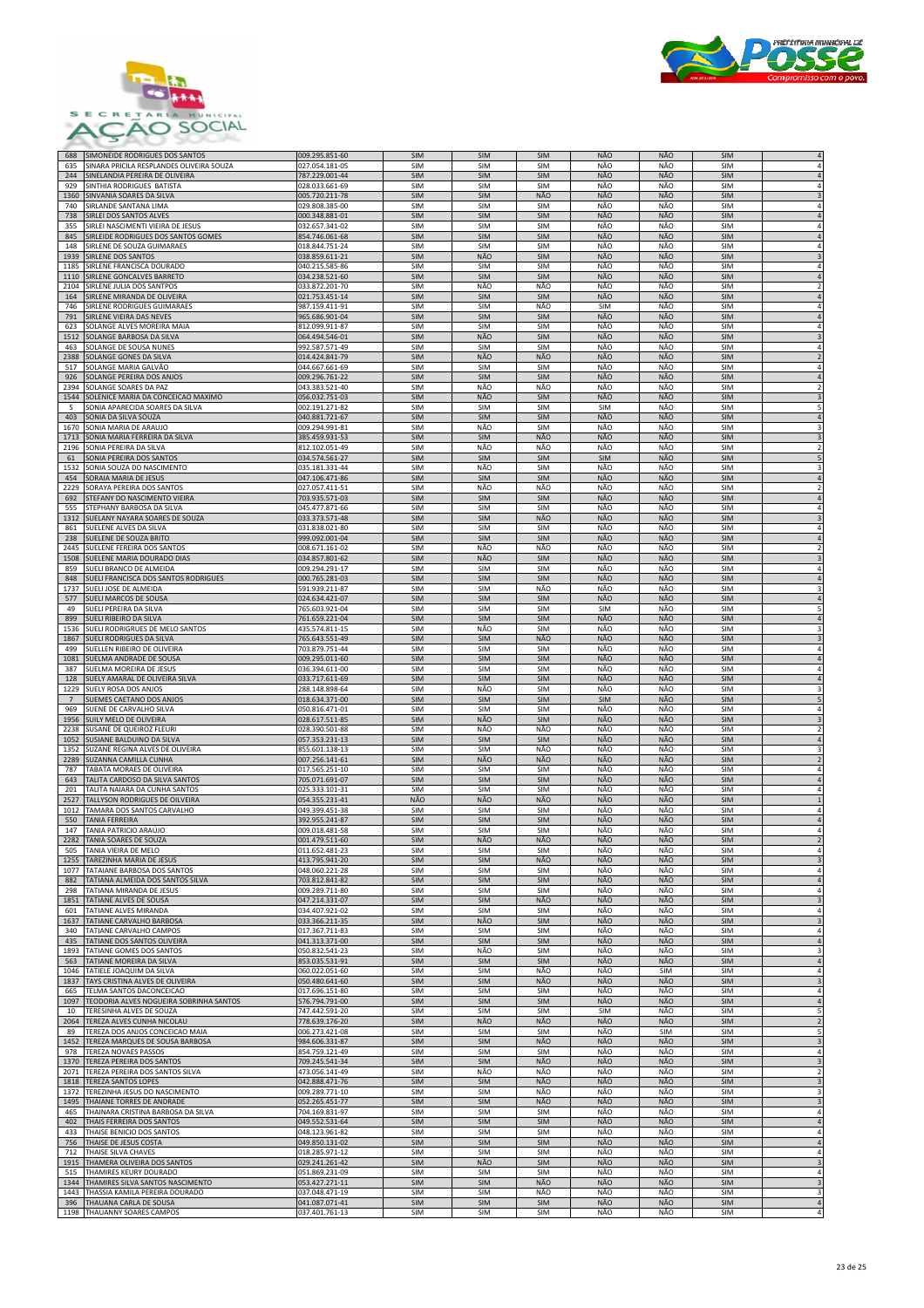



| 2310           | THAYLINE PEREIRA DE ALMEIDA                                        | 051.402.081-48                   | <b>SIM</b>               | NÃO                      | <b>NÃO</b>        | NÃO        | <b>NÃO</b> | <b>SIM</b>               |                                  |
|----------------|--------------------------------------------------------------------|----------------------------------|--------------------------|--------------------------|-------------------|------------|------------|--------------------------|----------------------------------|
| 2140           | THAYNARA FERREIRA DA SILVA                                         | 021.834.671-93                   | SIM                      | NÃO                      | NÃO               | NÃO        | NÃO        | SIM                      | $\overline{2}$                   |
| 1930           | THAYSE ALVES COSTA                                                 | 027.000.601-05                   | SIM                      | NÃO                      | <b>SIM</b>        | NÃO        | NÃO        | <b>SIM</b>               | $\overline{3}$                   |
| 2420           | THAYSE DE OLIVEIRA E SILVA                                         | 053.037.351-33                   | SIM                      | NÃO                      | NÃO               | NÃO        | NÃO        | SIM                      |                                  |
| 708            | UNARIA LOPO DE JESUS                                               | 031.651.701-18                   | SIM                      | SIM                      | SIM               | NÃO        | NÃO        | <b>SIM</b>               |                                  |
| 2173           | VADERI DA SILVA OLIVEIRA                                           | 244.369.844-00                   | SIM                      | NÃO                      | NÃO               | NÃO        | NÃO        | <b>SIM</b>               |                                  |
| 2332           | VAILSON RODRIGUES DA CONCEICAO                                     | 054.526.471-55                   | NÃO                      | SIM                      | NÃO               | NÃO        | NÃO        | SIM                      |                                  |
| 1301           | VALDE PAULO DE SOUZA CAMANDAROBA                                   | 020.566.411-35                   | NÃO                      | <b>SIM</b>               | SIM               | NÃO        | NÃO        | SIM                      |                                  |
| 2326           | VALDECI BARBOSA DE ANDRADE                                         | 223.032.191-91                   | <b>NÃO</b>               | SIM                      | <b>NÃO</b>        | NÃO        | NÃO        | <b>SIM</b>               |                                  |
| 2347           | VALDECI FERREIRA DE SOUSA                                          | 011.290.188-30                   | NÃO                      | SIM                      | NÃO               | NÃO        | NÃO        | <b>SIM</b>               |                                  |
| 1741           | VALDECI JOSE DE ALMEIDA                                            | 634.374.811-34                   | NÃO                      | SIM                      | NÃO               | SIM        | NÃO        | <b>SIM</b>               |                                  |
| 1386           | <b>VALDECI SOARES BRITO</b>                                        | 719.103.521-87                   | <b>SIM</b>               | <b>SIM</b>               | NÃO               | NÃO        | NÃO        | <b>SIM</b>               |                                  |
| 2344           | <b>VALDEIR ROCHA RIBEIRO</b>                                       | 049.810.371-47                   | NÃO                      | SIM                      | NÃO               | NÃO        | NÃO        | <b>SIM</b>               |                                  |
| 1879           | VALDELINA MARIA DA CONCEICAO                                       | 242.276.761-34                   | <b>SIM</b>               | <b>SIM</b>               | NÃO               | NÃO        | NÃO        | <b>SIM</b>               |                                  |
| 2484           | VALDEMAR PEREIRA DOS SANTOS                                        | 001.740.021-06                   | <b>NÃO</b>               | NÃO                      | NÃO               | NÃO<br>NÃO | NÃO<br>NÃO | <b>SIM</b>               | $\overline{\mathbf{3}}$          |
| 1361<br>2040   | VALDEMIRO BARBOSA NUNES<br>VALDEMY VIEIRA DE OLIVEIRA              | 530.471.765-15<br>025.266.571-64 | NÃO<br><b>SIM</b>        | <b>SIM</b><br>NÃO        | SIM<br>NÃO        | NÃO        | NÃO        | SIM<br><b>SIM</b>        |                                  |
| $\overline{2}$ | VALDENEZ CEZARIO LOPES                                             | 925.365.573-91                   | <b>SIM</b>               | SIM                      | SIM               | SIM        | SIM        | <b>SIM</b>               |                                  |
| 2377           | VALDENICE MENDES DE MATOS                                          | 948.461.541-49                   | <b>SIM</b>               | NÃO                      | NÃO               | NÃO        | NÃO        | <b>SIM</b>               |                                  |
| 1896           | VALDENICE SOARES DE SOUZA DOS SANTOS                               | 894.605.021-72                   | <b>SIM</b>               | NÃO                      | SIM               | NÃO        | NÃO        | SIM                      | 3                                |
| 2525           | VALDENIR CAVALCANTE SATELES                                        | 823.062.901-30                   | <b>NÃO</b>               | NÃO                      | NÃO               | NÃO        | NÃO        | SIM                      |                                  |
| 2576           | VALDENIR GONCALVES BARRETO                                         | 030.796.701-83                   | NÃO                      | NÃO                      | NÃO               | NÃO        | NÃO        | SIM                      | $\overline{1}$                   |
| 1216           | VALDERI PEREIRA DOS SANTOS                                         | 050.309.931-77                   | NÃO                      | SIM                      | <b>SIM</b>        | NÃO        | NÃO        | <b>SIM</b>               | $\overline{\mathbf{3}}$          |
| 1807           | VALDESON VIEIRA DOS SANTOS                                         | 048.041.971-09                   | NÃO                      | SIM                      | SIM               | NÃO        | NÃO        | <b>SIM</b>               |                                  |
| 605            | VALDETE BISPO DOS SANTOS                                           | 009.294.431-01                   | SIM                      | <b>SIM</b>               | <b>SIM</b>        | NÃO        | NÃO        | <b>SIM</b>               |                                  |
| 1179           | VALDETE DA MOTA SANTOS                                             | 009.335.611-05                   | <b>SIM</b>               | <b>SIM</b>               | <b>SIM</b>        | NÃO        | NÃO        | <b>SIM</b>               | $\overline{4}$                   |
| 2301           | VALDETE PEREIRA DE OLIVEIRA                                        | 003.790.911-86                   | SIM                      | NÃO                      | NÃO               | NÃO        | NÃO        | SIM                      | $\overline{2}$                   |
| 826            | VALDICE BARBOSA COSTA<br>VALDILEUZA ROSA SOARES                    | 045.016.191-98<br>009.361.941-38 | <b>SIM</b><br>SIM        | <b>SIM</b><br><b>SIM</b> | SIM<br><b>SIM</b> | NÃO<br>NÃO | NÃO<br>NÃO | <b>SIM</b><br><b>SIM</b> |                                  |
| 1055<br>1528   | VALDILINA FERREIRA DO NASCIMENTOQ                                  | 027.173.221-08                   | SIM                      | NÃO                      | SIM               | NÃO        | NÃO        | SIM                      | 3                                |
| 22             | VALDIMARA MARIA DE JESUS                                           | 869.251.641-49                   | SIM                      | <b>SIM</b>               | SIM               | <b>SIM</b> | NÃO        | <b>SIM</b>               |                                  |
| 1451           | VALDINA DE SOUSA SANTOS                                            | 358.283.231-72                   | <b>SIM</b>               | <b>SIM</b>               | NÃO               | NÃO        | NÃO        | SIM                      | 3                                |
| 249            | VALDINA FERREIRA DA SILVA                                          | 413.796.241-34                   | <b>SIM</b>               | SIM                      | <b>SIM</b>        | NÃO        | NÃO        | <b>SIM</b>               | $\overline{4}$                   |
| 2184           | VALDINA GOMES DE BRITO                                             | 509.603.261-20                   | <b>SIM</b>               | NÃO                      | NÃO               | NÃO        | NÃO        | SIM                      | $\overline{\phantom{a}}$         |
| 181            | VALDINA MOREIRA DOS SANTOS                                         | 053.455.891-78                   | <b>SIM</b>               | SIM                      | SIM               | NÃO        | NÃO        | <b>SIM</b>               |                                  |
| 2290           | VALDINEIA CAMELO PINTO MARQUES                                     | 028.469.461-40                   | SIM                      | NÃO                      | NÃO               | NÃO        | NÃO        | SIM                      |                                  |
| 987            | VALDINEIA ROSA DE SOUSA                                            | 054.540.441-05                   | SIM                      | <b>SIM</b>               | SIM               | NÃO        | NÃO        | <b>SIM</b>               |                                  |
| 1988           | VALDIR MOREIRA DA SILVA                                            | 149.637.281-68                   | NÃO                      | <b>SIM</b>               | NÃO               | NÃO        | NÃO        | <b>SIM</b>               |                                  |
| 1747           | VALDIRENE CECILIA DO NASCIMENTO                                    | 217.229.818-22                   | <b>SIM</b>               | SIM                      | NÃO               | NÃO        | NÃO        | <b>SIM</b>               |                                  |
| 1473<br>2271   | <b>VALDIRENE FERREIRA DOS SANTOS</b><br>VALDIRENE MARTINS DE JESUS | 007.182.911-31<br>004.228.311-66 | <b>SIM</b><br><b>SIM</b> | <b>SIM</b><br>NÃO        | NÃO<br>NÃO        | NÃO<br>NÃO | NÃO<br>NÃO | <b>SIM</b><br>SIM        | 3<br>$\overline{2}$              |
| 599            | VALDIRENE PEREIRA GUEDES                                           | 047.798.041-40                   | SIM                      | SIM                      | SIM               | NÃO        | NÃO        | SIM                      | $\overline{4}$                   |
| 1881           | VALDIRENE RODRIGUES DE SOUSA                                       | 004.502.045-02                   | <b>SIM</b>               | SIM                      | NÃO               | NÃO        | NÃO        | <b>SIM</b>               | $\overline{3}$                   |
| 1577           | VALDIVINA FERREIRA DO NASCIMENTO                                   | 028.869.331-04                   | <b>SIM</b>               | NÃO                      | <b>SIM</b>        | NÃO        | NÃO        | <b>SIM</b>               | $\overline{\mathbf{3}}$          |
| 2466           | VALDIVINO GOMES DE BRITO                                           | 457.322.131-04                   | NÃO                      | NÃO                      | NÃO               | NÃO        | NÃO        | SIM                      | $1\,$                            |
| 2144           | VALDIVINO MARIA DE JESUS                                           | 534.426.011-34                   | NÃO                      | NÃO                      | SIM               | NÃO        | NÃO        | <b>SIM</b>               | $\overline{2}$                   |
| 102            | VALERIA CARDOSO DA SILVA                                           | 002.515.901-19                   | SIM                      | SIM                      | <b>SIM</b>        | NÃO        | SIM        | <b>SIM</b>               | 5                                |
| 535            | VALERIA DA SILVA                                                   | 007.178.991-01                   | <b>SIM</b>               | SIM                      | SIM               | NÃO        | NÃO        | <b>SIM</b>               | $\overline{4}$                   |
| 451            | VALERIA DOS SANTOS OLIVEIRA                                        | 027.734.741-63                   | <b>SIM</b>               | <b>SIM</b>               | <b>SIM</b>        | NÃO        | NÃO        | <b>SIM</b>               | $\overline{4}$                   |
| 1624           | VALERIA JOSE VIEIRA                                                | 040.739.421-40                   | SIM                      | NÃO                      | <b>SIM</b>        | NÃO        | NÃO        | <b>SIM</b>               | $\overline{3}$                   |
| 352            | VALERIA PEREIRA DE SOUZA                                           | 033.170.491-97                   | SIM                      | SIM                      | <b>SIM</b>        | NÃO        | NÃO        | <b>SIM</b>               | $\overline{4}$                   |
| 2197           | <b>VALERIA RODRIGUES LIMA</b>                                      | 039.060.771-10                   | <b>SIM</b>               | NÃO                      | NÃO               | NÃO        | NÃO        | <b>SIM</b>               | $\overline{2}$                   |
| 564<br>1977    | VALERIA SOARES DA SILVA<br>VALMIR MONTEIRO MAGALHES                | 026.432.011-59                   | SIM<br>NÃO               | SIM<br>SIM               | SIM<br>NÃO        | NÃO<br>NÃO | NÃO<br>NÃO | <b>SIM</b><br>SIM        | $\overline{\mathbf{2}}$          |
| 1394           | VALMIRA DE ABREU ROCHA                                             | 845.775.671-04<br>480.107.665-34 | <b>SIM</b>               | SIM                      | NÃO               | NÃO        | NÃO        | <b>SIM</b>               | 3                                |
| 1580           | VALNEINA RODRIGUES DE ALMEIDA                                      | 025.933.221-60                   | SIM                      | NÃO                      | <b>SIM</b>        | NÃO        | NÃO        | <b>SIM</b>               | 3                                |
|                |                                                                    |                                  |                          |                          |                   |            | NÃO        | SIM                      |                                  |
|                |                                                                    |                                  |                          |                          |                   |            |            |                          |                                  |
| 2163<br>1142   | VALNICIO GOMES BRITO<br>VALQUIRA NERES DA SILVA                    | 864.110.391-00<br>004.629.131-80 | NÃO<br><b>SIM</b>        | NÃO<br>SIM               | SIM<br>SIM        | NÃO<br>NÃO | NÃO        | SIM                      | $\overline{4}$                   |
| 1152           | VALQUIRIA MOREIRA DE MIRANDA                                       | 023.084.321-28                   | SIM                      | SIM                      | <b>SIM</b>        | NÃO        | NÃO        | <b>SIM</b>               | $\overline{4}$                   |
| 1773           | VALTERNEZ ALVES DA SILVA                                           | 897.938.381-91                   | NÃO                      | SIM                      | SIM               | NÃO        | NÃO        | <b>SIM</b>               | $\overline{\mathbf{3}}$          |
| 1975           | VANDEI ANTONIO DE ALMEIDA                                          | 413.807.541-00                   | NÃO                      | SIM                      | NÃO               | NÃO        | NÃO        | <b>SIM</b>               |                                  |
| 2545           | VANDERLAN DE CARVALHO RAMOS                                        | 059.220.291-77                   | NÃO                      | NÃO                      | NÃO               | NÃO        | NÃO        | <b>SIM</b>               |                                  |
| 1716           | VANDERLEI DE SOUZA NEVES                                           | 834.825.711-04                   | NÃO                      | SIM                      | SIM               | NÃO        | NÃO        | <b>SIM</b>               |                                  |
| 1761           | VANDERLITA ALVES DA CONCEIÇÃO                                      | 812.592.631-34                   | <b>SIM</b>               | <b>SIM</b>               | NÃO               | NÃO        | NÃO        | <b>SIM</b>               | 3                                |
| 104            | VANDERLUCIA DE ALMEIDA                                             | 047.125.821-03                   | <b>SIM</b>               | SIM                      | <b>SIM</b>        | NÃO        | SIM        | <b>SIM</b>               | 5                                |
| 2069           | VANDERSON PEREIRA DOS SANTOS                                       | 030.482.431-35                   | NÃO                      | NÃO                      | SIM               | NÃO        | NÃO        | SIM                      | $\overline{2}$                   |
| 947<br>1035    | VANEIDE ALVES DE OLIVEIRA<br>VANEIDE CARVALHO                      | 048.468.221-09<br>001.410.271-42 | SIM<br><b>SIM</b>        | SIM<br><b>SIM</b>        | SIM<br><b>SIM</b> | NÃO        | NÃO        | <b>SIM</b><br><b>SIM</b> |                                  |
|                | 1754 VANEIDE RODRIGUES DE JESUS                                    | 015.246.571-58                   | SIM                      | <b>SIM</b>               | NÃO               | NÃO<br>NÃO | NÃO<br>NÃO | <b>SIM</b>               |                                  |
|                | 1698 VANESSA BISPO DA SILVA                                        | 030.425.251-47                   | SIM                      | NÃO                      | <b>SIM</b>        | NÃO        | NÃO        | <b>SIM</b>               | 3                                |
| 1002           | VANESSA CRISTINA DOS SANTOS                                        | 009.362.811-03                   | SIM                      | SIM                      | SIM               | NÃO        | NÃO        | <b>SIM</b>               | $\overline{4}$                   |
| 1295           | VANESSA DA SILVAMOREIRA                                            | 024.668.091-17                   | SIM                      | <b>SIM</b>               | NÃO               | NÃO        | NÃO        | SIM                      | 3                                |
| 1882           | VANESSA DARLENE SILVA FREITAS                                      | 389.409.198-31                   | SIM                      | SIM                      | NÃO               | NÃO        | NÃO        | SIM                      | $\overline{\mathbf{3}}$          |
| 377            | VANESSA GOMES DE BRITO                                             | 042.944.721-38                   | SIM                      | SIM                      | SIM               | NÃO        | NÃO        | <b>SIM</b>               |                                  |
| 813            | VANESSA JOAQUIM DA SILVA                                           | 733.979.971-00                   | SIM                      | <b>SIM</b>               | SIM               | NÃO        | NÃO        | SIM                      | $\overline{4}$                   |
| 1375           | VANESSA MARIA DOS SANTOS                                           | 704.811.661-73                   | <b>SIM</b>               | <b>SIM</b>               | NÃO               | NÃO        | NÃO        | <b>SIM</b>               | $\overline{3}$                   |
| 491<br>661     | VANESSA PASSOS DE BRITO<br>VANESSA PEREIRA BARBOSA                 | 000.931.801-10<br>028.827.491-12 | SIM<br>SIM               | SIM<br><b>SIM</b>        | SIM<br>SIM        | NÃO<br>NÃO | NÃO<br>NÃO | <b>SIM</b><br>SIM        | $\overline{4}$<br>$\overline{4}$ |
| 666            | VANESSA PEREIRA DOS SANTOS                                         | 041.192.441-99                   | SIM                      | SIM                      | SIM               | NÃO        | NÃO        | SIM                      | $\sqrt{4}$                       |
| 946            | VANIA ALVES DOS SANTOS                                             | 019.986.111-08                   | SIM                      | SIM                      | SIM               | NÃO        | NÃO        | SIM                      | $\overline{4}$                   |
| 1230           | VANIA CARVALHO DUARTE                                              | 033.889.635-09                   | SIM                      | <b>SIM</b>               | NÃO               | NÃO        | NÃO        | <b>SIM</b>               | $\overline{\mathbf{3}}$          |
| 112            | VANIA GRACIELA SOUZA SILVA                                         | 017.134.161-90                   | <b>SIM</b>               | SIM                      | SIM               | NÃO        | SIM        | SIM                      | 5                                |
| 2274           | VANIA PEPPER BUENO                                                 | 975.305.300-20                   | SIM                      | NÃO                      | NÃO               | NÃO        | NÃO        | SIM                      | $\overline{2}$                   |
| 327            | VANIA PEREIRA DE SOUSA                                             | 025.469.871-94                   | SIM                      | <b>SIM</b>               | SIM               | NÃO        | NÃO        | <b>SIM</b>               | $\overline{a}$                   |
| 1183           | <b>VANIA SILVA SANTOS</b>                                          | 028.390.601-40                   | SIM                      | SIM                      | SIM               | NÃO        | NÃO        | SIM                      | $\overline{a}$                   |
| 620            | VANICE PEREIRA DE ALMEIDA                                          | 034.056.151-35                   | SIM                      | SIM                      | SIM               | NÃO        | NÃO        | SIM                      | $\overline{4}$                   |
| 1265           | VANILDA MARIA DE JESUS FERREIRA                                    | 854.783.001-44                   | SIM                      | <b>SIM</b>               | NÃO               | NÃO        | NÃO        | <b>SIM</b>               | $\overline{3}$                   |
| 1115           | VANILDE SANTOS DE SOUZA JUNIAR                                     | 004.757.621-93                   | <b>SIM</b>               | SIM                      | SIM               | NÃO        | NÃO        | SIM                      | 4                                |
| 2345<br>2249   | VANILSON DA SILVA SOUSA<br>VANILZA BATISTA DOS SANTOS              | 018.133.241-82<br>005.506.791-38 | NÃO<br>SIM               | SIM<br>NÃO               | NÃO<br>NÃO        | NÃO<br>NÃO | NÃO<br>NÃO | <b>SIM</b><br>SIM        | $\overline{2}$<br>$\overline{2}$ |
| 1783           | VANUSA CARDOSO DA SILVA                                            | 003.538.291-02                   | SIM                      | SIM                      | NÃO               | NÃO        | NÃO        | <b>SIM</b>               | $\overline{3}$                   |
| 1156           | VANUSA FRANCISCA DOS ANJOS                                         | 989.060.891-04                   | SIM                      | SIM                      | SIM               | NÃO        | NÃO        | SIM                      | $\overline{4}$                   |
| 204            | VANUSA JESUS DOS SANTOS                                            | 045.368.051-84                   | SIM                      | SIM                      | <b>SIM</b>        | NÃO        | NÃO        | <b>SIM</b>               | $\overline{4}$                   |
| 189            | VANUSA RODRIGUES DE JESUS                                          | 018.113.671-60                   | SIM                      | SIM                      | SIM               | NÃO        | NÃO        | SIM                      | $\overline{4}$                   |
| 284            | VANUSA RODRIGUES DOS SANTOS                                        | 029.494.511-36                   | <b>SIM</b>               | SIM                      | <b>SIM</b>        | NÃO        | NÃO        | SIM                      | $\sqrt{4}$                       |
| 2146           | VARDERLINA JOAQUIM PEREIRA                                         | 803.144.141-34                   | SIM                      | NÃO                      | NÃO               | NÃO        | NÃO        | SIM                      | $\overline{2}$                   |
| 799            | <b>VELTON FRANCISCO DOS SANTOS</b>                                 | 947.518.381-72                   | NÃO                      | SIM                      | <b>SIM</b>        | SIM        | NÃO        | <b>SIM</b>               | $\overline{4}$                   |
| 1492           | VERA LUCIA CARDOSO MARTINEZ                                        | 283.421.618-54                   | SIM                      | SIM                      | NÃO               | NÃO        | NÃO        | SIM                      | $\overline{3}$                   |
| 843            | <b>VERA LUCIA DOS SANTOS</b>                                       | 933.455.771-00                   | <b>SIM</b>               | <b>SIM</b>               | SIM               | NÃO        | NÃO        | <b>SIM</b>               | $\overline{4}$                   |
| 1463           | VERALICE FRANCISCO DOURADO                                         | 942.112.051-53                   | <b>SIM</b>               | <b>SIM</b>               | NÃO               | NÃO        | NÃO        | <b>SIM</b>               | $\overline{3}$                   |
| 513<br>875     | VERALUCIA SILVA OLIVEIRA<br>VERI FERREIRA DO NASCIMENTO            | 024.890.591-06<br>042.548.651-63 | SIM<br><b>SIM</b>        | SIM<br>SIM               | SIM<br>SIM        | NÃO<br>NÃO | NÃO<br>NÃO | SIM<br><b>SIM</b>        | $\overline{a}$<br>$\overline{4}$ |
| 170            | <b>VERONICE FERREIRA DOS SANTOS</b>                                | 016.751.211-09                   | SIM                      | <b>SIM</b>               | SIM               | NÃO        | NÃO        | <b>SIM</b>               | $\overline{A}$                   |
| 1383           | VICENTE RODRIGUES DA SILVA                                         | 217.797.831-91                   | SIM                      | SIM                      | NÃO               | NÃO        | NÃO        | SIM                      | 3                                |
| 1413<br>155    | VILMA ALVES DE OLIVEIRA<br>VILMA ALVES DOS SANTOS                  | 854.798.201-00<br>866.489.851-00 | <b>SIM</b><br>SIM        | SIM<br>SIM               | NÃO<br>SIM        | NÃO<br>NÃO | NÃO<br>NÃO | SIM<br><b>SIM</b>        | $\overline{3}$<br>4              |